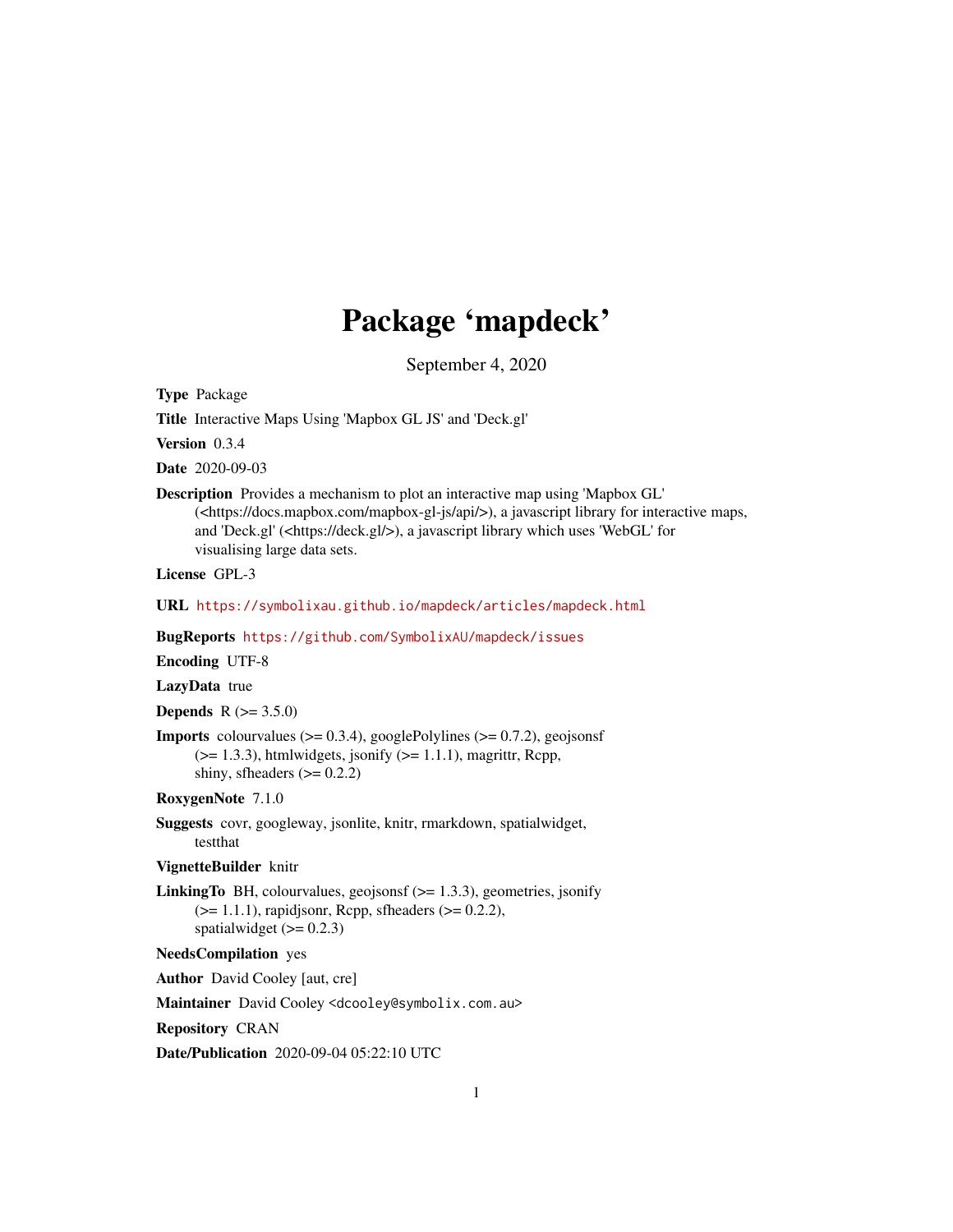# R topics documented:

|                           | 3              |
|---------------------------|----------------|
|                           | $\overline{7}$ |
|                           | 10             |
|                           | 15             |
|                           | 16             |
|                           | 17             |
|                           | 21             |
|                           | 22             |
|                           | 27             |
|                           | 31             |
|                           | 35             |
|                           |                |
|                           |                |
|                           |                |
|                           |                |
|                           |                |
|                           |                |
|                           |                |
|                           |                |
|                           |                |
|                           |                |
|                           |                |
|                           |                |
|                           |                |
|                           | 72             |
|                           | - 74           |
|                           |                |
|                           |                |
|                           |                |
|                           | 77             |
|                           | 77             |
|                           | 77             |
|                           | 78             |
|                           | - 79           |
|                           |                |
|                           | 81             |
|                           | 81             |
|                           |                |
| mapdeck_legend            | 82             |
| mapdeck_style<br>$\cdots$ | 83             |
| mapdeck tokens            | 83             |
| mapdeck_update            | 84             |
| mapdeck_view              | 84             |
| melbourne                 | 85             |
| melbourne mesh            | 86             |
|                           | 86             |
| set token                 | 87             |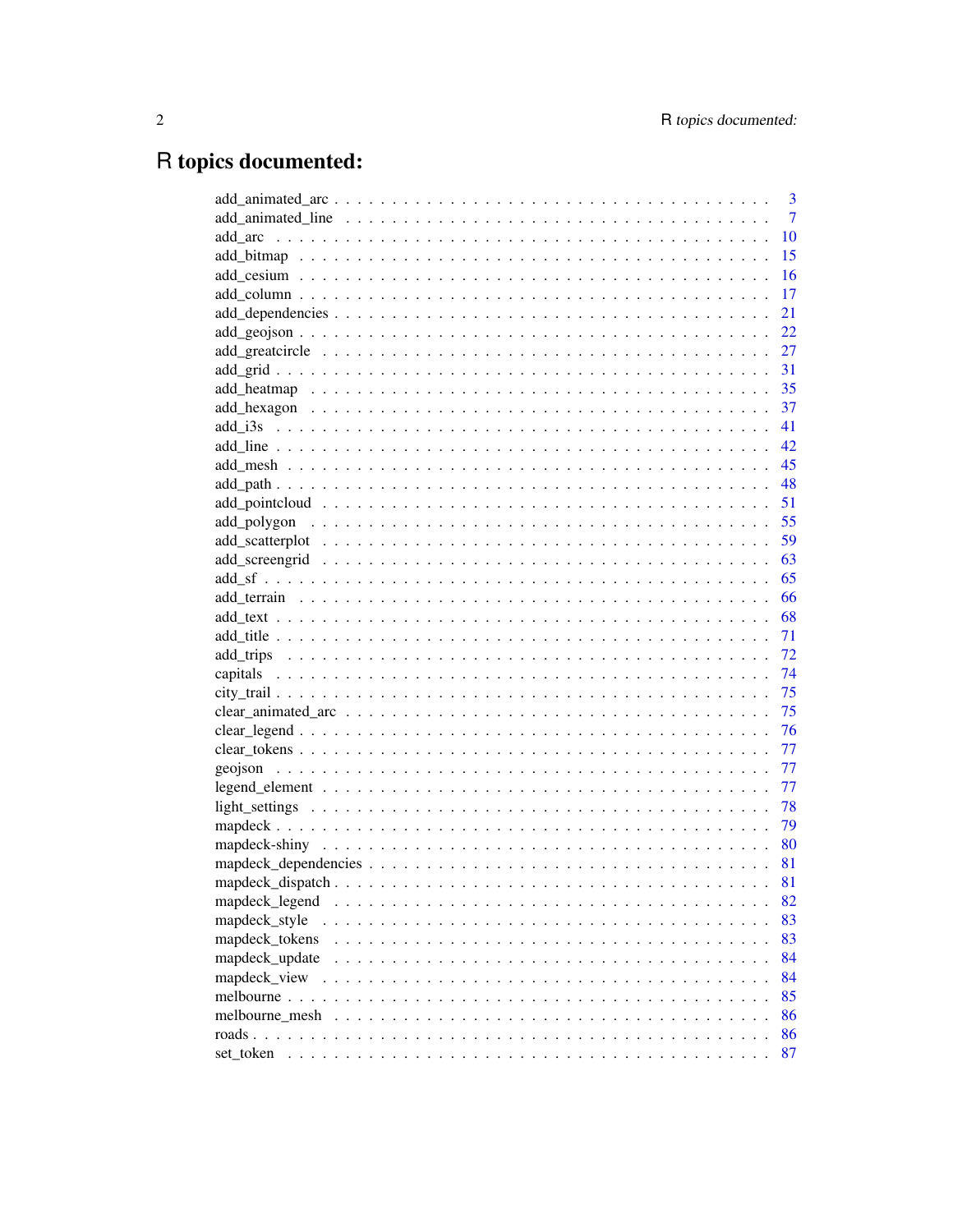# <span id="page-2-0"></span>add\_animated\_arc 3

| Index |  |  |  |  |  |  |  |  |  |  |  |  |  |  |  |  |  |  |  |  |
|-------|--|--|--|--|--|--|--|--|--|--|--|--|--|--|--|--|--|--|--|--|

add\_animated\_arc *Add animated arc*

## Description

The Arc Layer renders raised arcs joining pairs of source and target coordinates

#### Usage

```
add_animated_arc(
 map,
 data = get_map_data(map),
 layer_id = NULL,origin,
 destination,
  id = NULL,stroke_from = NULL,
  stroke_from_opacity = NULL,
  stroke_to = NULL,
  stroke_to_opacity = NULL,
  stroke_width = NULL,
  frequency = 1,
  animation_speed = 3,
  trail_length = 5,
  tilt = NULL,height = NULL,tooltip = NULL,
  auto_highlight = FALSE,
  highlight_colour = "#AAFFFFFF",
  legend = F,
  legend_options = NULL,
  legend_format = NULL,
 palette = "viridis",
  na_colour = "#808080FF",
  update_view = TRUE,
  focus_layer = FALSE,
  transitions = NULL,
  digits = 6,
 brush_radius = NULL
)
```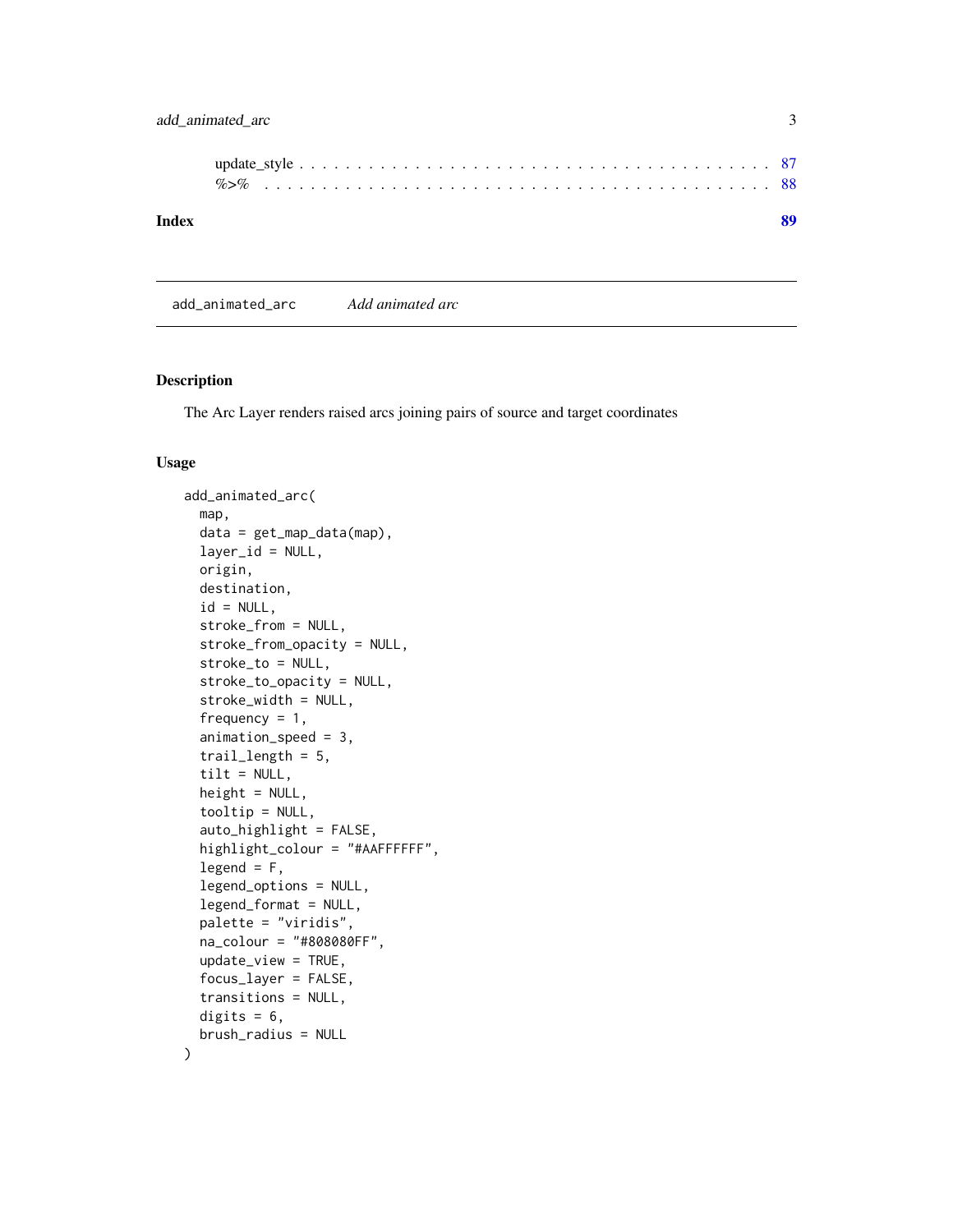| map                 | a mapdeck map object                                                                                                                                                                                                                                                                 |
|---------------------|--------------------------------------------------------------------------------------------------------------------------------------------------------------------------------------------------------------------------------------------------------------------------------------|
| data                | data to be used in the layer. All coordinates are expected to be EPSG:4326<br>(WGS 84) coordinate system                                                                                                                                                                             |
| layer_id            | single value specifying an id for the layer. Use this value to distinguish between<br>shape layers of the same type. Layers with the same id are likely to conflict and<br>not plot correctly                                                                                        |
| origin              | vector of longitude and latitude columns, and optionally an elevation column, or<br>an sfc column                                                                                                                                                                                    |
| destination         | vector of longitude and latitude columns, and optionally an elevatino column, or<br>an sfc column                                                                                                                                                                                    |
| id                  | an id value in data to identify layers when interacting in Shiny apps.                                                                                                                                                                                                               |
| stroke_from         | column of data or hex colour to use as the staring stroke colour. If using a hex<br>colour, use either a single value, or a column of hex colours on data                                                                                                                            |
| stroke_from_opacity |                                                                                                                                                                                                                                                                                      |
|                     | Either a string specifying the column of data containing the stroke opacity of<br>each shape, or a value between 1 and 255 to be applied to all the shapes. If a<br>hex-string is used as the colour, this argument is ignored and you should include<br>the alpha on the hex string |
| stroke_to           | column of data or hex colour to use as the ending stroke colour. If using a hex<br>colour, use either a single value, or a column of hex colours on data                                                                                                                             |
| stroke_to_opacity   |                                                                                                                                                                                                                                                                                      |
|                     | Either a string specifying the column of data containing the stroke opacity of<br>each shape, or a value between 1 and 255 to be applied to all the shapes. If a<br>hex-string is used as the colour, this argument is ignored and you should include<br>the alpha on the hex string |
| stroke_width        | width of the stroke in pixels                                                                                                                                                                                                                                                        |
| frequency           | column of data, or a single value indicating the number of arcs generated in<br>each animation                                                                                                                                                                                       |
| animation_speed     |                                                                                                                                                                                                                                                                                      |
|                     | the speed of animation                                                                                                                                                                                                                                                               |
| trail_length        | the length of trail of each arc                                                                                                                                                                                                                                                      |
| tilt                | value to tilt the arcs to the side, in degrees [-90, 90]                                                                                                                                                                                                                             |
| height              | value to multiply the height.                                                                                                                                                                                                                                                        |
| tooltip             | variable of data containing text or HTML to render as a tooltip                                                                                                                                                                                                                      |
| highlight_colour    | auto_highlight logical indicating if the shape under the mouse should auto-highlight                                                                                                                                                                                                 |
|                     | hex string colour to use for highlighting. Must contain the alpha component.                                                                                                                                                                                                         |
| legend              | either a logical indiciating if the legend(s) should be displayed, or a named list<br>indicating which colour attributes should be included in the legend.                                                                                                                           |
| legend_options      | A list of options for controlling the legend.                                                                                                                                                                                                                                        |
| legend_format       | A list containing functions to apply to legend values. See section legend                                                                                                                                                                                                            |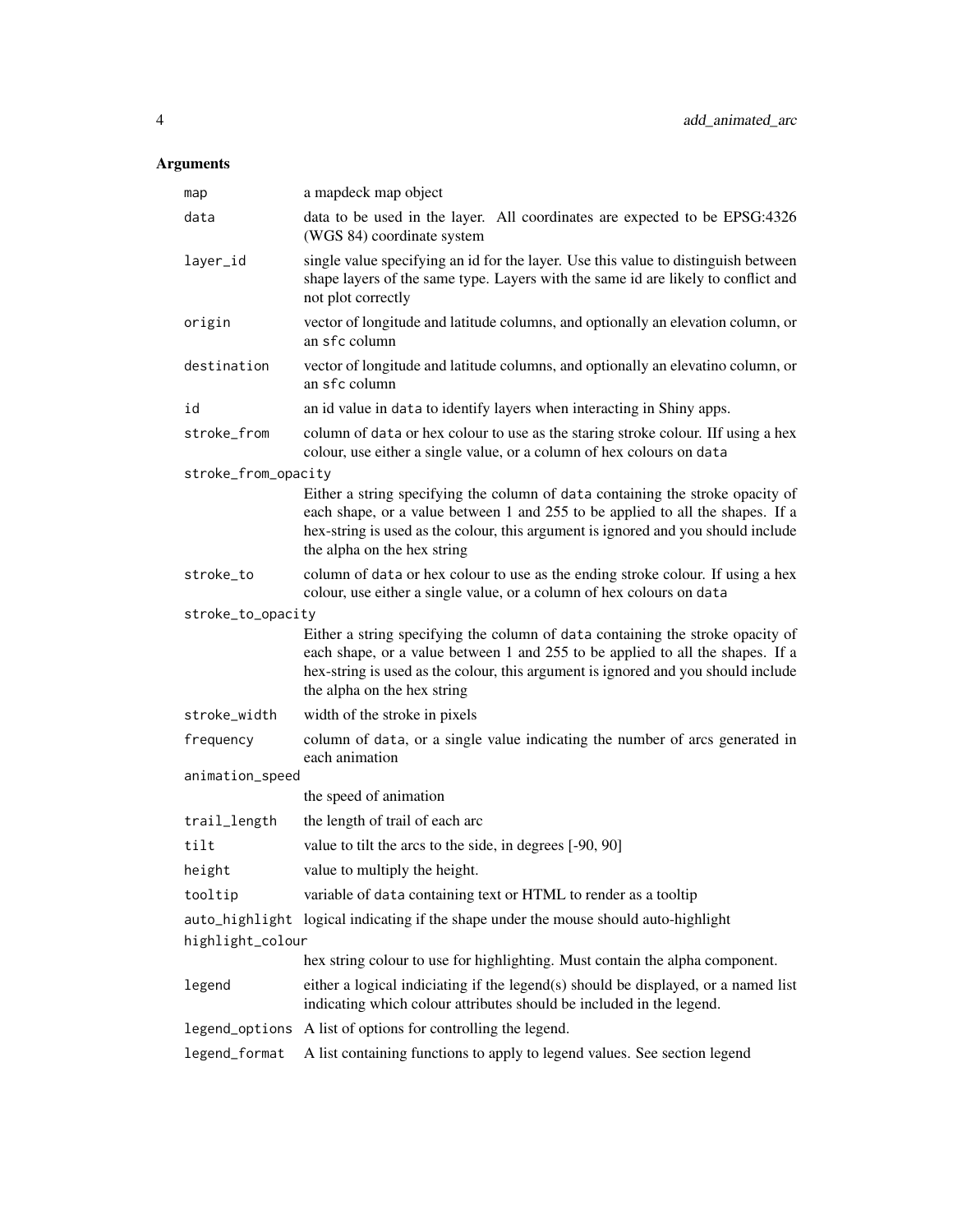| palette      | string or matrix. String will be one of colourvalues:: colour_palettes().<br>A matrix must have at least 5 rows, and 3 or 4 columns of values between [0,<br>255], where the 4th column represents the alpha. You can use a named list<br>to specify a different palette for different colour options (where available), e.g.<br>$list (fill\_colour = "viridis", stroke\_colour = "inferno")$ |
|--------------|------------------------------------------------------------------------------------------------------------------------------------------------------------------------------------------------------------------------------------------------------------------------------------------------------------------------------------------------------------------------------------------------|
| na_colour    | hex string colour to use for NA values                                                                                                                                                                                                                                                                                                                                                         |
| update_view  | logical indicating if the map should update the bounds to include this layer                                                                                                                                                                                                                                                                                                                   |
| focus_layer  | logical indicating if the map should update the bounds to only include this layer                                                                                                                                                                                                                                                                                                              |
| transitions  | list specifying the duration of transitions.                                                                                                                                                                                                                                                                                                                                                   |
| digits       | number of digits for rounding coordinates                                                                                                                                                                                                                                                                                                                                                      |
| brush radius | radius of the brush in metres. Default NULL. If supplied, the arcs will only<br>show if the origin or destination are within the radius of the mouse. If NULL,<br>all arcs are displayed                                                                                                                                                                                                       |

#### Details

add\_arc supports POINT sf objects

MULTIPOINT objects will be treated as single points. That is, if an sf objet has one row with a MULTIPOINT object consisting of two points, this will be expanded to two rows of single POINTs. Therefore, if the origin is a MULTIPOINT of two points, and the destination is a single POINT, the code will error as there will be an uneven number of rows

#### data

If the data is a simple feature object, the geometry column is automatically detected. If the sf object contains more than one geometry column and you want to use a specific one, you'll need to set the active geometry using  $sf:st\_geometry(x) < -$ "your\_column", where "your\_column" is the name of the column you're activating. See ?sf::st\_geometry

#### legend

The legend\_options can be used to control the appearance of the legend. This should be a named list, where the names are one of

- css a string of valid css for controlling the appearance of the legend
- title a string to use for the title of the legend
- digits number to round the legend values to

If the layer allows different fill and stroke colours, you can use different options for each. See examples in [add\\_arc.](#page-9-1)

The legend\_format can be used to control the format of the values in the legend. This should be a named list, where the names are one of

- fill\_colour
- stroke\_colour

depending on which type of colouring the layer supports.

The list elements must be functions to apply to the values in the legend.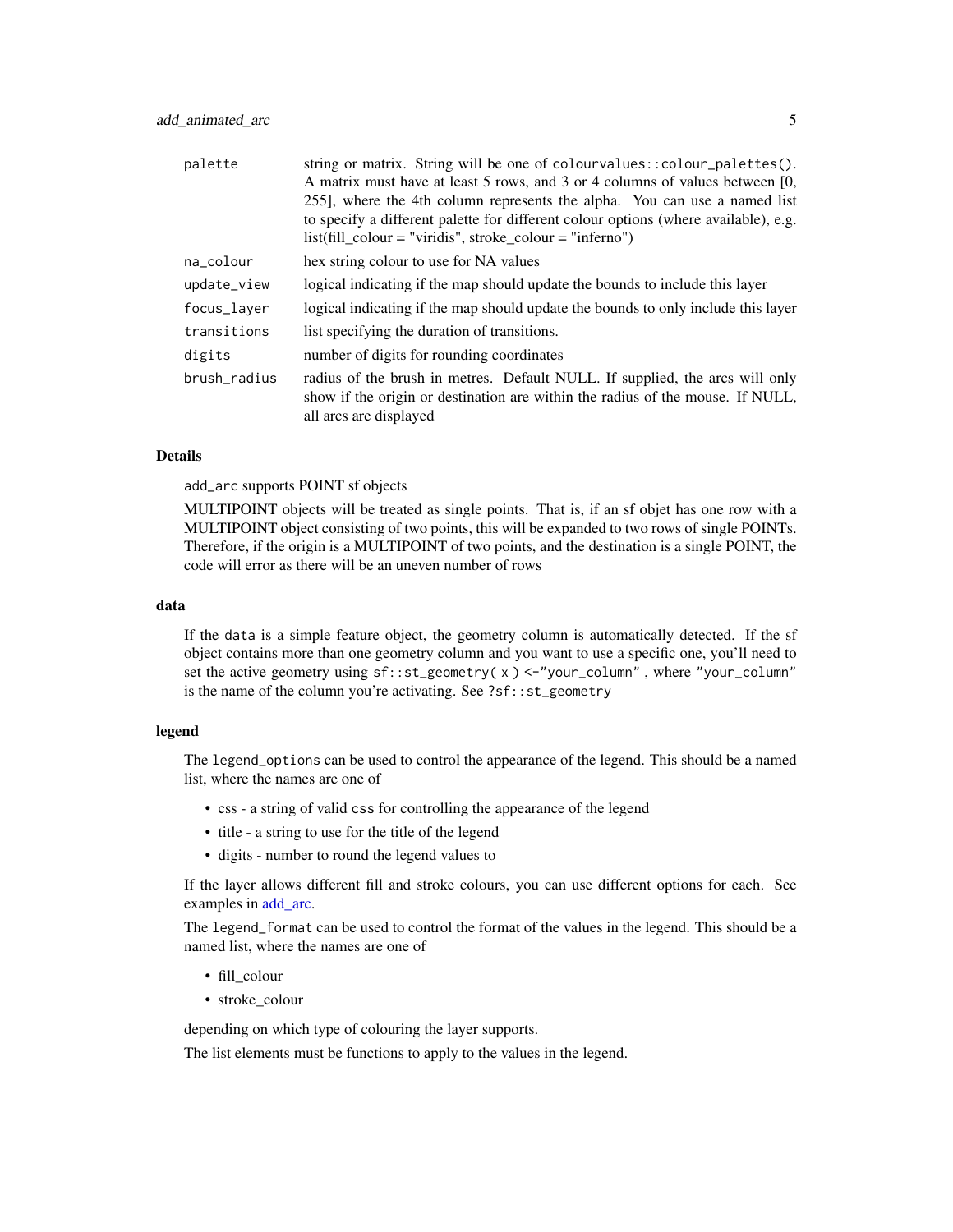The id is returned to your R session from an interactive shiny environment by observing layer clicks. This is useful for returning the data.frame row relating to the cliked shape.

From within a shiny server you would typically use observeEvent({input\$map\_arc\_click}), where 'map' is the map\_id supplied to mapdeckOutput(), and 'arc' is the layer you are clicking on

# Examples

```
## You need a valid access token from Mapbox
key < - 'abc'set_token( key )
url <- 'https://raw.githubusercontent.com/plotly/datasets/master/2011_february_aa_flight_paths.csv'
flights <- read.csv(url)
flights$id <- seq_len(nrow(flights))
flights$stroke <- sample(1:3, size = nrow(flights), replace = TRUE)
flights$info <- paste0("<b>",flights$airport1, " - ", flights$airport2, "</b>")
mapdeck( style = mapdeck_style("dark"), pitch = 45 ) %>%
  add_animated_arc(
  data = flights
  , layer_id = "arc_layer"
  , origin = c("start_lon", "start_lat")
  , destination = c("end_lon", "end_lat")
  , stroke_from = "airport1"
  , stroke_to = "airport2"
  , stroke_width = "stroke"
  , trail_length = 10
  , tooltip = "info"
  , auto_highlight = TRUE
  , legend = TRUE
  , legend_options = list(
   stroke_from = list( title = "Origin airport" ),
   \text{css} = \text{"max-height}: 100px; \text{"}\lambda## faster animation_speed
mapdeck( style = mapdeck_style("dark")) %>%
  add_animated_arc(
 data = flights
  , layer_id = "arc_layer"
  , origin = c("start_lon", "start_lat")
  , destination = c("end_lon", "end_lat")
  , stroke_from = "airport1"
  , stroke_to = "airport2"
  , stroke_width = "stroke"
  , trail_length = 10
  , animation_speed = 15
  )
```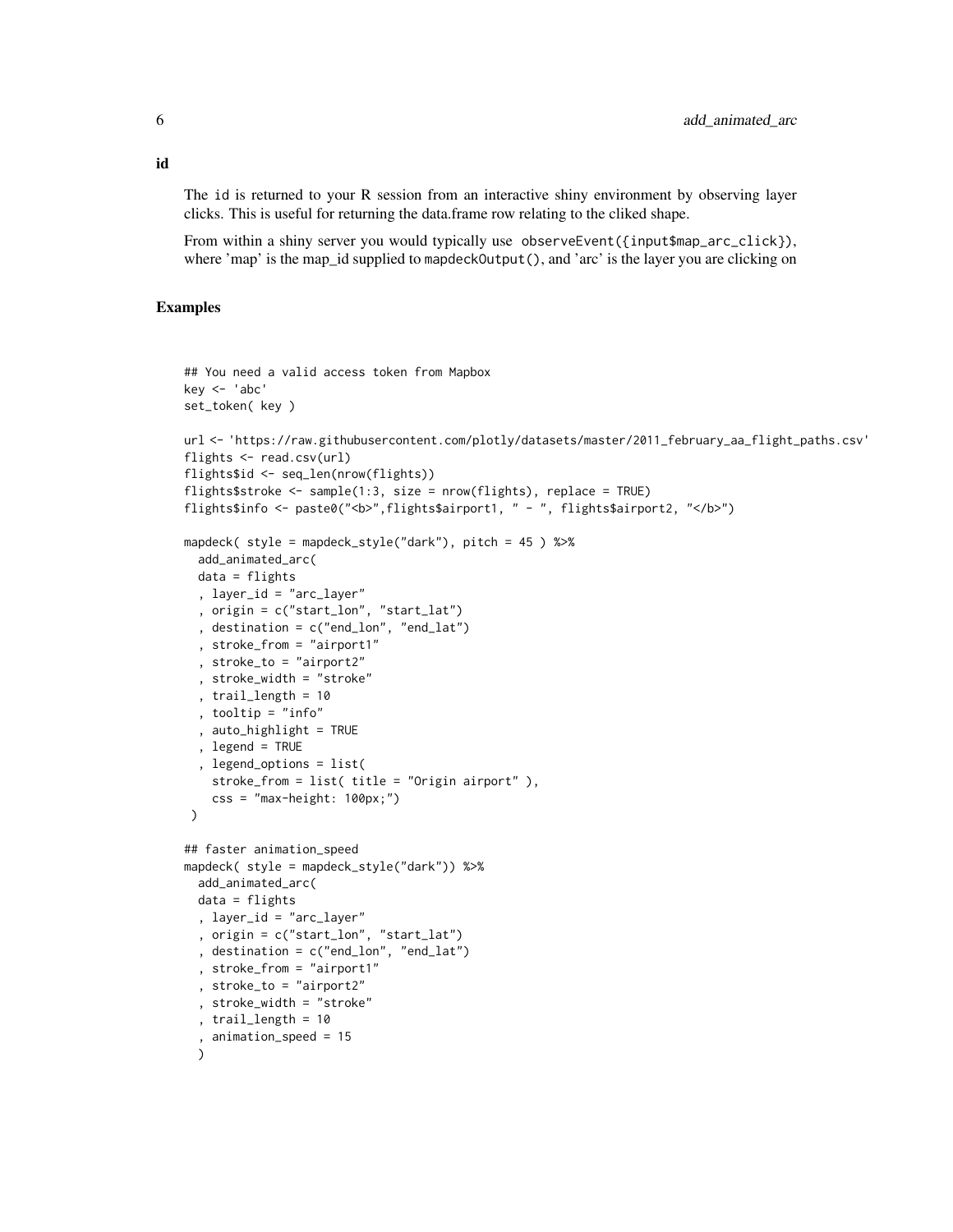<span id="page-6-0"></span>add\_animated\_line *Add Animated line*

# Description

The Line Layer renders raised lines joining pairs of source and target coordinates

#### Usage

```
add_animated_line(
 map,
  data = get_map_data(map),
  layer_id = NULL,origin,
  destination,
  id = NULL,stroke_colour = NULL,
  stroke_width = NULL,
  stroke_opacity = NULL,
  frequency = 1,
  animation_speed = 3,
  trail_length = 5,
  tooltip = NULL,
  auto_highlight = FALSE,
  highlight_colour = "#AAFFFFFF",
  palette = "viridis",
  na_colour = "#808080FF",
  legend = FALSE,
  legend_options = NULL,
  legend_format = NULL,
  update_view = TRUE,
  focus_layer = FALSE,
  digits = 6,
  transitions = NULL,
  brush_radius = NULL
)
```

| map  | a mapdeck map object                                                                                     |  |  |
|------|----------------------------------------------------------------------------------------------------------|--|--|
| data | data to be used in the layer. All coordinates are expected to be EPSG:4326<br>(WGS 84) coordinate system |  |  |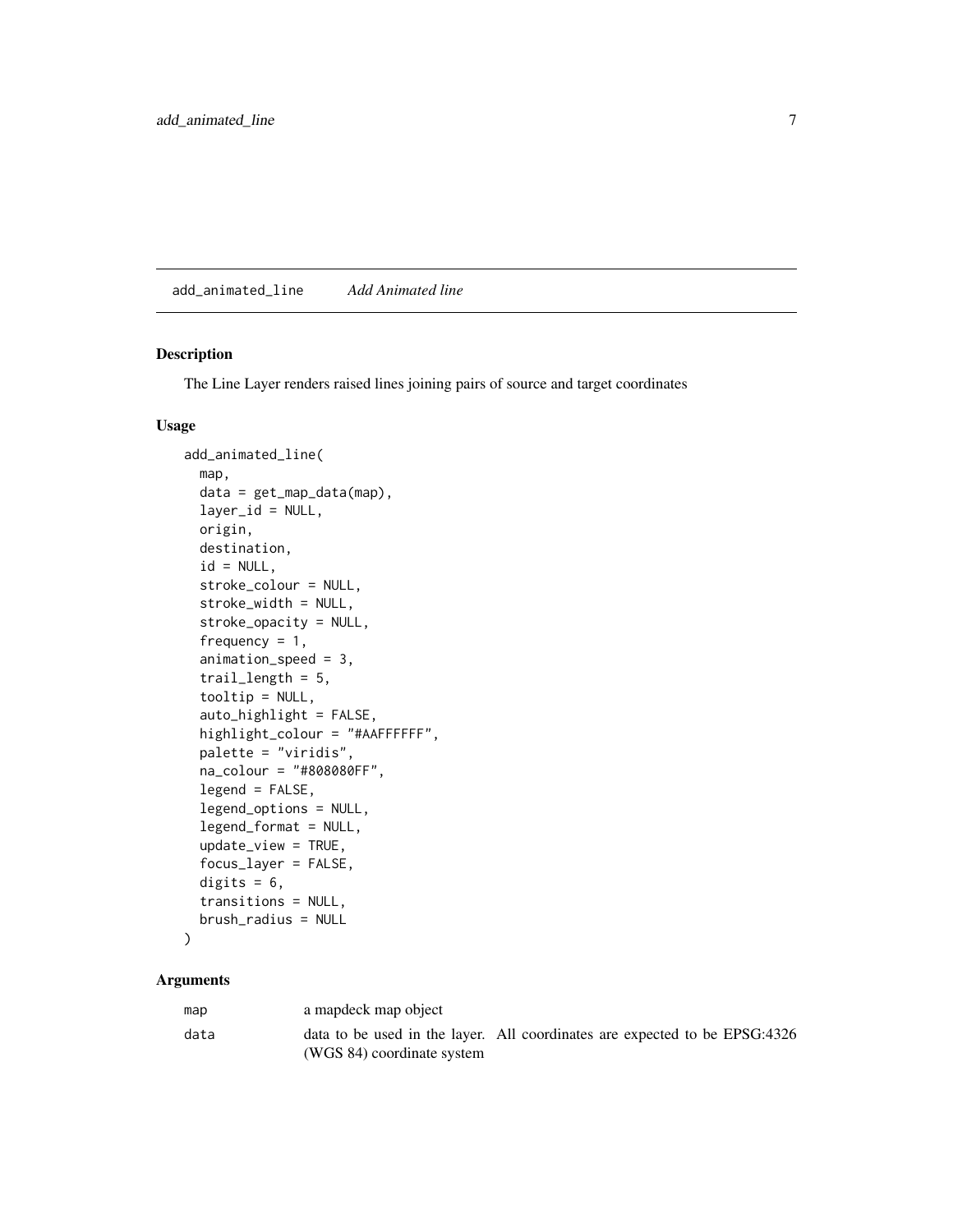| layer_id         | single value specifying an id for the layer. Use this value to distinguish between<br>shape layers of the same type. Layers with the same id are likely to conflict and<br>not plot correctly                                                                                                                                                                                                  |
|------------------|------------------------------------------------------------------------------------------------------------------------------------------------------------------------------------------------------------------------------------------------------------------------------------------------------------------------------------------------------------------------------------------------|
| origin           | vector of longitude and latitude columns, and optionally an elevation column, or<br>an sfc column                                                                                                                                                                                                                                                                                              |
| destination      | vector of longitude and latitude columns, and optionally an elevatino column, or<br>an sfc column                                                                                                                                                                                                                                                                                              |
| id               | an id value in data to identify layers when interacting in Shiny apps.                                                                                                                                                                                                                                                                                                                         |
| stroke_colour    | variable or hex colour to use as the ending stroke colour.                                                                                                                                                                                                                                                                                                                                     |
| stroke_width     | width of the line in metres                                                                                                                                                                                                                                                                                                                                                                    |
|                  | stroke_opacity Either a string specifying the column of data containing the opacity of each<br>shape, or a single value in $[0,255]$ , or $[0, 1)$ , to be applied to all the shapes.<br>Default 255. If a hex-string is used as the colour, this argument is ignored and<br>you should include the alpha on the hex string                                                                    |
| frequency        | column of data, or a single value indicating the number of arcs generated in<br>each animation                                                                                                                                                                                                                                                                                                 |
| animation_speed  |                                                                                                                                                                                                                                                                                                                                                                                                |
|                  | the speed of animation                                                                                                                                                                                                                                                                                                                                                                         |
| trail_length     | the length of trail of each arc                                                                                                                                                                                                                                                                                                                                                                |
| tooltip          | variable of data containing text or HTML to render as a tooltip                                                                                                                                                                                                                                                                                                                                |
|                  | auto_highlight logical indicating if the shape under the mouse should auto-highlight                                                                                                                                                                                                                                                                                                           |
| highlight_colour |                                                                                                                                                                                                                                                                                                                                                                                                |
|                  | hex string colour to use for highlighting. Must contain the alpha component.                                                                                                                                                                                                                                                                                                                   |
| palette          | string or matrix. String will be one of colourvalues:: colour_palettes().<br>A matrix must have at least 5 rows, and 3 or 4 columns of values between [0,<br>255], where the 4th column represents the alpha. You can use a named list<br>to specify a different palette for different colour options (where available), e.g.<br>$list (fill\_colour = "viridis", stroke\_colour = "inferno")$ |
| na_colour        | hex string colour to use for NA values                                                                                                                                                                                                                                                                                                                                                         |
| legend           | either a logical indiciating if the legend(s) should be displayed, or a named list<br>indicating which colour attributes should be included in the legend.                                                                                                                                                                                                                                     |
|                  | legend_options A list of options for controlling the legend.                                                                                                                                                                                                                                                                                                                                   |
| legend_format    | A list containing functions to apply to legend values. See section legend                                                                                                                                                                                                                                                                                                                      |
| update_view      | logical indicating if the map should update the bounds to include this layer                                                                                                                                                                                                                                                                                                                   |
| focus_layer      | logical indicating if the map should update the bounds to only include this layer                                                                                                                                                                                                                                                                                                              |
| digits           | number of digits for rounding coordinates                                                                                                                                                                                                                                                                                                                                                      |
| transitions      | list specifying the duration of transitions.                                                                                                                                                                                                                                                                                                                                                   |
| brush_radius     | radius of the brush in metres. Default NULL. If supplied, the arcs will only<br>show if the origin or destination are within the radius of the mouse. If NULL,<br>all arcs are displayed                                                                                                                                                                                                       |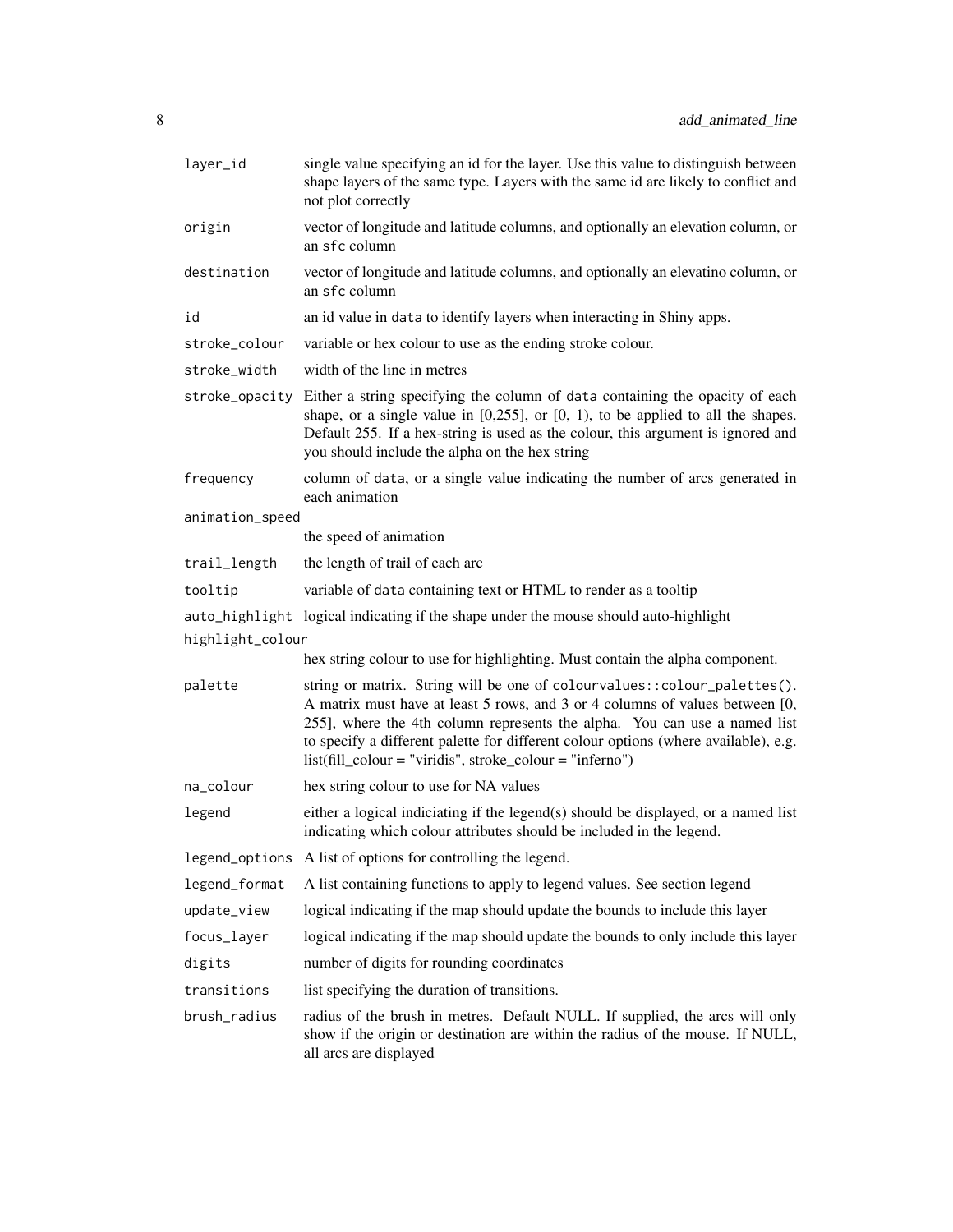#### Details

add\_line supports POINT sf objects

MULTIPOINT objects will be treated as single points. That is, if an sf object has one row with a MULTIPOINT object consisting of two points, this will be expanded to two rows of single POINTs. Therefore, if the origin is a MULTIPOINT of two points, and the destination is a single POINT, the code will error as there will be an uneven number of rows

# Examples

```
## You need a valid access token from Mapbox
key <- 'abc'
set_token( key )
url <- 'https://raw.githubusercontent.com/plotly/datasets/master/2011_february_aa_flight_paths.csv'
flights <- read.csv(url)
flights$id <- seq_len(nrow(flights))
flights$stroke <- sample(1:3, size = nrow(flights), replace = TRUE)
mapdeck(style = mapdeck_style("dark"), pitch = 45 ) %>%
  add_animated_line(
   data = flights
    , layer_id = "line_layer"
    , origin = c("start_lon", "start_lat")
    , destination = c("end_lon", "end_lat")
    , stroke_colour = "airport1"
    , stroke_width = "stroke"
    , auto_highlight = TRUE
    , trail_length = 1
    , animation_speed = 1
 \lambda## Using a 2-sfc-column sf object
library(sfheaders)
sf_flights <- sfheaders::sf_point( flights, x = "start_lon", y = "start_lat", keep = TRUE )
destination <- sfheaders::sfc_point( flights, x = "end_lon", y = "end_lat" )
sf_flights$destination <- destination
mapdeck() %>%
 add_animated_line(
  data = sf_flights
   , origin = 'geometry'
   , destination = 'destination'
   , layer_id = 'arcs'
   , stroke_colour = "airport1"
   , trail_length = 1
   , animation_speed = 2
)
```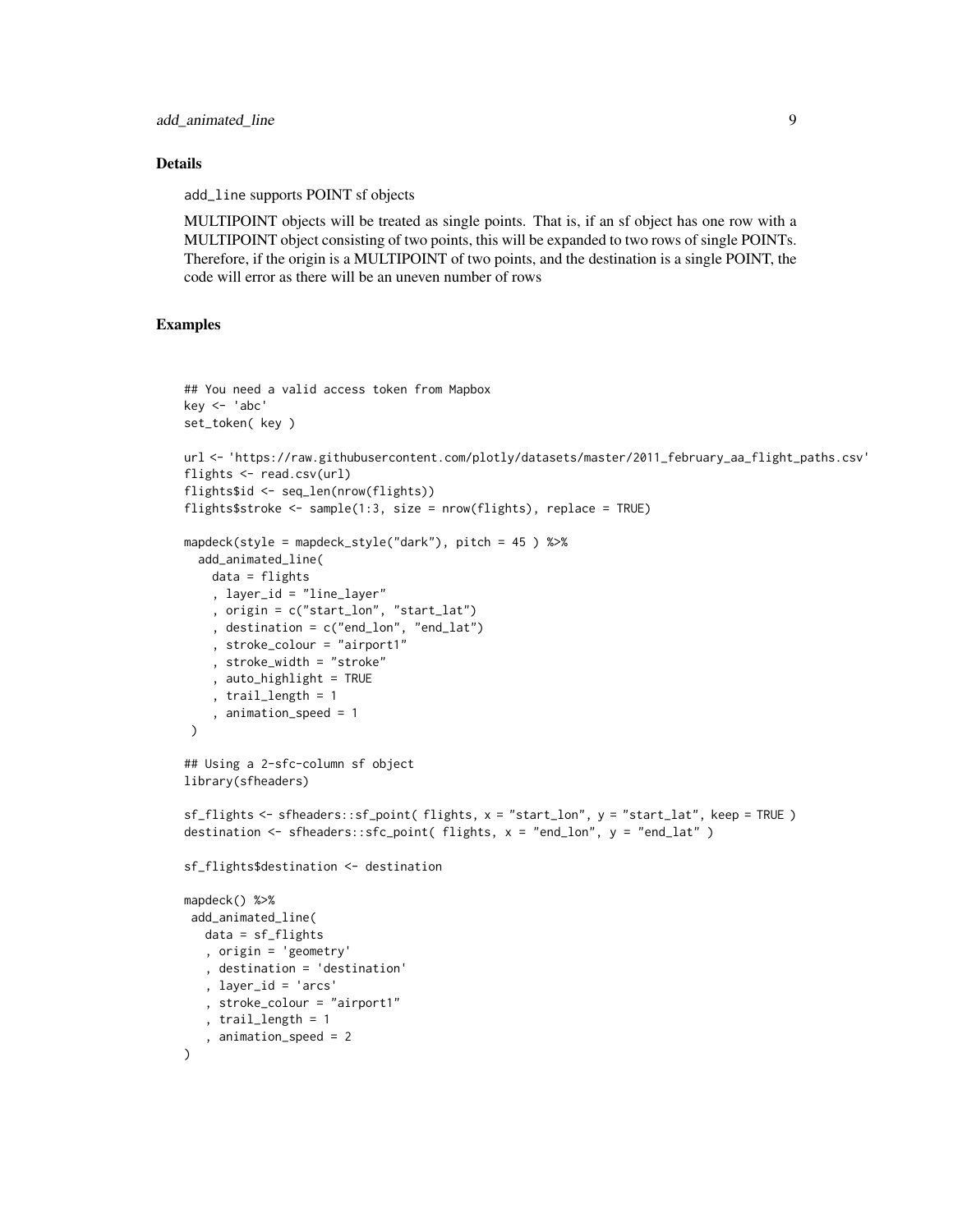<span id="page-9-1"></span><span id="page-9-0"></span>add\_arc *Add arc*

# Description

The Arc Layer renders raised arcs joining pairs of source and target coordinates

# Usage

```
add_arc(
  map,
  data = get_map_data(map),
  layer_id = NULL,origin,
  destination,
  id = NULL,stroke_from = NULL,
  stroke_from_opacity = NULL,
  stroke_to = NULL,
  stroke_to_opacity = NULL,
  stroke_width = NULL,
  tilt = NULL,
  height = NULL,
  tooltip = NULL,
  auto_highlight = FALSE,
  highlight_colour = "#AAFFFFFF",
  legend = F,
  legend_options = NULL,
  legend_format = NULL,
  palette = "viridis",
  na_colour = "#808080FF",
  update_view = TRUE,
  focus_layer = FALSE,
  transitions = NULL,
  digits = 6,
 brush_radius = NULL
)
```

| map  | a mapdeck map object                                                                                     |  |  |
|------|----------------------------------------------------------------------------------------------------------|--|--|
| data | data to be used in the layer. All coordinates are expected to be EPSG:4326<br>(WGS 84) coordinate system |  |  |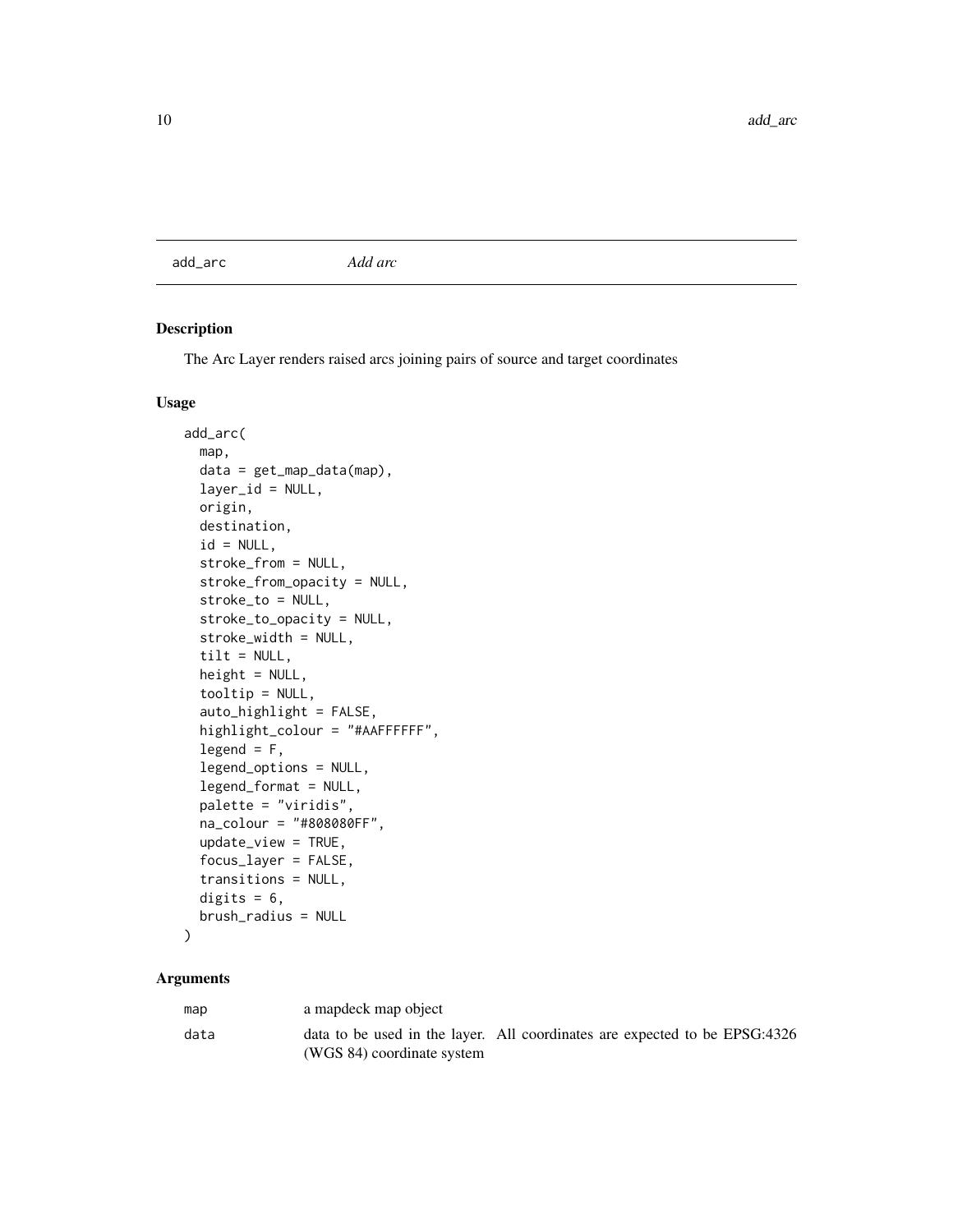add\_arc 11

| layer_id            | single value specifying an id for the layer. Use this value to distinguish between<br>shape layers of the same type. Layers with the same id are likely to conflict and<br>not plot correctly                                                                                                                                                                                                  |
|---------------------|------------------------------------------------------------------------------------------------------------------------------------------------------------------------------------------------------------------------------------------------------------------------------------------------------------------------------------------------------------------------------------------------|
| origin              | vector of longitude and latitude columns, and optionally an elevation column, or<br>an sfc column                                                                                                                                                                                                                                                                                              |
| destination         | vector of longitude and latitude columns, and optionally an elevatino column, or<br>an sfc column                                                                                                                                                                                                                                                                                              |
| id                  | an id value in data to identify layers when interacting in Shiny apps.                                                                                                                                                                                                                                                                                                                         |
| stroke_from         | column of data or hex colour to use as the staring stroke colour. If using a hex<br>colour, use either a single value, or a column of hex colours on data                                                                                                                                                                                                                                      |
| stroke_from_opacity |                                                                                                                                                                                                                                                                                                                                                                                                |
|                     | Either a string specifying the column of data containing the stroke opacity of<br>each shape, or a value between 1 and 255 to be applied to all the shapes. If a<br>hex-string is used as the colour, this argument is ignored and you should include<br>the alpha on the hex string                                                                                                           |
| stroke_to           | column of data or hex colour to use as the ending stroke colour. If using a hex<br>colour, use either a single value, or a column of hex colours on data                                                                                                                                                                                                                                       |
| stroke_to_opacity   |                                                                                                                                                                                                                                                                                                                                                                                                |
|                     | Either a string specifying the column of data containing the stroke opacity of<br>each shape, or a value between 1 and 255 to be applied to all the shapes. If a<br>hex-string is used as the colour, this argument is ignored and you should include<br>the alpha on the hex string                                                                                                           |
| stroke_width        | width of the stroke in pixels                                                                                                                                                                                                                                                                                                                                                                  |
| tilt                | value to tilt the arcs to the side, in degrees [-90, 90]                                                                                                                                                                                                                                                                                                                                       |
| height              | value to multiply the height.                                                                                                                                                                                                                                                                                                                                                                  |
| tooltip             | variable of data containing text or HTML to render as a tooltip                                                                                                                                                                                                                                                                                                                                |
| highlight_colour    | auto_highlight logical indicating if the shape under the mouse should auto-highlight                                                                                                                                                                                                                                                                                                           |
|                     | hex string colour to use for highlighting. Must contain the alpha component.                                                                                                                                                                                                                                                                                                                   |
| legend              | either a logical indiciating if the legend(s) should be displayed, or a named list<br>indicating which colour attributes should be included in the legend.                                                                                                                                                                                                                                     |
|                     | legend_options A list of options for controlling the legend.                                                                                                                                                                                                                                                                                                                                   |
| legend_format       | A list containing functions to apply to legend values. See section legend                                                                                                                                                                                                                                                                                                                      |
| palette             | string or matrix. String will be one of colourvalues:: colour_palettes().<br>A matrix must have at least 5 rows, and 3 or 4 columns of values between [0,<br>255], where the 4th column represents the alpha. You can use a named list<br>to specify a different palette for different colour options (where available), e.g.<br>$list (fill\_colour = "viridis", stroke\_colour = "inferno")$ |
| na_colour           | hex string colour to use for NA values                                                                                                                                                                                                                                                                                                                                                         |
| update_view         | logical indicating if the map should update the bounds to include this layer                                                                                                                                                                                                                                                                                                                   |
| focus_layer         | logical indicating if the map should update the bounds to only include this layer                                                                                                                                                                                                                                                                                                              |
| transitions         | list specifying the duration of transitions.                                                                                                                                                                                                                                                                                                                                                   |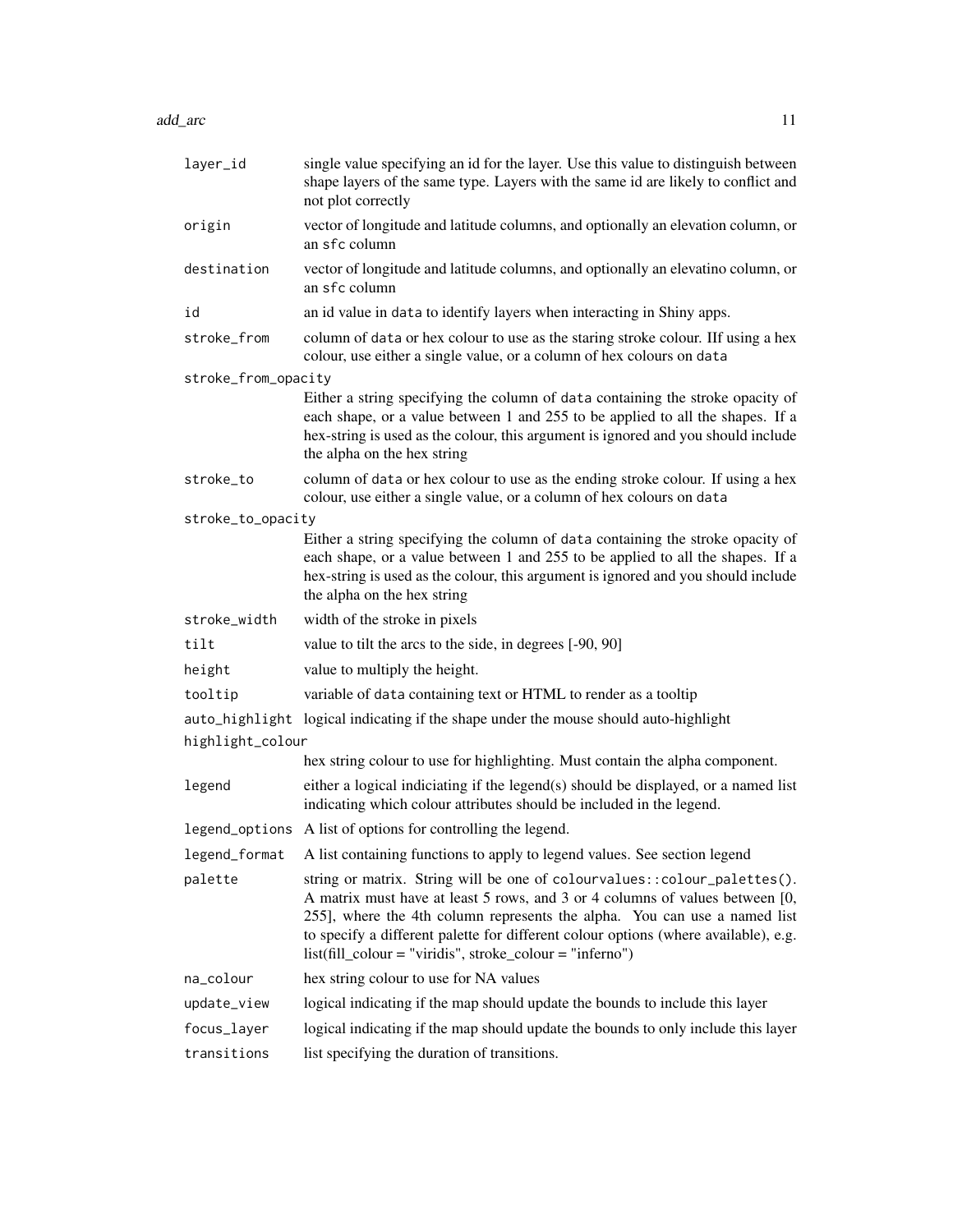| digits       | number of digits for rounding coordinates                                                                                                                                                |
|--------------|------------------------------------------------------------------------------------------------------------------------------------------------------------------------------------------|
| brush_radius | radius of the brush in metres. Default NULL. If supplied, the arcs will only<br>show if the origin or destination are within the radius of the mouse. If NULL,<br>all arcs are displayed |

# Details

add\_arc supports POINT sf objects

MULTIPOINT objects will be treated as single points. That is, if an sf objet has one row with a MULTIPOINT object consisting of two points, this will be expanded to two rows of single POINTs. Therefore, if the origin is a MULTIPOINT of two points, and the destination is a single POINT, the code will error as there will be an uneven number of rows

#### data

If data is a simple feature object, you need to supply the origin and destination columns, they aren't automatically detected.

# id

The id is returned to your R session from an interactive shiny environment by observing layer clicks. This is useful for returning the data.frame row relating to the cliked shape.

From within a shiny server you would typically use observeEvent({input\$map\_arc\_click}), where 'map' is the map\_id supplied to mapdeckOutput(), and 'arc' is the layer you are clicking on

#### legend

The legend\_options can be used to control the appearance of the legend. This should be a named list, where the names are one of

- css a string of valid css for controlling the appearance of the legend
- title a string to use for the title of the legend
- digits number to round the legend values to

If the layer allows different fill and stroke colours, you can use different options for each. See examples in [add\\_arc.](#page-9-1)

The legend\_format can be used to control the format of the values in the legend. This should be a named list, where the names are one of

- fill\_colour
- stroke colour

depending on which type of colouring the layer supports.

The list elements must be functions to apply to the values in the legend.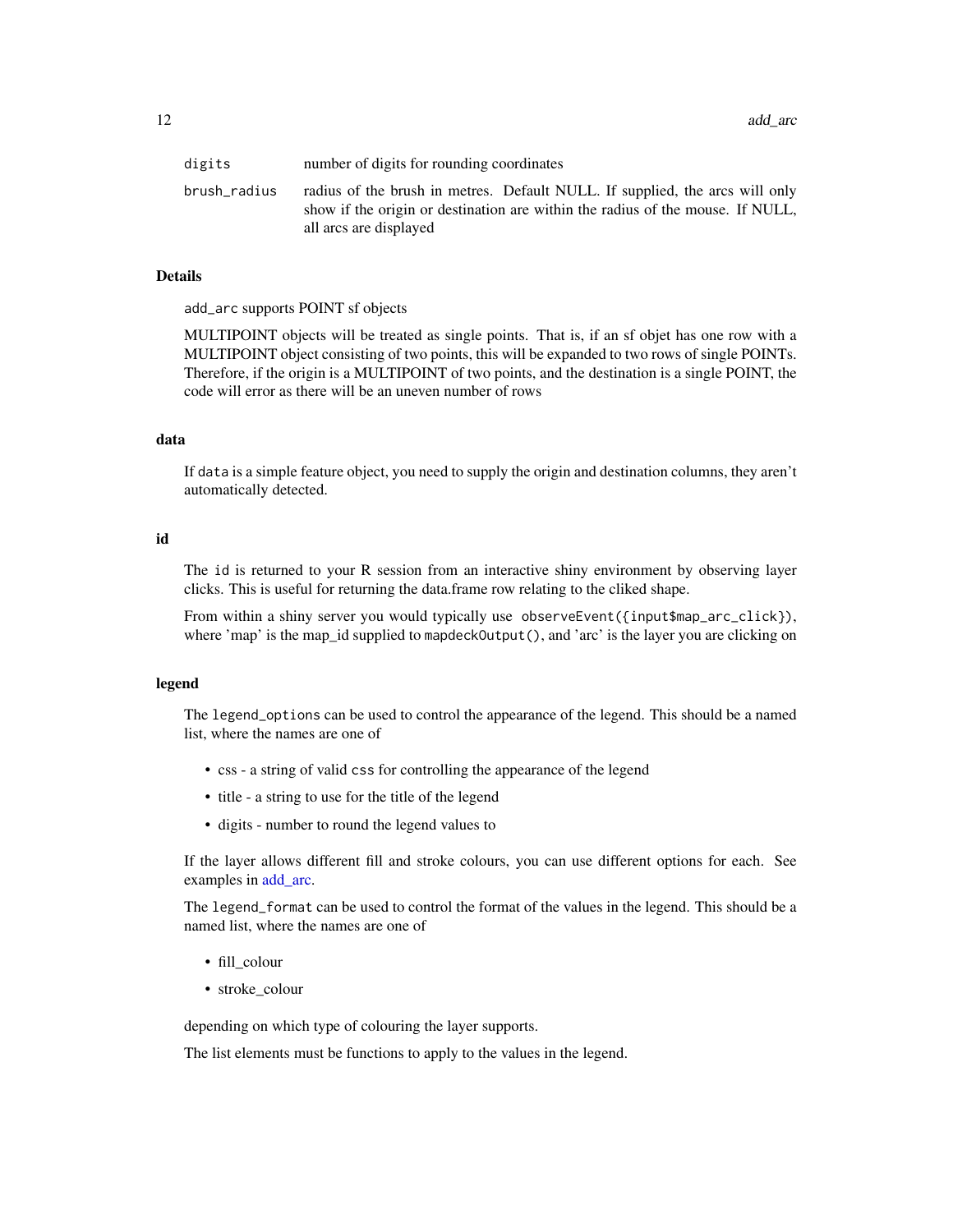add\_arc 13

#### transitions

The transitions argument lets you specify the time it will take for the shapes to transition from one state to the next. Only works in an interactive environment (Shiny) and on WebGL-2 supported browsers and hardware.

The time is in milliseconds

Available transitions for arc

list( origin = 0, destination = 0, stroke from = 0, stroke to = 0, stroke width = 0 )

# Examples

```
## You need a valid access token from Mapbox
key <- 'abc'
set_token( key )
url <- 'https://raw.githubusercontent.com/plotly/datasets/master/2011_february_aa_flight_paths.csv'
flights \leq read.csv(url)
flights$id <- seq_len(nrow(flights))
flights$stroke <- sample(1:3, size = nrow(flights), replace = TRUE)
flights$info <- paste0("<br/>b>",flights$airport1, " - ", flights$airport2, "</b>")
mapdeck( style = mapdeck_style("dark"), pitch = 45 ) %>%
  add_arc(
  data = flights
  , layer_id = "arc_layer"
  , origin = c("start_lon", "start_lat")
  , destination = c("end_lon", "end_lat")
  , stroke_from = "airport1"
  , stroke_to = "airport2"
  , stroke_width = "stroke"
  , tooltip = "info"
  , auto_highlight = TRUE
  , legend = TRUE
  , legend_options = list(
   stroke_from = list( title = "Origin airport" ),
    css = "max-height: 100px;")
 \lambdamapdeck( style = mapdeck_style("dark")) %>%
  add_arc(
  data = flights
  , layer_id = "arc_layer"
  , origin = c("start_lon", "start_lat")
  , destination = c("end_lon", "end_lat")
  , stroke_from = "airport1"
  , stroke_to = "airport2"
  , stroke_width = "stroke"
  )
```
## Arcs can have an elevated start & destination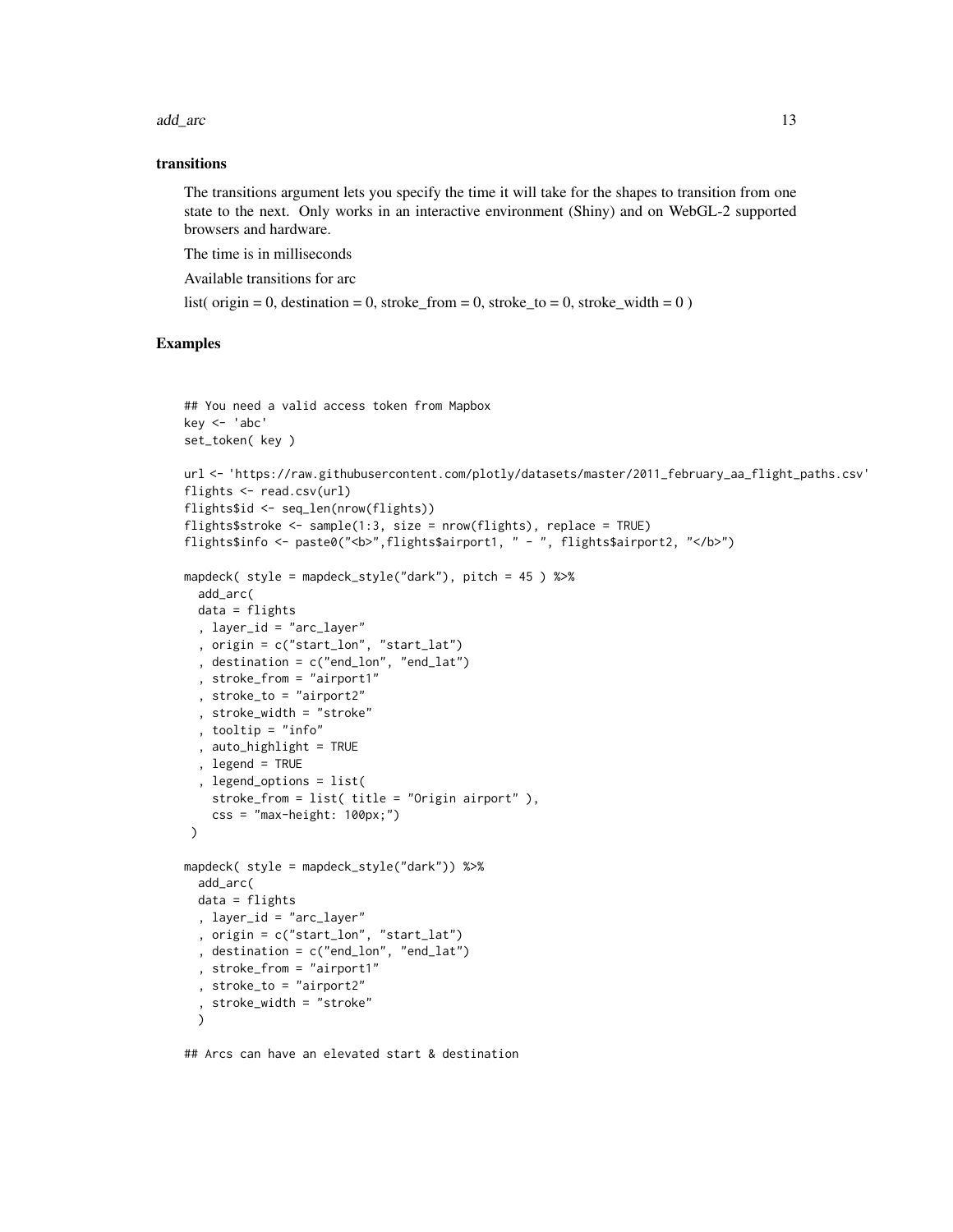```
flights$start_elev <- sample(100000:1000000, size = nrow(flights), replace = TRUE )
mapdeck( style = mapdeck_style("dark")) %>%
  add_arc(
 data = flights
  , layer_id = "arc_layer"
  , origin = c("start_lon", "start_lat", "start_elev")
  , destination = c("end_lon", "end_lat", "start_elev")
  , stroke_from = "airport1"
  , stroke_to = "airport2"
  , stroke_width = "stroke"
  \lambda## Using a 2-sfc-column sf object
library(sfheaders)
sf_flights <- sfheaders::sf_point(
 flights
  , x = "start\_lon", y = "start_lat"
  , z = "start_elev"
  , keep = TRUE
 \lambdadestination <- sfheaders::sfc_point(
 flights
  , x = "end\_lon", y = "end_lat", z = "start_elev"
  \lambdasf_flights$destination <- destination
mapdeck(
) %>%
add_arc(
  data = sf_flights
   , origin = 'geometry'
   , destination = 'destination'
   , layer_id = 'arcs'
   , stroke_from = "airport1"
   , stroke_to = "airport2"
)
## using a brush
mapdeck(
  , style = mapdeck_style("light")
) %>%
add_arc(
  data = sf_flights
  , origin = 'geometry'
   , destination = 'destination'
   , layer_id = 'arcs'
```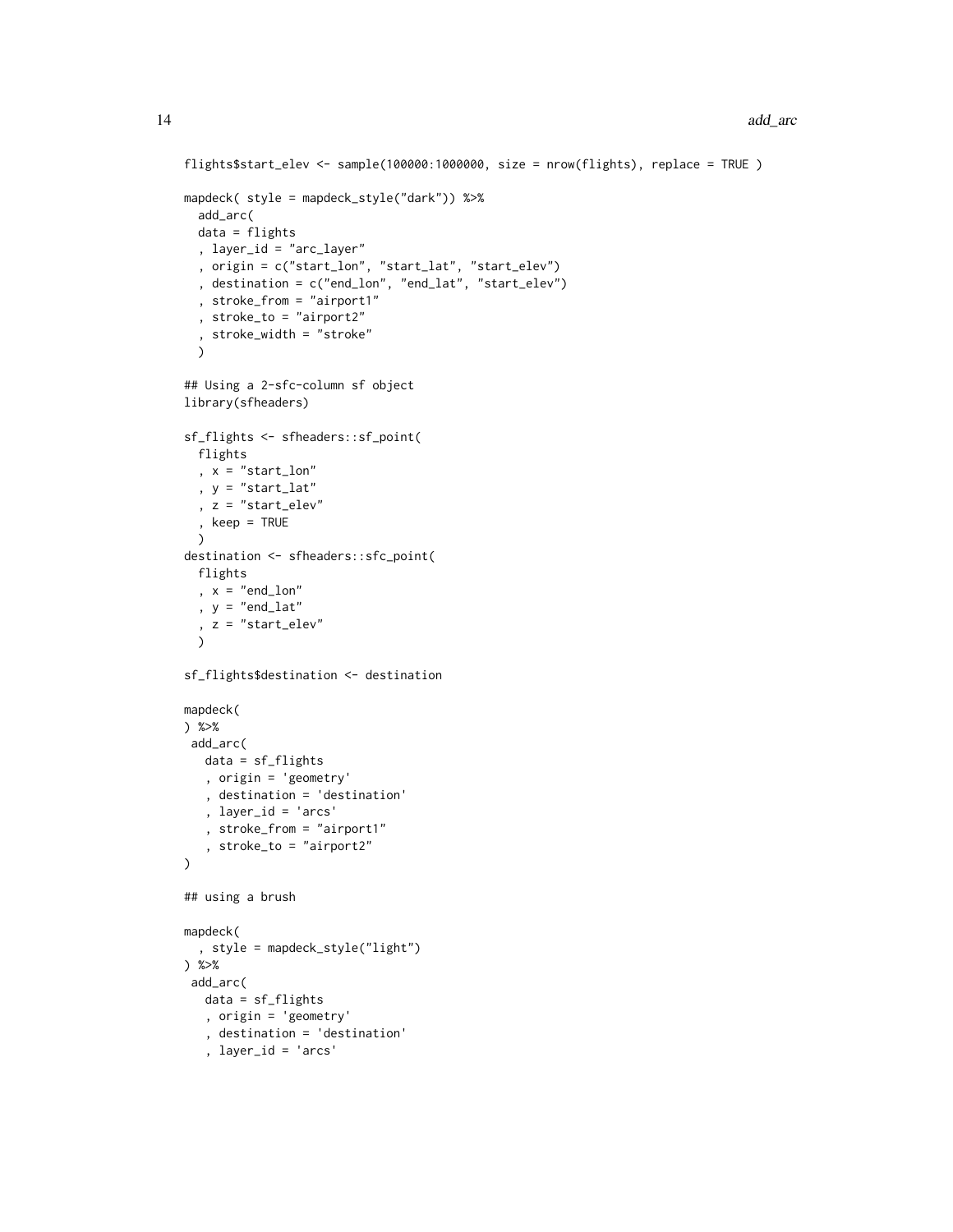# <span id="page-14-0"></span>add\_bitmap 15

 $\overline{\phantom{a}}$ 

```
, stroke_from = "airport1"
, stroke_to = "airport2"
, stroke_width = 4
, brush_radius = 500000
```
add\_bitmap *Add bitmap*

# Description

Adds an image to a map

# Usage

```
add_bitmap(
 map,
  image,
 bounds,
 desaturate = 0,
  transparent_colour = "#000000",
  tint_colour = "#FFFFFF",
  layer_id = NULL,
  update_view = TRUE,
  focus_layer = FALSE
)
```

| map                | a mapdeck map object                                                                                                                                                                          |  |  |  |  |  |
|--------------------|-----------------------------------------------------------------------------------------------------------------------------------------------------------------------------------------------|--|--|--|--|--|
| image              | url to an image to use on the map                                                                                                                                                             |  |  |  |  |  |
| bounds             | coordinates of the bounding box of the image [left, bottom, right, top]                                                                                                                       |  |  |  |  |  |
| desaturate         | the desatruation of the bitmap, in range $[0,1]$ , 0 being the original colour and 1<br>being greyscale                                                                                       |  |  |  |  |  |
| transparent_colour |                                                                                                                                                                                               |  |  |  |  |  |
|                    | the colour to use for transparent pixels as a hex string                                                                                                                                      |  |  |  |  |  |
| tint_colour        | the colour to tint the bipmap by, as a hex string                                                                                                                                             |  |  |  |  |  |
| layer_id           | single value specifying an id for the layer. Use this value to distinguish between<br>shape layers of the same type. Layers with the same id are likely to conflict and<br>not plot correctly |  |  |  |  |  |
| update_view        | logical indicating if the map should update the bounds to include this layer                                                                                                                  |  |  |  |  |  |
| focus_laver        | logical indicating if the map should update the bounds to only include this layer                                                                                                             |  |  |  |  |  |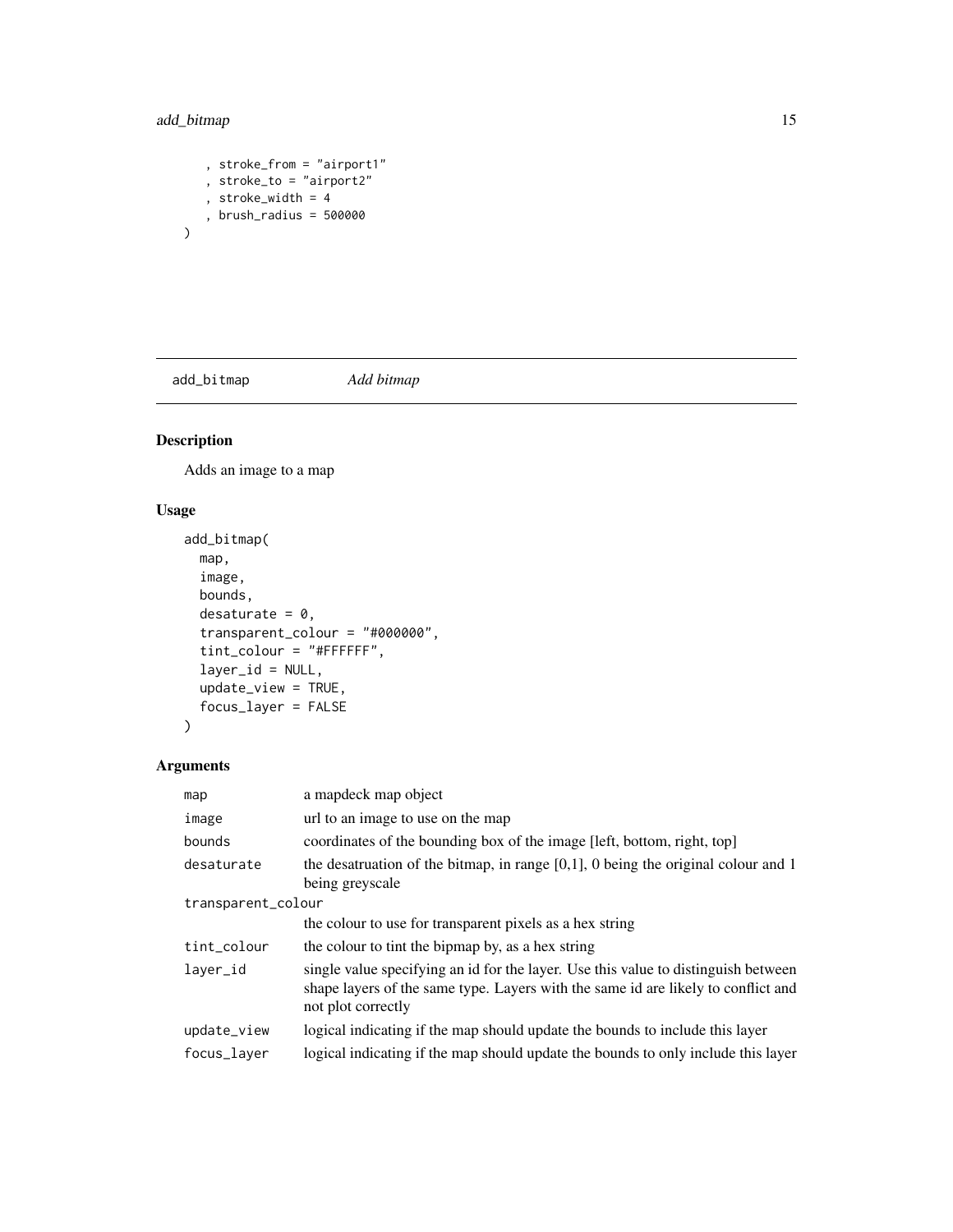# Examples

```
set_token( "MAPBOX_TOKEN" )
mapdeck(location = c(-122.3, 37.8), zoom = 10) %>%
add_bitmap(
   image = paste0('https://raw.githubusercontent.com/uber-common/deck.gl-data/master/',
   'website/sf-districts.png')
   , bounds = c(-122.519, 37.7045, -122.355, 37.829)
\lambdamapdeck(location = c(-75.9, 40.9), zoom = 4) %>%
 add_bitmap(
    image = 'https://docs.mapbox.com/mapbox-gl-js/assets/radar.gif'
    , bounds = c(-80.425, 37.936, -71.516, 46.437)
 \lambdamapdeck(location = c(-75.9, 40.9), zoom = 4) %>%
 add_bitmap(
    image = 'https://docs.mapbox.com/mapbox-gl-js/assets/radar.gif'
    , bounds = c(-80.425, 37.936, -71.516, 46.437)
    , tint_colour = "#FF0000"
 \lambdamapdeck(location = c(-75.9, 40.9), zoom = 4) %>%
 add_bitmap(
    image = 'https://docs.mapbox.com/mapbox-gl-js/assets/radar.gif'
    , bounds = c(-80.425, 37.936, -71.516, 46.437)
    , desaturate = 1
 )
```
add\_cesium *Add Cesium*

#### Description

Renders 3D tiles data from Cesium ION assets. To use this layer you need a Cesium ION account <https://cesium.com/docs/tutorials/getting-started/#your-first-app>. This layer is experimental

# Usage

```
add_cesium(map, data, point_size = 2, layer_id = NULL, ion_token = NULL)
```
<span id="page-15-0"></span>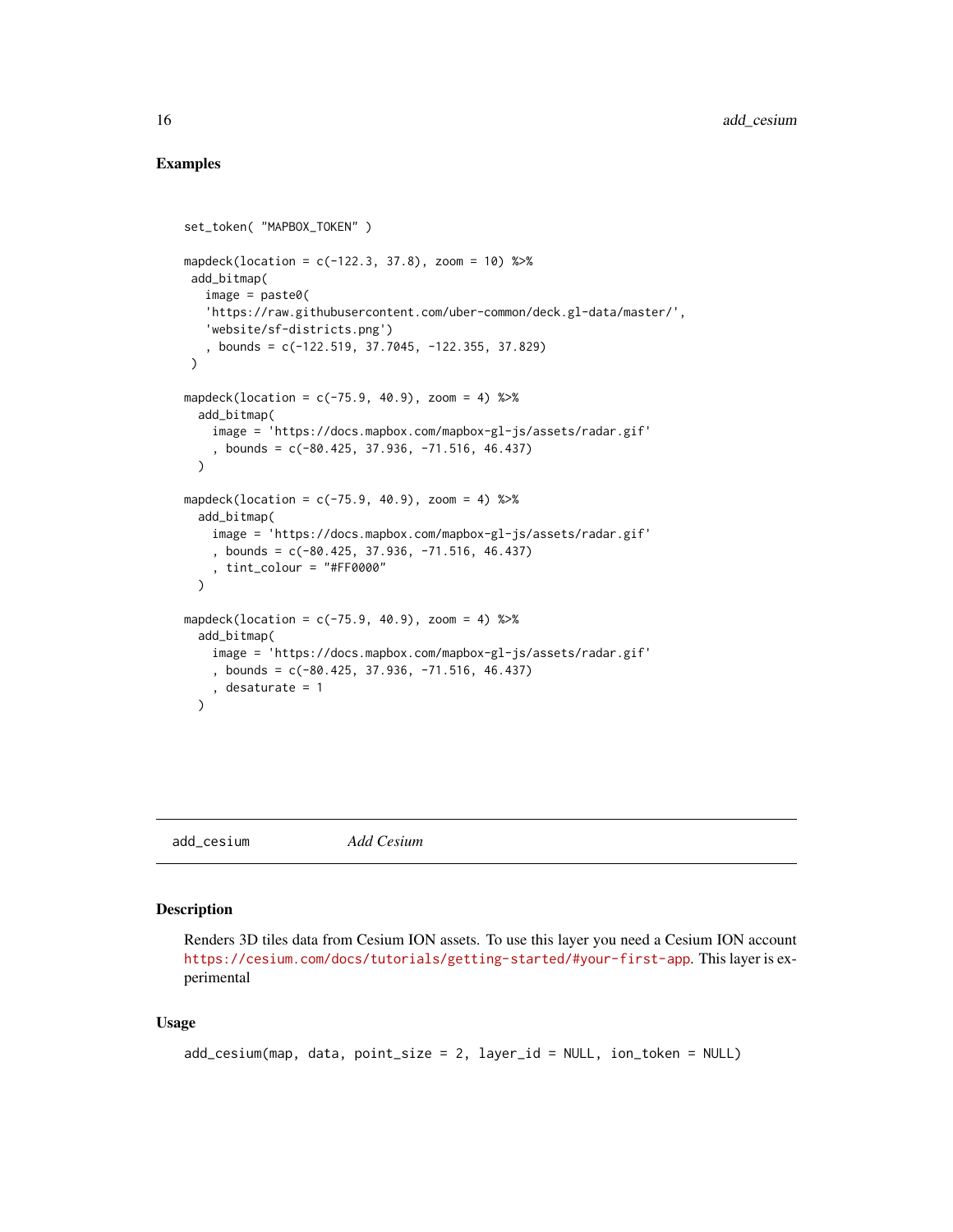# <span id="page-16-0"></span>add\_column 17

# Arguments

| map        | a map object                                                                                                                                                                                  |
|------------|-----------------------------------------------------------------------------------------------------------------------------------------------------------------------------------------------|
| data       | data to be used in the layer. All coordinates are expected to be EPSG:4326<br>(WGS 84) coordinate system                                                                                      |
| point_size | size of point in pixels                                                                                                                                                                       |
| laver_id   | single value specifying an id for the layer. Use this value to distinguish between<br>shape layers of the same type. Layers with the same id are likely to conflict and<br>not plot correctly |
| ion_token  | ion asset token                                                                                                                                                                               |

# Examples

```
## Melbourne point cloud
ion_asset <- 43978
ion_token <- "ION_TOKEN"
tile_data <- paste0("https://assets.cesium.com/",ion_asset,"/tileset.json")
mapdeck(
 location = c(144.95, -37.82), zoom = 14
  , pitch = 60) %>%
 add_cesium(
  data = tile_data
   , ion_token = ion_token
 )
```
add\_column *Add column*

# Description

The ColumnLayer can be used to render a heatmap of vertical cylinders. It renders a tesselated regular polygon centered at each given position (a "disk"), and extrude it in 3d.

# Usage

```
add_column(
  map,
  data = get_map_data(map),
  polyline = NULL,
  lon = NULL,
```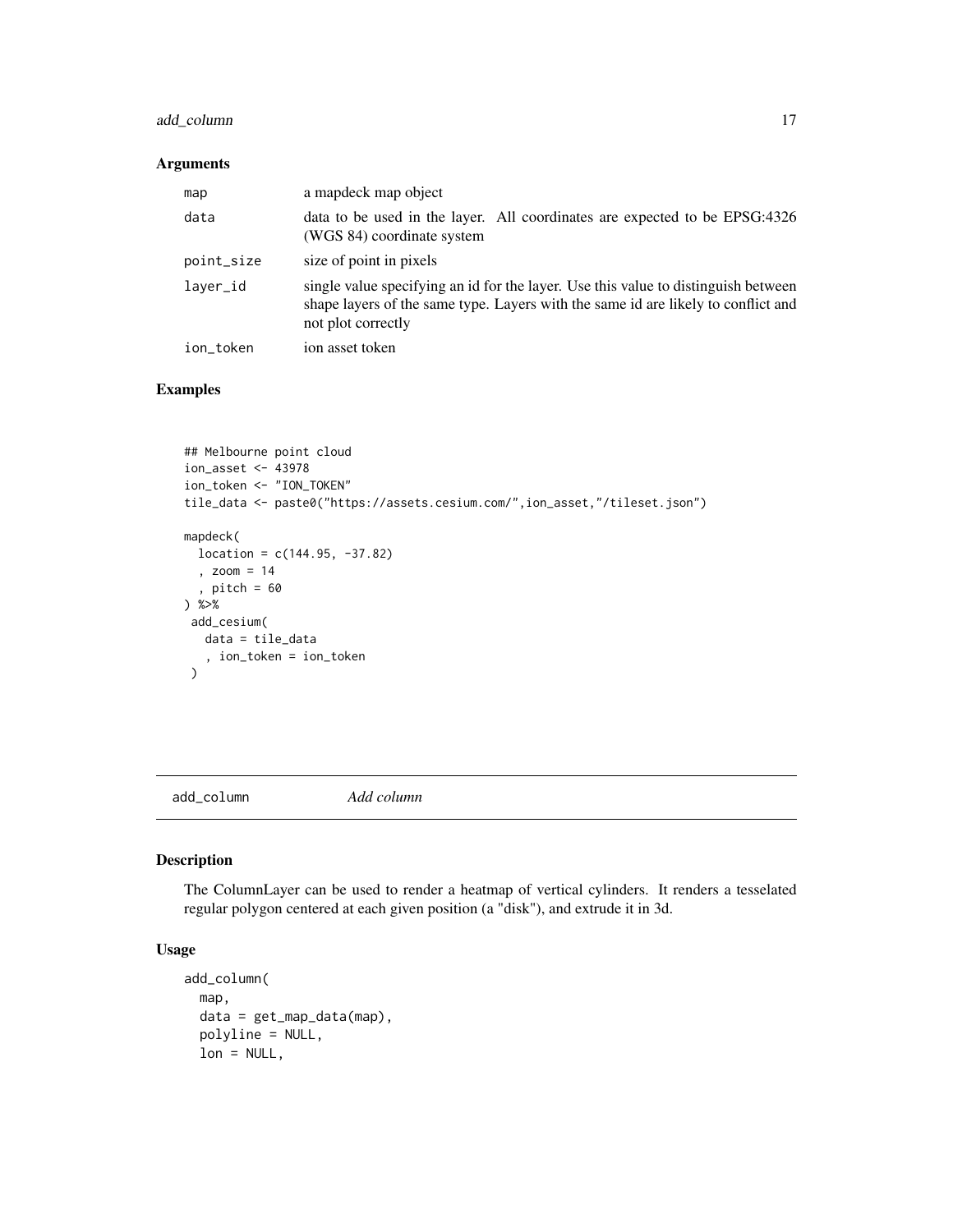```
lat = NULL,fill_colour = NULL,
fill_opacity = NULL,
stroke_colour = NULL,
stroke_opacity = NULL,
stroke_width = NULL,
radius = 1000,
elevation = NULL,
elevation_scale = 1,
coverage = 1,
angle = 0,
disk_resolution = 20,
tooltip = NULL,
auto_highlight = FALSE,
highlight_colour = "#AAFFFFFF",
layer_id = NULL,id = NULL,palette = "viridis",
na_colour = "#808080FF",
legend = FALSE,legend_options = NULL,
legend_format = NULL,
update_view = TRUE,
focus_layer = FALSE,
digits = 6,
transitions = NULL,
brush_radius = NULL
```
# Arguments

)

| map            | a mapdeck map object                                                                                                                                                                                                                                                                                         |
|----------------|--------------------------------------------------------------------------------------------------------------------------------------------------------------------------------------------------------------------------------------------------------------------------------------------------------------|
| data           | data to be used in the layer. All coordinates are expected to be EPSG:4326<br>(WGS 84) coordinate system                                                                                                                                                                                                     |
| polyline       | column of data containing the polylines                                                                                                                                                                                                                                                                      |
| lon            | column containing longitude values                                                                                                                                                                                                                                                                           |
| lat            | column containing latitude values                                                                                                                                                                                                                                                                            |
| fill_colour    | column of data or hex colour for the fill colour. If using a hex colour, use either<br>a single value, or a column of hex colours on data                                                                                                                                                                    |
| fill_opacity   | Either a string specifying the column of data containing the opacity of each<br>shape, or a single value in $[0,255]$ , or $[0, 1)$ , to be applied to all the shapes.<br>Default 255. If a hex-string is used as the colour, this argument is ignored and<br>you should include the alpha on the hex string |
| stroke_colour  | variable of data or hex colour for the stroke. If used, elevation is ignored. If<br>using a hex colour, use either a single value, or a column of hex colours on data                                                                                                                                        |
| stroke_opacity | Either a string specifying the column of data containing the opacity of each<br>shape, or a single value in $[0,255]$ , or $[0, 1)$ , to be applied to all the shapes.                                                                                                                                       |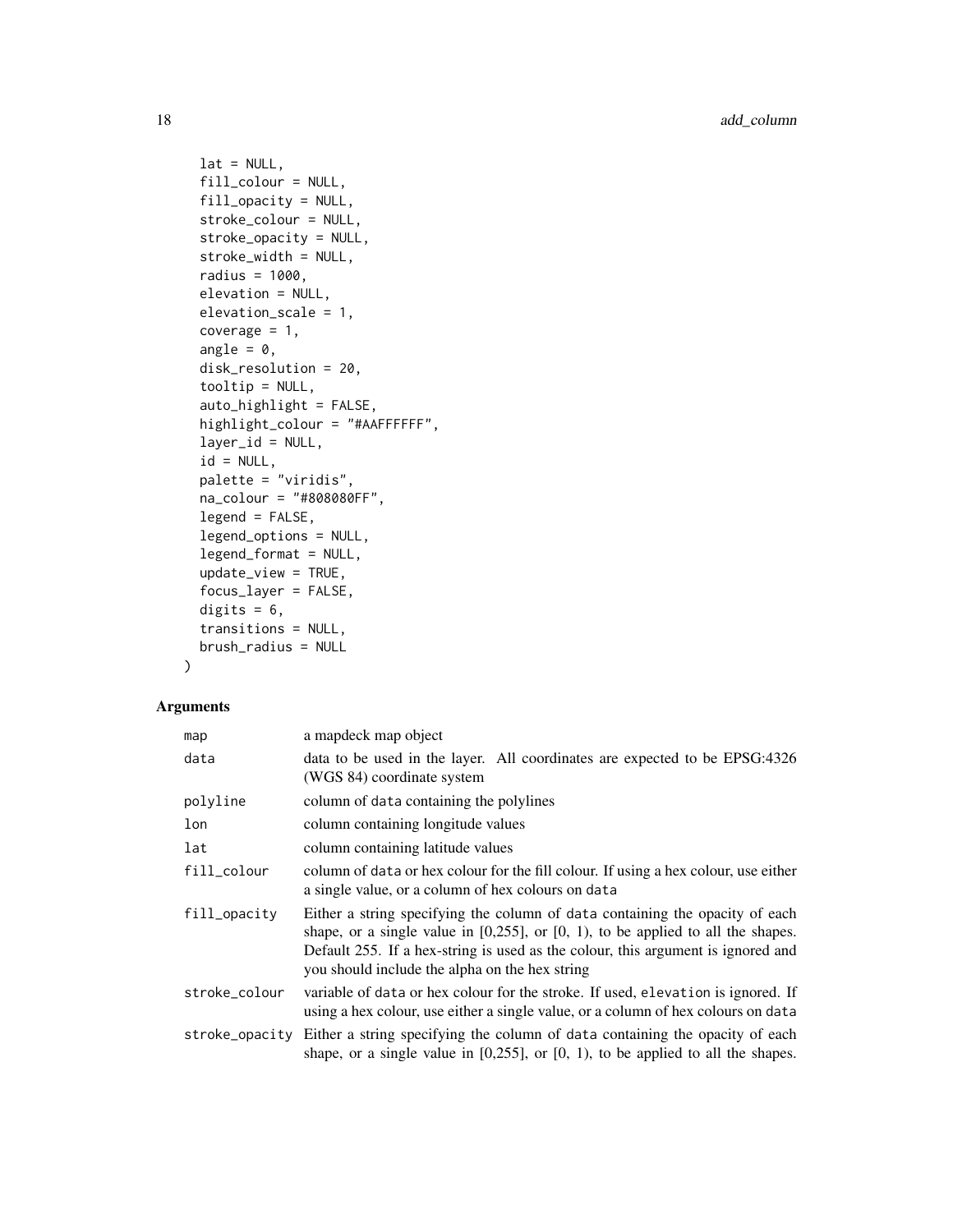|                  | Default 255. If a hex-string is used as the colour, this argument is ignored and<br>you should include the alpha on the hex string                                                                                                                                                                                                                                                             |
|------------------|------------------------------------------------------------------------------------------------------------------------------------------------------------------------------------------------------------------------------------------------------------------------------------------------------------------------------------------------------------------------------------------------|
| stroke_width     | width of the stroke in meters. If used, elevation is ignored. Default 1.                                                                                                                                                                                                                                                                                                                       |
| radius           | in metres. Default 1000                                                                                                                                                                                                                                                                                                                                                                        |
| elevation        | the height the polygon extrudes from the map. Only available if neither stroke_colour<br>or stroke_width are supplied. Default 0                                                                                                                                                                                                                                                               |
| elevation_scale  |                                                                                                                                                                                                                                                                                                                                                                                                |
|                  | value to scale the elevations of the columns Default 1                                                                                                                                                                                                                                                                                                                                         |
| coverage         | radius multiplier, in range $[0,1]$ . The radius of the disk is calcualted by coverage<br>* radius                                                                                                                                                                                                                                                                                             |
| angle            | disk rotation, counter-clockwise, in degrees                                                                                                                                                                                                                                                                                                                                                   |
| disk_resolution  |                                                                                                                                                                                                                                                                                                                                                                                                |
|                  | The number of sides to render the disk as. The disk is a regular polygon that fits<br>inside the given radius. A higher resolution will yield a smoother look close-up,<br>but also requires more resources to render.                                                                                                                                                                         |
| tooltip          | variable of data containing text or HTML to render as a tooltip                                                                                                                                                                                                                                                                                                                                |
|                  | auto_highlight logical indicating if the shape under the mouse should auto-highlight                                                                                                                                                                                                                                                                                                           |
| highlight_colour |                                                                                                                                                                                                                                                                                                                                                                                                |
|                  | hex string colour to use for highlighting. Must contain the alpha component.                                                                                                                                                                                                                                                                                                                   |
| layer_id         | single value specifying an id for the layer. Use this value to distinguish between<br>shape layers of the same type. Layers with the same id are likely to conflict and<br>not plot correctly                                                                                                                                                                                                  |
| id               | an id value in data to identify layers when interacting in Shiny apps.                                                                                                                                                                                                                                                                                                                         |
| palette          | string or matrix. String will be one of colourvalues:: colour_palettes().<br>A matrix must have at least 5 rows, and 3 or 4 columns of values between [0,<br>255], where the 4th column represents the alpha. You can use a named list<br>to specify a different palette for different colour options (where available), e.g.<br>$list (fill\_colour = "viridis", stroke\_colour = "inferno")$ |
| na_colour        | hex string colour to use for NA values                                                                                                                                                                                                                                                                                                                                                         |
| legend           | either a logical indiciating if the legend(s) should be displayed, or a named list<br>indicating which colour attributes should be included in the legend.                                                                                                                                                                                                                                     |
|                  | legend_options A list of options for controlling the legend.                                                                                                                                                                                                                                                                                                                                   |
| legend_format    | A list containing functions to apply to legend values. See section legend                                                                                                                                                                                                                                                                                                                      |
| update_view      | logical indicating if the map should update the bounds to include this layer                                                                                                                                                                                                                                                                                                                   |
| focus_layer      | logical indicating if the map should update the bounds to only include this layer                                                                                                                                                                                                                                                                                                              |
| digits           | number of digits for rounding coordinates                                                                                                                                                                                                                                                                                                                                                      |
| transitions      | list specifying the duration of transitions.                                                                                                                                                                                                                                                                                                                                                   |
| brush_radius     | radius of the brush in metres. Default NULL. If supplied, the arcs will only<br>show if the origin or destination are within the radius of the mouse. If NULL,<br>all arcs are displayed                                                                                                                                                                                                       |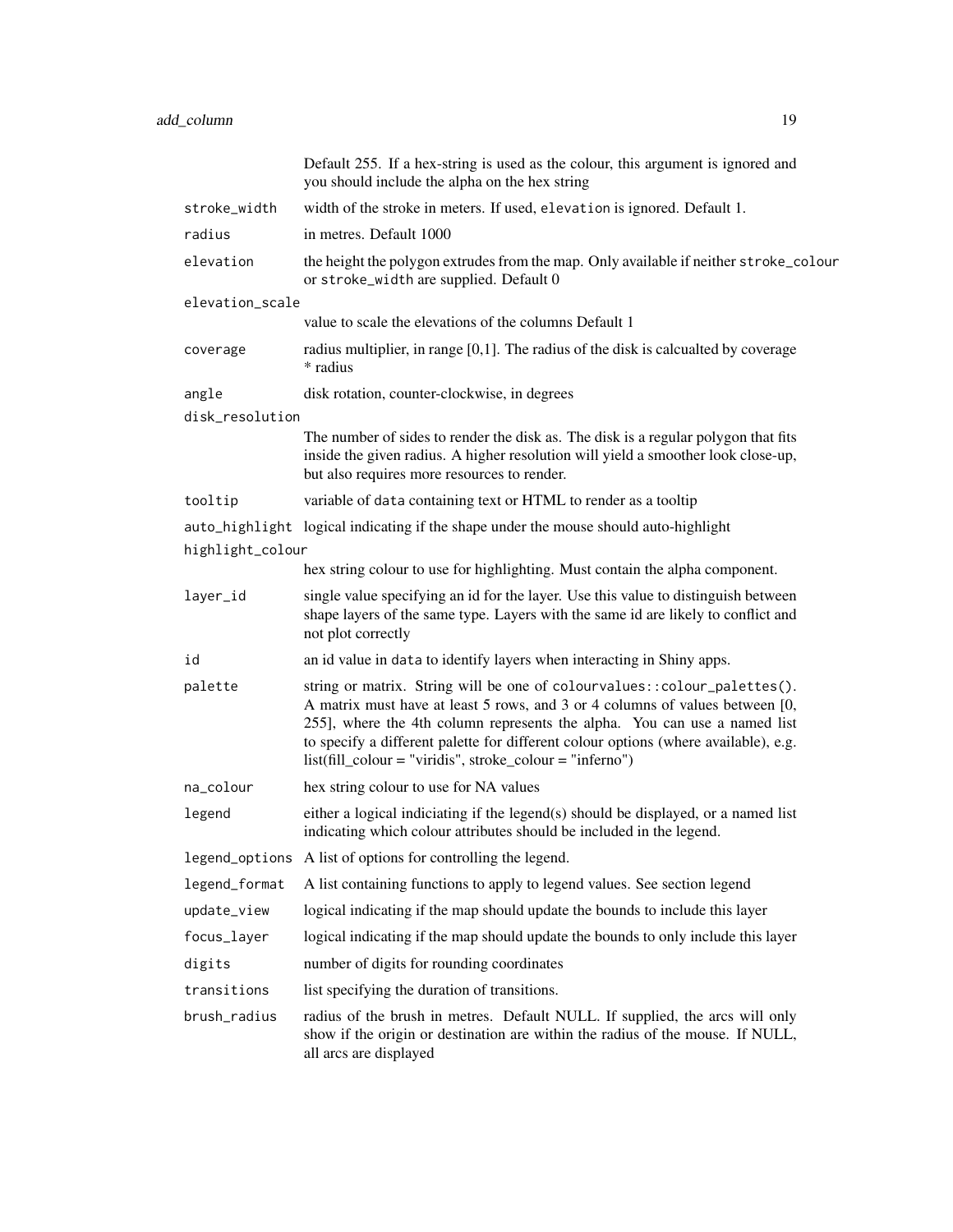#### Details

add\_column supports POINT and MULTIPOINT sf objects

#### data

If the data is a simple feature object, the geometry column is automatically detected. If the sf object contains more than one geometry column and you want to use a specific one, you'll need to set the active geometry using  $sf:st\_geometry(x) < -$ "your\_column", where "your\_column" is the name of the column you're activating. See ?sf::st\_geometry

#### legend

The legend\_options can be used to control the appearance of the legend. This should be a named list, where the names are one of

- css a string of valid css for controlling the appearance of the legend
- title a string to use for the title of the legend
- digits number to round the legend values to

If the layer allows different fill and stroke colours, you can use different options for each. See examples in [add\\_arc.](#page-9-1)

The legend\_format can be used to control the format of the values in the legend. This should be a named list, where the names are one of

- fill\_colour
- stroke\_colour

depending on which type of colouring the layer supports.

The list elements must be functions to apply to the values in the legend.

#### id

The id is returned to your R session from an interactive shiny environment by observing layer clicks. This is useful for returning the data.frame row relating to the cliked shape.

From within a shiny server you would typically use observeEvent({input\$map\_arc\_click}), where 'map' is the map\_id supplied to mapdeckOutput(), and 'arc' is the layer you are clicking on

#### Examples

```
## Not run:
## You need a valid access token from Mapbox
key <- 'abc'
set_token( key )
df <- capitals
df$elev <- sample(50000:500000, size = nrow(df), replace = TRUE)
```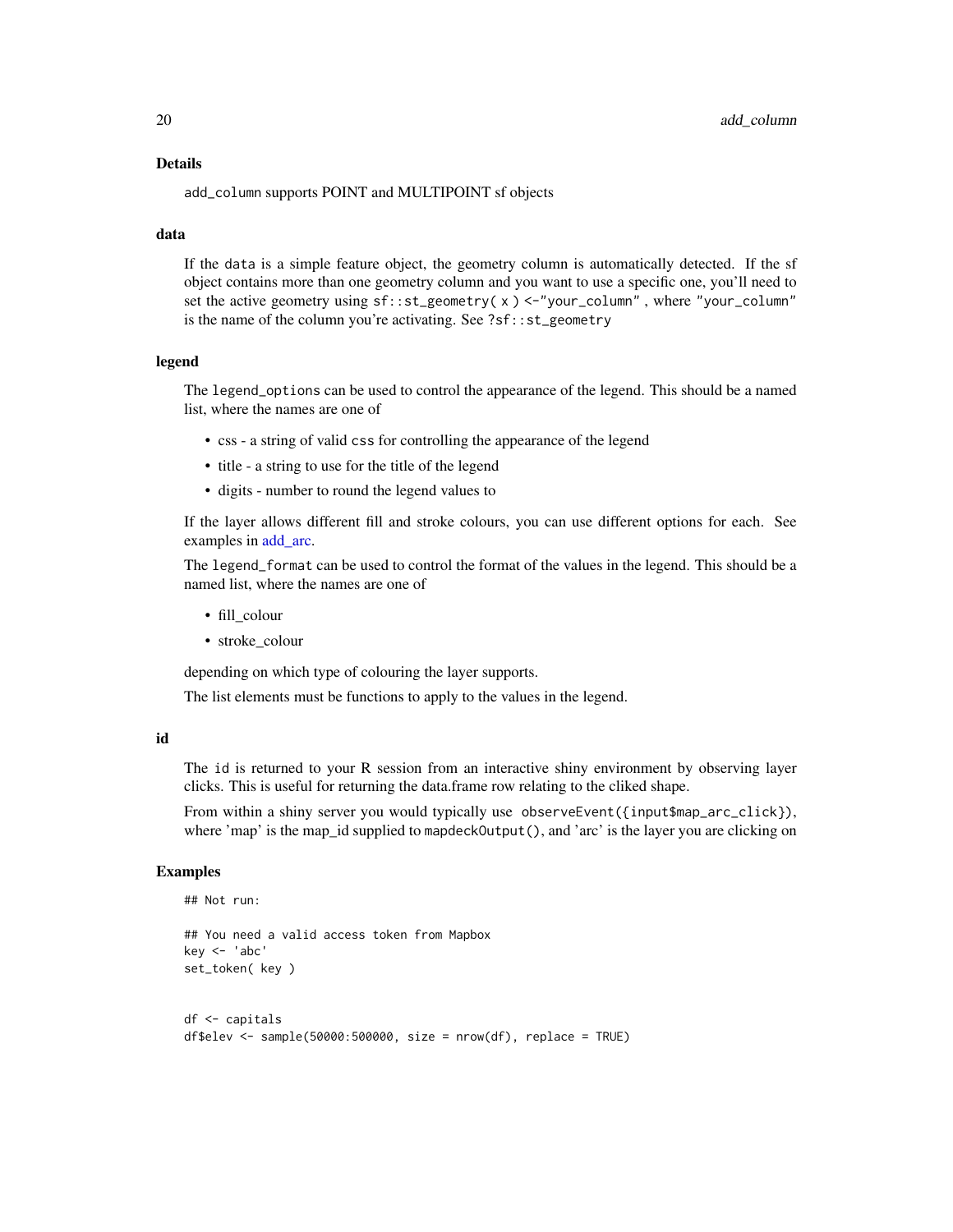```
mapdeck(style = mapdeck_style("dark"), pitch = 45) %>%
add_column(
 data = df
 , lat = "lat"
  , lon = "lon"
  , elevation = "elev"
  , fill_colour = "lon"
  , disk_resolution = 20
  , radius = 100000
  , tooltip = "capital"
)
library(sfheaders)
sf \leq sfheaders::sf_point( df, x = "lon", y = "lat" )
sf$elev <- df$elev
mapdeck( style = mapdeck_style("dark"), pitch = 45 ) %>%
add_column(
 data = sf
  , layer_id = "col_layer"
  , elevation = "elev"
  , radius = 100000
  , fill_colour = "country"
\overline{\phantom{a}}
```
## End(Not run)

add\_dependencies *Add Dependencies*

# Description

Adds the required mapdeck javascript dependencies to a map when not using a mapdeck map.

# Usage

```
add_dependencies(map)
```
#### Arguments

map the map object to which dependencies will be added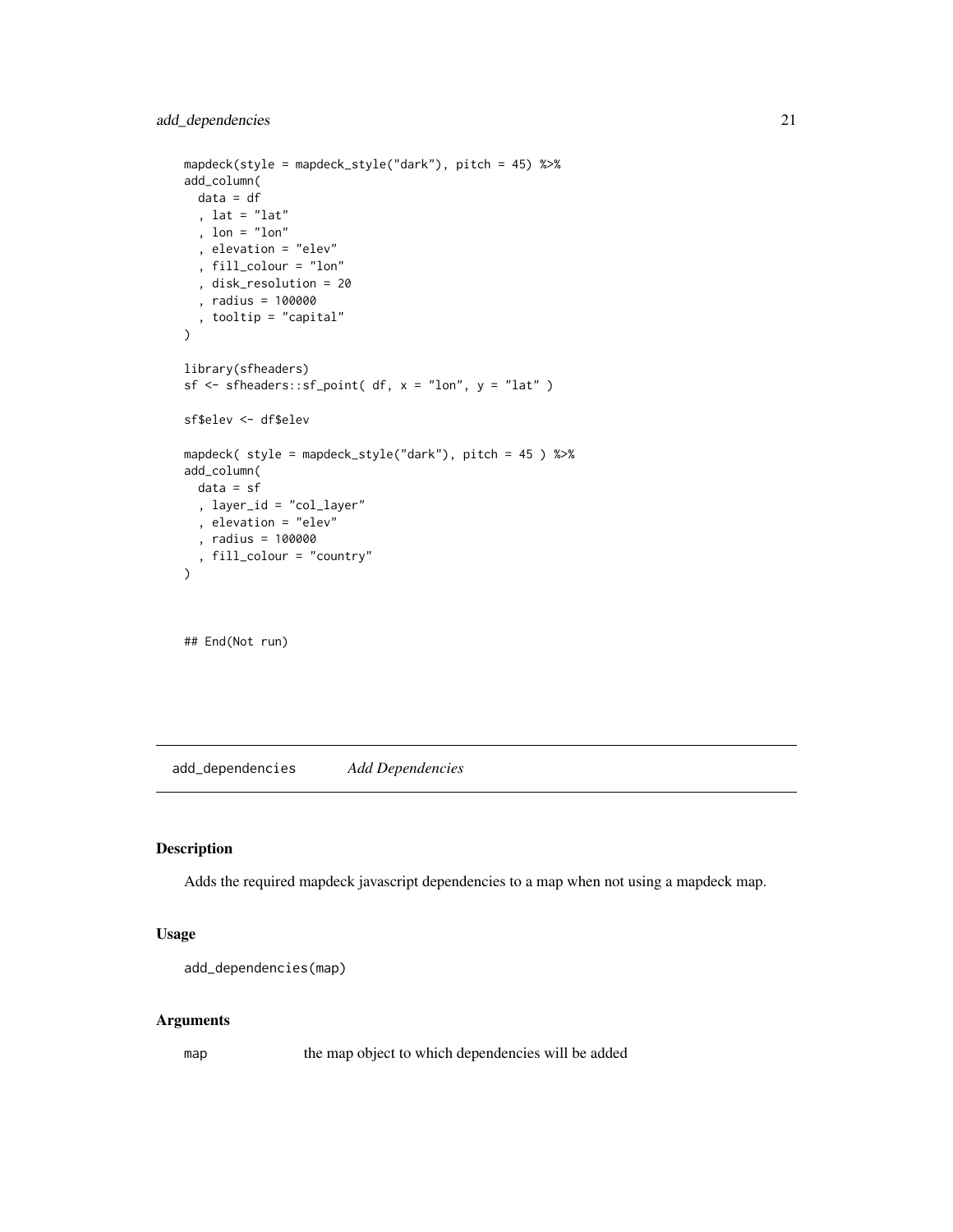# Examples

```
## use with a google map from googleway
library(googleway)
set_key("GOOGLE_MAP_KEY")
google_map() %>%
add_dependencies() %>%
add_scatterplot(
data = capitals
, lon = "lon"
, lat = "lat"
, fill_colour = "country"
, radius = 10000
\lambda
```
add\_geojson *Add Geojson*

#### Description

The GeoJson Layer takes in GeoJson formatted data and renders it as interactive polygons, lines and points

## Usage

```
add_geojson(
  map,
 data = get_map_data(map),
  layer_id = NULL,stroke_colour = NULL,
  stroke_opacity = NULL,
  stroke_width = NULL,
  dash_size = NULL,
  dash_gap = NULL,
  fill_colour = NULL,
  fill_opacity = NULL,
  radius = NULL,
  elevation = NULL,
  extruded = FALSE,light_settings = list(),
```
<span id="page-21-0"></span>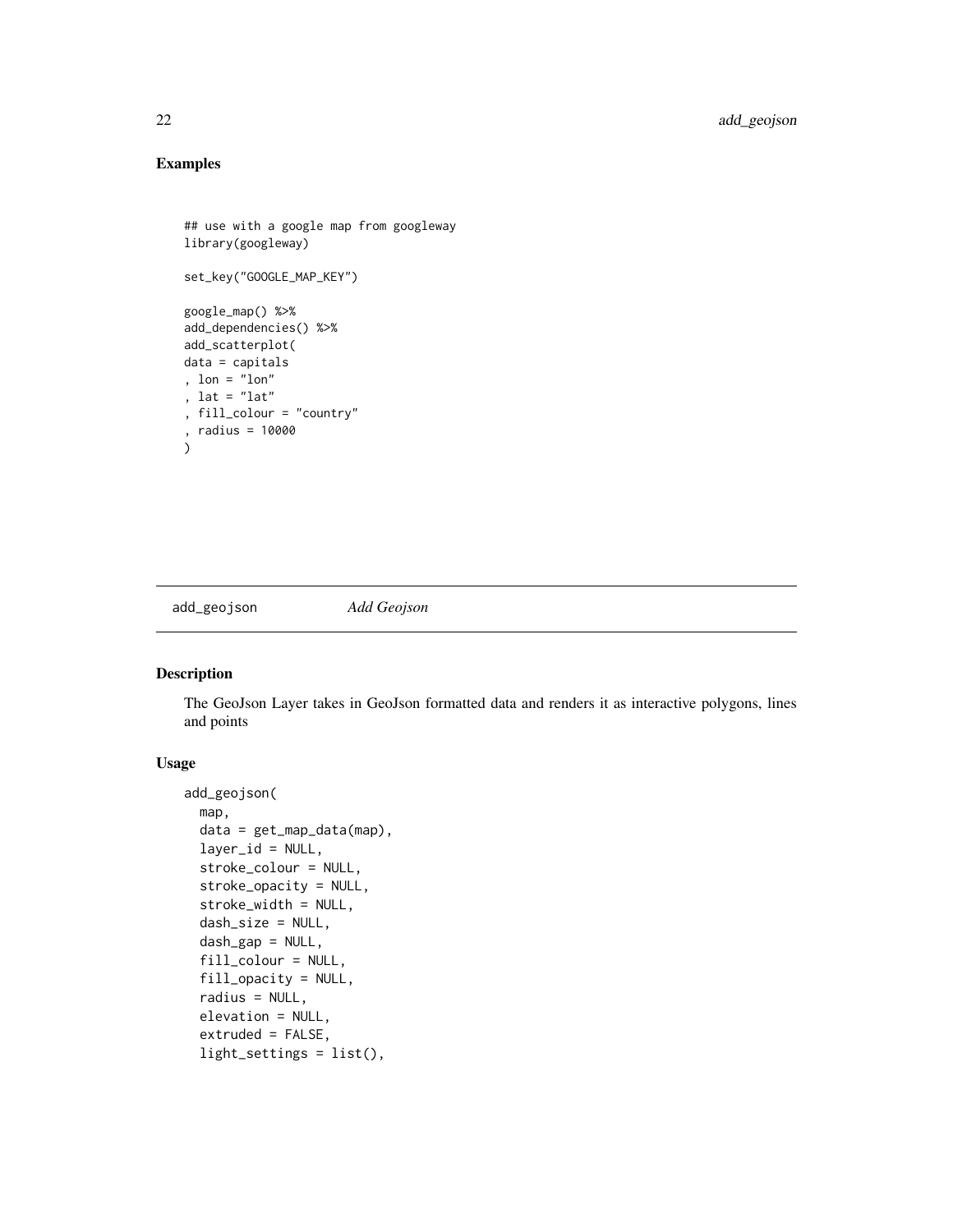# add\_geojson 23

```
legend = F,
  legend_options = NULL,
  legend_format = NULL,
  auto_highlight = FALSE,
  tooltip = NULL,
  highlight_colour = "#AAFFFFFF",
 palette = "viridis",
 na_colour = "#808080FF",
 line_width_units = c("metres", "pixels"),
  line_width_scale = 1,
  line_width_min_pixels = 0,
  elevation_scale = 1,
 point_radius_scale = 1,
 point_radius_min_pixels = 1,
  update_view = TRUE,
  focus_layer = FALSE,
  digits = 6,
  transitions = NULL
\mathcal{L}
```

| map            | a mapdeck map object                                                                                                                                                                                                                            |
|----------------|-------------------------------------------------------------------------------------------------------------------------------------------------------------------------------------------------------------------------------------------------|
| data           | data to be used in the layer. Can be a url to GeoJSON                                                                                                                                                                                           |
| layer_id       | single value specifying an id for the layer. Use this value to distinguish between<br>shape layers of the same type. Layers with the same id are likely to conflict and<br>not plot correctly                                                   |
| stroke_colour  | column of an sf object, or field inside a GeoJSON property to use for colour                                                                                                                                                                    |
| stroke_opacity | column of an sf object, or field inside a GeoJSON property to use for opacity                                                                                                                                                                   |
| stroke_width   | column of an sf object, or field inside a GeoJSON property to use for width<br>(in meters)                                                                                                                                                      |
| dash_size      | size of each dash, relative to the width of the stroke                                                                                                                                                                                          |
| dash_gap       | size of the gap between dashes, relative to the width of the stroke                                                                                                                                                                             |
| fill_colour    | column of an sf object, or field inside a GeoJSON property to use for colour                                                                                                                                                                    |
| fill_opacity   | column of an sf object, or field inside a GeoJSON property to use for opacity                                                                                                                                                                   |
| radius         | radius of points in meters. Default 1. See details                                                                                                                                                                                              |
| elevation      | elevation of polygons. Default 0. See details                                                                                                                                                                                                   |
| extruded       | logical indicating if polygons should extrude from the map. If TRUE, stroke_colour<br>for polygons is ignored                                                                                                                                   |
|                | light_settings list of light setting parameters. See light_settings                                                                                                                                                                             |
| legend         | either a logical indiciating if the legend(s) should be displayed, or a named list<br>indicating which colour attributes should be included in the legend. A legend is<br>only shown if you supply one of the colour arguments (fill or stroke) |
|                | legend_options A list of options for controlling the legend.                                                                                                                                                                                    |
|                |                                                                                                                                                                                                                                                 |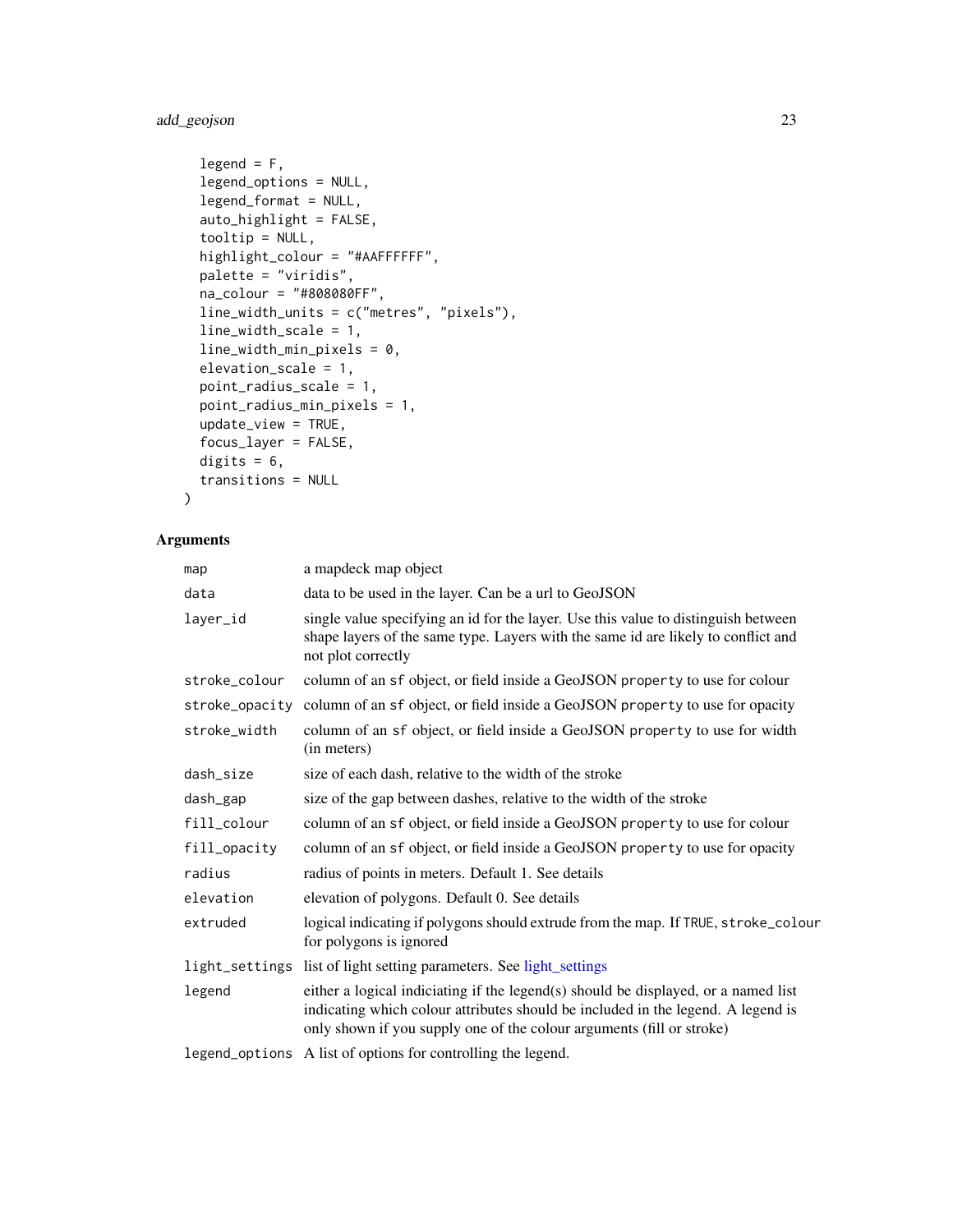| legend_format                                            | A list containing functions to apply to legend values. See section legend                                                                                                                                                                                                                                                                                                                      |
|----------------------------------------------------------|------------------------------------------------------------------------------------------------------------------------------------------------------------------------------------------------------------------------------------------------------------------------------------------------------------------------------------------------------------------------------------------------|
|                                                          | auto_highlight logical indicating if the shape under the mouse should auto-highlight                                                                                                                                                                                                                                                                                                           |
| tooltip                                                  | variable of data containing text or HTML to render as a tooltip. Only works on<br>sf objects.                                                                                                                                                                                                                                                                                                  |
| highlight_colour                                         |                                                                                                                                                                                                                                                                                                                                                                                                |
|                                                          | hex string colour to use for highlighting. Must contain the alpha component.                                                                                                                                                                                                                                                                                                                   |
| palette                                                  | string or matrix. String will be one of colourvalues:: colour_palettes().<br>A matrix must have at least 5 rows, and 3 or 4 columns of values between [0,<br>255], where the 4th column represents the alpha. You can use a named list<br>to specify a different palette for different colour options (where available), e.g.<br>$list (fill\_colour = "viridis", stroke\_colour = "inferno")$ |
| na_colour                                                | hex string colour to use for NA values                                                                                                                                                                                                                                                                                                                                                         |
| line_width_units                                         |                                                                                                                                                                                                                                                                                                                                                                                                |
|                                                          | The units of the line width, one of 'meters', 'pixels'. When zooming in and out,<br>meter sizes scale with the base map, and pixel sizes remain the same on screen.                                                                                                                                                                                                                            |
| line_width_scale                                         |                                                                                                                                                                                                                                                                                                                                                                                                |
|                                                          | The line width multiplier that multiplied to all lines, including the LineString<br>and MultiLineString features and also the outline for Polygon and MultiPolygon<br>features if the stroked attribute is true                                                                                                                                                                                |
| line_width_min_pixels                                    |                                                                                                                                                                                                                                                                                                                                                                                                |
|                                                          | The minimum line width in pixels.                                                                                                                                                                                                                                                                                                                                                              |
| elevation_scale                                          |                                                                                                                                                                                                                                                                                                                                                                                                |
|                                                          | Elevation multiplier. The final elevation is calculated by elevationScale * getEl-<br>evation(d). elevationScale is a handy property to scale all polygon elevation<br>without updating the data                                                                                                                                                                                               |
| point_radius_scale                                       |                                                                                                                                                                                                                                                                                                                                                                                                |
|                                                          | A global radius multiplier for all points.                                                                                                                                                                                                                                                                                                                                                     |
| point_radius_min_pixels<br>The minimum radius in pixels. |                                                                                                                                                                                                                                                                                                                                                                                                |
| update_view                                              | logical indicating if the map should update the bounds to include this layer                                                                                                                                                                                                                                                                                                                   |
| focus_layer                                              | logical indicating if the map should update the bounds to only include this layer                                                                                                                                                                                                                                                                                                              |
| digits                                                   | number of digits for rounding coordinates                                                                                                                                                                                                                                                                                                                                                      |
| transitions                                              | list specifying the duration of transitions.                                                                                                                                                                                                                                                                                                                                                   |

# transitions

The transitions argument lets you specify the time it will take for the shapes to transition from one state to the next. Only works in an interactive environment (Shiny) and on WebGL-2 supported browsers and hardware.

The time is in milliseconds

Available transitions for geojson

list( fill\_colour = 0, stroke\_colour = 0, stroke\_width = 0, elevation = 0, radius = 0 )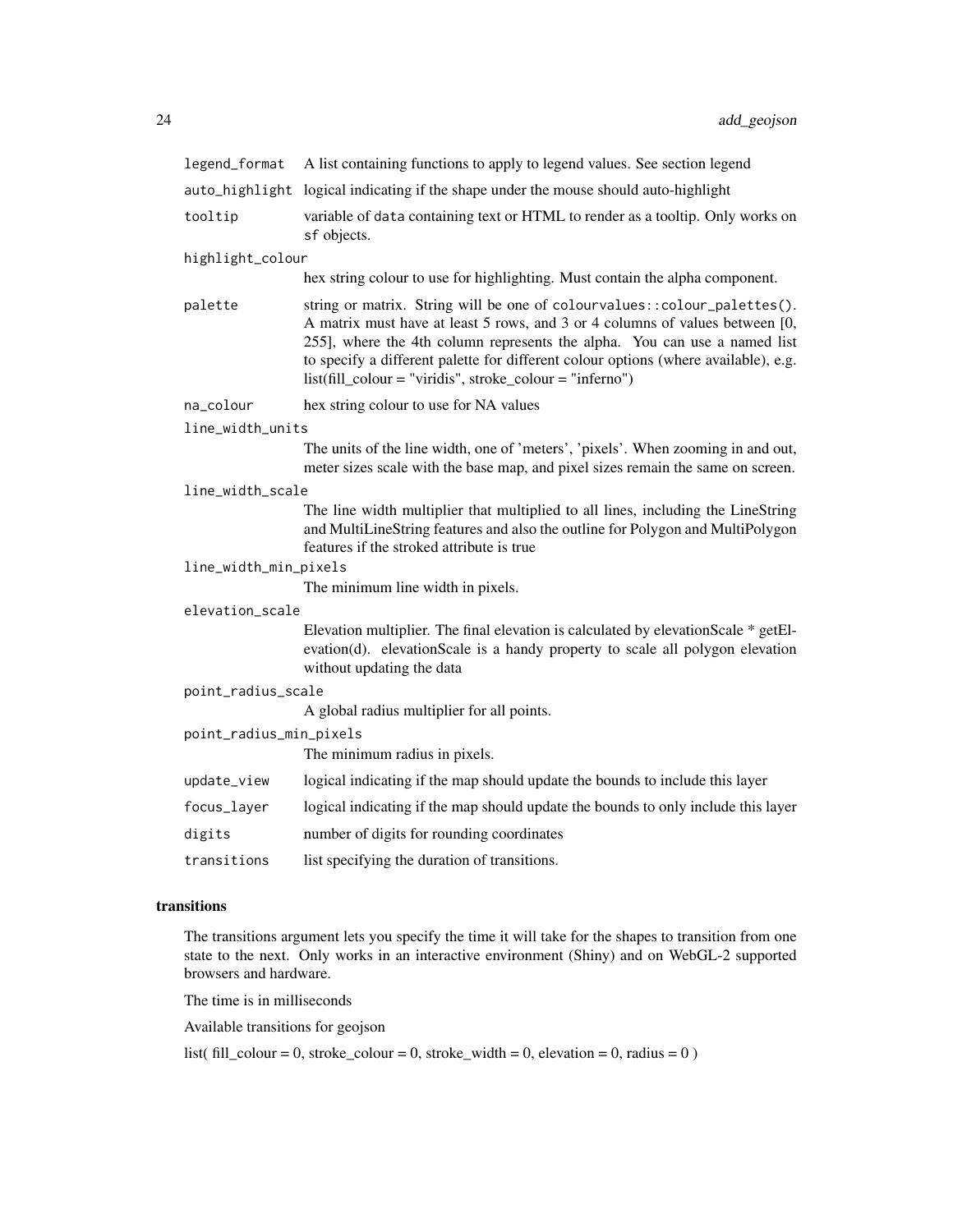# add\_geojson 25

#### Raw Geojson

If using a GeoJSON string, and you do not suppply one of the colouring arguments, the function will look for these fields inside the properties field of the Geojson

# fill\_colour

- fill\_colour
- fillColour
- fill\_color
- fillColor
- fill

#### stroke\_colour

- stroke\_colour
- strokeColour
- stroke\_color
- strokeColor
- stroke
- line\_colour
- lineColour
- line\_color
- lineColor
- line

# stroke\_width

- stroke\_width
- strokeWdith
- line\_width
- lineWidth
- width
- elevation
- radius

These colour values should be valid hex-colour strings.

If you do provide values for the colouring arguments, the function will assume you want to use specific fields in the geojson for colouring. However, if you only supply a fill\_colour value, the function will not automatically detect the stroke\_colour (and vice versa)

#### data

If the data is a simple feature object, the geometry column is automatically detected. If the sf object contains more than one geometry column and you want to use a specific one, you'll need to set the active geometry using sf::st\_geometry( x ) <-"your\_column" , where "your\_column" is the name of the column you're activating. See ?sf::st\_geometry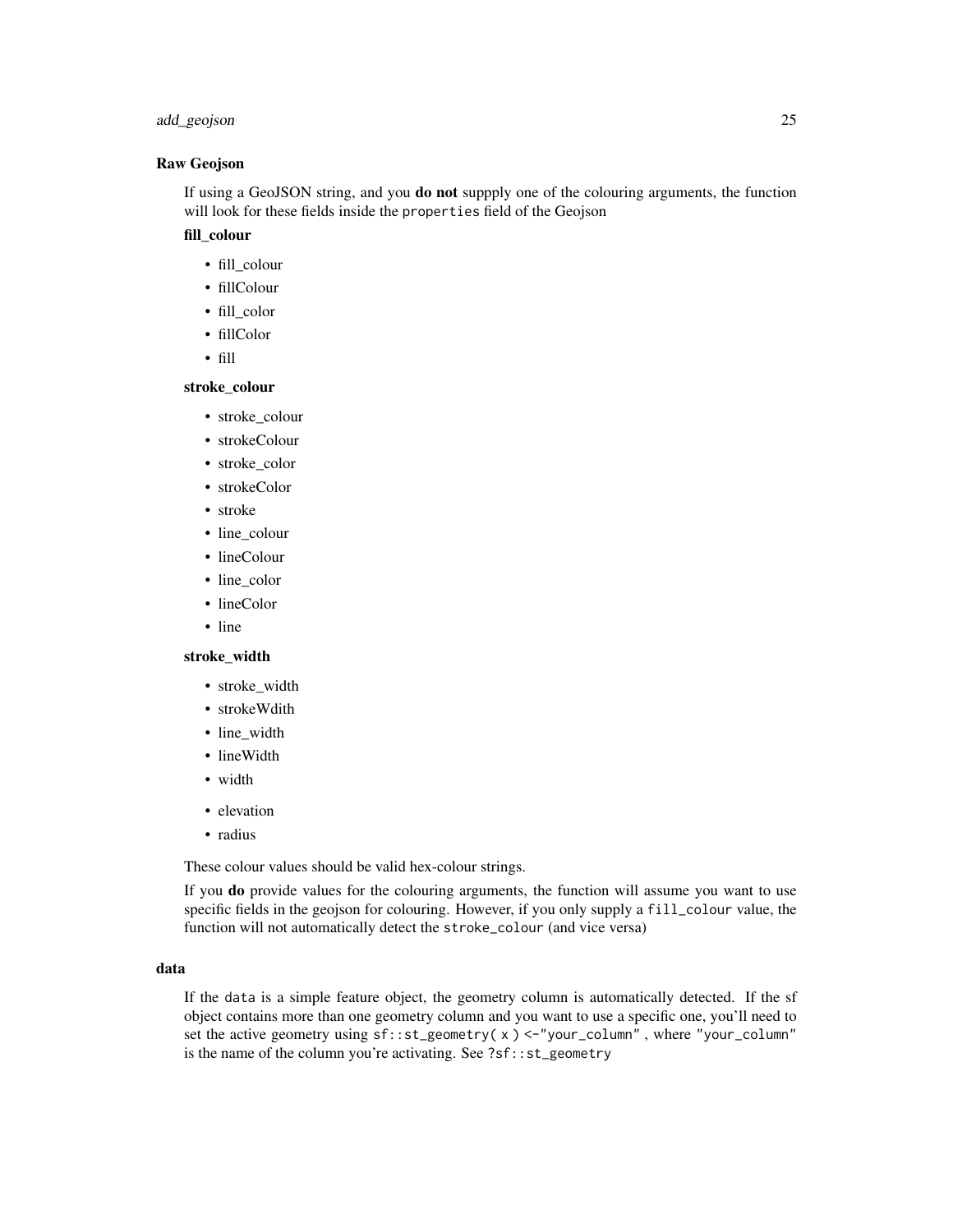#### legend

The legend\_options can be used to control the appearance of the legend. This should be a named list, where the names are one of

- css a string of valid css for controlling the appearance of the legend
- title a string to use for the title of the legend
- digits number to round the legend values to

If the layer allows different fill and stroke colours, you can use different options for each. See examples in [add\\_arc.](#page-9-1)

The legend\_format can be used to control the format of the values in the legend. This should be a named list, where the names are one of

- fill\_colour
- stroke\_colour

depending on which type of colouring the layer supports.

The list elements must be functions to apply to the values in the legend.

# Examples

```
## You need a valid access token from Mapbox
key <- 'abc'
set_token( key )
## Not supplying colouring arguments, the function will try and find them in the GeoJSON
mapdeck(
 , location = c(145, -37.9)
 , zoom = 8
 , style = mapdeck_style("dark")
 , pitch = 35
) %>%
 add_geojson(
  data = geojson
   , auto_highlight = TRUE
 )
## only supplying values to use for fill, the stroke will be default
mapdeck(
 , location = c(145, -37.9)
 , zoom = 8
 , style = mapdeck_style("dark")
 , pitch = 35
) %>%
 add_geojson(
  data = geojson
   , fill_colour = "random"
 \lambda
```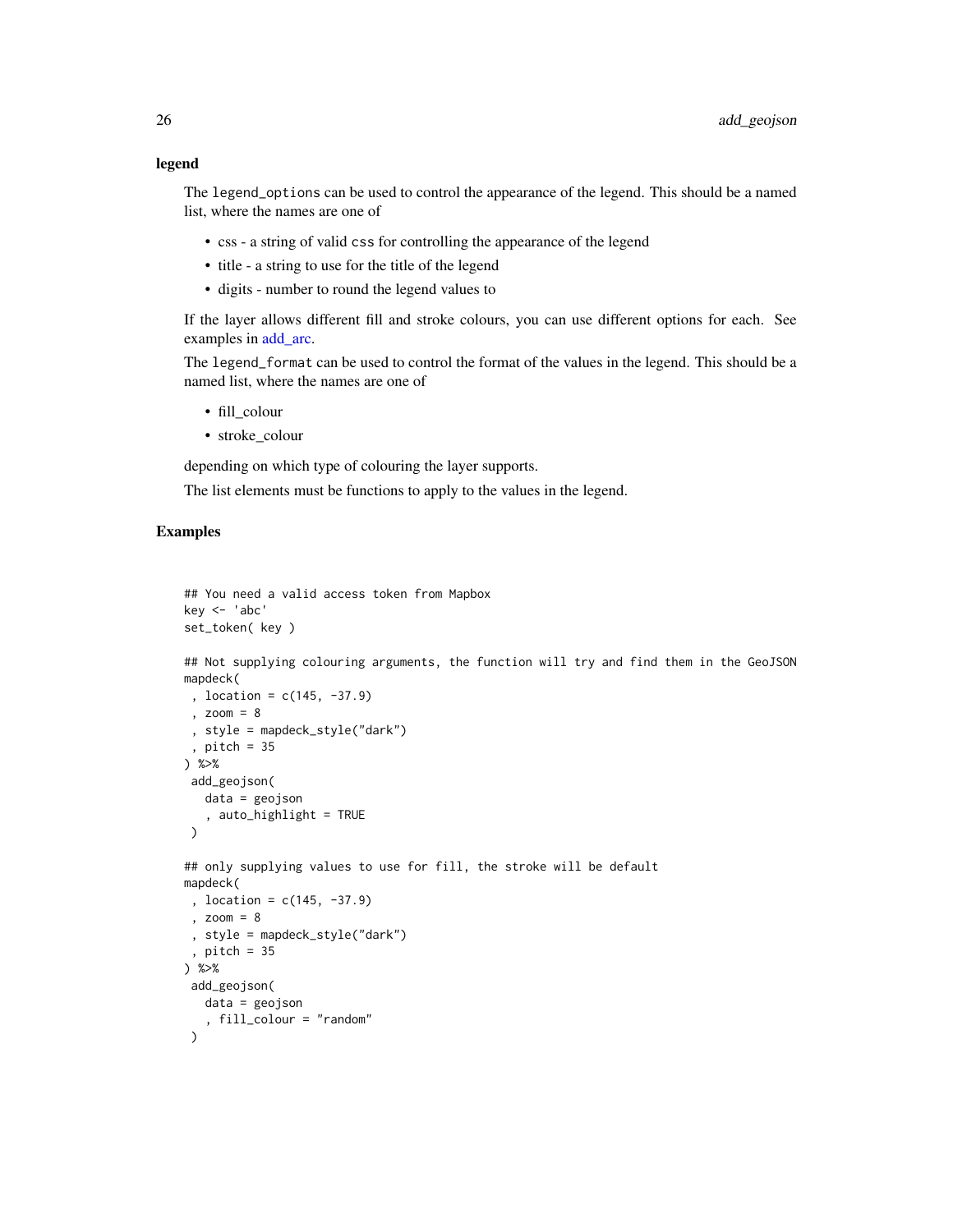# <span id="page-26-0"></span>add\_greatcircle 27

```
mapdeck(
 , location = c(145, -37.9)
 , zoom = 8
 , style = mapdeck_style("dark")
 , pitch = 35
) %>%
add_geojson(
  data = geojson
   , fill_colour = "random"
   , stroke_colour = "random"
 \mathcal{L}mapdeck(
 , location = c(145, -37.9)
 , zoom = 8
 , style = mapdeck_style("dark")
 , pitch = 35
) %>%
 add_geojson(
  data = geojson
  , fill_colour = "random"
   , stroke_colour = "random"
   , elevation = 300
 )
## putting elevation and width values onto raw GeoJSON
library(geojsonsf)
sf <- geojsonsf::geojson_sf( geojson )
sf$width <- sample(1:100, size = nrow(sf), replace = TRUE)
sf$elevation <- sample(100:1000, size = nrow(sf), replace = TRUE)
geo <- geojsonsf::sf_geojson( sf )
mapdeck(
 , location = c(145, -37.9)
 , zoom = 8
 , style = mapdeck_style("dark")
 , pitch = 35
) %>%
 add_geojson(
  data = geo
 )
```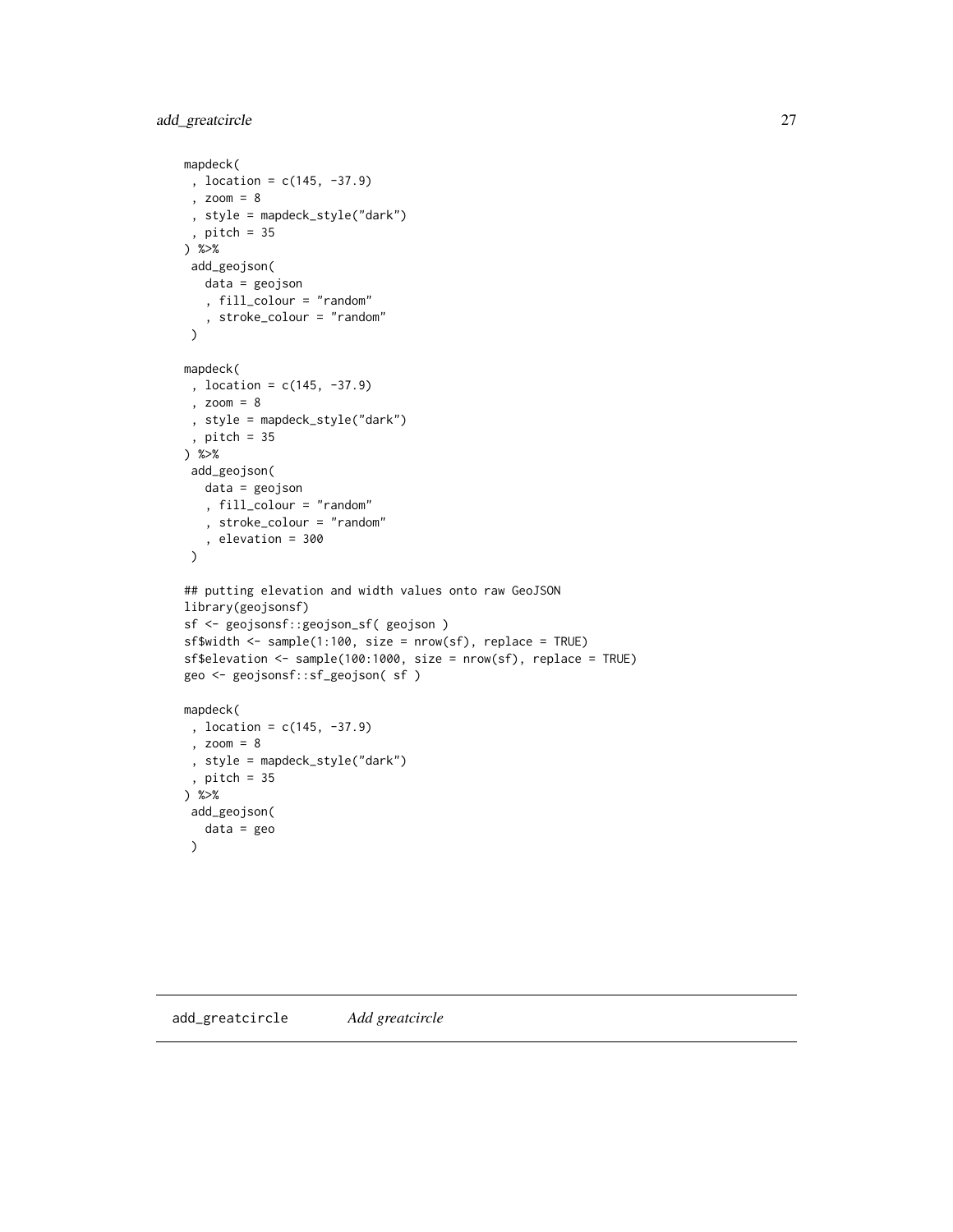# Description

Renders flat arcs along the great circle joining pairs of source and target points, specified as longitude/latitude coordinates.

# Usage

```
add_greatcircle(
 map,
 data = get_map_data(map),
  layer_id = NULL,origin,
 destination,
  id = NULL,stroke_from = NULL,
  stroke_from_opacity = NULL,
  stroke_to = NULL,
  stroke_to_opacity = NULL,
  stroke_width = NULL,
 wrap_longitude = FALSE,
  tooltip = NULL,
  auto_highlight = FALSE,
 highlight_colour = "#AAFFFFFF",
  legend = F,
  legend_options = NULL,
  legend_format = NULL,
 palette = "viridis",
 na_colour = "#808080FF",
 update_view = TRUE,
  focus_layer = FALSE,
  transitions = NULL,
 digits = 6\mathcal{L}
```

| map         | a mapdeck map object                                                                                                                                                                          |
|-------------|-----------------------------------------------------------------------------------------------------------------------------------------------------------------------------------------------|
| data        | data to be used in the layer. All coordinates are expected to be EPSG:4326<br>(WGS 84) coordinate system                                                                                      |
| laver_id    | single value specifying an id for the layer. Use this value to distinguish between<br>shape layers of the same type. Layers with the same id are likely to conflict and<br>not plot correctly |
| origin      | vector of longitude and latitude columns, and optionally an elevation column, or<br>an sfc column                                                                                             |
| destination | vector of longitude and latitude columns, and optionally an elevatino column, or<br>an sfc column                                                                                             |
| id          | an id value in data to identify layers when interacting in Shiny apps.                                                                                                                        |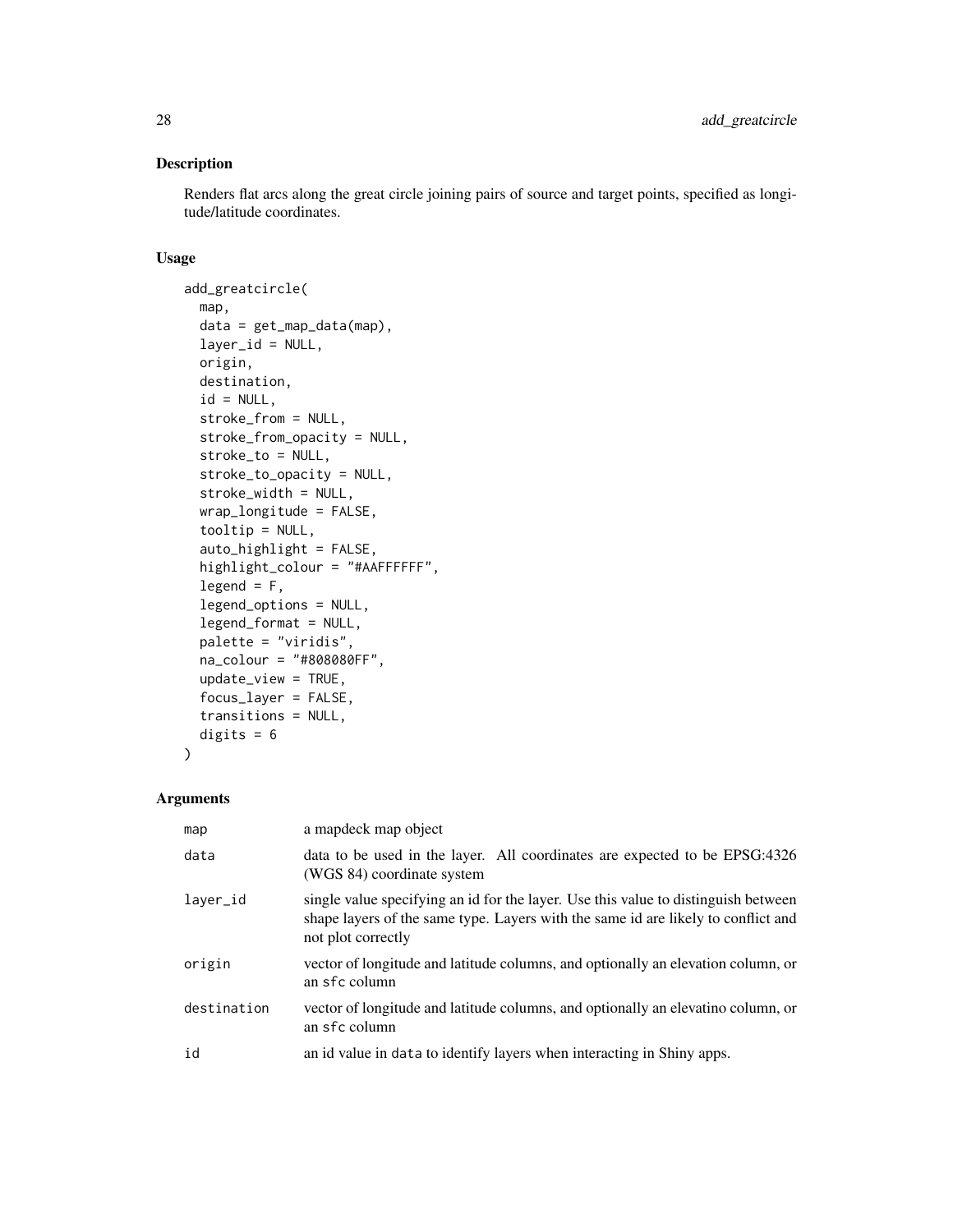| stroke_from         | column of data or hex colour to use as the staring stroke colour. If using a hex<br>colour, use either a single value, or a column of hex colours on data                                                                                                                                                                                                                                      |
|---------------------|------------------------------------------------------------------------------------------------------------------------------------------------------------------------------------------------------------------------------------------------------------------------------------------------------------------------------------------------------------------------------------------------|
| stroke_from_opacity |                                                                                                                                                                                                                                                                                                                                                                                                |
|                     | Either a string specifying the column of data containing the stroke opacity of<br>each shape, or a value between 1 and 255 to be applied to all the shapes. If a<br>hex-string is used as the colour, this argument is ignored and you should include<br>the alpha on the hex string                                                                                                           |
| stroke_to           | column of data or hex colour to use as the ending stroke colour. If using a hex<br>colour, use either a single value, or a column of hex colours on data                                                                                                                                                                                                                                       |
| stroke_to_opacity   |                                                                                                                                                                                                                                                                                                                                                                                                |
|                     | Either a string specifying the column of data containing the stroke opacity of<br>each shape, or a value between 1 and 255 to be applied to all the shapes. If a<br>hex-string is used as the colour, this argument is ignored and you should include<br>the alpha on the hex string                                                                                                           |
| stroke_width        | width of the stroke in pixels                                                                                                                                                                                                                                                                                                                                                                  |
|                     | wrap_longitude logical, whether to automatically wrap longitudes over the 180th antimeridian.                                                                                                                                                                                                                                                                                                  |
| tooltip             | variable of data containing text or HTML to render as a tooltip                                                                                                                                                                                                                                                                                                                                |
|                     | auto_highlight logical indicating if the shape under the mouse should auto-highlight                                                                                                                                                                                                                                                                                                           |
| highlight_colour    |                                                                                                                                                                                                                                                                                                                                                                                                |
|                     | hex string colour to use for highlighting. Must contain the alpha component.                                                                                                                                                                                                                                                                                                                   |
| legend              | either a logical indiciating if the legend(s) should be displayed, or a named list<br>indicating which colour attributes should be included in the legend.                                                                                                                                                                                                                                     |
|                     | legend_options A list of options for controlling the legend.                                                                                                                                                                                                                                                                                                                                   |
| legend_format       | A list containing functions to apply to legend values. See section legend                                                                                                                                                                                                                                                                                                                      |
| palette             | string or matrix. String will be one of colourvalues:: colour_palettes().<br>A matrix must have at least 5 rows, and 3 or 4 columns of values between [0,<br>255], where the 4th column represents the alpha. You can use a named list<br>to specify a different palette for different colour options (where available), e.g.<br>$list (fill\_colour = "viridis", stroke\_colour = "inferno")$ |
| na_colour           | hex string colour to use for NA values                                                                                                                                                                                                                                                                                                                                                         |
| update_view         | logical indicating if the map should update the bounds to include this layer                                                                                                                                                                                                                                                                                                                   |
| focus_layer         | logical indicating if the map should update the bounds to only include this layer                                                                                                                                                                                                                                                                                                              |
| transitions         | list specifying the duration of transitions.                                                                                                                                                                                                                                                                                                                                                   |
| digits              | number of digits for rounding coordinates                                                                                                                                                                                                                                                                                                                                                      |

# Details

add\_greatcircle supports POINT sf objects

MULTIPOINT objects will be treated as single points. That is, if an sf objet has one row with a MULTIPOINT object consisting of two points, this will be expanded to two rows of single POINTs. Therefore, if the origin is a MULTIPOINT of two points, and the destination is a single POINT, the code will error as there will be an uneven number of rows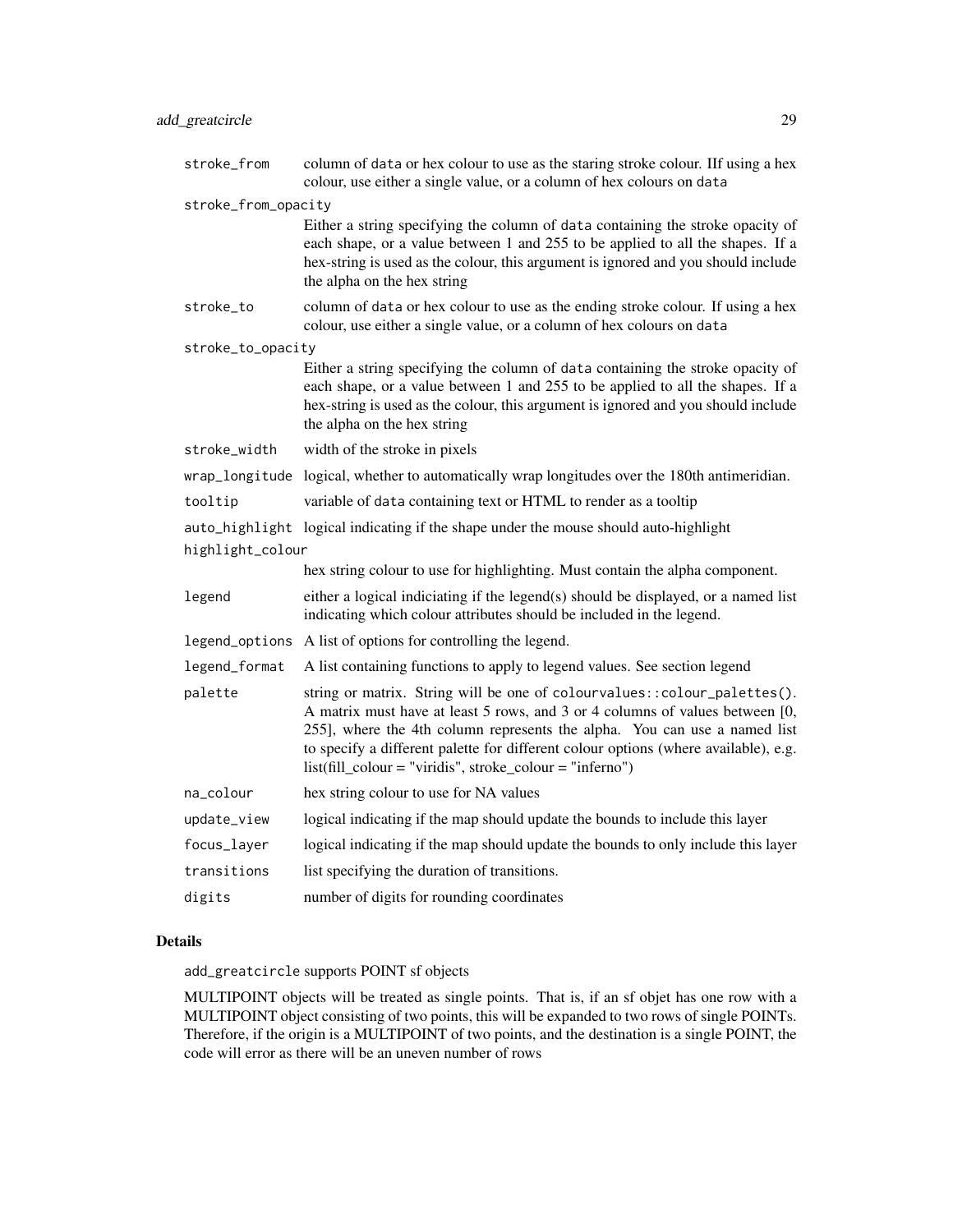#### legend

The legend\_options can be used to control the appearance of the legend. This should be a named list, where the names are one of

- css a string of valid css for controlling the appearance of the legend
- title a string to use for the title of the legend
- digits number to round the legend values to

If the layer allows different fill and stroke colours, you can use different options for each. See examples in add arc.

The legend\_format can be used to control the format of the values in the legend. This should be a named list, where the names are one of

- fill colour
- stroke\_colour

depending on which type of colouring the layer supports.

The list elements must be functions to apply to the values in the legend.

#### id

The id is returned to your R session from an interactive shiny environment by observing layer clicks. This is useful for returning the data.frame row relating to the cliked shape.

From within a shiny server you would typically use observeEvent({input\$map\_arc\_click}), where 'map' is the map\_id supplied to mapdeckOutput(), and 'arc' is the layer you are clicking on

# Examples

```
## You need a valid access token from Mapbox
set_token("MAPBOX_TOKEN")
url <- 'https://raw.githubusercontent.com/plotly/datasets/master/2011_february_aa_flight_paths.csv'
flights <- read.csv(url)
flights$id <- seq_len(nrow(flights))
flights$stroke <- sample(1:3, size = nrow(flights), replace = TRUE)
flights$info <- paste0("<b>",flights$airport1, " - ", flights$airport2, "</b>")
mapdeck( style = mapdeck_style("dark"), pitch = 45 ) %>%
 add_greatcircle(
 data = flights
  , layer_id = "greatcircle_layer"
  , origin = c("start_lon", "start_lat")
  , destination = c("end_lon", "end_lat")
  , stroke_from = "airport1"
  , stroke_to = "airport2"
  , stroke_width = "stroke"
  , tooltip = "info"
  , auto_highlight = TRUE
```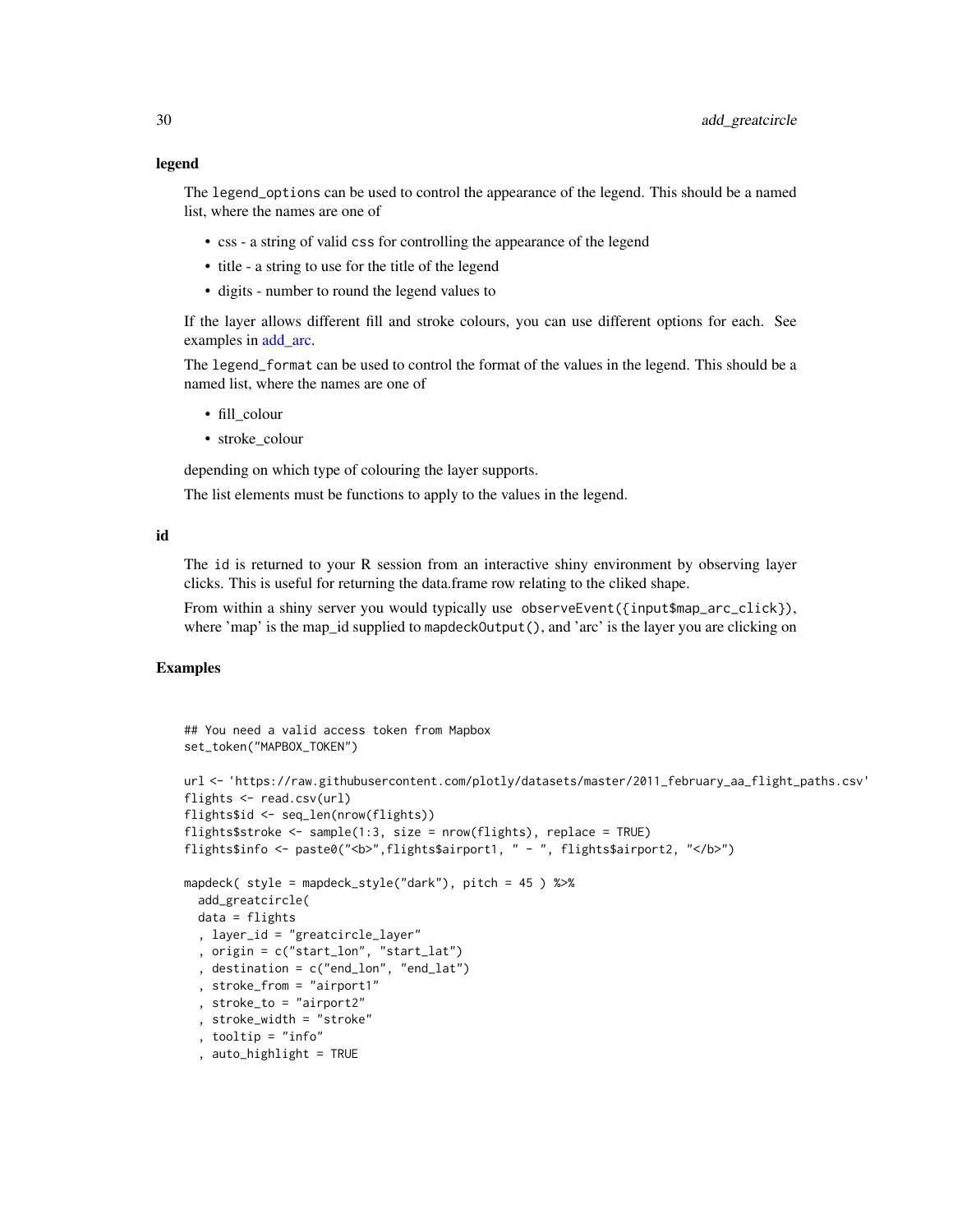#### <span id="page-30-0"></span>add\_grid 31

```
, legend = TRUE
  , legend_options = list(
   stroke_from = list( title = "Origin airport" ),
   \text{css} = \text{"max-height}: 100px; \text{"})
mapdeck( style = mapdeck_style("dark")) %>%
 add_greatcircle(
 data = flights
 , layer_id = "greatcircle_layer"
  , origin = c("start_lon", "start_lat")
  , destination = c("end_lon", "end_lat")
  , stroke_from = "airport1"
 , stroke_to = "airport2"
 , stroke_width = "stroke"
 )
## Using a 2-sfc-column sf object
library(sfheaders)
sf_flights <- sfheaders::sf_point( flights, x = "start_lon", y = "start_lat", keep = TRUE )
destination <- sfheaders::sfc_point( flights, x = "end_lon", y = "end_lat" )
sf_flights$destination <- destination
mapdeck() %>%
add_greatcircle(
  data = sf_flights
   , origin = 'geometry'
   , destination = 'destination'
   , layer_id = 'greatcircles'
   , stroke_from = "airport1"
   , stroke_to = "airport2"
)
```
add\_grid *Add Grid*

# Description

The Grid Layer renders a grid heatmap based on an array of points. It takes the constant size all each cell, projects points into cells. The color and height of the cell is scaled by number of points it contains.

#### Usage

add\_grid( map,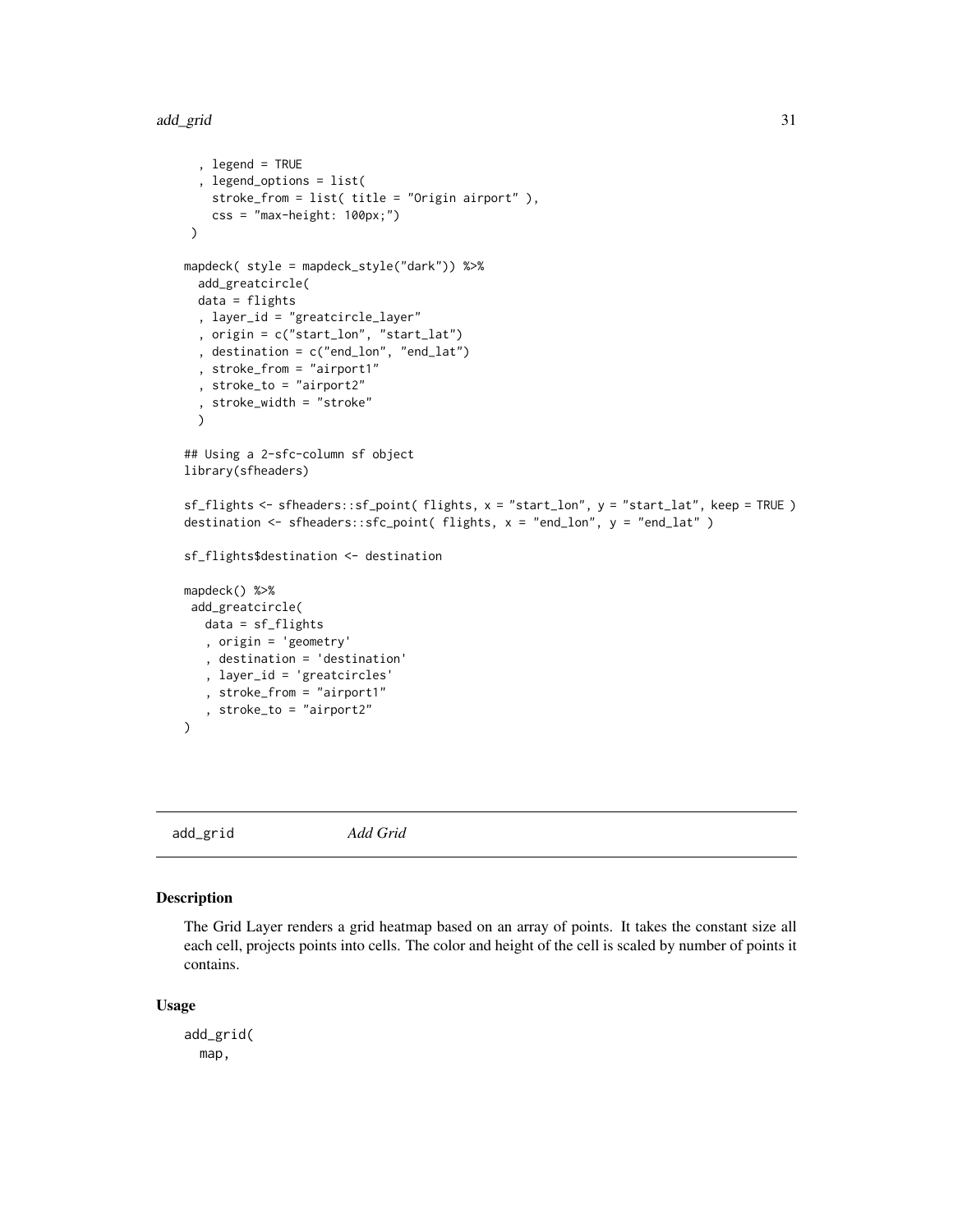```
data = get_map_data(map),
 lon = NULL,lat = NULL,polyline = NULL,
 cell_size = 1000,
 extruded = TRUE,elevation = NULL,
 elevation_function = c("sum", "mean", "min", "max"),colour = NULL,
 colour_function = c("sum", "mean", "min", "max"),
 elevation_scale = 1,
  colour_range = NULL,
 legend = FALSE,
  legend_options = NULL,
  auto_highlight = FALSE,
 highlight_colour = "#AAFFFFFF",
  layer_id = NULL,
 update_view = TRUE,
 focus_layer = FALSE,
 digits = 6,
 transitions = NULL,
 brush_radius = NULL
\mathcal{L}
```

| map                | a mapdeck map object                                                                                                             |
|--------------------|----------------------------------------------------------------------------------------------------------------------------------|
| data               | data to be used in the layer. All coordinates are expected to be EPSG:4326<br>(WGS 84) coordinate system                         |
| lon                | column containing longitude values                                                                                               |
| lat                | column containing latitude values                                                                                                |
| polyline           | optional column of data containing the polylines, if using encoded polylines                                                     |
| cell_size          | size of each cell in meters. Default 1000                                                                                        |
| extruded           | logical indicating if cells are elevated or not. Default TRUE                                                                    |
| elevation          | the height the polygon extrudes from the map. Only available if neither stroke_colour<br>or stroke_width are supplied. Default 0 |
| elevation_function |                                                                                                                                  |
|                    | one of 'min', 'mean', 'max', 'sum'. IF supplied it specifies how the elevation<br>values are calcualted. Defaults to sum.        |
| colour             | column containing numeric values to colour by.                                                                                   |
| colour_function    |                                                                                                                                  |
|                    | one of 'min', 'mean', 'max', 'sum'. If supplied it specifies how the colour values<br>are calculated. Defaults to sum.           |
| elevation_scale    |                                                                                                                                  |
|                    | elevation multiplier.                                                                                                            |
| colour_range       | vector of 6 hex colours                                                                                                          |
|                    |                                                                                                                                  |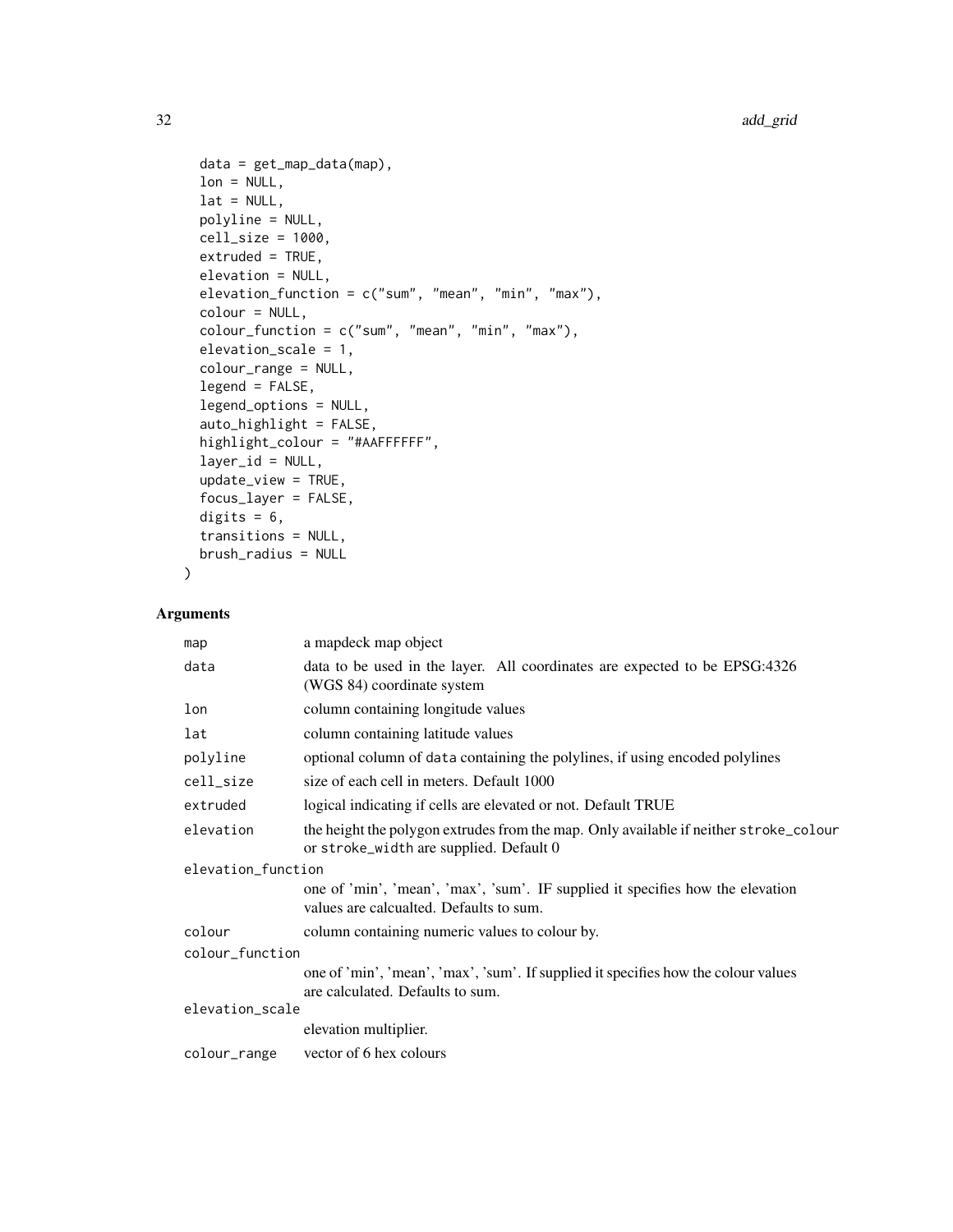add\_grid 33

| legend           | either a logical indiciating if the legend(s) should be displayed, or a named list<br>indicating which colour attributes should be included in the legend.                                    |
|------------------|-----------------------------------------------------------------------------------------------------------------------------------------------------------------------------------------------|
|                  | legend_options A list of options for controlling the legend.                                                                                                                                  |
|                  | auto_highlight logical indicating if the shape under the mouse should auto-highlight                                                                                                          |
| highlight_colour |                                                                                                                                                                                               |
|                  | hex string colour to use for highlighting. Must contain the alpha component.                                                                                                                  |
| layer_id         | single value specifying an id for the layer. Use this value to distinguish between<br>shape layers of the same type. Layers with the same id are likely to conflict and<br>not plot correctly |
| update_view      | logical indicating if the map should update the bounds to include this layer                                                                                                                  |
| focus_layer      | logical indicating if the map should update the bounds to only include this layer                                                                                                             |
| digits           | number of digits for rounding coordinates                                                                                                                                                     |
| transitions      | list specifying the duration of transitions.                                                                                                                                                  |
| brush radius     | radius of the brush in metres. Default NULL. If supplied, the arcs will only<br>show if the origin or destination are within the radius of the mouse. If NULL,<br>all arcs are displayed      |

# Details

add\_grid supports POINT and MULTIPOINT sf objects

# data

If the data is a simple feature object, the geometry column is automatically detected. If the sf object contains more than one geometry column and you want to use a specific one, you'll need to set the active geometry using sf::st\_geometry( x ) <-"your\_column" , where "your\_column" is the name of the column you're activating. See ?sf::st\_geometry

# See Also

add\_hexagon

# Examples

```
## You need a valid access token from Mapbox
key <- 'abc'
set_token( key )
df <- read.csv(paste0(
'https://raw.githubusercontent.com/uber-common/deck.gl-data/master/',
'examples/3d-heatmap/heatmap-data.csv'
))
df \leftarrow df !is.na(df$lng), ]
mapdeck( style = mapdeck_style("dark"), pitch = 45 ) %>%
add_grid(
```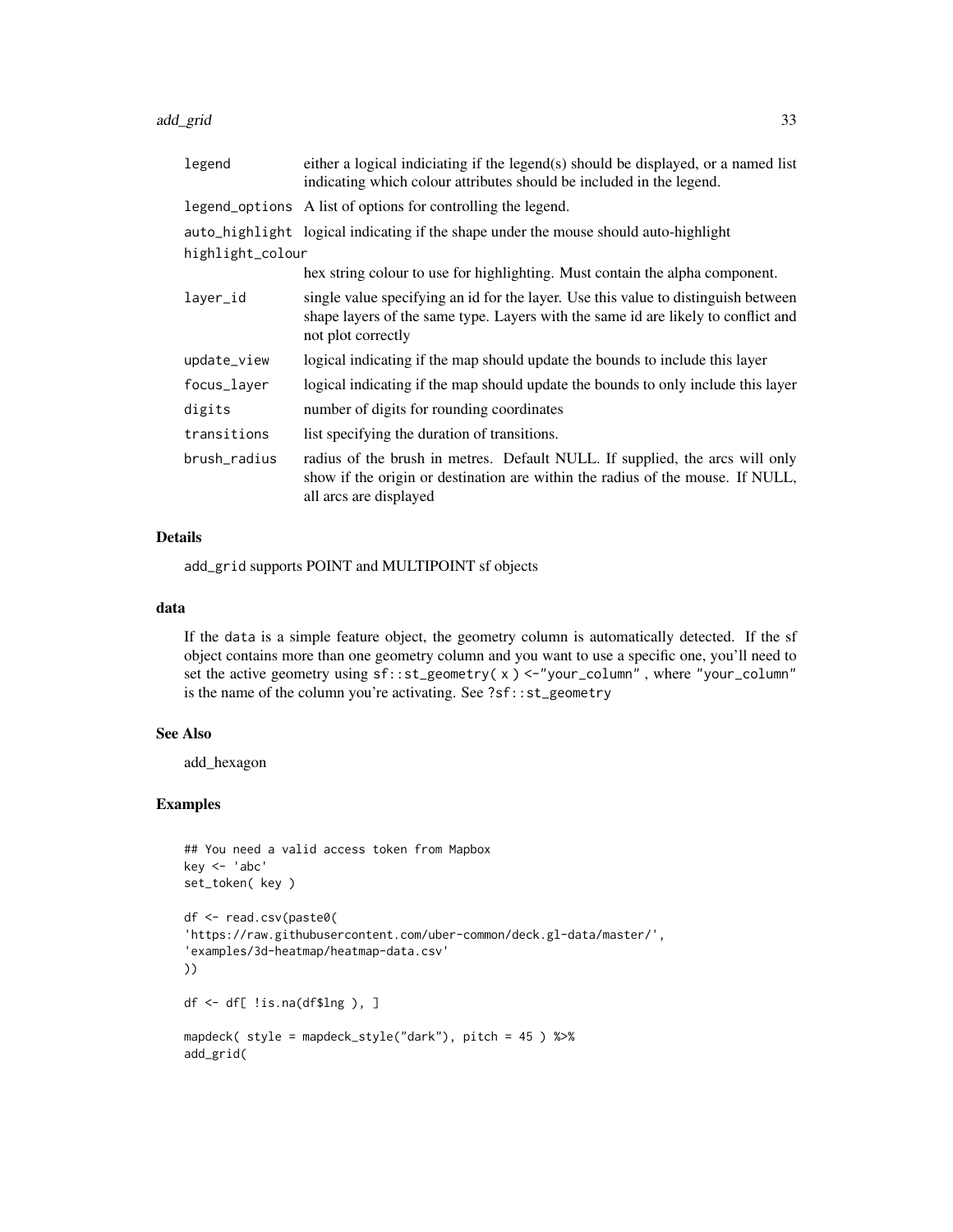```
data = df
  , lat = "lat"
  , lon = "lng"
  , cell_size = 5000
  , elevation_scale = 50
  , layer_id = "grid_layer"
  , auto_highlight = TRUE
\mathcal{L}## using sf object
library(sfheaders)
sf \leq sfheaders::sf_point( df, x = "lng", y = "lat")mapdeck( style = mapdeck_style("dark"), pitch = 45 ) %>%
add_grid(
 data = sf
  , cell_size = 5000
  , elevation_scale = 50
  , layer_id = "grid_layer"
  , auto_highlight = TRUE
\mathcal{L}## using colour and elevation functions, and legends
df$val <- sample(1:10, size = nrow(df), replace = TRUE)
mapdeck( style = mapdeck_style("dark"), pitch = 45) %>%
add_grid(
data = df
, lat = "lat"
, lon = "lng"
, layer_id = "hex_layer"
, elevation_scale = 100
, legend = TRUE
, colour_function = "max"
, colour = "val"
\lambdamapdeck( style = mapdeck_style("dark"), pitch = 45) %>%
add_grid(
data = df
, lat = "lat"
, lon = "lng"
, layer_id = "hex_layer"
, elevation_scale = 10
, legend = TRUE
, elevation_function = "mean"
, elevation = "val"
\lambda
```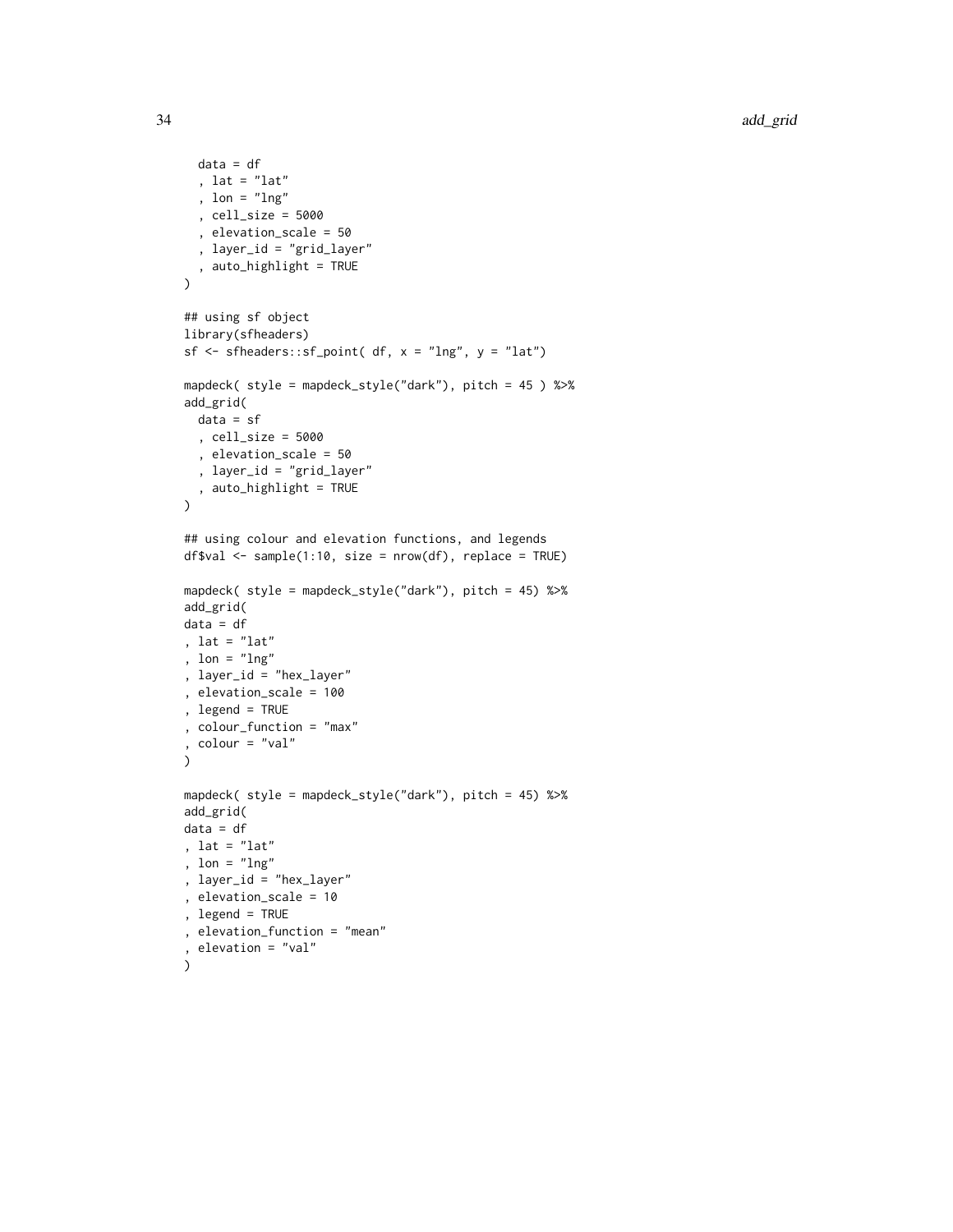<span id="page-34-0"></span>

# Description

The Heatmap Layer can be used to visualise spatial distribution of data. It implements Gaussian Kernel Density Estimation to render the heatmaps.

# Usage

```
add_heatmap(
  map,
  data = get_map_data(map),
  lon = NULL,lat = NULL,polyline = NULL,
  weight = NULL,colour_range = NULL,
  radius_pixels = 30,
  intensity = 1,
  threshold = 0.05,
  layer_id = NULL,update_view = TRUE,
  focus_layer = FALSE,
  digits = 6,
  transitions = NULL
)
```

| map           | a mapdeck map object                                                                                                                                                                                                                                                         |
|---------------|------------------------------------------------------------------------------------------------------------------------------------------------------------------------------------------------------------------------------------------------------------------------------|
| data          | data to be used in the layer. All coordinates are expected to be EPSG:4326<br>(WGS 84) coordinate system                                                                                                                                                                     |
| lon           | column containing longitude values                                                                                                                                                                                                                                           |
| lat           | column containing latitude values                                                                                                                                                                                                                                            |
| polyline      | optional column of data containing the polylines, if using encoded polylines                                                                                                                                                                                                 |
| weight        | the weight of each value. Default 1                                                                                                                                                                                                                                          |
| colour_range  | vector of 6 hex colours                                                                                                                                                                                                                                                      |
| radius_pixels | Radius of the circle in pixels, to which the weight of an object is distributed                                                                                                                                                                                              |
| intensity     | Value that is multiplied with the total weight at a pixel to obtain the final weight.<br>A value larger than 1 biases the output color towards the higher end of the spec-<br>trum, and a value less than 1 biases the output color towards the lower end of<br>the spectrum |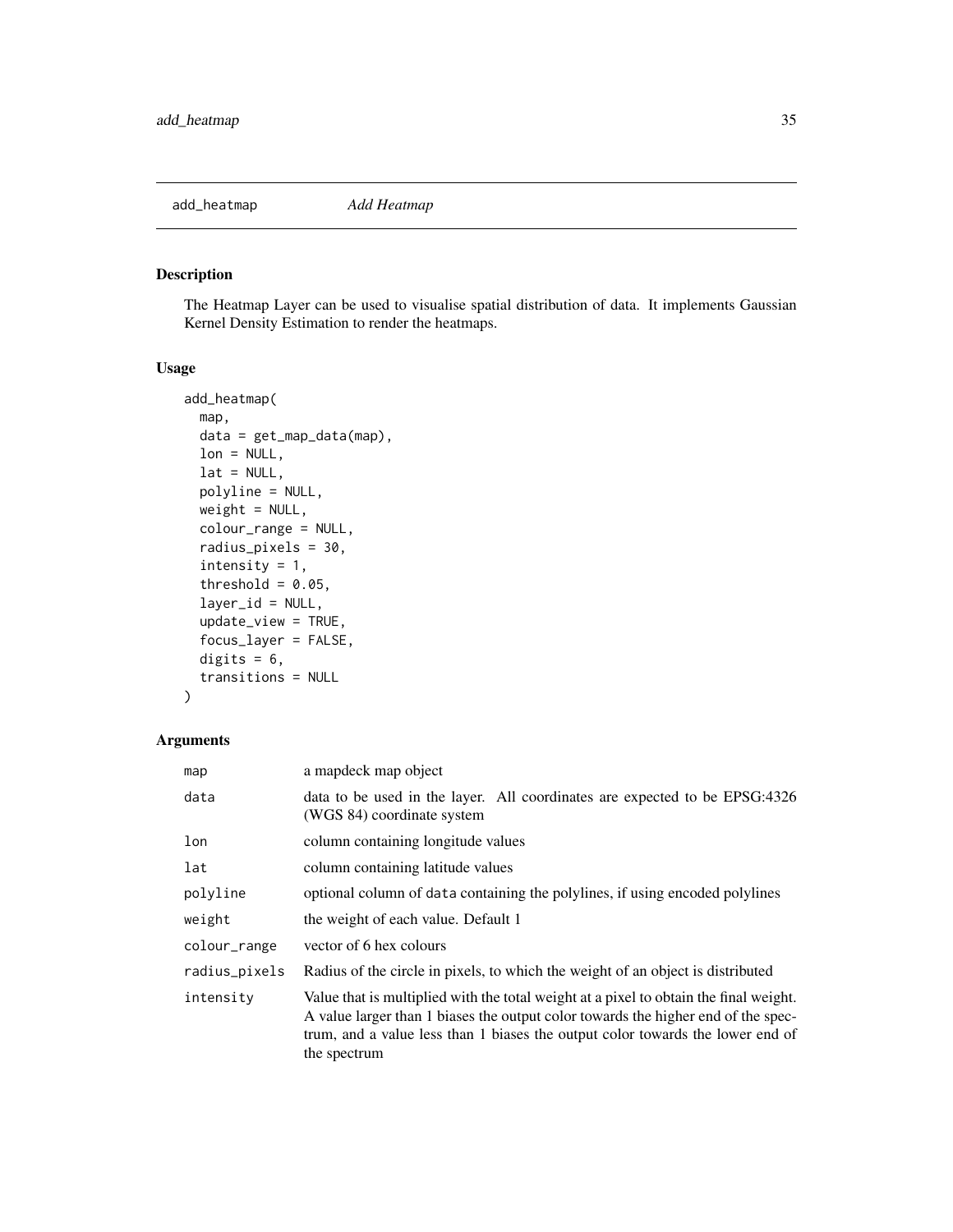| threshold   | The HeatmapLayer reduces the opacity of the pixels with relatively low weight<br>to create a fading effect at the edge. A larger threshold smoothens the boundaries<br>of color blobs, while making pixels with low relative weight harder to spot (due)<br>to low alpha value). Threshold is defined as the ratio of the fading weight to the<br>max weight, between 0 and 1. For example, 0.1 affects all pixels with weight<br>under $10\%$ of the max. |
|-------------|------------------------------------------------------------------------------------------------------------------------------------------------------------------------------------------------------------------------------------------------------------------------------------------------------------------------------------------------------------------------------------------------------------------------------------------------------------|
| laver_id    | single value specifying an id for the layer. Use this value to distinguish between<br>shape layers of the same type. Layers with the same id are likely to conflict and<br>not plot correctly                                                                                                                                                                                                                                                              |
| update_view | logical indicating if the map should update the bounds to include this layer                                                                                                                                                                                                                                                                                                                                                                               |
| focus_layer | logical indicating if the map should update the bounds to only include this layer                                                                                                                                                                                                                                                                                                                                                                          |
| digits      | number of digits for rounding coordinates                                                                                                                                                                                                                                                                                                                                                                                                                  |
| transitions | list specifying the duration of transitions.                                                                                                                                                                                                                                                                                                                                                                                                               |

# Details

add\_heatmap supports POINT and MULTIPOINT sf objects

#### note

The current version of this layer is supported only for WebGL2 enabled browswers So you may find it doesn't render in the RStudio viewer.

# transitions

The transitions argument lets you specify the time it will take for the shapes to transition from one state to the next. Only works in an interactive environment (Shiny) and on WebGL-2 supported browsers and hardware.

The time is in milliseconds

Available transitions for heatmap

list( intensity = 0, threshold = 0, radius\_pixels =  $0$ )

# data

If the data is a simple feature object, the geometry column is automatically detected. If the sf object contains more than one geometry column and you want to use a specific one, you'll need to set the active geometry using sf::st\_geometry( x ) <-"your\_column" , where "your\_column" is the name of the column you're activating. See ?sf::st\_geometry

# Examples

## You need a valid access token from Mapbox key <- 'abc' set\_token( key )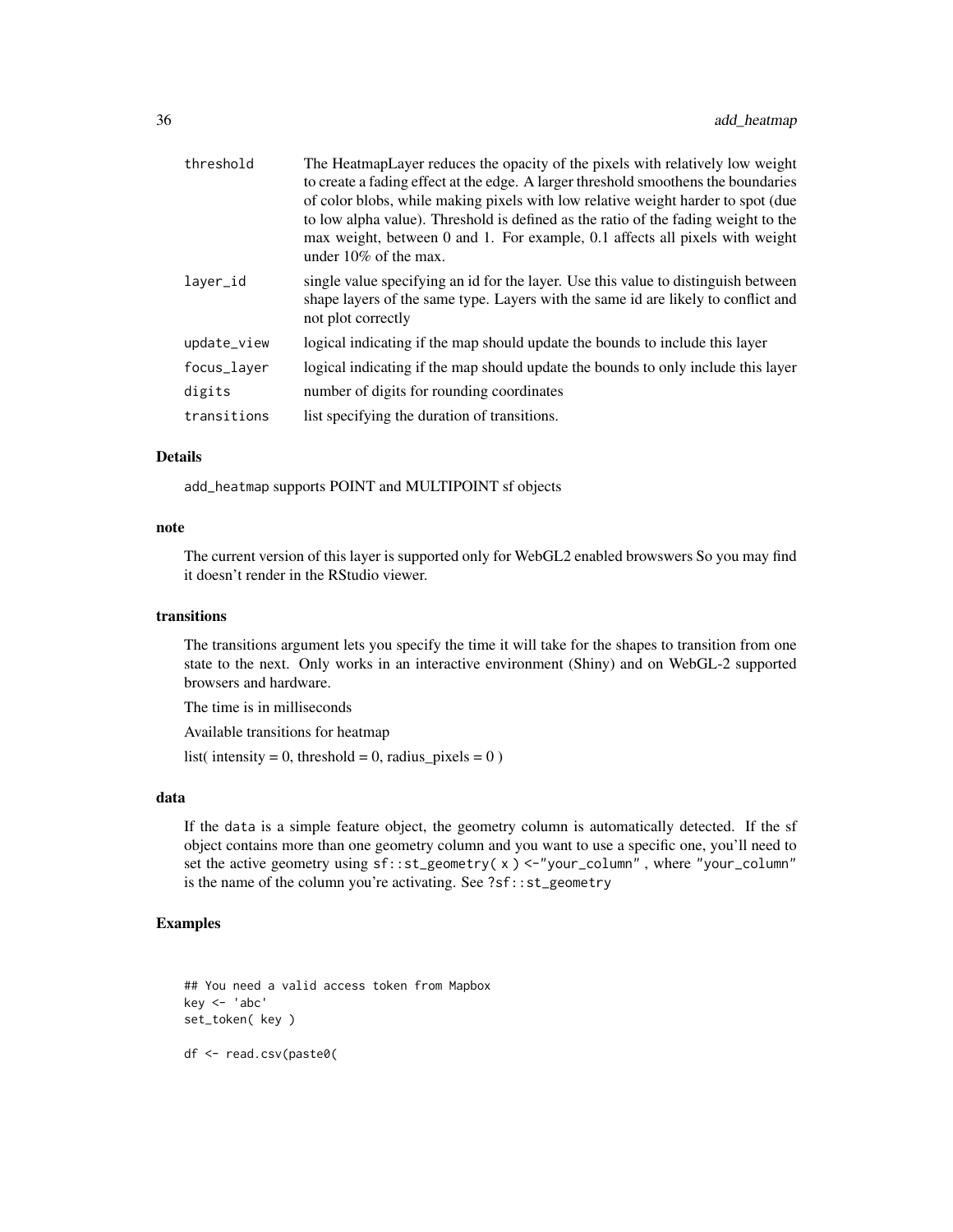```
'https://raw.githubusercontent.com/uber-common/deck.gl-data/master/',
'examples/3d-heatmap/heatmap-data.csv'
))
df <- df[ !is.na(df$lng), ]
df$weight <- sample(1:10, size = nrow(df), replace = TRUE)
mapdeck( style = mapdeck_style('dark'), pitch = 45 ) %>%
add_heatmap(
  data = df
  , lat = "lat"
  , lon = "lng"
  , weight = "weight",
  , layer_id = "heatmap_layer"
\mathcal{L}## as an sf object
library(sfheaders)
sf \leq sfheaders::sf_point( df, x = "Ing", y = "lat")mapdeck( style = mapdeck_style('dark'), pitch = 45 ) %>%
add_heatmap(
  data = sf, weight = "weight",
  , layer_id = "heatmap_layer"
)
```
add\_hexagon *Add hexagon*

#### Description

The Hexagon Layer renders a hexagon heatmap based on an array of points. It takes the radius of hexagon bin, projects points into hexagon bins. The color and height of the hexagon is scaled by number of points it contains.

#### Usage

```
add_hexagon(
  map,
  data = get_map_data(map),
 polyline = NULL,
  lon = NULL,lat = NULL,layer_id = NULL,
  radius = 1000,
```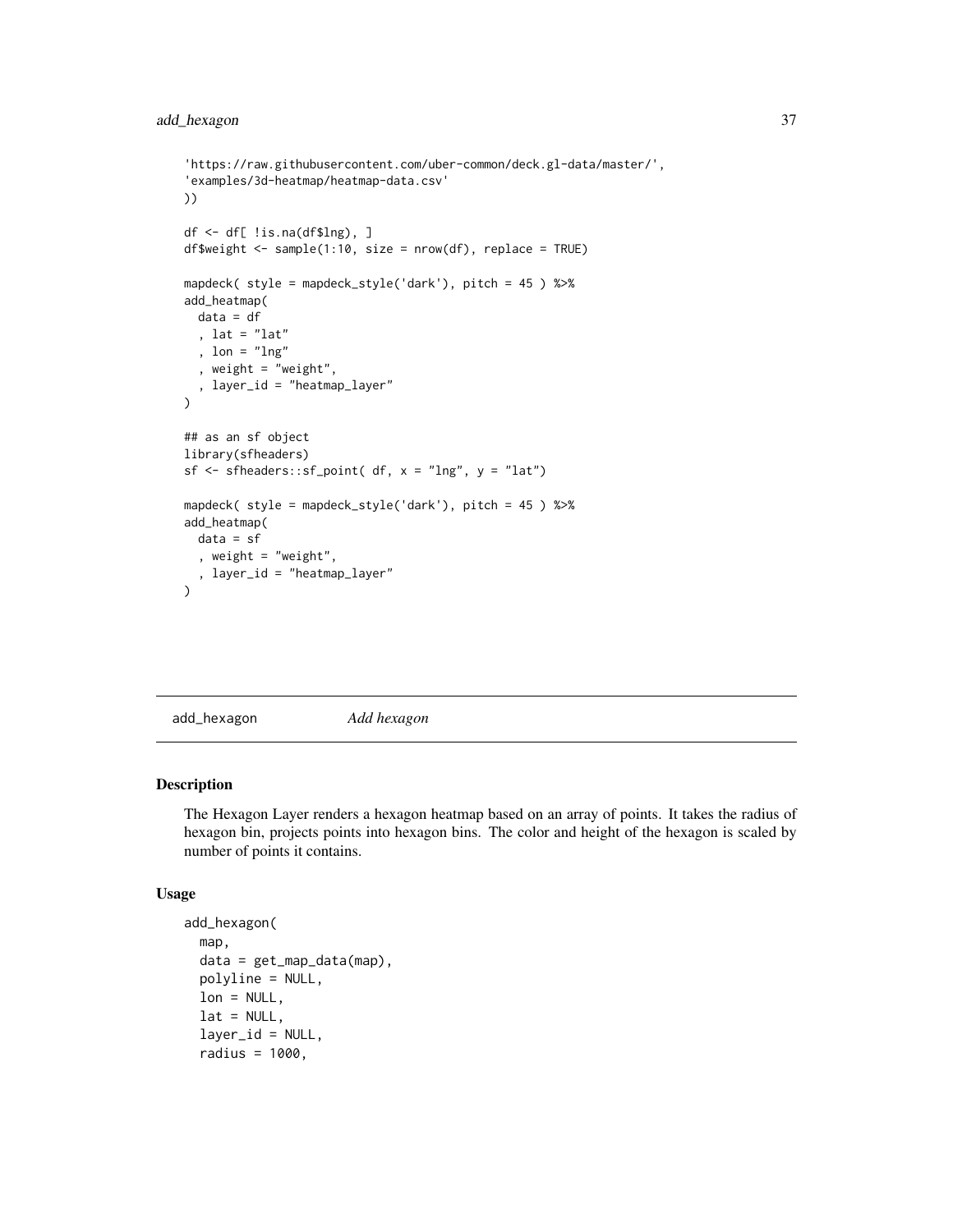```
elevation = NULL,
elevation_function = c("sum", "mean", "min", "max"),colour = NULL,
color_function = c("sum", "mean", "min", "max"),legend = FALSE,
legend_options = NULL,
elevation_scale = 1,
auto_highlight = FALSE,
highlight_colour = "#AAFFFFFF",
colour_range = NULL,
update_view = TRUE,
focus_layer = FALSE,
digits = 6,
transitions = NULL,
brush_radius = NULL
```
# Arguments

 $\mathcal{L}$ 

| map                | a mapdeck map object                                                                                                                                                                          |  |
|--------------------|-----------------------------------------------------------------------------------------------------------------------------------------------------------------------------------------------|--|
| data               | data to be used in the layer. All coordinates are expected to be EPSG:4326<br>(WGS 84) coordinate system                                                                                      |  |
| polyline           | column of data containing the polylines                                                                                                                                                       |  |
| lon                | column containing longitude values                                                                                                                                                            |  |
| lat                | column containing latitude values                                                                                                                                                             |  |
| layer_id           | single value specifying an id for the layer. Use this value to distinguish between<br>shape layers of the same type. Layers with the same id are likely to conflict and<br>not plot correctly |  |
| radius             | in metres. Default 1000                                                                                                                                                                       |  |
| elevation          | column containing the elevation of the value.                                                                                                                                                 |  |
| elevation_function |                                                                                                                                                                                               |  |
|                    | one of 'min', 'mean', 'max', 'sum'. IF supplied it specifies how the elevation<br>values are calcualted. Defaults to sum.                                                                     |  |
| colour             | column containing numeric values to colour by.                                                                                                                                                |  |
| colour_function    |                                                                                                                                                                                               |  |
|                    | one of 'min', 'mean', 'max', 'sum'. If supplied it specifies how the colour values<br>are calculated. Defaults to sum.                                                                        |  |
| legend             | logical indicating if a legend should be displayed                                                                                                                                            |  |
|                    | legend_options A list of options for controlling the legend.                                                                                                                                  |  |
| elevation_scale    |                                                                                                                                                                                               |  |
|                    | value to sacle the elevations of the hexagons. Default 1                                                                                                                                      |  |
|                    | auto_highlight logical indicating if the shape under the mouse should auto-highlight                                                                                                          |  |
| highlight_colour   |                                                                                                                                                                                               |  |
|                    | hex string colour to use for highlighting. Must contain the alpha component.                                                                                                                  |  |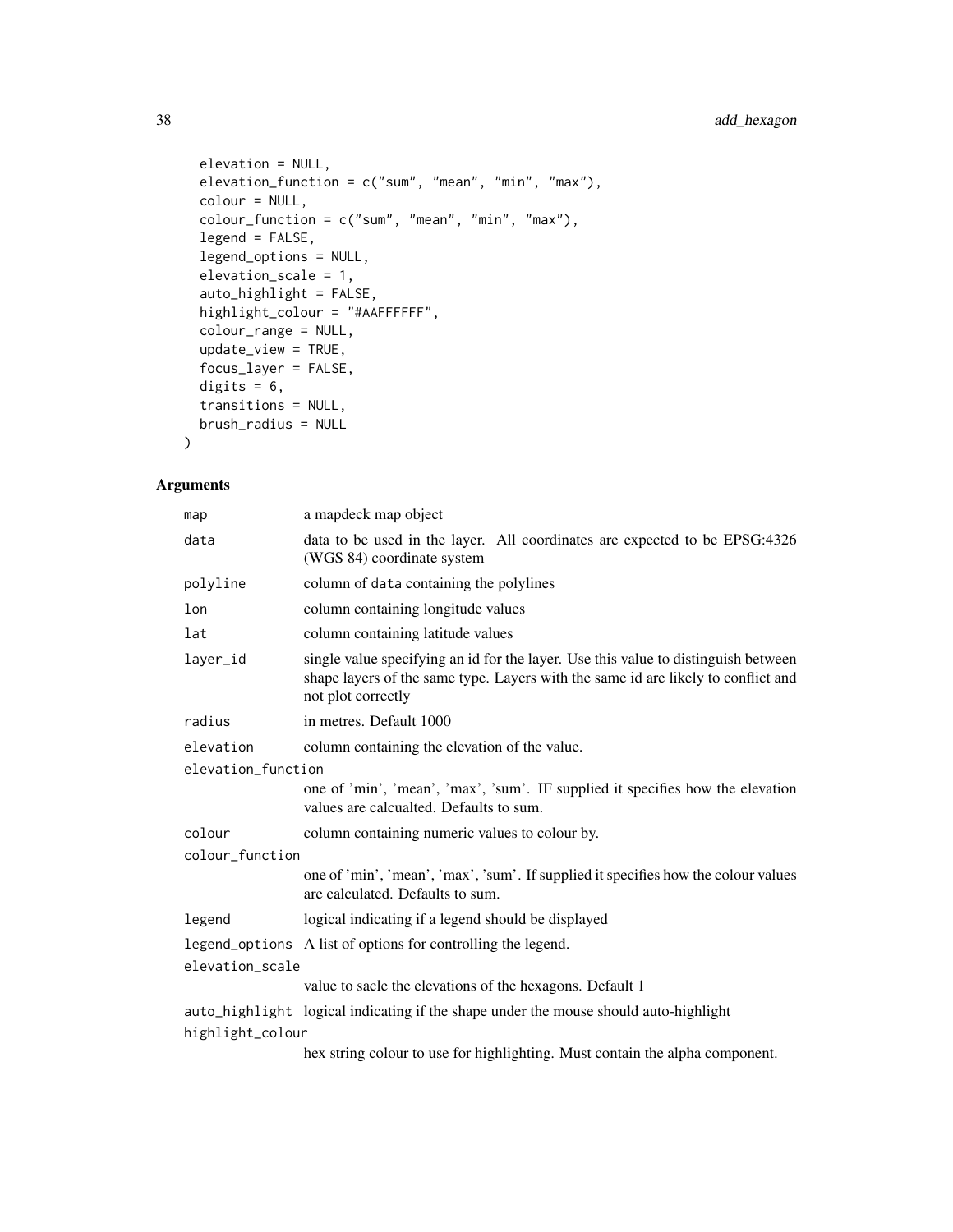# add\_hexagon 39

| colour_range | vector of 6 hex colours                                                                                                                                                                  |
|--------------|------------------------------------------------------------------------------------------------------------------------------------------------------------------------------------------|
| update_view  | logical indicating if the map should update the bounds to include this layer                                                                                                             |
| focus_layer  | logical indicating if the map should update the bounds to only include this layer                                                                                                        |
| digits       | number of digits for rounding coordinates                                                                                                                                                |
| transitions  | list specifying the duration of transitions.                                                                                                                                             |
| brush_radius | radius of the brush in metres. Default NULL. If supplied, the arcs will only<br>show if the origin or destination are within the radius of the mouse. If NULL,<br>all arcs are displayed |

### Details

add\_hexagon supports POINT and MULTIPOINT sf objects

#### transitions

The transitions argument lets you specify the time it will take for the shapes to transition from one state to the next. Only works in an interactive environment (Shiny) and on WebGL-2 supported browsers and hardware.

The time is in milliseconds

Available transitions for hexagon

list( elevation =  $0$  colour =  $0$ )

#### data

If the data is a simple feature object, the geometry column is automatically detected. If the sf object contains more than one geometry column and you want to use a specific one, you'll need to set the active geometry using sf::st\_geometry( x ) <-"your\_column" , where "your\_column" is the name of the column you're activating. See ?sf::st\_geometry

```
## Not run:
## You need a valid access token from Mapbox
key <- 'abc'
set_token( key )
df <- read.csv(paste0(
'https://raw.githubusercontent.com/uber-common/deck.gl-data/master/examples/'
, '3d-heatmap/heatmap-data.csv'
))
df <- df[!is.na(df$lng), ]
mapdeck( style = mapdeck_style("dark"), pitch = 45) %>%
add_hexagon(
 data = df, lat = "lat"
```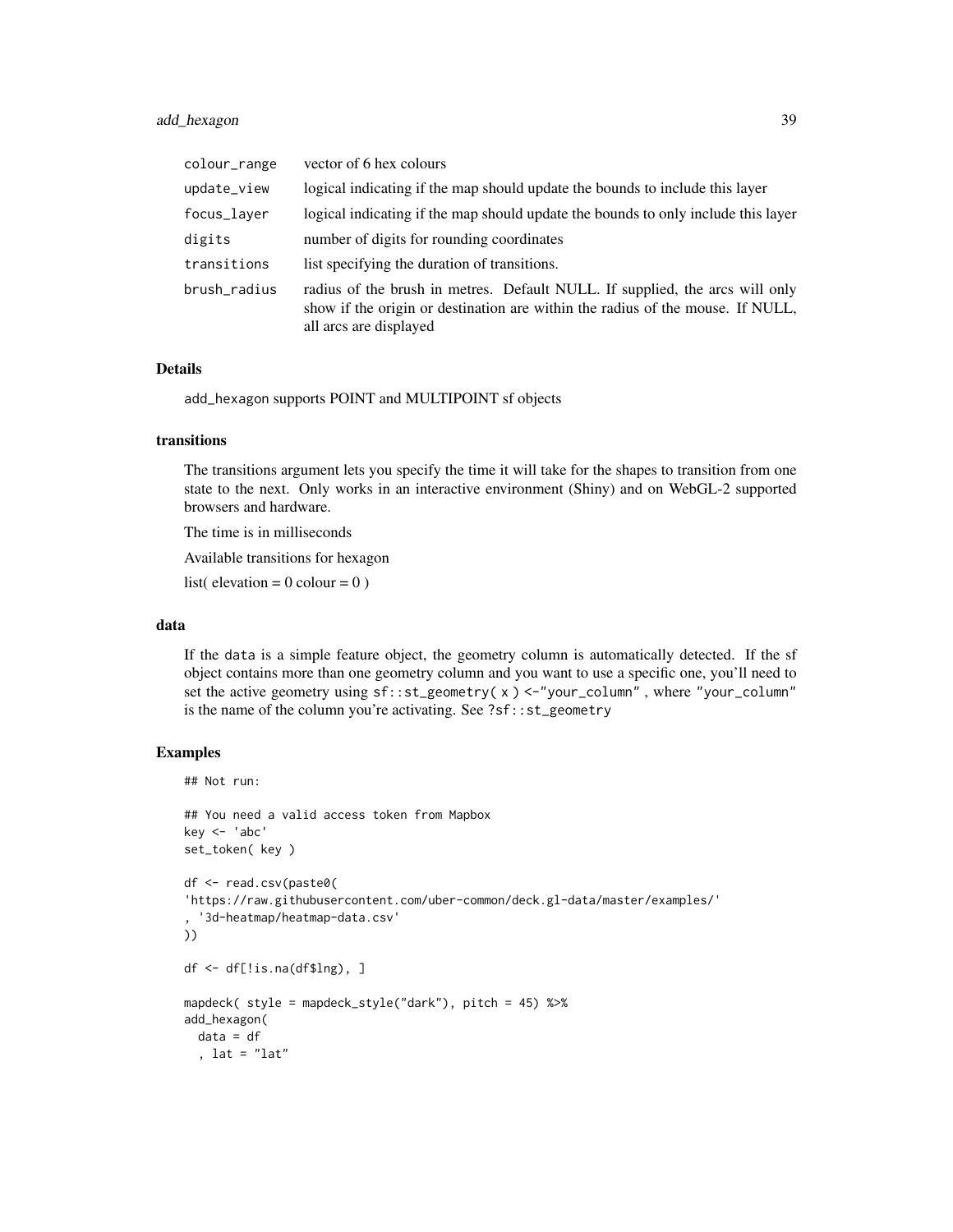```
, lon = "lng"
  , layer_id = "hex_layer"
  , elevation_scale = 100
\lambdalibrary(sfheaders)
sf \leq sfheaders::sf_point( df, x = "Ing", y = "lat")mapdeck( style = mapdeck_style("dark"), pitch = 45 ) %>%
add_hexagon(
  data = sf
  , layer_id = "hex_layer"
  , elevation_scale = 100
\mathcal{L}## Using elevation and colour
df$colour <- rnorm(nrow(df))
df$elevation <- rnorm(nrow(df))
mapdeck( style = mapdeck_style("dark"), pitch = 45) %>%
add_hexagon(
 data = df, lat = "lat"
  , lon = "lng"
  , layer_id = "hex_layer"
  , elevation_scale = 100
  , elevation = "weight"
  , colour = "colour"
\mathcal{L}mapdeck( style = mapdeck_style("dark"), pitch = 45) %>%
add_hexagon(
 data = df
  , lat = "lat"
  , lon = "lng"
  , layer_id = "hex_layer"
  , elevation_scale = 100
  , elevation = "weight"
  , elevation_function = "mean"
  , colour = "colour"
  , colour_function = "mean"
)
## with a legend
df$val <- sample(1:10, size = nrow(df), replace = TRUE)
mapdeck( style = mapdeck_style("dark"), pitch = 45) %>%
add_hexagon(
data = df
, lat = "lat", lon = "lng"
, layer_id = "hex_layer"
, elevation_scale = 100
```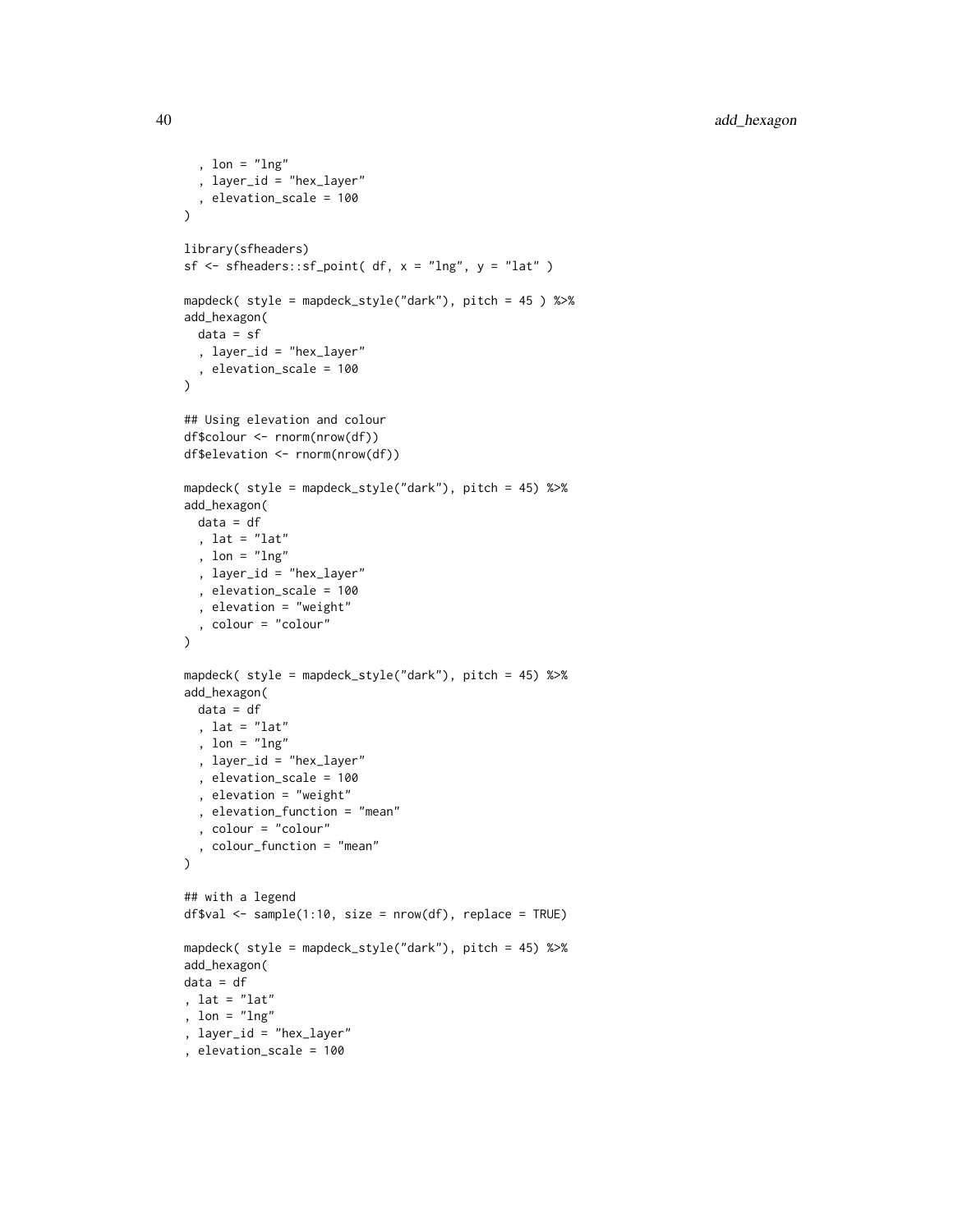```
, legend = TRUE
, legend_options = list( digits = 0 )
, colour_function = "mean"
, colour = "val"
)
```

```
## End(Not run)
```
add\_i3s *Add I3S*

# Description

Adds OGC Indexed 3D Scene (I3S) tiles to the map. This layer is experimental.

# Usage

add\_i3s(map, data, layer\_id = NULL)

# Arguments

| map      | a map object                                                                                                                                                                                  |
|----------|-----------------------------------------------------------------------------------------------------------------------------------------------------------------------------------------------|
| data     | data to be used in the layer. All coordinates are expected to be EPSG:4326<br>(WGS 84) coordinate system                                                                                      |
| laver_id | single value specifying an id for the layer. Use this value to distinguish between<br>shape layers of the same type. Layers with the same id are likely to conflict and<br>not plot correctly |

```
## San Francisco buildings
i3s <- paste0(
  'https://tiles.arcgis.com/tiles/z2tnIkrLQ2BRzr6P/arcgis/rest/services/'
  , 'SanFrancisco_Bldgs/SceneServer/layers/0'
  )
mapdeck(
 location = c(-122.41, 37.77), zoom = 16
  , pitch = 60
) %>%
  add_i3s(
    data = i3s
  \mathcal{L}
```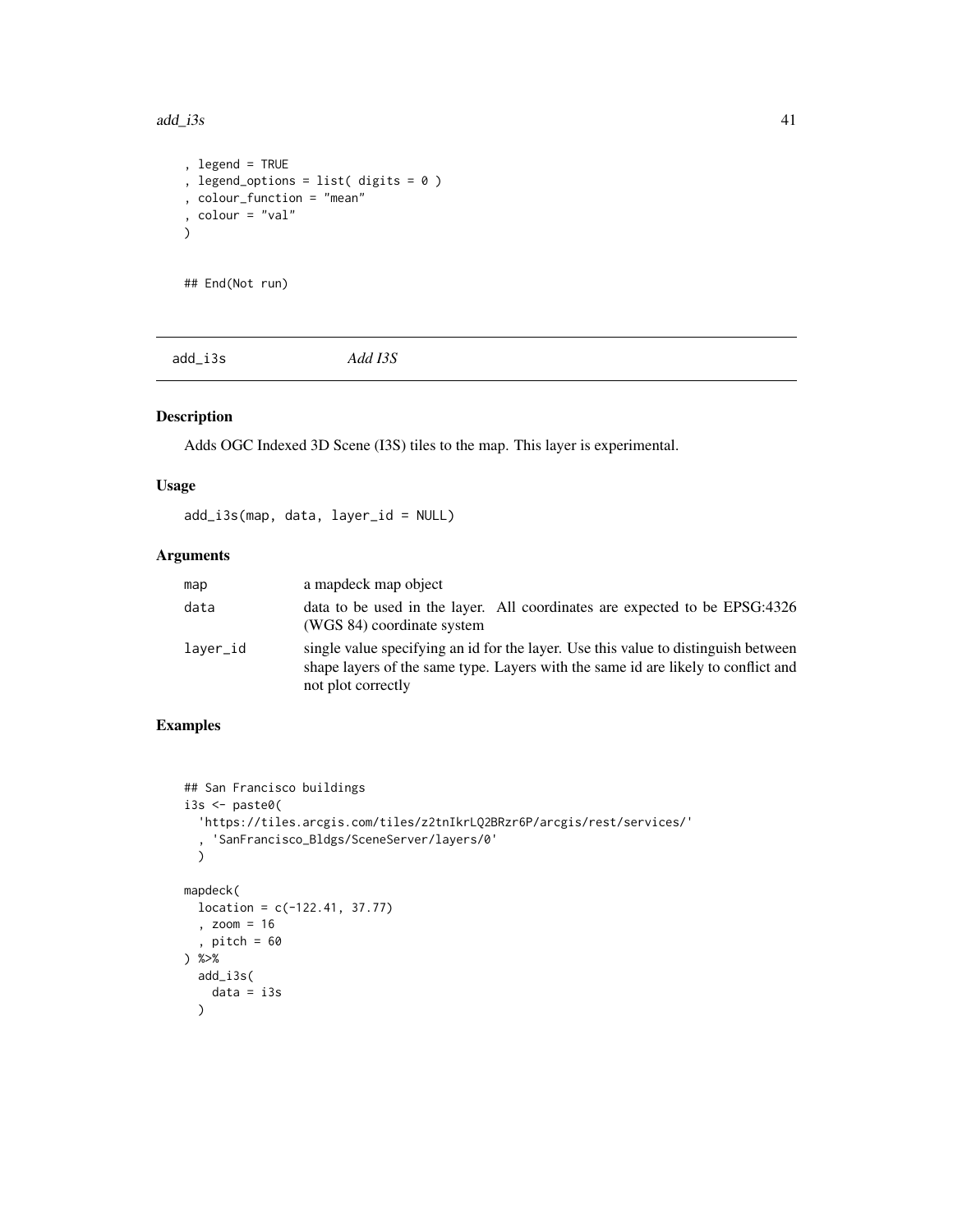add\_line *Add line*

# Description

The Line Layer renders raised lines joining pairs of source and target coordinates

# Usage

```
add_line(
  map,
  data = get_map_data(map),
  layer_id = NULL,
  origin,
  destination,
  id = NULL,stroke_colour = NULL,
  stroke_width = NULL,
  stroke_opacity = NULL,
  tooltip = NULL,
  auto_highlight = FALSE,
  highlight_colour = "#AAFFFFFF",
  palette = "viridis",
  na_colour = "#808080FF",
  legend = FALSE,legend_options = NULL,
  legend_format = NULL,
  update_view = TRUE,
  focus_layer = FALSE,
  digits = 6,
  transitions = NULL,
  brush_radius = NULL
)
```

| map         | a mapdeck map object                                                                                                                                                                          |
|-------------|-----------------------------------------------------------------------------------------------------------------------------------------------------------------------------------------------|
| data        | data to be used in the layer. All coordinates are expected to be EPSG:4326<br>(WGS 84) coordinate system                                                                                      |
| layer_id    | single value specifying an id for the layer. Use this value to distinguish between<br>shape layers of the same type. Layers with the same id are likely to conflict and<br>not plot correctly |
| origin      | vector of longitude and latitude columns, and optionally an elevation column, or<br>an sfc column                                                                                             |
| destination | vector of longitude and latitude columns, and optionally an elevatino column, or<br>an sfc column                                                                                             |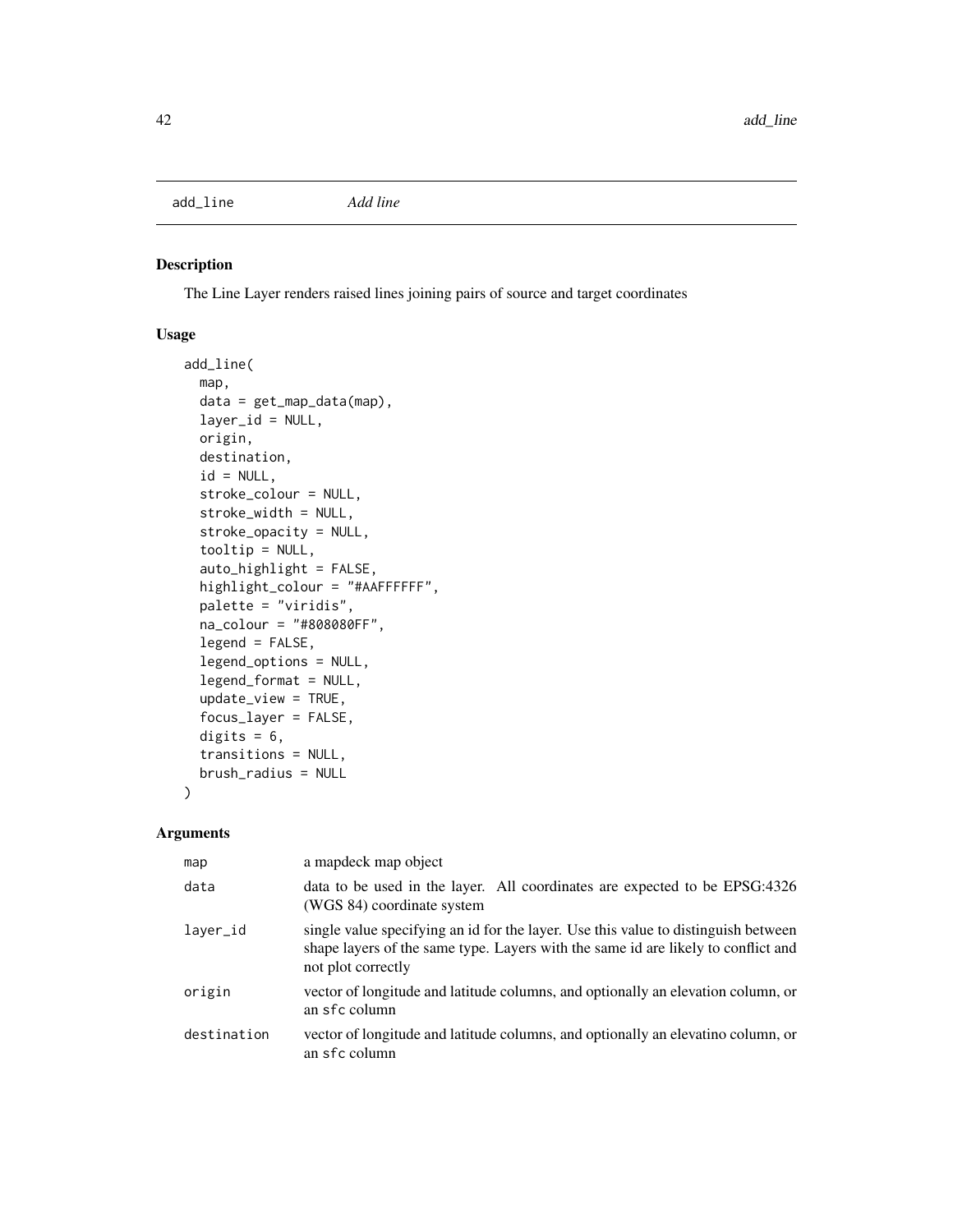| id               | an id value in data to identify layers when interacting in Shiny apps.                                                                                                                                                                                                                                                                                                                       |  |
|------------------|----------------------------------------------------------------------------------------------------------------------------------------------------------------------------------------------------------------------------------------------------------------------------------------------------------------------------------------------------------------------------------------------|--|
| stroke_colour    | variable or hex colour to use as the ending stroke colour.                                                                                                                                                                                                                                                                                                                                   |  |
| stroke width     | width of the line in metres                                                                                                                                                                                                                                                                                                                                                                  |  |
| stroke_opacity   | Either a string specifying the column of data containing the opacity of each<br>shape, or a single value in $[0,255]$ , or $[0, 1)$ , to be applied to all the shapes.<br>Default 255. If a hex-string is used as the colour, this argument is ignored and<br>you should include the alpha on the hex string                                                                                 |  |
| tooltip          | variable of data containing text or HTML to render as a tooltip                                                                                                                                                                                                                                                                                                                              |  |
|                  | auto_highlight logical indicating if the shape under the mouse should auto-highlight                                                                                                                                                                                                                                                                                                         |  |
| highlight_colour |                                                                                                                                                                                                                                                                                                                                                                                              |  |
|                  | hex string colour to use for highlighting. Must contain the alpha component.                                                                                                                                                                                                                                                                                                                 |  |
| palette          | string or matrix. String will be one of colourvalues:: colour_palettes().<br>A matrix must have at least 5 rows, and 3 or 4 columns of values between [0,<br>255], where the 4th column represents the alpha. You can use a named list<br>to specify a different palette for different colour options (where available), e.g.<br>$list (fill-colour = "viridis", stroke-colour = "inferno")$ |  |
| na_colour        | hex string colour to use for NA values                                                                                                                                                                                                                                                                                                                                                       |  |
| legend           | either a logical indiciating if the legend(s) should be displayed, or a named list<br>indicating which colour attributes should be included in the legend.                                                                                                                                                                                                                                   |  |
| legend_options   | A list of options for controlling the legend.                                                                                                                                                                                                                                                                                                                                                |  |
| legend_format    | A list containing functions to apply to legend values. See section legend                                                                                                                                                                                                                                                                                                                    |  |
| update_view      | logical indicating if the map should update the bounds to include this layer                                                                                                                                                                                                                                                                                                                 |  |
| focus_layer      | logical indicating if the map should update the bounds to only include this layer                                                                                                                                                                                                                                                                                                            |  |
| digits           | number of digits for rounding coordinates                                                                                                                                                                                                                                                                                                                                                    |  |
| transitions      | list specifying the duration of transitions.                                                                                                                                                                                                                                                                                                                                                 |  |
| brush radius     | radius of the brush in metres. Default NULL. If supplied, the arcs will only<br>show if the origin or destination are within the radius of the mouse. If NULL,<br>all arcs are displayed                                                                                                                                                                                                     |  |

add\_line supports POINT sf objects

MULTIPOINT objects will be treated as single points. That is, if an sf object has one row with a MULTIPOINT object consisting of two points, this will be expanded to two rows of single POINTs. Therefore, if the origin is a MULTIPOINT of two points, and the destination is a single POINT, the code will error as there will be an uneven number of rows

# transitions

The transitions argument lets you specify the time it will take for the shapes to transition from one state to the next. Only works in an interactive environment (Shiny) and on WebGL-2 supported browsers and hardware.

The time is in milliseconds

Available transitions for line

list( origin = 0, destination = 0, stroke\_colour = 0, stroke\_width =  $0$ )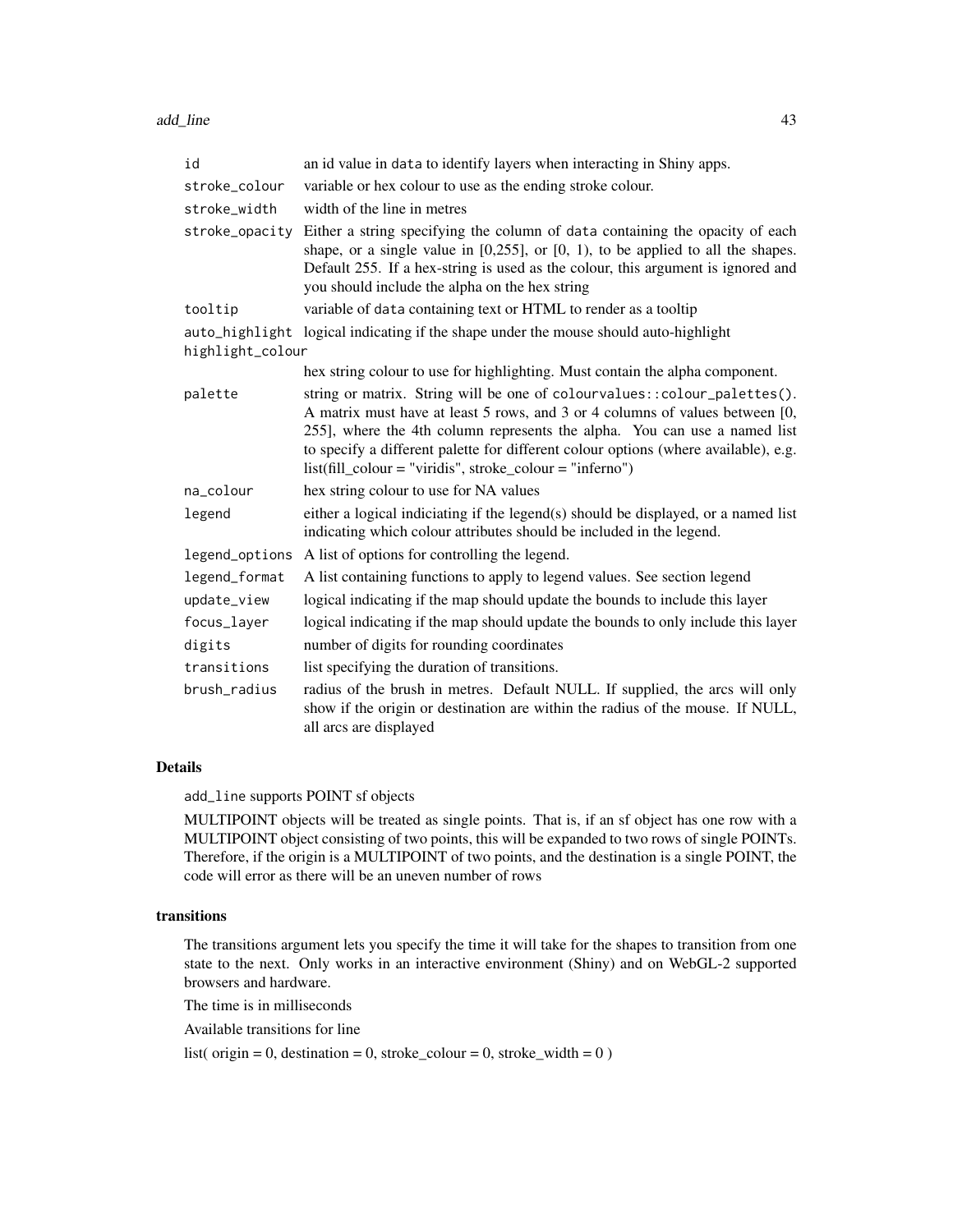#### legend

The legend\_options can be used to control the appearance of the legend. This should be a named list, where the names are one of

- css a string of valid css for controlling the appearance of the legend
- title a string to use for the title of the legend
- digits number to round the legend values to

If the layer allows different fill and stroke colours, you can use different options for each. See examples in add arc.

The legend\_format can be used to control the format of the values in the legend. This should be a named list, where the names are one of

- fill\_colour
- stroke\_colour

depending on which type of colouring the layer supports.

The list elements must be functions to apply to the values in the legend.

#### id

The id is returned to your R session from an interactive shiny environment by observing layer clicks. This is useful for returning the data.frame row relating to the cliked shape.

From within a shiny server you would typically use observeEvent({input\$map\_arc\_click}), where 'map' is the map\_id supplied to mapdeckOutput(), and 'arc' is the layer you are clicking on

```
## You need a valid access token from Mapbox
key <- 'abc'
set_token( key )
url <- 'https://raw.githubusercontent.com/plotly/datasets/master/2011_february_aa_flight_paths.csv'
flights <- read.csv(url)
flights$id <- seq_len(nrow(flights))
flights$stroke <- sample(1:3, size = nrow(flights), replace = TRUE)
mapdeck(style = mapdeck_style("dark"), pitch = 45 ) %>%
 add_line(
   data = flights
    , layer_id = "line_layer"
    , origin = c("start_lon", "start_lat")
    , destination = c("end_lon", "end_lat")
    , stroke_colour = "airport1"
    , stroke_width = "stroke"
    , auto_highlight = TRUE
 )
```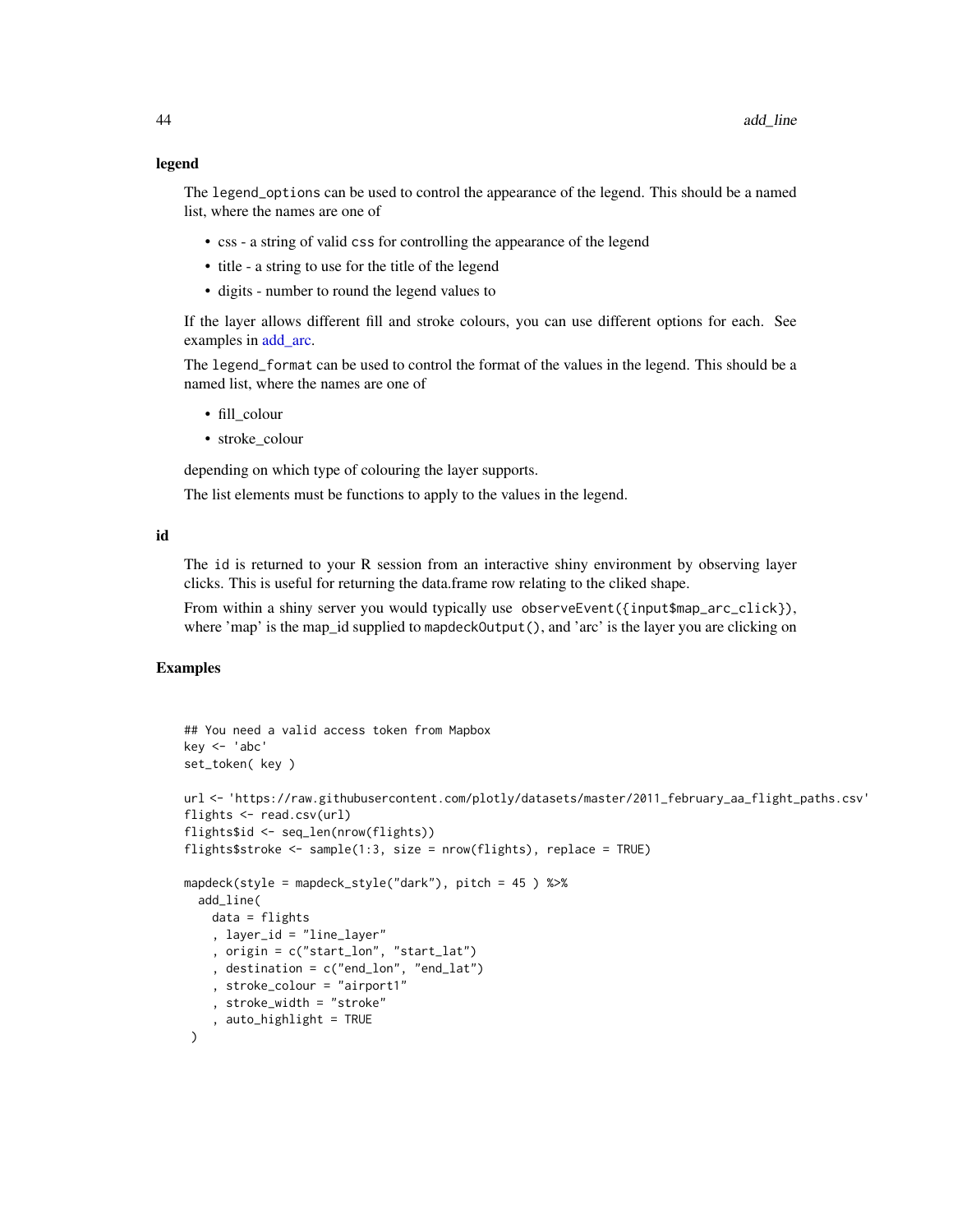#### add\_mesh 45

```
## Using a 2-sfc-column sf object
library(sfheaders)
sf_flights <- sfheaders::sf_point( flights, x = "start_lon", y = "start_lat", keep = TRUE )
destination <- sfheaders::sfc_point( flights, x = "end_lon", y = "end_lat" )
sf_flights$destination <- destination
mapdeck() %>%
 add_line(
  data = sf_flights
   , origin = 'geometry'
   , destination = 'destination'
   , layer_id = 'arcs'
   , stroke_colour = "airport1"
)
```
add\_mesh *Add Mesh*

# Description

Adds polygons to the map from a mesh3d object

#### Usage

```
add_mesh(
 map,
  data = get_map_data(map),
  fill_opacity = NULL,
  elevation = NULL,
  tooltip = NULL,
  auto_highlight = FALSE,
  highlight_colour = "#AAFFFFFF",
  light_settings = list(),
  layer_id = NULL,
  id = NULL,palette = "viridis",
  na_colour = "#808080FF",
  legend = FALSE,
  legend_options = NULL,
  legend_format = NULL,
  update_view = TRUE,
  focus_layer = FALSE,
  digits = 6,
  transitions = NULL,
  brush_radius = NULL
```

```
)
```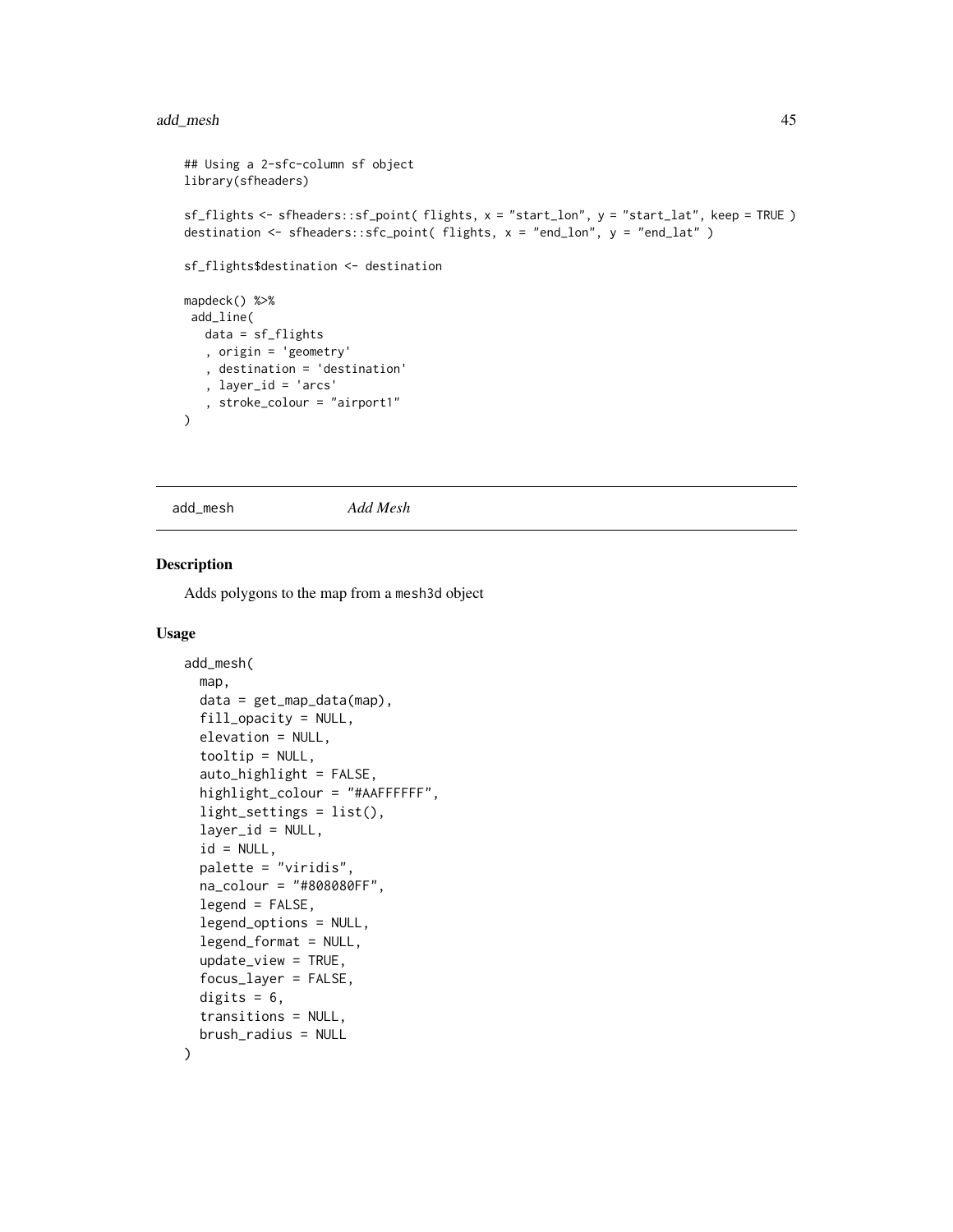# Arguments

| map              | a mapdeck map object                                                                                                                                                                                                                                                                                                                                                                         |
|------------------|----------------------------------------------------------------------------------------------------------------------------------------------------------------------------------------------------------------------------------------------------------------------------------------------------------------------------------------------------------------------------------------------|
| data             | data to be used in the layer. All coordinates are expected to be EPSG:4326<br>(WGS 84) coordinate system                                                                                                                                                                                                                                                                                     |
| fill_opacity     | Either a string specifying the column of data containing the opacity of each<br>shape, or a single value in $[0,255]$ , or $[0, 1)$ , to be applied to all the shapes.<br>Default 255. If a hex-string is used as the colour, this argument is ignored and<br>you should include the alpha on the hex string                                                                                 |
| elevation        | the height the polygon extrudes from the map. Only available if neither stroke_colour<br>or stroke_width are supplied. Default 0                                                                                                                                                                                                                                                             |
| tooltip          | variable of data containing text or HTML to render as a tooltip                                                                                                                                                                                                                                                                                                                              |
| highlight_colour | auto_highlight logical indicating if the shape under the mouse should auto-highlight                                                                                                                                                                                                                                                                                                         |
|                  | hex string colour to use for highlighting. Must contain the alpha component.                                                                                                                                                                                                                                                                                                                 |
|                  | light_settings list of light setting parameters. See light_settings                                                                                                                                                                                                                                                                                                                          |
| layer_id         | single value specifying an id for the layer. Use this value to distinguish between<br>shape layers of the same type. Layers with the same id are likely to conflict and<br>not plot correctly                                                                                                                                                                                                |
| id               | an id value in data to identify layers when interacting in Shiny apps.                                                                                                                                                                                                                                                                                                                       |
| palette          | string or matrix. String will be one of colourvalues:: colour_palettes().<br>A matrix must have at least 5 rows, and 3 or 4 columns of values between [0,<br>255], where the 4th column represents the alpha. You can use a named list<br>to specify a different palette for different colour options (where available), e.g.<br>$list (fill-colour = "viridis", stroke-colour = "inferno")$ |
| na_colour        | hex string colour to use for NA values                                                                                                                                                                                                                                                                                                                                                       |
| legend           | either a logical indiciating if the legend(s) should be displayed, or a named list<br>indicating which colour attributes should be included in the legend.                                                                                                                                                                                                                                   |
|                  | legend_options A list of options for controlling the legend.                                                                                                                                                                                                                                                                                                                                 |
| legend_format    | A list containing functions to apply to legend values. See section legend                                                                                                                                                                                                                                                                                                                    |
| update_view      | logical indicating if the map should update the bounds to include this layer                                                                                                                                                                                                                                                                                                                 |
| focus_layer      | logical indicating if the map should update the bounds to only include this layer                                                                                                                                                                                                                                                                                                            |
| digits           | number of digits for rounding coordinates                                                                                                                                                                                                                                                                                                                                                    |
| transitions      | list specifying the duration of transitions.                                                                                                                                                                                                                                                                                                                                                 |
| brush_radius     | radius of the brush in metres. Default NULL. If supplied, the arcs will only<br>show if the origin or destination are within the radius of the mouse. If NULL,<br>all arcs are displayed                                                                                                                                                                                                     |

# Details

add\_mesh supports mesh3d objects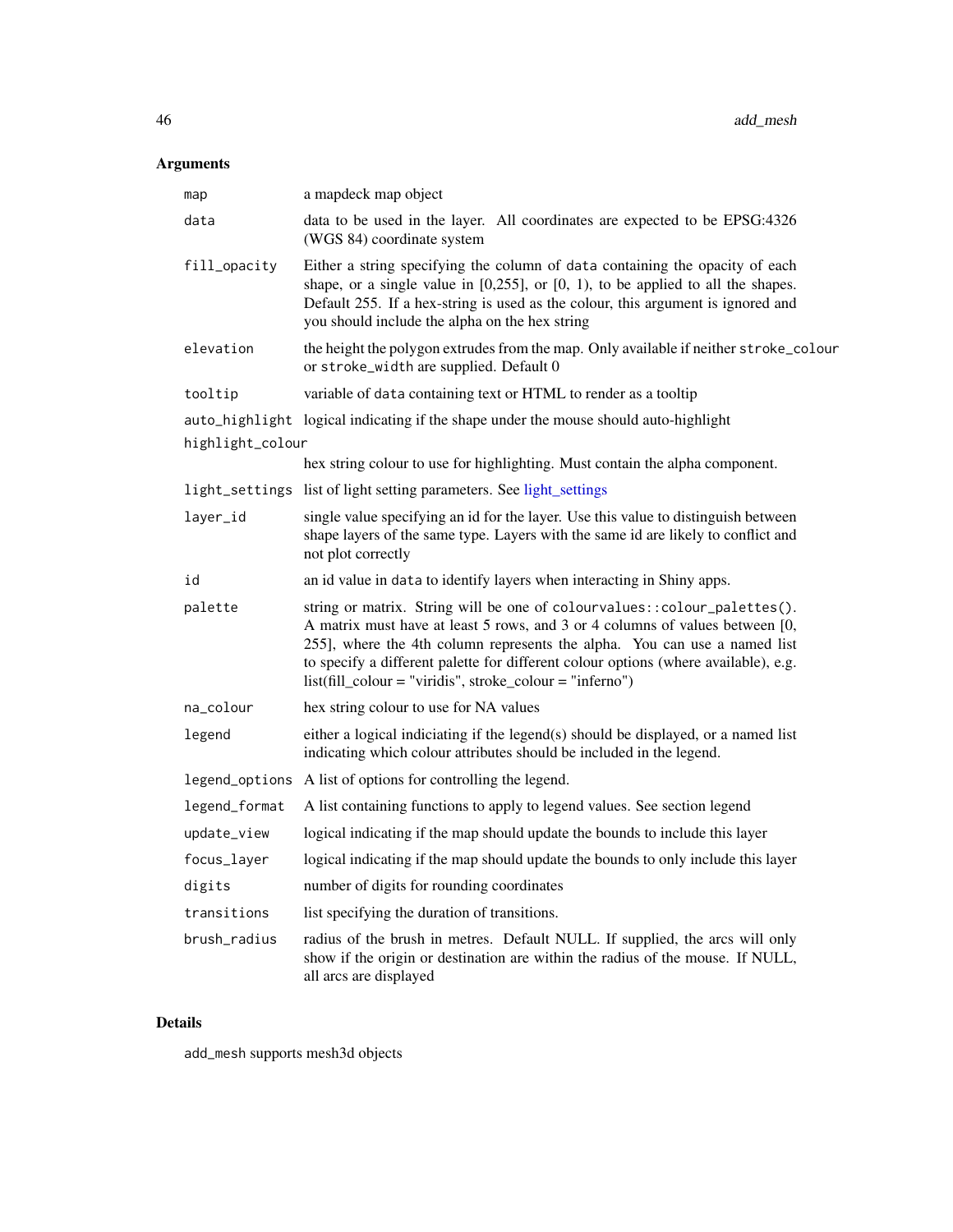#### add\_mesh 47

#### legend

The legend\_options can be used to control the appearance of the legend. This should be a named list, where the names are one of

- css a string of valid css for controlling the appearance of the legend
- title a string to use for the title of the legend
- digits number to round the legend values to

If the layer allows different fill and stroke colours, you can use different options for each. See examples in [add\\_arc.](#page-9-0)

The legend\_format can be used to control the format of the values in the legend. This should be a named list, where the names are one of

- fill\_colour
- stroke\_colour

depending on which type of colouring the layer supports.

The list elements must be functions to apply to the values in the legend.

#### id

The id is returned to your R session from an interactive shiny environment by observing layer clicks. This is useful for returning the data.frame row relating to the cliked shape.

From within a shiny server you would typically use observeEvent({input\$map\_arc\_click}), where 'map' is the map\_id supplied to mapdeckOutput(), and 'arc' is the layer you are clicking on

```
## exaggerate the elevation slightly
m <- melbourne_mesh
m$vb[3, ] < - m$vb[3, ] * 50mapdeck() %>%
 add_mesh(
 data = m
 )
```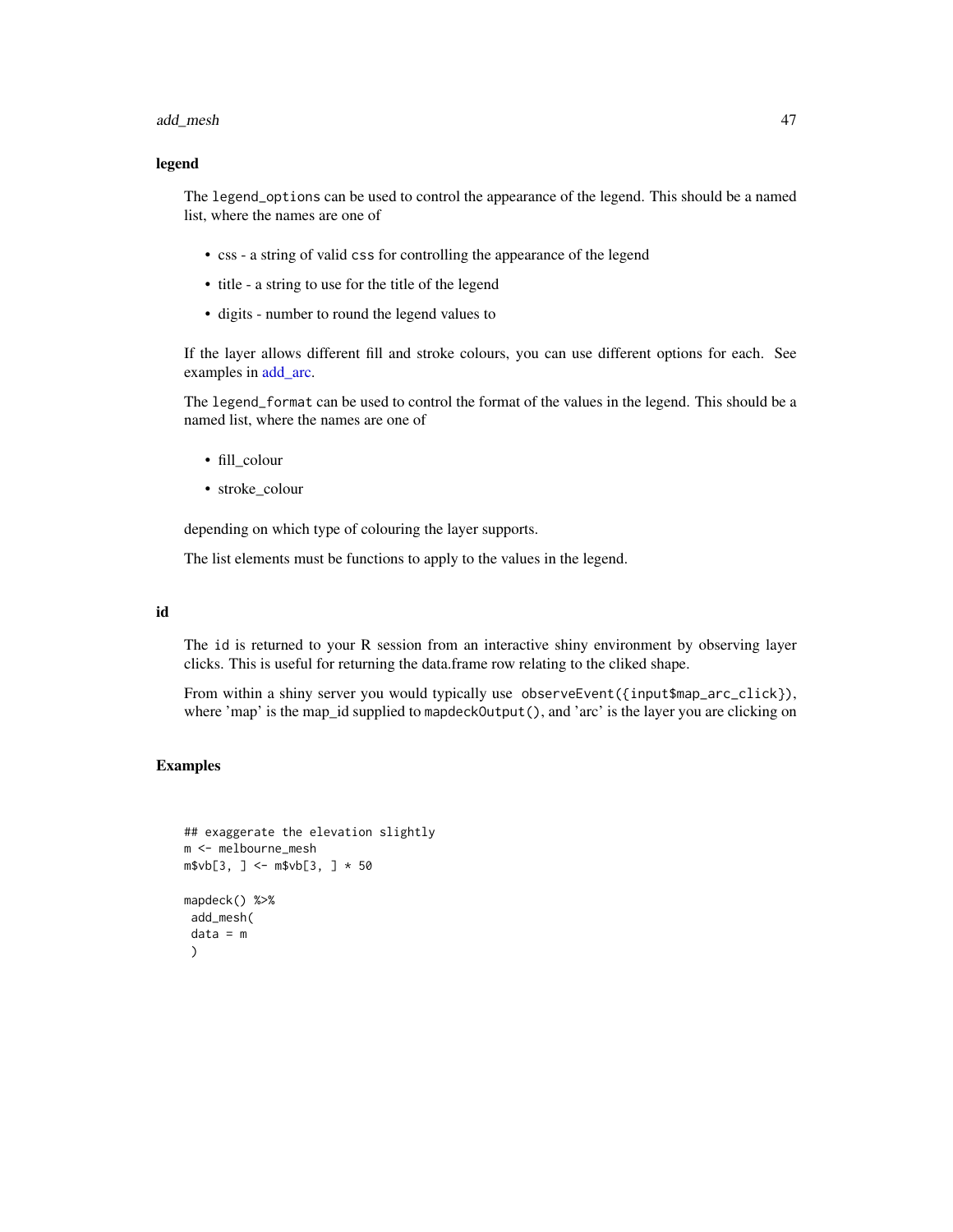<span id="page-47-0"></span>add\_path *Add Path*

# Description

The Path Layer takes in lists of coordinate points and renders them as extruded lines with mitering.

#### Usage

```
add_path(
 map,
  data = get_map_data(map),
 polyline = NULL,
  stroke_colour = NULL,
  stroke_width = NULL,
  stroke_opacity = NULL,
  dash_size = NULL,
  dash_gap = NULL,
  offset = NULL,width_units = c("meters", "pixels"),
 width_min_pixels = NULL,
 width_max_pixels = NULL,
 width_scale = 1,
  tooltip = NULL,
  billboard = FALSE,
  layer_id = NULL,
  id = NULL,auto\_highlight = FALSE,highlight_colour = "#AAFFFFFF",
  palette = "viridis",
  na_colour = "#808080FF",
  legend = FALSE,
  legend_options = NULL,
  legend_format = NULL,
  update_view = TRUE,
  focus_layer = FALSE,
  digits = 6,
  transitions = NULL,
 brush_radius = NULL
```
)

| map  | a mapdeck map object                                                                                     |  |  |
|------|----------------------------------------------------------------------------------------------------------|--|--|
| data | data to be used in the layer. All coordinates are expected to be EPSG:4326<br>(WGS 84) coordinate system |  |  |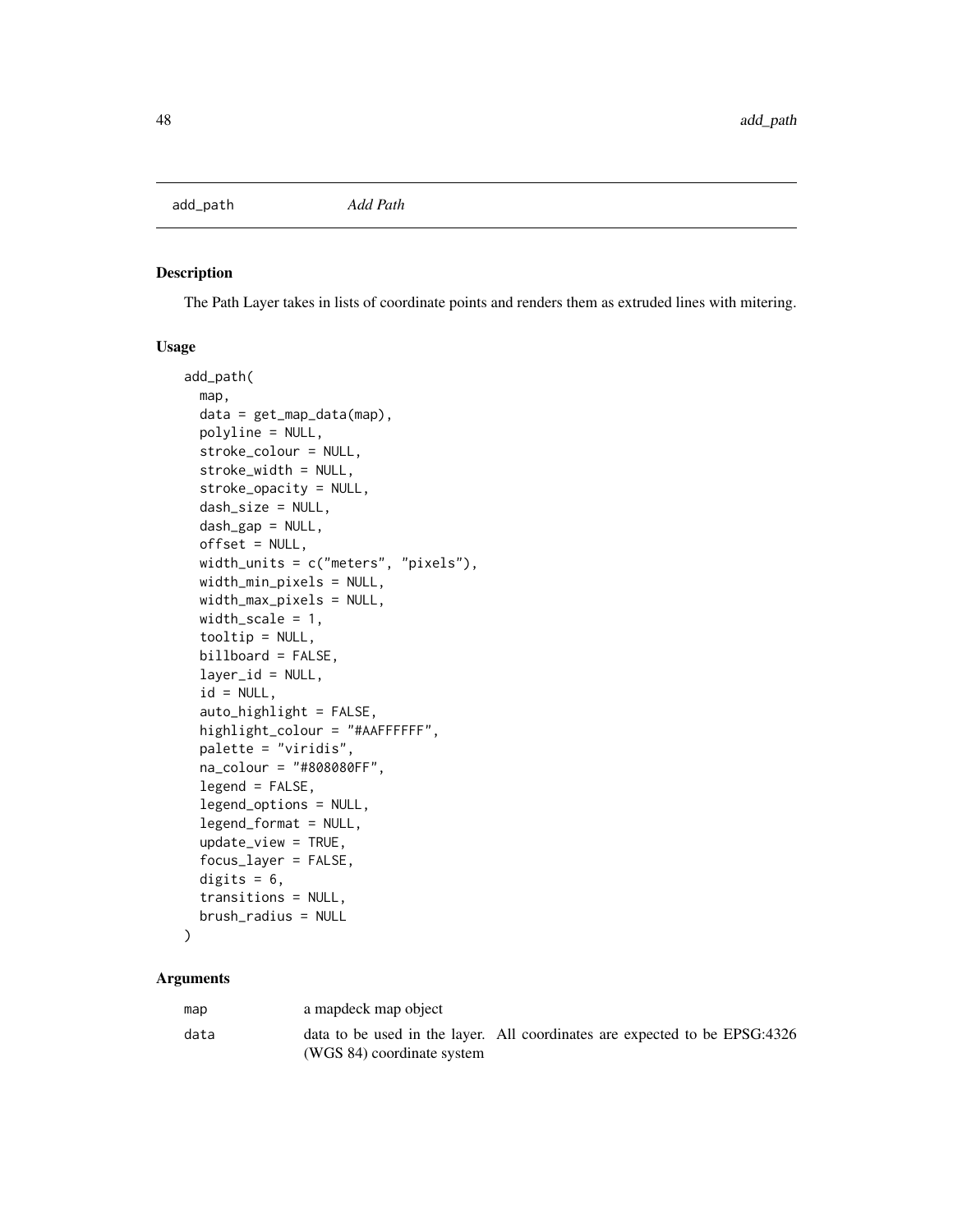| polyline         | optional column of data containing the polylines, if using encoded polylines                                                                                                                                                                                                                                                                                                                 |  |
|------------------|----------------------------------------------------------------------------------------------------------------------------------------------------------------------------------------------------------------------------------------------------------------------------------------------------------------------------------------------------------------------------------------------|--|
| stroke_colour    | variable of data or hex colour for the stroke. If used, elevation is ignored. If<br>using a hex colour, use either a single value, or a column of hex colours on data                                                                                                                                                                                                                        |  |
| stroke_width     | width of the stroke in meters. Default 1.                                                                                                                                                                                                                                                                                                                                                    |  |
|                  | stroke_opacity Either a string specifying the column of data containing the opacity of each<br>shape, or a single value in $[0,255]$ , or $[0, 1)$ , to be applied to all the shapes.<br>Default 255. If a hex-string is used as the colour, this argument is ignored and<br>you should include the alpha on the hex string                                                                  |  |
| dash_size        | size of each dash, relative to the width of the stroke                                                                                                                                                                                                                                                                                                                                       |  |
| dash_gap         | size of the gap between dashes, relative to the width of the stroke                                                                                                                                                                                                                                                                                                                          |  |
| offset           | The offset to draw each path with, relative to the width of the path. Negative<br>offset is to the left hand side, and positive offset is to the right hand side. 0<br>extrudes the path so that it is centered at the specified coordinates.                                                                                                                                                |  |
| width_units      | The units of the line width, one of 'meters', 'pixels'. When zooming in and out,<br>meter sizes scale with the base map, and pixel sizes remain the same on screen.                                                                                                                                                                                                                          |  |
| width_min_pixels |                                                                                                                                                                                                                                                                                                                                                                                              |  |
|                  | The minimum path width in pixels. This can be used to prevent the path from<br>getting too thin when zoomed out.                                                                                                                                                                                                                                                                             |  |
| width_max_pixels |                                                                                                                                                                                                                                                                                                                                                                                              |  |
|                  | The maximum path width in pixels. his prop can be used to prevent the path<br>from getting too thick when zoomed in.                                                                                                                                                                                                                                                                         |  |
| width_scale      | The path width multiplier that multiplied to all paths.                                                                                                                                                                                                                                                                                                                                      |  |
| tooltip          | variable of data containing text or HTML to render as a tooltip                                                                                                                                                                                                                                                                                                                              |  |
| billboard        | logical indicating if the path always faces the camera (TRUE) or if it always<br>faces up (FALSE)                                                                                                                                                                                                                                                                                            |  |
| layer_id         | single value specifying an id for the layer. Use this value to distinguish between<br>shape layers of the same type. Layers with the same id are likely to conflict and<br>not plot correctly                                                                                                                                                                                                |  |
| id               | an id value in data to identify layers when interacting in Shiny apps.                                                                                                                                                                                                                                                                                                                       |  |
|                  | auto_highlight logical indicating if the shape under the mouse should auto-highlight                                                                                                                                                                                                                                                                                                         |  |
| highlight_colour |                                                                                                                                                                                                                                                                                                                                                                                              |  |
|                  | hex string colour to use for highlighting. Must contain the alpha component.                                                                                                                                                                                                                                                                                                                 |  |
| palette          | string or matrix. String will be one of colourvalues:: colour_palettes().<br>A matrix must have at least 5 rows, and 3 or 4 columns of values between [0,<br>255], where the 4th column represents the alpha. You can use a named list<br>to specify a different palette for different colour options (where available), e.g.<br>$list (fill-colour = "viridis", stroke-colour = "inferno")$ |  |
| na_colour        | hex string colour to use for NA values                                                                                                                                                                                                                                                                                                                                                       |  |
| legend           | either a logical indiciating if the legend(s) should be displayed, or a named list<br>indicating which colour attributes should be included in the legend.                                                                                                                                                                                                                                   |  |
| legend_options   | A list of options for controlling the legend.                                                                                                                                                                                                                                                                                                                                                |  |
| legend_format    | A list containing functions to apply to legend values. See section legend                                                                                                                                                                                                                                                                                                                    |  |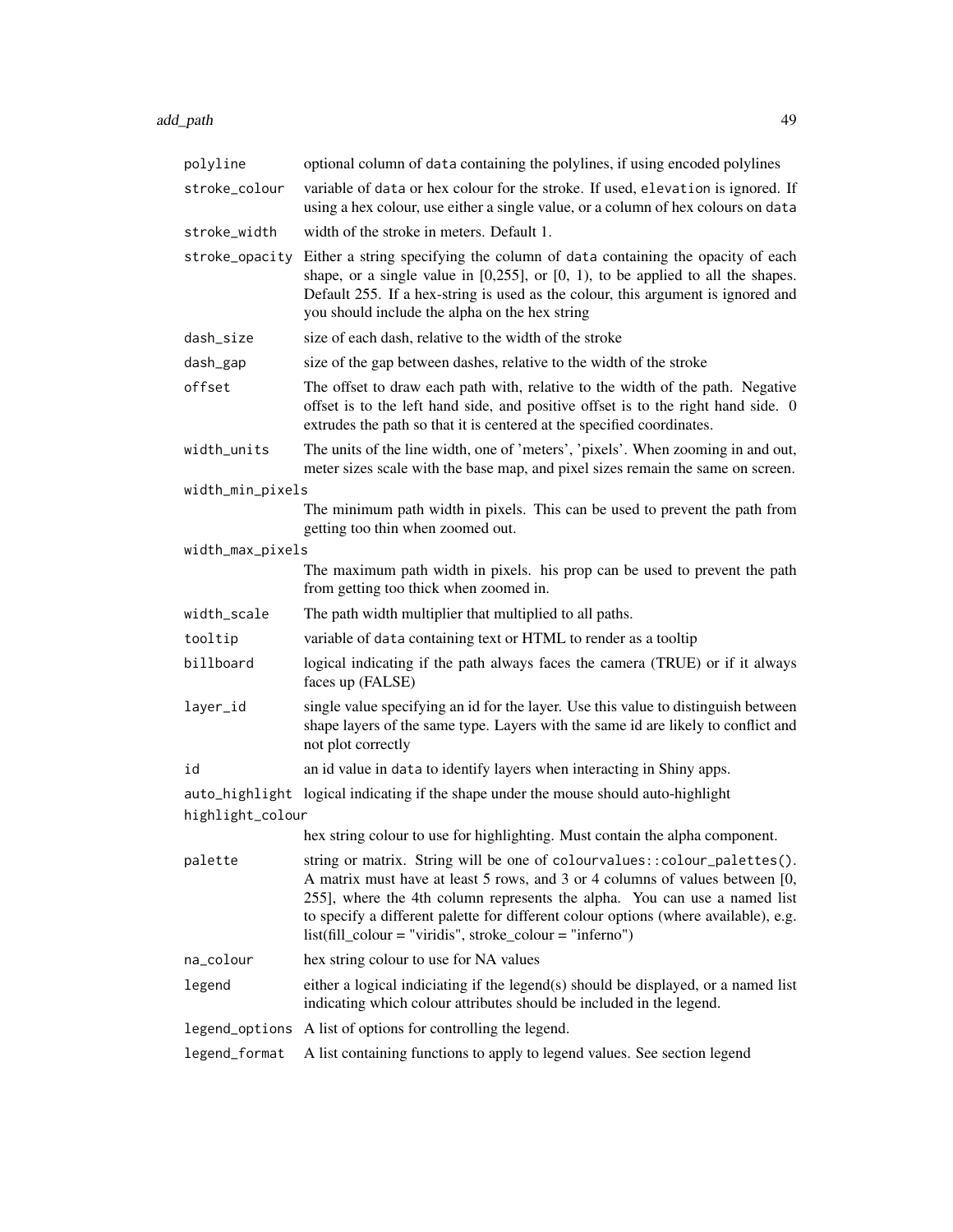| update_view  | logical indicating if the map should update the bounds to include this layer                                                                                                             |  |
|--------------|------------------------------------------------------------------------------------------------------------------------------------------------------------------------------------------|--|
| focus_layer  | logical indicating if the map should update the bounds to only include this layer                                                                                                        |  |
| digits       | number of digits for rounding coordinates                                                                                                                                                |  |
| transitions  | list specifying the duration of transitions.                                                                                                                                             |  |
| brush_radius | radius of the brush in metres. Default NULL. If supplied, the arcs will only<br>show if the origin or destination are within the radius of the mouse. If NULL,<br>all arcs are displayed |  |

add\_path supports LINESTRING and MULTILINESTRING sf objects

#### transitions

The transitions argument lets you specify the time it will take for the shapes to transition from one state to the next. Only works in an interactive environment (Shiny) and on WebGL-2 supported browsers and hardware.

The time is in milliseconds

Available transitions for path

list( path = 0, stroke\_colour = 0, stroke\_width =  $0$ )

#### data

If the data is a simple feature object, the geometry column is automatically detected. If the sf object contains more than one geometry column and you want to use a specific one, you'll need to set the active geometry using sf::st\_geometry( x ) <-"your\_column" , where "your\_column" is the name of the column you're activating. See ?sf::st\_geometry

# legend

The legend\_options can be used to control the appearance of the legend. This should be a named list, where the names are one of

- css a string of valid css for controlling the appearance of the legend
- title a string to use for the title of the legend
- digits number to round the legend values to

If the layer allows different fill and stroke colours, you can use different options for each. See examples in [add\\_arc.](#page-9-0)

The legend\_format can be used to control the format of the values in the legend. This should be a named list, where the names are one of

- fill\_colour
- stroke colour

depending on which type of colouring the layer supports.

The list elements must be functions to apply to the values in the legend.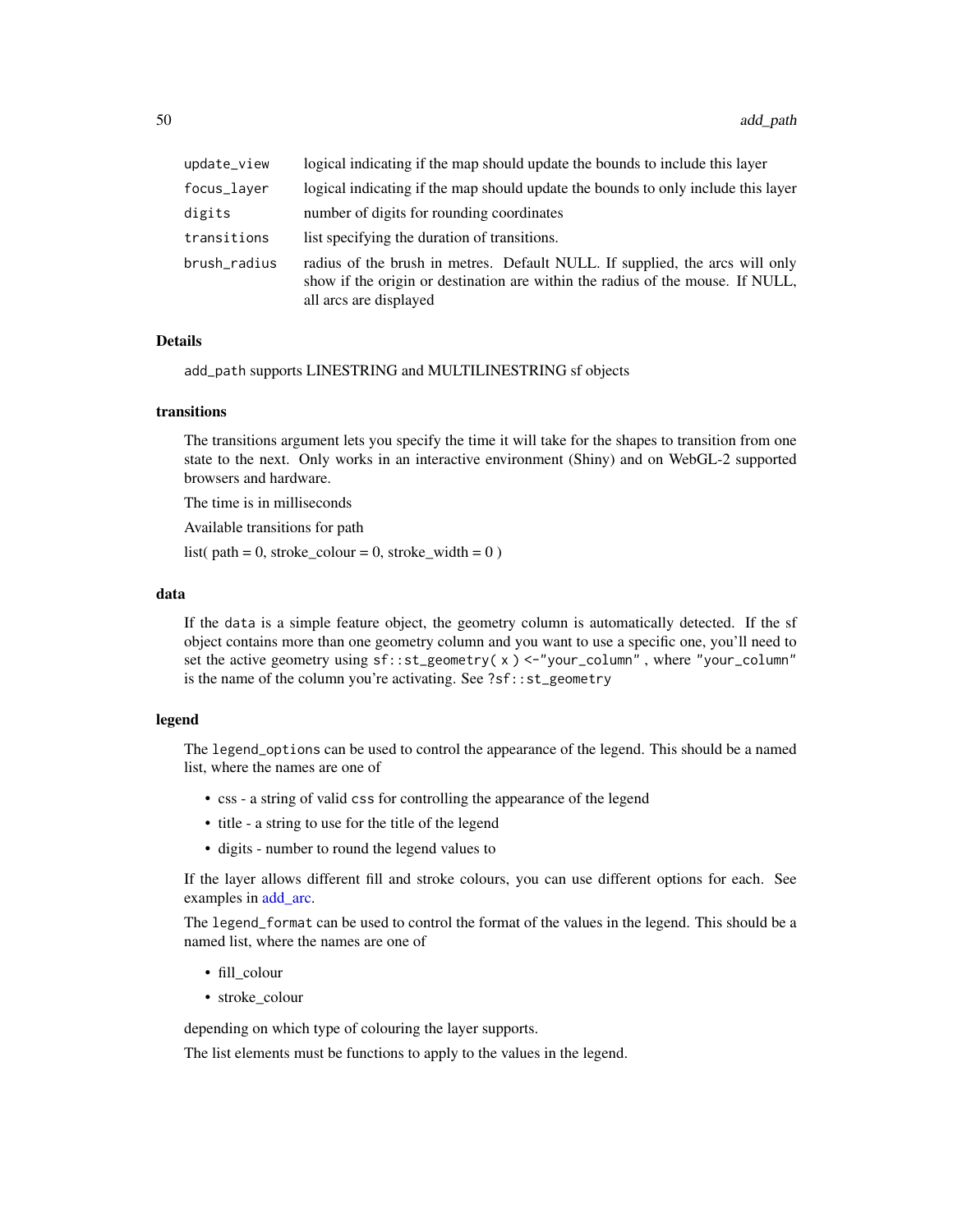# add\_pointcloud 51

id

The id is returned to your R session from an interactive shiny environment by observing layer clicks. This is useful for returning the data.frame row relating to the cliked shape.

From within a shiny server you would typically use observeEvent({input\$map\_arc\_click}), where 'map' is the map\_id supplied to mapdeckOutput(), and 'arc' is the layer you are clicking on

#### Examples

```
## You need a valid access token from Mapbox
key <- 'abc'
set_token( key )
mapdeck(
  style = mapdeck_style("dark")
  , location = c(145, -37.8)
  , zoom = 10) %>%
  add_path(
    data = roads
    , stroke_colour = "RIGHT_LOC"
    , layer_id = "path_layer"
    , tooltip = "ROAD_NAME"
    , auto_highlight = TRUE
    , legend = TRUE
  \lambda
```
add\_pointcloud *Add Pointcloud*

#### Description

The Pointcloud Layer takes in coordinate points and renders them as circles with a certain radius.

#### Usage

```
add_pointcloud(
  map,
  data = get_map_data(map),
  lon = NULL,
  lat = NULL,elevation = NULL,
 polyline = NULL,
  radius = 10,
  fill_colour = NULL,
  fill_opacity = NULL,
```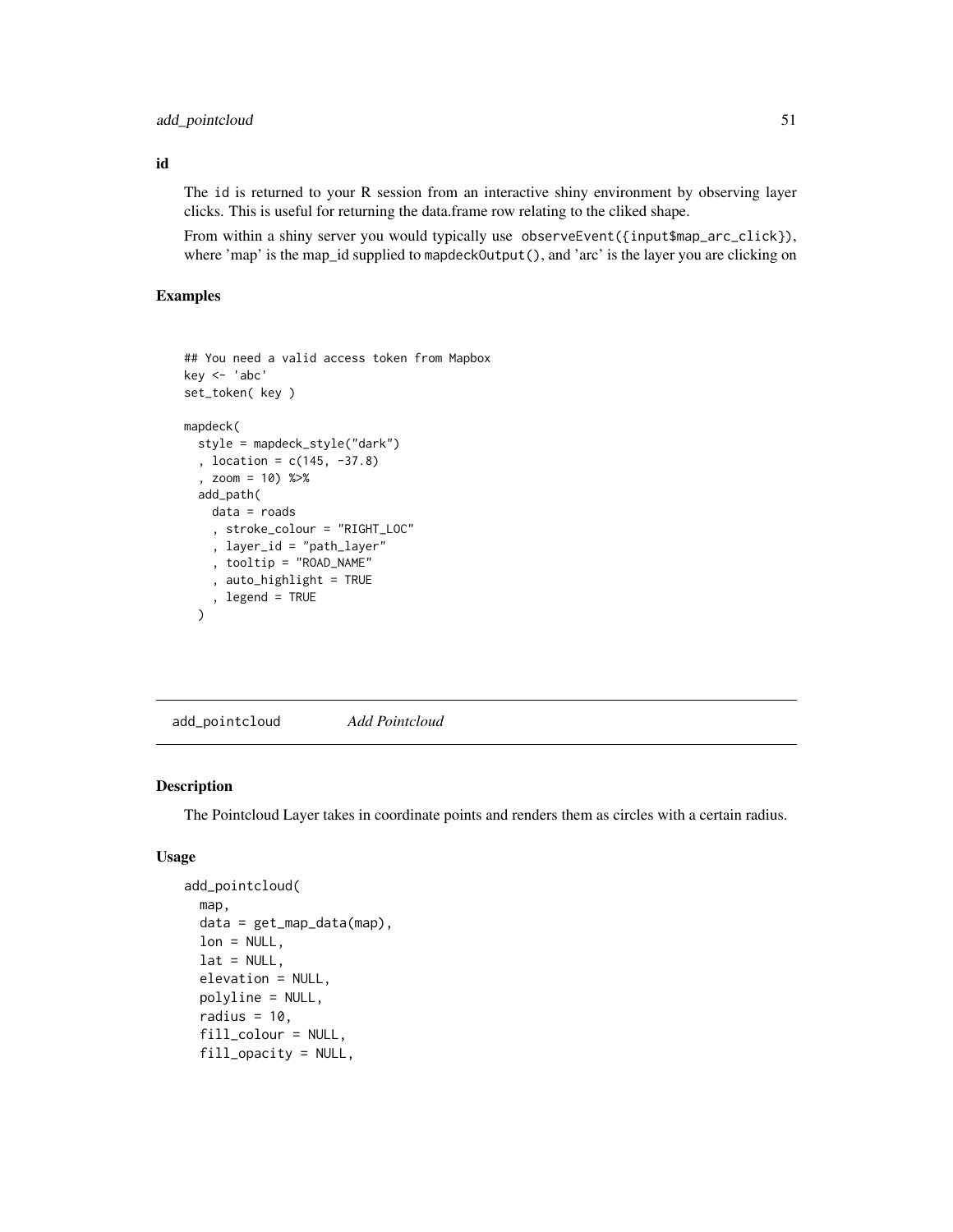```
tooltip = NULL,
  auto_highlight = FALSE,
 highlight_colour = "#AAFFFFFF",
  light_settings = list(),
  layer_id = NULL,
  id = NULL,palette = "viridis",
 na_colour = "#808080FF",
  legend = FALSE,
  legend_options = NULL,
  legend_format = NULL,
  update_view = TRUE,
  focus_layer = FALSE,
 digits = 6,
  transitions = NULL,
 brush_radius = NULL
\mathcal{L}
```

| map              | a mapdeck map object                                                                                                                                                                                                                                                                                         |  |
|------------------|--------------------------------------------------------------------------------------------------------------------------------------------------------------------------------------------------------------------------------------------------------------------------------------------------------------|--|
| data             | data to be used in the layer. All coordinates are expected to be EPSG:4326<br>(WGS 84) coordinate system                                                                                                                                                                                                     |  |
| lon              | column containing longitude values                                                                                                                                                                                                                                                                           |  |
| lat              | column containing latitude values                                                                                                                                                                                                                                                                            |  |
| elevation        | column containing the elevation values. Default 0                                                                                                                                                                                                                                                            |  |
| polyline         | optional column of data containing the polylines, if using encoded polylines                                                                                                                                                                                                                                 |  |
| radius           | value in pixels of each point. Default 10.                                                                                                                                                                                                                                                                   |  |
| fill_colour      | column of data or hex colour for the fill colour. If using a hex colour, use either<br>a single value, or a column of hex colours on data                                                                                                                                                                    |  |
| fill_opacity     | Either a string specifying the column of data containing the opacity of each<br>shape, or a single value in $[0,255]$ , or $[0, 1)$ , to be applied to all the shapes.<br>Default 255. If a hex-string is used as the colour, this argument is ignored and<br>you should include the alpha on the hex string |  |
| tooltip          | variable of data containing text or HTML to render as a tooltip                                                                                                                                                                                                                                              |  |
|                  | auto_highlight logical indicating if the shape under the mouse should auto-highlight                                                                                                                                                                                                                         |  |
| highlight_colour |                                                                                                                                                                                                                                                                                                              |  |
|                  | hex string colour to use for highlighting. Must contain the alpha component.                                                                                                                                                                                                                                 |  |
|                  | light_settings list of light setting parameters. See light_settings                                                                                                                                                                                                                                          |  |
| layer_id         | single value specifying an id for the layer. Use this value to distinguish between<br>shape layers of the same type. Layers with the same id are likely to conflict and<br>not plot correctly                                                                                                                |  |
| id               | an id value in data to identify layers when interacting in Shiny apps.                                                                                                                                                                                                                                       |  |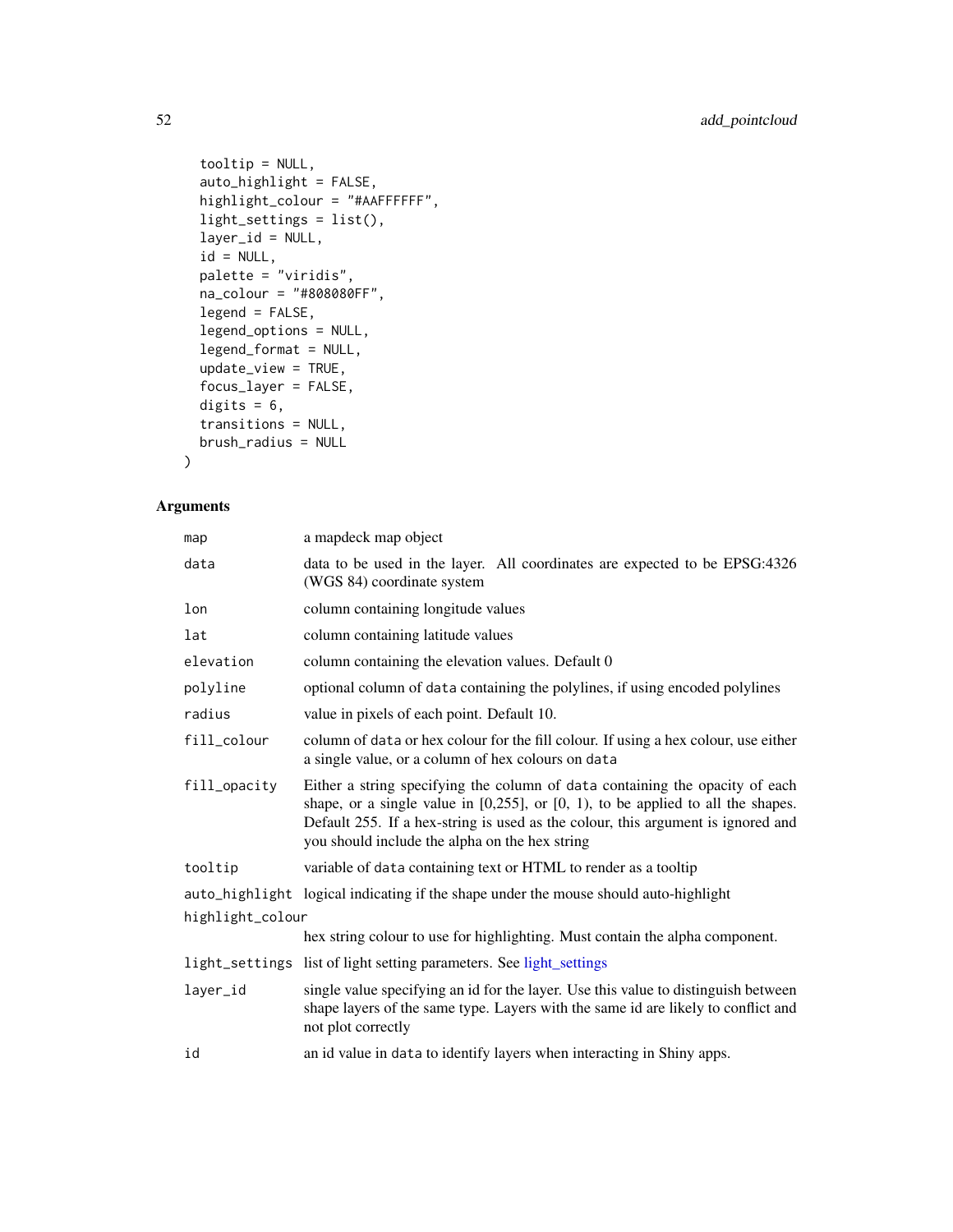| palette        | string or matrix. String will be one of colour values: : colour_palettes().<br>A matrix must have at least 5 rows, and 3 or 4 columns of values between [0,<br>255], where the 4th column represents the alpha. You can use a named list<br>to specify a different palette for different colour options (where available), e.g.<br>$list (fill-colour = "viridis", stroke-colour = "inferno")$ |  |
|----------------|------------------------------------------------------------------------------------------------------------------------------------------------------------------------------------------------------------------------------------------------------------------------------------------------------------------------------------------------------------------------------------------------|--|
| na_colour      | hex string colour to use for NA values                                                                                                                                                                                                                                                                                                                                                         |  |
| legend         | either a logical indiciating if the legend(s) should be displayed, or a named list<br>indicating which colour attributes should be included in the legend.                                                                                                                                                                                                                                     |  |
| legend_options | A list of options for controlling the legend.                                                                                                                                                                                                                                                                                                                                                  |  |
| legend_format  | A list containing functions to apply to legend values. See section legend                                                                                                                                                                                                                                                                                                                      |  |
| update_view    | logical indicating if the map should update the bounds to include this layer                                                                                                                                                                                                                                                                                                                   |  |
| focus_layer    | logical indicating if the map should update the bounds to only include this layer                                                                                                                                                                                                                                                                                                              |  |
| digits         | number of digits for rounding coordinates                                                                                                                                                                                                                                                                                                                                                      |  |
| transitions    | list specifying the duration of transitions.                                                                                                                                                                                                                                                                                                                                                   |  |
| brush_radius   | radius of the brush in metres. Default NULL. If supplied, the arcs will only<br>show if the origin or destination are within the radius of the mouse. If NULL,<br>all arcs are displayed                                                                                                                                                                                                       |  |

add\_pointcloud supports POINT and MULTIPOINT sf objects

#### transitions

The transitions argument lets you specify the time it will take for the shapes to transition from one state to the next. Only works in an interactive environment (Shiny) and on WebGL-2 supported browsers and hardware.

The time is in milliseconds

Available transitions for pointcloud

list( position =  $0$ , fill\_colour =  $0$ )

### data

If the data is a simple feature object, the geometry column is automatically detected. If the sf object contains more than one geometry column and you want to use a specific one, you'll need to set the active geometry using sf::st\_geometry( x ) <-"your\_column" , where "your\_column" is the name of the column you're activating. See ?sf::st\_geometry

## legend

The legend\_options can be used to control the appearance of the legend. This should be a named list, where the names are one of

- css a string of valid css for controlling the appearance of the legend
- title a string to use for the title of the legend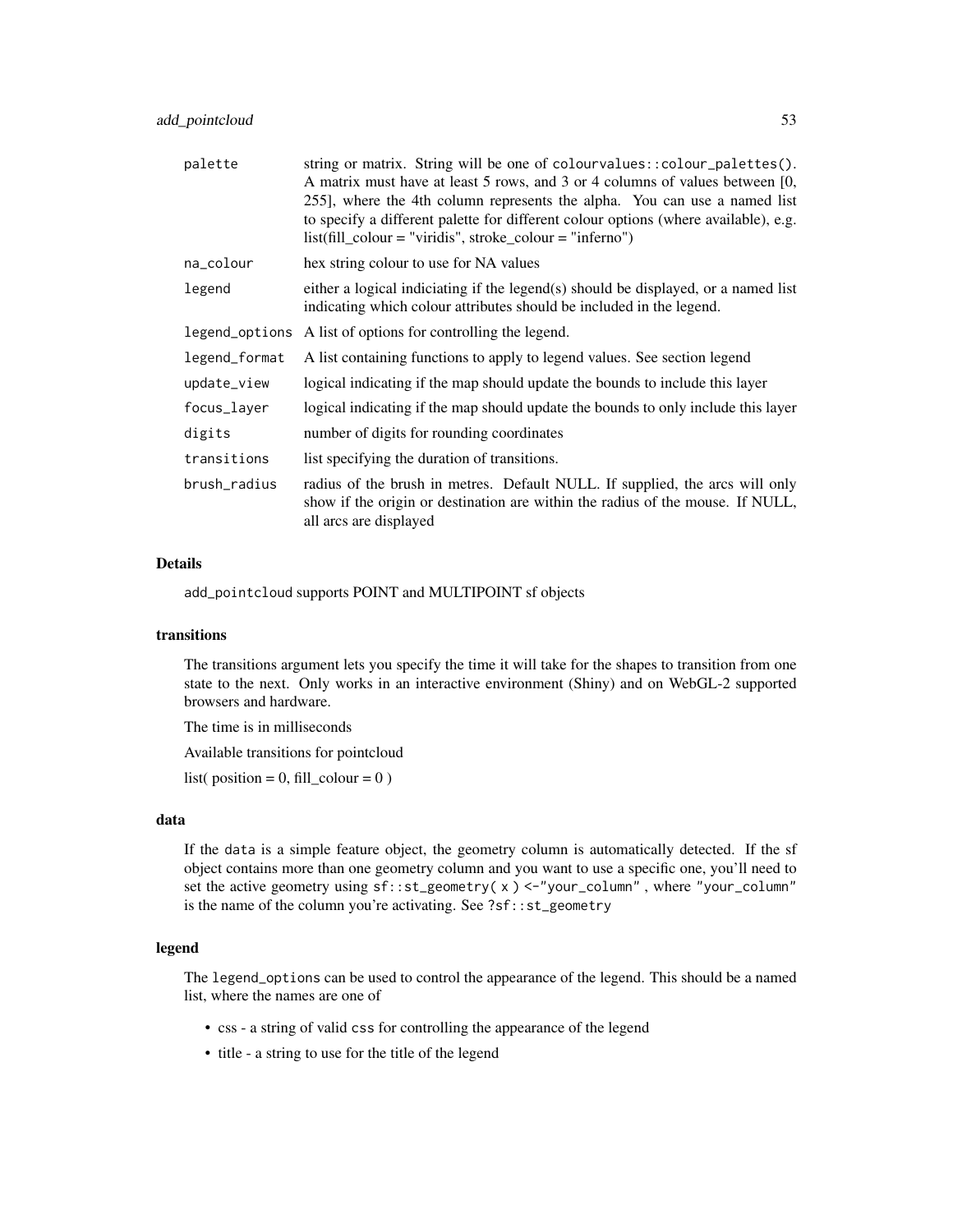• digits - number to round the legend values to

If the layer allows different fill and stroke colours, you can use different options for each. See examples in [add\\_arc.](#page-9-0)

The legend\_format can be used to control the format of the values in the legend. This should be a named list, where the names are one of

- fill colour
- stroke\_colour

depending on which type of colouring the layer supports.

The list elements must be functions to apply to the values in the legend.

#### id

The id is returned to your R session from an interactive shiny environment by observing layer clicks. This is useful for returning the data.frame row relating to the cliked shape.

From within a shiny server you would typically use observeEvent({input\$map\_arc\_click}), where 'map' is the map\_id supplied to mapdeckOutput(), and 'arc' is the layer you are clicking on

```
## You need a valid access token from Mapbox
key <- 'abc'
set_token( key )
df <- capitals
df$z <- sample(10000:10000000, size = nrow(df))
mapdeck(style = mapdeck_style("dark")) %>%
add_pointcloud(
  data = df
  , lon = 'lon'
  , lat = 'lat'
  , elevation = 'z'
  , layer_id = 'point'
  , fill_colour = "country"
  , tooltip = "country"
)
## as an sf object wtih a Z attribute
library(sfheaders)
sf \leq sfheaders::sf_point( df, x = "lon", y = "lat", z = "z" )
mapdeck(style = mapdeck_style("dark")) %>%
add_pointcloud(
  data = sf, layer_id = 'point'
  , fill_colour = "country"
  , tooltip = "country"
```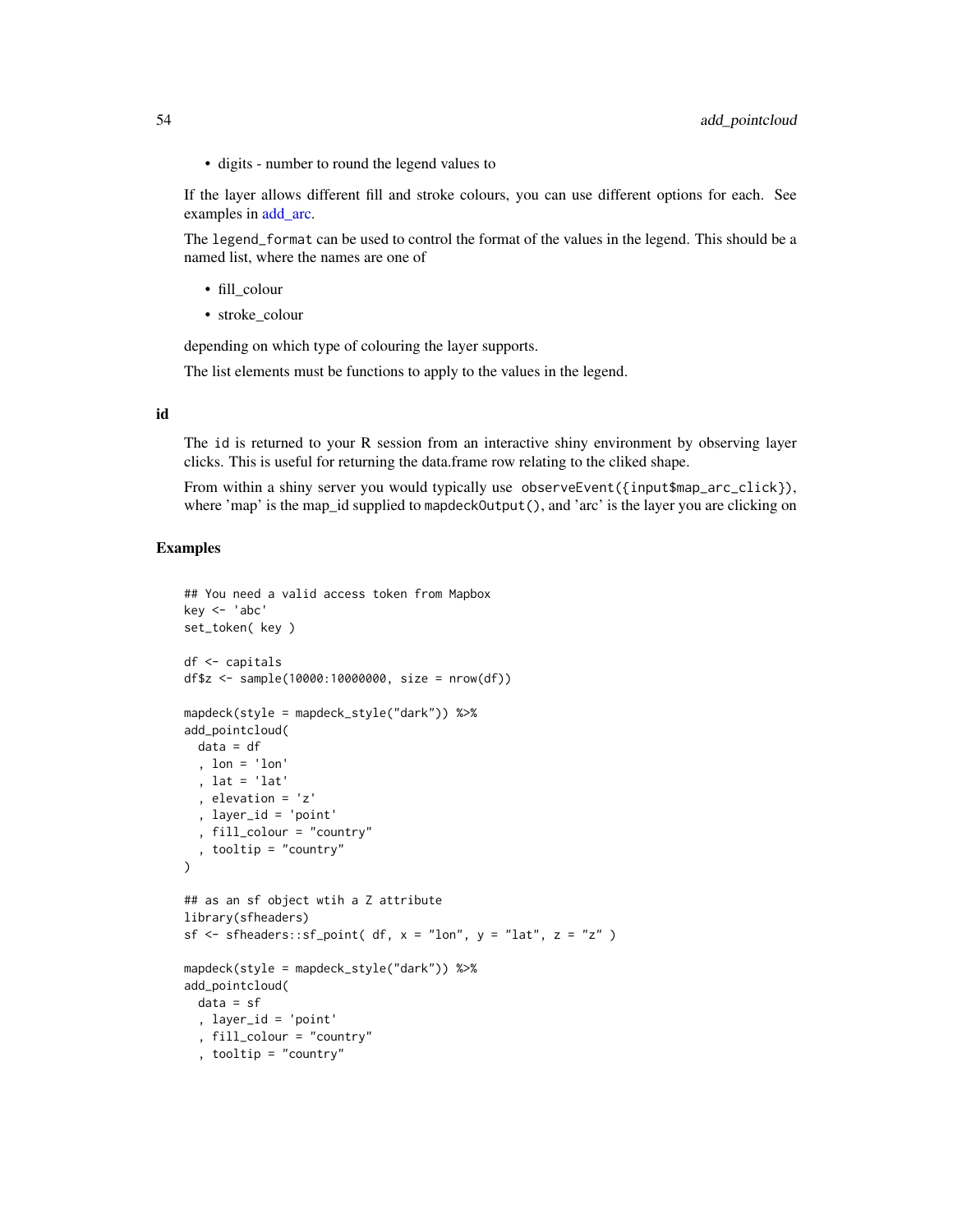# add\_polygon 55

```
, update_view = FALSE
\mathcal{L}
```
<span id="page-54-0"></span>add\_polygon *Add Polygon*

#### Description

The Polygon Layer renders filled and/or stroked polygons.

#### Usage

```
add_polygon(
 map,
 data = get_map_data(map),
 polyline = NULL,
  stroke_colour = NULL,
  stroke_width = NULL,
  stroke_opacity = NULL,
  fill_colour = NULL,
  fill_opacity = NULL,
 elevation = NULL,
  tooltip = NULL,
  auto_highlight = FALSE,
  elevation_scale = 1,
 highlight_colour = "#AAFFFFFF",
  light_settings = list(),
  layer_id = NULL,id = NULL,palette = "viridis",
  na_colour = "#808080FF",
  legend = FALSE,
  legend_options = NULL,
  legend_format = NULL,
  update_view = TRUE,
  focus_layer = FALSE,
 digits = 6,
  transitions = NULL,
 brush_radius = NULL
```
)

#### Arguments

map a mapdeck map object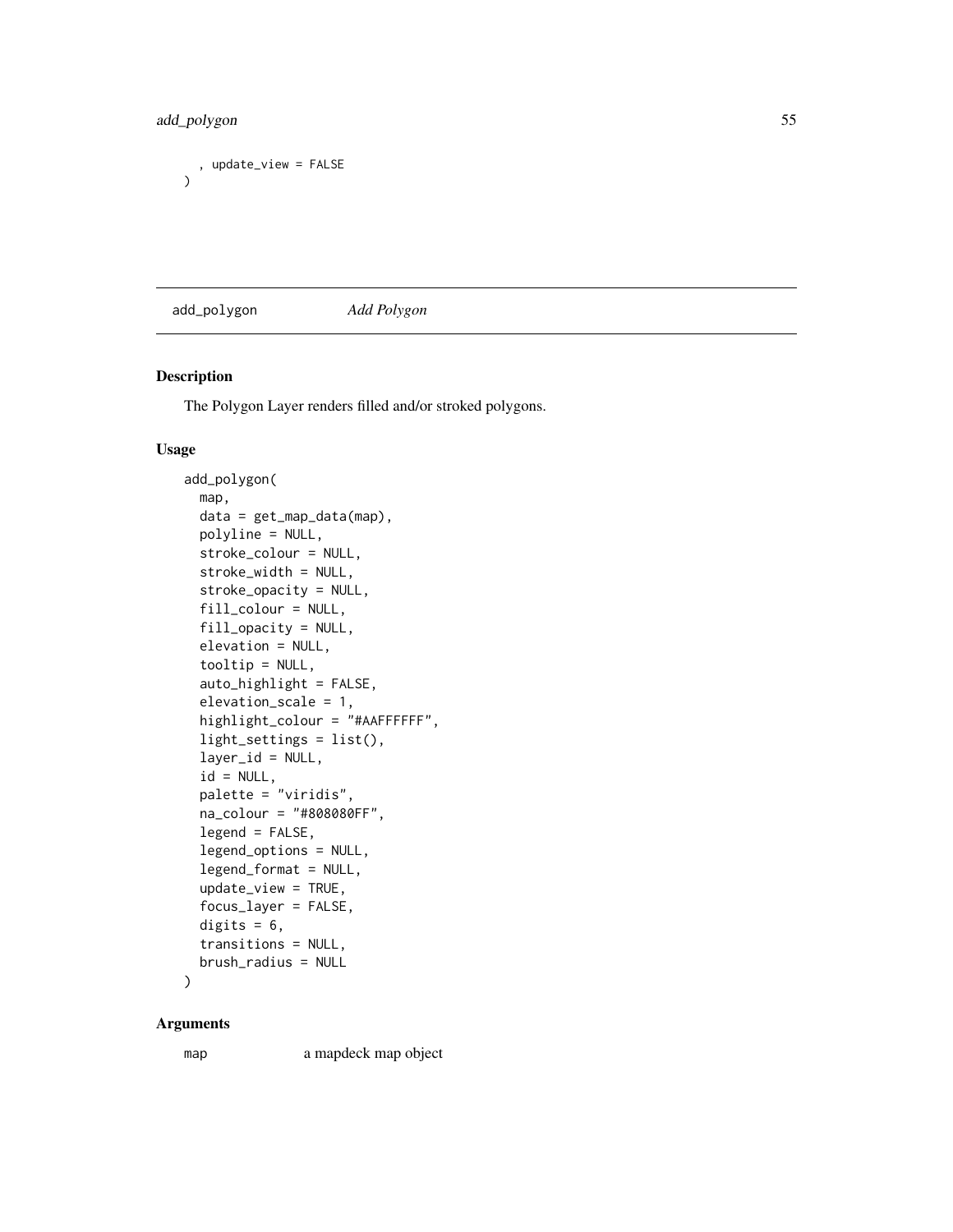| data             | data to be used in the layer. All coordinates are expected to be EPSG:4326<br>(WGS 84) coordinate system                                                                                                                                                                                                                                                                                       |  |  |
|------------------|------------------------------------------------------------------------------------------------------------------------------------------------------------------------------------------------------------------------------------------------------------------------------------------------------------------------------------------------------------------------------------------------|--|--|
| polyline         | optional column of data containing the polylines, if using encoded polylines                                                                                                                                                                                                                                                                                                                   |  |  |
| stroke_colour    | variable of data or hex colour for the stroke. If used, elevation is ignored. If<br>using a hex colour, use either a single value, or a column of hex colours on data                                                                                                                                                                                                                          |  |  |
| stroke_width     | width of the stroke in meters. If used, elevation is ignored. Default 1.                                                                                                                                                                                                                                                                                                                       |  |  |
| stroke_opacity   | Either a string specifying the column of data containing the opacity of each<br>shape, or a single value in $[0,255]$ , or $[0, 1)$ , to be applied to all the shapes.<br>Default 255. If a hex-string is used as the colour, this argument is ignored and<br>you should include the alpha on the hex string                                                                                   |  |  |
| fill_colour      | column of data or hex colour for the fill colour. If using a hex colour, use either<br>a single value, or a column of hex colours on data                                                                                                                                                                                                                                                      |  |  |
| fill_opacity     | Either a string specifying the column of data containing the opacity of each<br>shape, or a single value in $[0,255]$ , or $[0, 1)$ , to be applied to all the shapes.<br>Default 255. If a hex-string is used as the colour, this argument is ignored and<br>you should include the alpha on the hex string                                                                                   |  |  |
| elevation        | the height the polygon extrudes from the map. Only available if neither stroke_colour<br>or stroke_width are supplied. Default 0                                                                                                                                                                                                                                                               |  |  |
| tooltip          | variable of data containing text or HTML to render as a tooltip                                                                                                                                                                                                                                                                                                                                |  |  |
|                  | auto_highlight logical indicating if the shape under the mouse should auto-highlight                                                                                                                                                                                                                                                                                                           |  |  |
| elevation_scale  |                                                                                                                                                                                                                                                                                                                                                                                                |  |  |
|                  | elevation multiplier.                                                                                                                                                                                                                                                                                                                                                                          |  |  |
| highlight_colour | hex string colour to use for highlighting. Must contain the alpha component.                                                                                                                                                                                                                                                                                                                   |  |  |
|                  | light_settings list of light setting parameters. See light_settings                                                                                                                                                                                                                                                                                                                            |  |  |
| layer_id         | single value specifying an id for the layer. Use this value to distinguish between<br>shape layers of the same type. Layers with the same id are likely to conflict and<br>not plot correctly                                                                                                                                                                                                  |  |  |
| id               | an id value in data to identify layers when interacting in Shiny apps.                                                                                                                                                                                                                                                                                                                         |  |  |
| palette          | string or matrix. String will be one of colourvalues:: colour_palettes().<br>A matrix must have at least 5 rows, and 3 or 4 columns of values between [0,<br>255], where the 4th column represents the alpha. You can use a named list<br>to specify a different palette for different colour options (where available), e.g.<br>$list (fill\_colour = "viridis", stroke\_colour = "inferno")$ |  |  |
| na_colour        | hex string colour to use for NA values                                                                                                                                                                                                                                                                                                                                                         |  |  |
| legend           | either a logical indiciating if the legend(s) should be displayed, or a named list<br>indicating which colour attributes should be included in the legend.                                                                                                                                                                                                                                     |  |  |
| legend_options   | A list of options for controlling the legend.                                                                                                                                                                                                                                                                                                                                                  |  |  |
| legend_format    | A list containing functions to apply to legend values. See section legend                                                                                                                                                                                                                                                                                                                      |  |  |
| update_view      | logical indicating if the map should update the bounds to include this layer                                                                                                                                                                                                                                                                                                                   |  |  |
| focus_layer      | logical indicating if the map should update the bounds to only include this layer                                                                                                                                                                                                                                                                                                              |  |  |
| digits           | number of digits for rounding coordinates                                                                                                                                                                                                                                                                                                                                                      |  |  |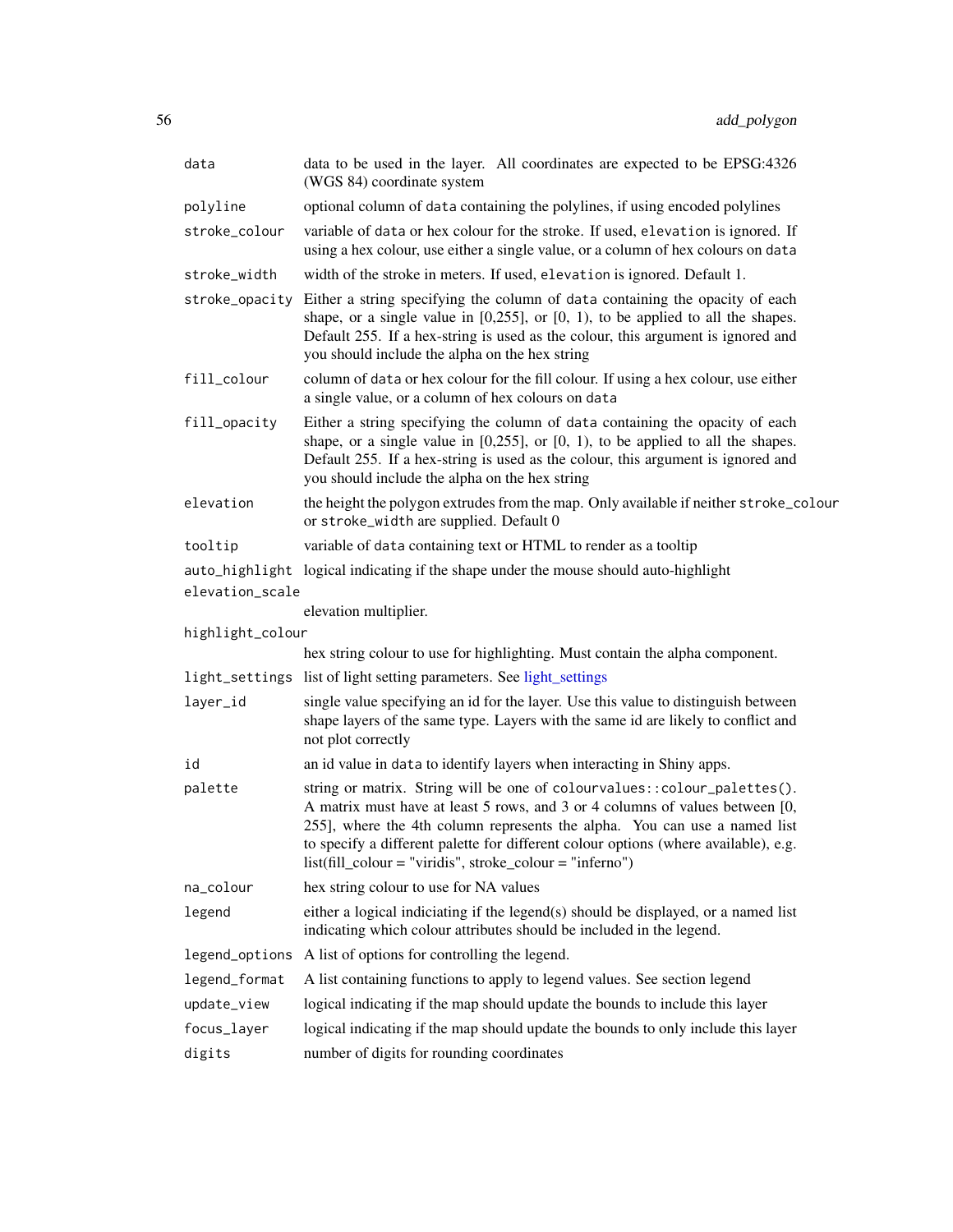| transitions  | list specifying the duration of transitions.                                                                                                                                             |
|--------------|------------------------------------------------------------------------------------------------------------------------------------------------------------------------------------------|
| brush radius | radius of the brush in metres. Default NULL. If supplied, the arcs will only<br>show if the origin or destination are within the radius of the mouse. If NULL,<br>all arcs are displayed |

add\_polygon supports POLYGON and MULTIPOLYGON sf objects

#### data

If the data is a simple feature object, the geometry column is automatically detected. If the sf object contains more than one geometry column and you want to use a specific one, you'll need to set the active geometry using sf::st\_geometry( x ) <-"your\_column" , where "your\_column" is the name of the column you're activating. See ?sf::st\_geometry

#### transitions

The transitions argument lets you specify the time it will take for the shapes to transition from one state to the next. Only works in an interactive environment (Shiny) and on WebGL-2 supported browsers and hardware.

The time is in milliseconds

Available transitions for polygon

list( polygon = 0, fill\_colour = 0, stroke\_colour = 0, stroke\_width = 0, elevation = 0 )

#### legend

The legend\_options can be used to control the appearance of the legend. This should be a named list, where the names are one of

- css a string of valid css for controlling the appearance of the legend
- title a string to use for the title of the legend
- digits number to round the legend values to

If the layer allows different fill and stroke colours, you can use different options for each. See examples in [add\\_arc.](#page-9-0)

The legend\_format can be used to control the format of the values in the legend. This should be a named list, where the names are one of

- fill\_colour
- stroke\_colour

depending on which type of colouring the layer supports.

The list elements must be functions to apply to the values in the legend.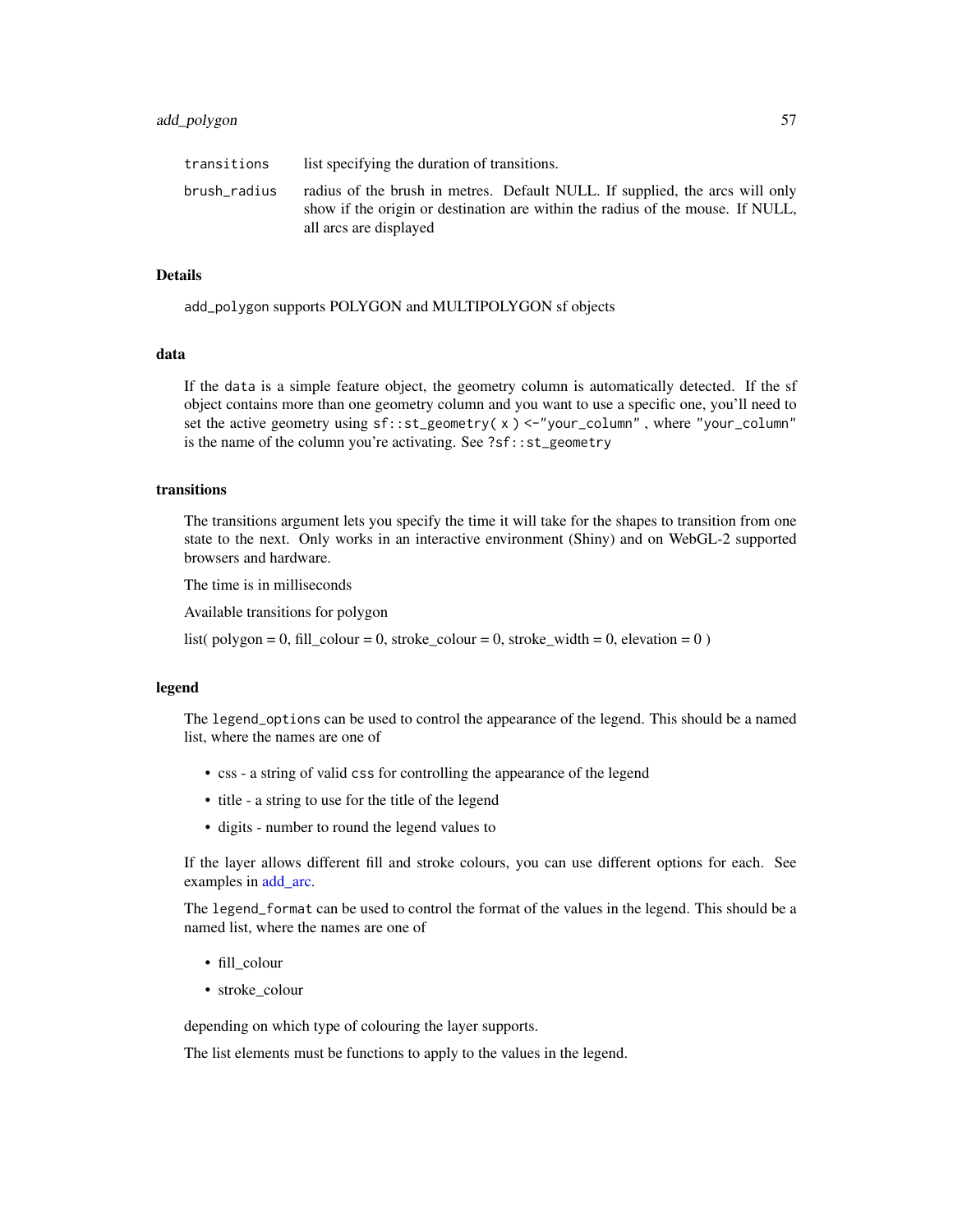The id is returned to your R session from an interactive shiny environment by observing layer clicks. This is useful for returning the data.frame row relating to the cliked shape.

From within a shiny server you would typically use observeEvent({input\$map\_arc\_click}), where 'map' is the map\_id supplied to mapdeckOutput(), and 'arc' is the layer you are clicking on

#### Examples

```
## You need a valid access token from Mapbox
key <- 'abc'
set_token( key )
library(geojsonsf)
sf <- geojsonsf::geojson_sf("https://symbolixau.github.io/data/geojson/SA2_2016_VIC.json")
mapdeck(
  style = mapdeck_style('dark')
) %>%
  add_polygon(
    data = sf
    , layer = "polygon_layer"
    , fill_colour = "SA2_NAME16"
\mathcal{L}df <- melbourne ## data.frame with encoded polylnies
df$elevation <- sample(100:5000, size = nrow(df))
df$info <- paste0("<b>SA2 - </b><br>",df$SA2_NAME)
mapdeck(
  style = mapdeck_style('dark')
  , location = c(145, -38)
  , zoom = 8
  ) %>%
  add_polygon(
    data = df
    , polyline = "geometry"
    , layer = "polygon_layer"
    , fill_colour = "SA2_NAME"
    , elevation = "elevation"
    , tooltip = 'info'
    , legend = TRUE
  \lambda
```
id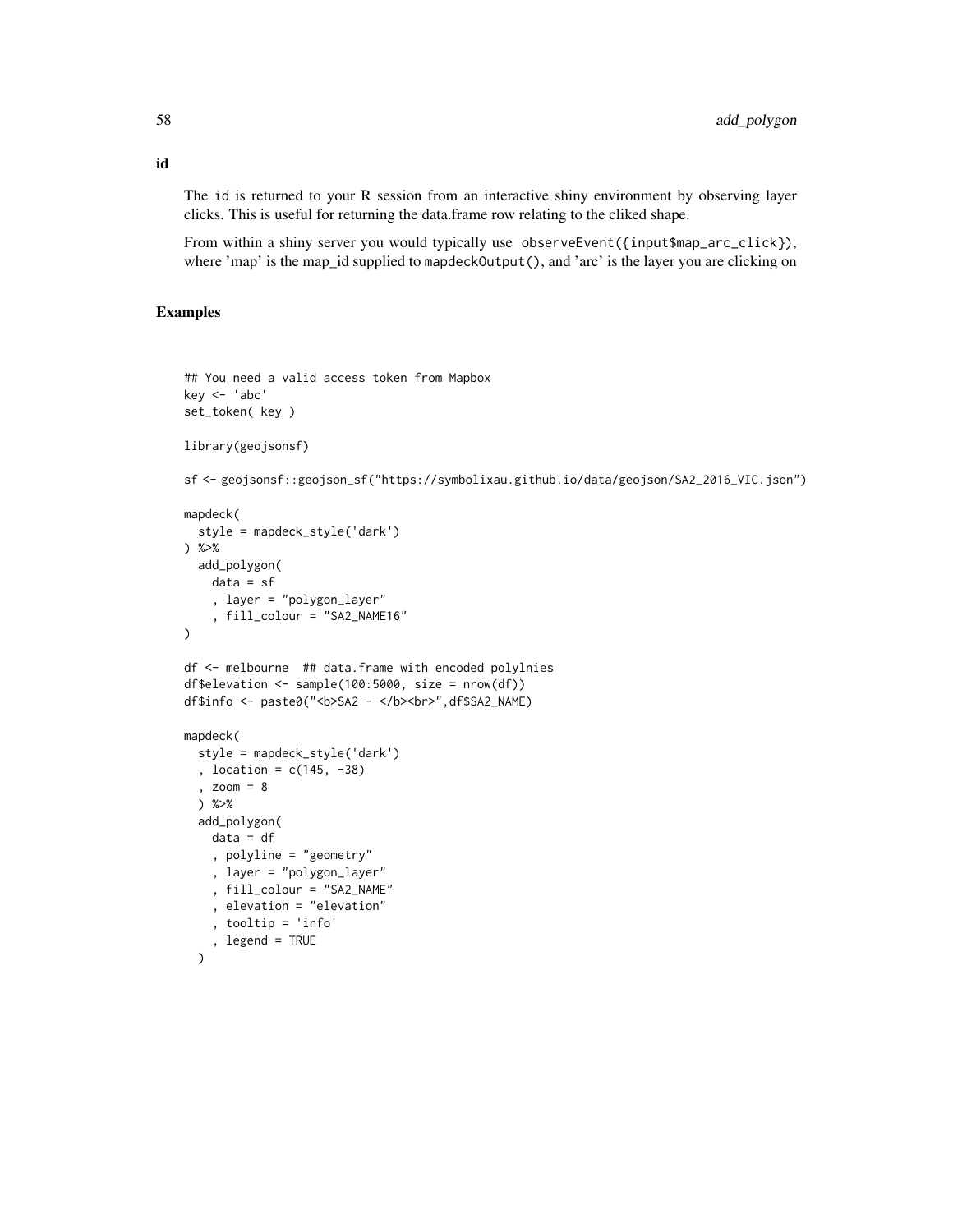#### <span id="page-58-0"></span>Description

The Scatterplot Layer takes in coordinate points and renders them as circles with a certain radius.

### Usage

```
add_scatterplot(
 map,
  data = get_map_data(map),
  lon = NULL,lat = NULL,polyline = NULL,
  radius = NULL,
  radius_min_pixels = 1,
  radius_max_pixels = NULL,
  fill_colour = NULL,
  fill_opacity = NULL,
  stroke_colour = NULL,
  stroke_width = NULL,
  stroke_opacity = NULL,
  tooltip = NULL,
  auto_highlight = FALSE,
  highlight_colour = "#AAFFFFFF",
  layer_id = NULL,id = NULL,palette = "viridis",
  na_colour = "#808080FF",
  legend = FALSE,
  legend_options = NULL,
  legend_format = NULL,
  digits = 6,
  update_view = TRUE,
  focus_layer = FALSE,
  transitions = NULL,
  brush_radius = NULL
)
```

| map  | a mapdeck map object                                                                                     |
|------|----------------------------------------------------------------------------------------------------------|
| data | data to be used in the layer. All coordinates are expected to be EPSG:4326<br>(WGS 84) coordinate system |
| lon  | column containing longitude values                                                                       |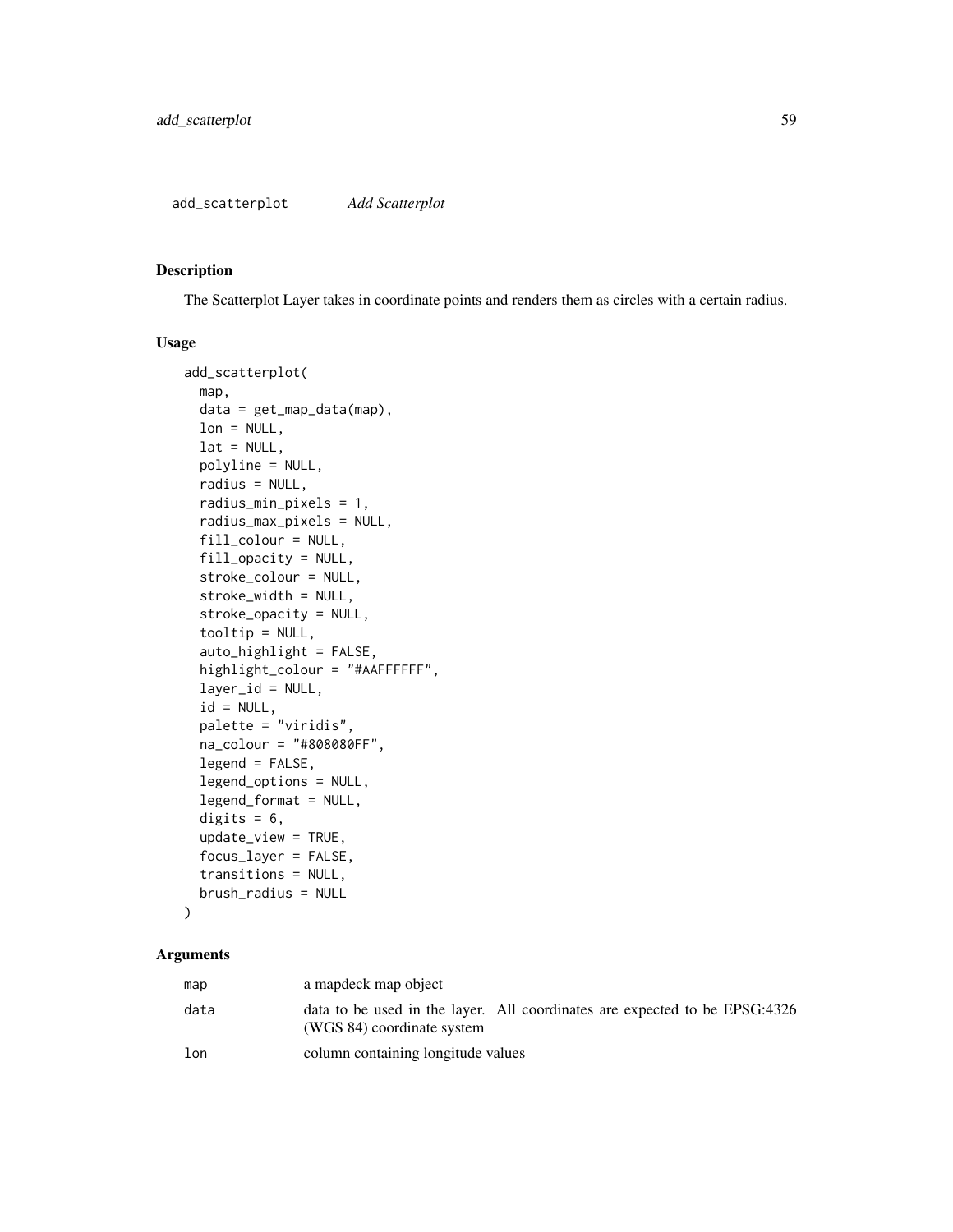| lat               | column containing latitude values                                                                                                                                                                                                                                                                                                                                                              |  |
|-------------------|------------------------------------------------------------------------------------------------------------------------------------------------------------------------------------------------------------------------------------------------------------------------------------------------------------------------------------------------------------------------------------------------|--|
| polyline          | optional column of data containing the polylines, if using encoded polylines                                                                                                                                                                                                                                                                                                                   |  |
| radius            | in metres. Default 1                                                                                                                                                                                                                                                                                                                                                                           |  |
| radius_min_pixels |                                                                                                                                                                                                                                                                                                                                                                                                |  |
|                   | the minimum radius in pixels. Can prevent circle from getting too small when<br>zoomed out small for the given zoom level                                                                                                                                                                                                                                                                      |  |
| radius_max_pixels |                                                                                                                                                                                                                                                                                                                                                                                                |  |
|                   | the maximum radius in pixels. Can prevent the circle from getting too big when<br>zoomed in                                                                                                                                                                                                                                                                                                    |  |
| fill_colour       | column of data or hex colour for the fill colour. If using a hex colour, use either<br>a single value, or a column of hex colours on data                                                                                                                                                                                                                                                      |  |
| fill_opacity      | Either a string specifying the column of data containing the opacity of each<br>shape, or a single value in $[0,255]$ , or $[0, 1)$ , to be applied to all the shapes.<br>Default 255. If a hex-string is used as the colour, this argument is ignored and<br>you should include the alpha on the hex string                                                                                   |  |
| stroke_colour     | variable of data or hex colour for the stroke. If used, elevation is ignored. If<br>using a hex colour, use either a single value, or a column of hex colours on data                                                                                                                                                                                                                          |  |
| stroke width      | width of the stroke in meters. If used, elevation is ignored. Default 1.                                                                                                                                                                                                                                                                                                                       |  |
|                   | stroke_opacity Either a string specifying the column of data containing the opacity of each<br>shape, or a single value in $[0,255]$ , or $[0, 1)$ , to be applied to all the shapes.<br>Default 255. If a hex-string is used as the colour, this argument is ignored and<br>you should include the alpha on the hex string                                                                    |  |
| tooltip           | variable of data containing text or HTML to render as a tooltip                                                                                                                                                                                                                                                                                                                                |  |
|                   | auto_highlight logical indicating if the shape under the mouse should auto-highlight                                                                                                                                                                                                                                                                                                           |  |
| highlight_colour  |                                                                                                                                                                                                                                                                                                                                                                                                |  |
|                   | hex string colour to use for highlighting. Must contain the alpha component.                                                                                                                                                                                                                                                                                                                   |  |
| layer_id          | single value specifying an id for the layer. Use this value to distinguish between<br>shape layers of the same type. Layers with the same id are likely to conflict and<br>not plot correctly                                                                                                                                                                                                  |  |
| id                | an id value in data to identify layers when interacting in Shiny apps.                                                                                                                                                                                                                                                                                                                         |  |
| palette           | string or matrix. String will be one of colourvalues:: colour_palettes().<br>A matrix must have at least 5 rows, and 3 or 4 columns of values between [0,<br>255], where the 4th column represents the alpha. You can use a named list<br>to specify a different palette for different colour options (where available), e.g.<br>$list (fill\_colour = "viridis", stroke\_colour = "inferno")$ |  |
| na_colour         | hex string colour to use for NA values                                                                                                                                                                                                                                                                                                                                                         |  |
| legend            | either a logical indiciating if the legend(s) should be displayed, or a named list<br>indicating which colour attributes should be included in the legend.                                                                                                                                                                                                                                     |  |
| legend_options    | A list of options for controlling the legend.                                                                                                                                                                                                                                                                                                                                                  |  |
| legend_format     | A list containing functions to apply to legend values. See section legend                                                                                                                                                                                                                                                                                                                      |  |
| digits            | number of digits for rounding coordinates                                                                                                                                                                                                                                                                                                                                                      |  |
| update_view       | logical indicating if the map should update the bounds to include this layer                                                                                                                                                                                                                                                                                                                   |  |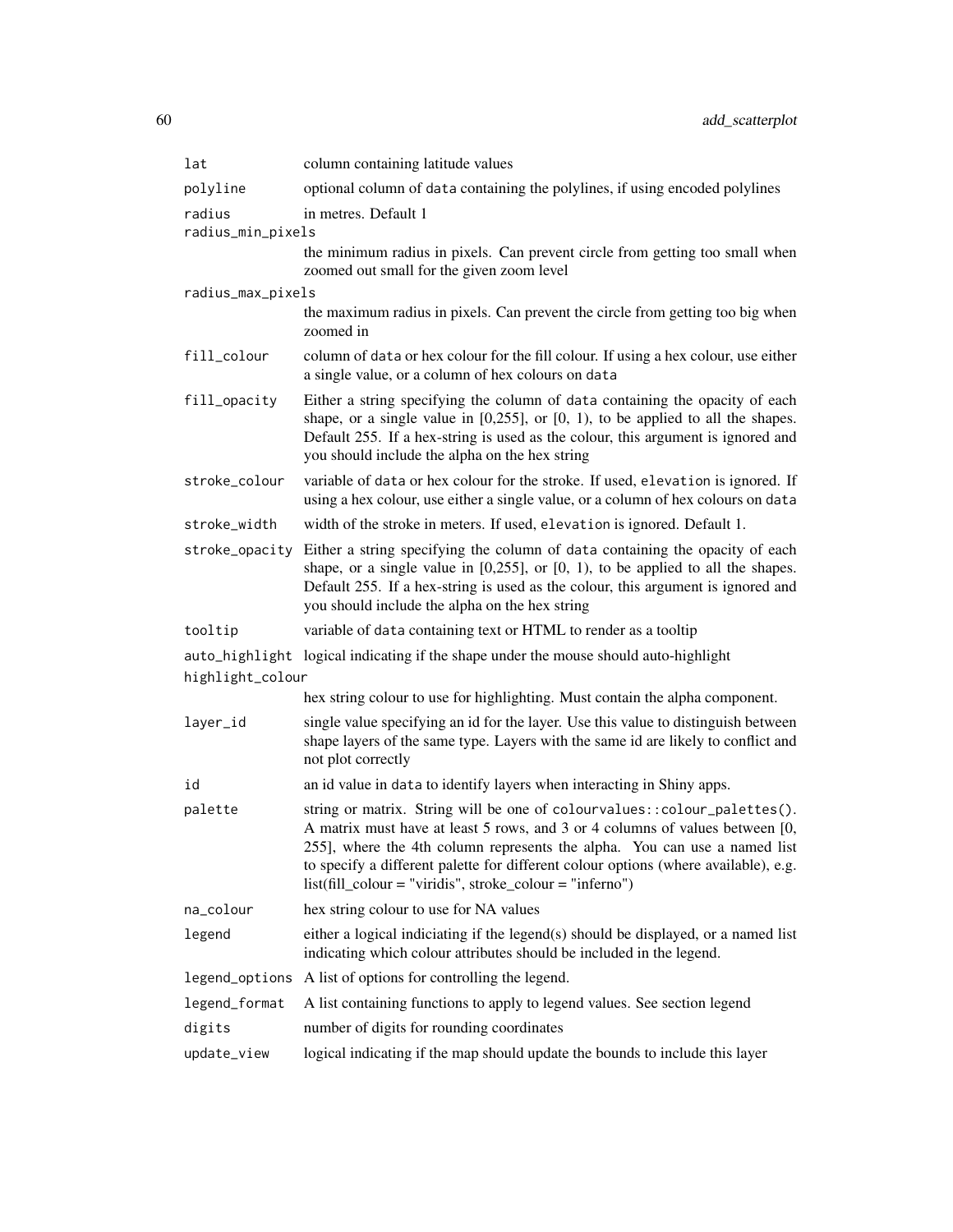| focus_laver  | logical indicating if the map should update the bounds to only include this layer                                                                                                        |
|--------------|------------------------------------------------------------------------------------------------------------------------------------------------------------------------------------------|
| transitions  | list specifying the duration of transitions.                                                                                                                                             |
| brush radius | radius of the brush in metres. Default NULL. If supplied, the arcs will only<br>show if the origin or destination are within the radius of the mouse. If NULL,<br>all arcs are displayed |

add\_scatterplot supports POINT and MULTIPOINT sf objects

#### transitions

The transitions argument lets you specify the time it will take for the shapes to transition from one state to the next. Only works in an interactive environment (Shiny) and on WebGL-2 supported browsers and hardware.

The time is in milliseconds

Available transitions for scatterplot

list( position = 0, fill\_colour = 0, radius = 0)

#### data

If the data is a simple feature object, the geometry column is automatically detected. If the sf object contains more than one geometry column and you want to use a specific one, you'll need to set the active geometry using  $sf:ist\_geometry(x) < -$ "your\_column", where "your\_column" is the name of the column you're activating. See ?sf::st\_geometry

#### legend

The legend\_options can be used to control the appearance of the legend. This should be a named list, where the names are one of

- css a string of valid css for controlling the appearance of the legend
- title a string to use for the title of the legend
- digits number to round the legend values to

If the layer allows different fill and stroke colours, you can use different options for each. See examples in [add\\_arc.](#page-9-0)

The legend\_format can be used to control the format of the values in the legend. This should be a named list, where the names are one of

- fill\_colour
- stroke\_colour

depending on which type of colouring the layer supports.

The list elements must be functions to apply to the values in the legend.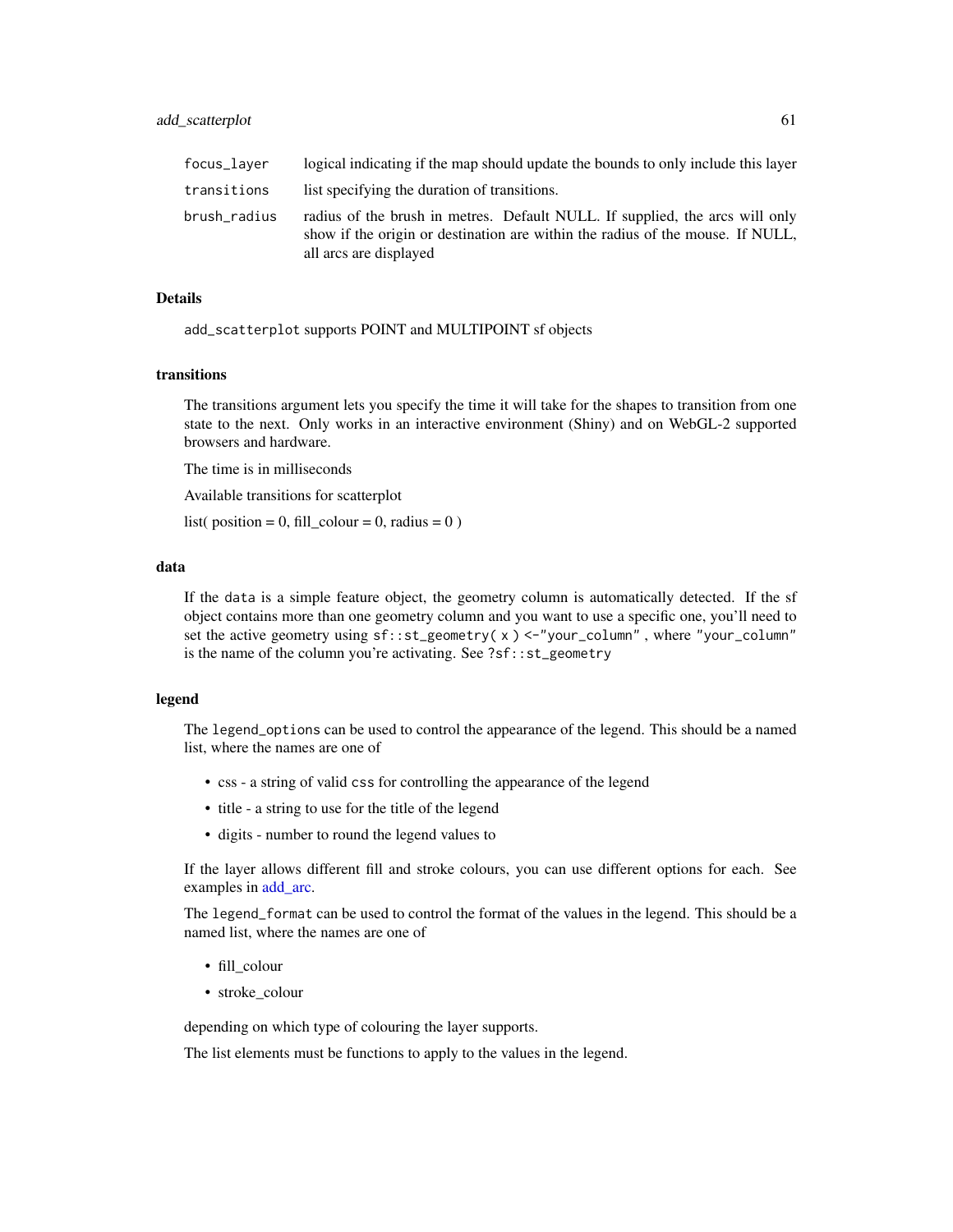The id is returned to your R session from an interactive shiny environment by observing layer clicks. This is useful for returning the data.frame row relating to the cliked shape.

From within a shiny server you would typically use observeEvent({input\$map\_arc\_click}), where 'map' is the map\_id supplied to mapdeckOutput(), and 'arc' is the layer you are clicking on

```
## You need a valid access token from Mapbox
key < - 'abc'set_token( key )
mapdeck( style = mapdeck_style("dark"), pitch = 45 ) %>%
add_scatterplot(
 data = capitals
  , lat = "lat"
  , lon = "lon"
  , radius = 100000
  , fill_colour = "country"
  , layer_id = "scatter_layer"
  , tooltip = "capital"
\mathcal{L}## using legend options
mapdeck( style = mapdeck_style("dark"), pitch = 45 ) %>%
add_scatterplot(
 data = capitals
  , lat = "lat"
  , lon = "lon", radius = 100000
  , fill_colour = "lon"
  , stroke_colour = "lat"
  , layer_id = "scatter_layer"
  , tooltip = "capital"
  , legend = TRUE
  , legend_options = list( digits = 5 )
\lambdadf <- read.csv(paste0(
'https://raw.githubusercontent.com/uber-common/deck.gl-data/master/',
'examples/3d-heatmap/heatmap-data.csv'
))
df \leftarrow df !is.na(df$lng), ]
mapdeck(style = mapdeck_style("dark"), pitch = 45 ) %>%
add_scatterplot(
  data = df
```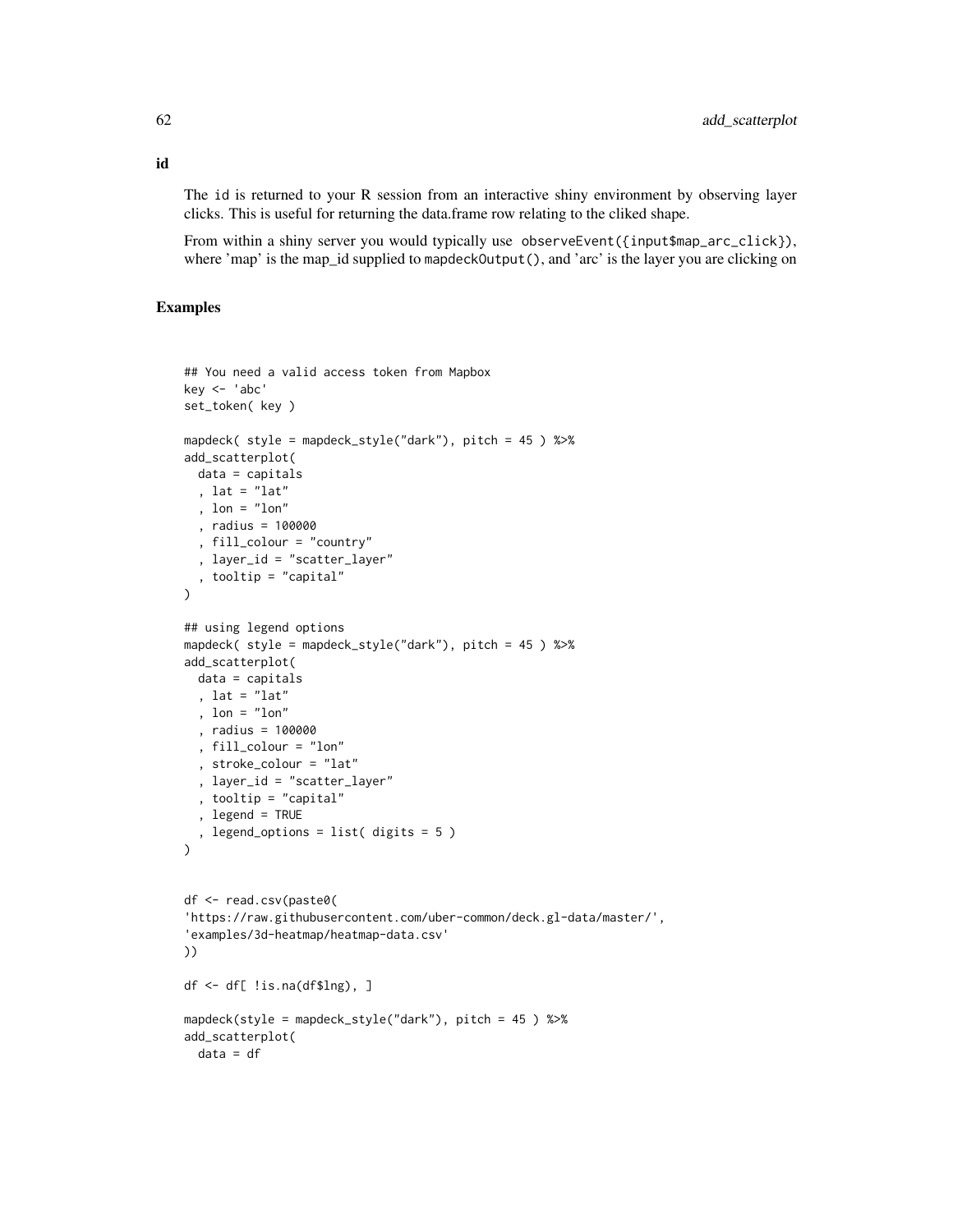add\_screengrid 63

```
, lat = "lat"
  , lon = "lng"
  , layer_id = "scatter_layer"
  , stroke_colour = "lng"
\mathcal{L}## as an sf object
library(sfheaders)
sf \leq sfheaders::sf_point( df, x = "Ing", y = "lat")mapdeck( style = mapdeck_style("dark"), pitch = 45 ) %>%
add_scatterplot(
  data = sf
  , radius = 100
  , fill_colour = "country"
  , layer_id = "scatter_layer"
  , tooltip = "capital"
\lambda
```
add\_screengrid *Add Screengrid*

#### Description

The Screen Grid Layer takes in an array of latitude and longitude coordinated points, aggregates them into histogram bins and renders as a grid

# Usage

```
add_screengrid(
 map,
 data = get_map_data(map),
 lon = NULL,lat = NULL,polyline = NULL,
 weight = NULL,aggregation = c("sum", "mean", "min", "max"),
  colour_range = NULL,
 opacity = 0.8,
  cell_size = 50,
 layer_id = NULL,
 update_view = TRUE,
 focus_layer = FALSE,
  digits = 6)
```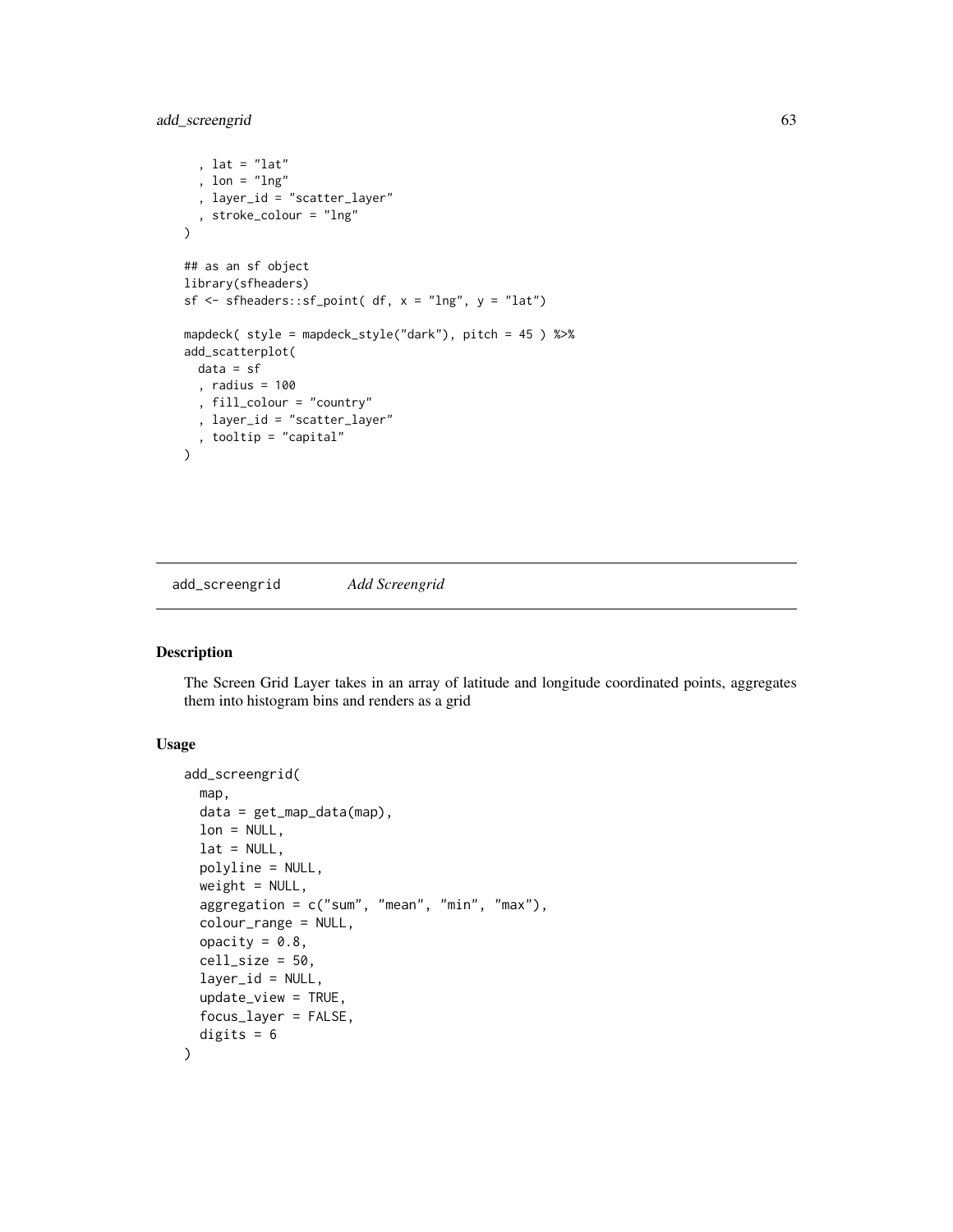#### Arguments

| map          | a mapdeck map object                                                                                                                                                                          |  |
|--------------|-----------------------------------------------------------------------------------------------------------------------------------------------------------------------------------------------|--|
| data         | data to be used in the layer. All coordinates are expected to be EPSG:4326<br>(WGS 84) coordinate system                                                                                      |  |
| lon          | column containing longitude values                                                                                                                                                            |  |
| lat          | column containing latitude values                                                                                                                                                             |  |
| polyline     | optional column of data containing the polylines, if using encoded polylines                                                                                                                  |  |
| weight       | the weight of each value. Default 1                                                                                                                                                           |  |
| aggregation  | one of 'min', 'mean', 'max', 'sum'. If supplied it specifies how the weights<br>used.                                                                                                         |  |
| colour_range | vector of 6 hex colours                                                                                                                                                                       |  |
| opacity      | opacity of cells. Value between 0 and 1. Default 0.8                                                                                                                                          |  |
| cell_size    | size of grid squares in pixels. Default 50                                                                                                                                                    |  |
| layer_id     | single value specifying an id for the layer. Use this value to distinguish between<br>shape layers of the same type. Layers with the same id are likely to conflict and<br>not plot correctly |  |
| update_view  | logical indicating if the map should update the bounds to include this layer                                                                                                                  |  |
| focus_layer  | logical indicating if the map should update the bounds to only include this layer                                                                                                             |  |
| digits       | number of digits for rounding coordinates                                                                                                                                                     |  |

# Details

add\_screengrid supports POINT and MULTIPOINT sf objects

## data

If the data is a simple feature object, the geometry column is automatically detected. If the sf object contains more than one geometry column and you want to use a specific one, you'll need to set the active geometry using sf::st\_geometry( x ) <-"your\_column" , where "your\_column" is the name of the column you're activating. See ?sf::st\_geometry

```
## You need a valid access token from Mapbox
key <- 'abc'
set_token( key )
df <- read.csv(paste0(
'https://raw.githubusercontent.com/uber-common/deck.gl-data/master/',
'examples/3d-heatmap/heatmap-data.csv'
))
df \leftarrow df[ !is.na(df$lng), ]
df$weight <- sample(1:10, size = nrow(df), replace = TRUE)
```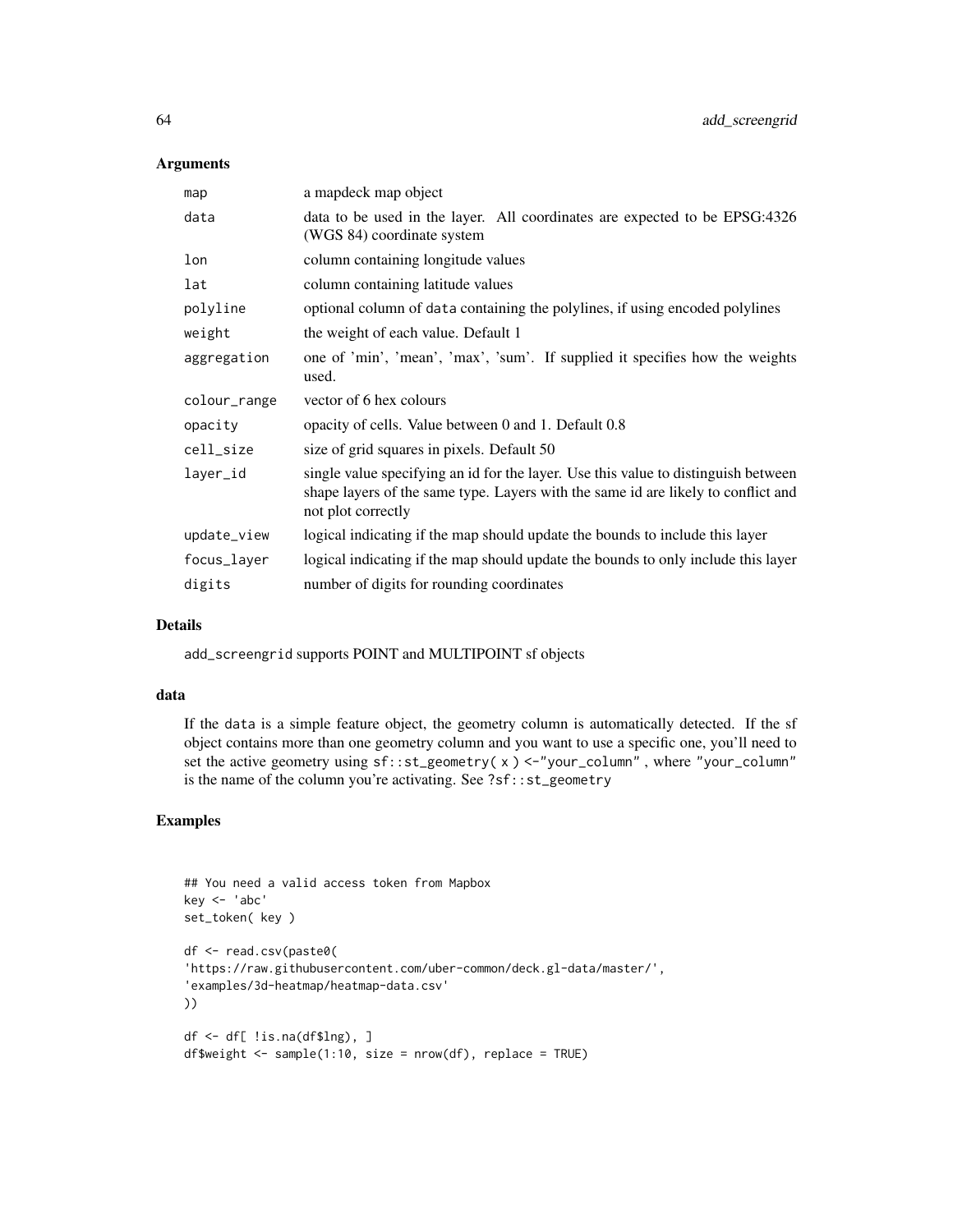add\_sf 65

```
mapdeck( style = mapdeck_style('dark'), pitch = 45 ) %>%
add_screengrid(
 data = df
  , lat = "lat", lon = "lng"
  , weight = "weight",
  , layer_id = "screengrid_layer"
  , cell_size = 10
  , opacity = 0.3\mathcal{L}## as an sf object
library(sfheaders)
sf \leq sfheaders::sf_point( df, x = "lng", y = "lat")mapdeck( style = mapdeck_style('dark'), pitch = 45 ) %>%
add_screengrid(
 data = sf
  , weight = "weight",
  , layer_id = "screengrid_layer"
 , cell_size = 10
  , opacity = 0.3)
```
add\_sf *Add sf*

# Description

Adds an sf object to the map.

# Usage

```
add_s f(map, data = get_map_data(map), ...)
```

| map     | a mapdeck map object                                                                                     |
|---------|----------------------------------------------------------------------------------------------------------|
| data    | data to be used in the layer. All coordinates are expected to be EPSG:4326<br>(WGS 84) coordinate system |
| $\cdot$ | other argumeths passed to one of the plotting layers. See details                                        |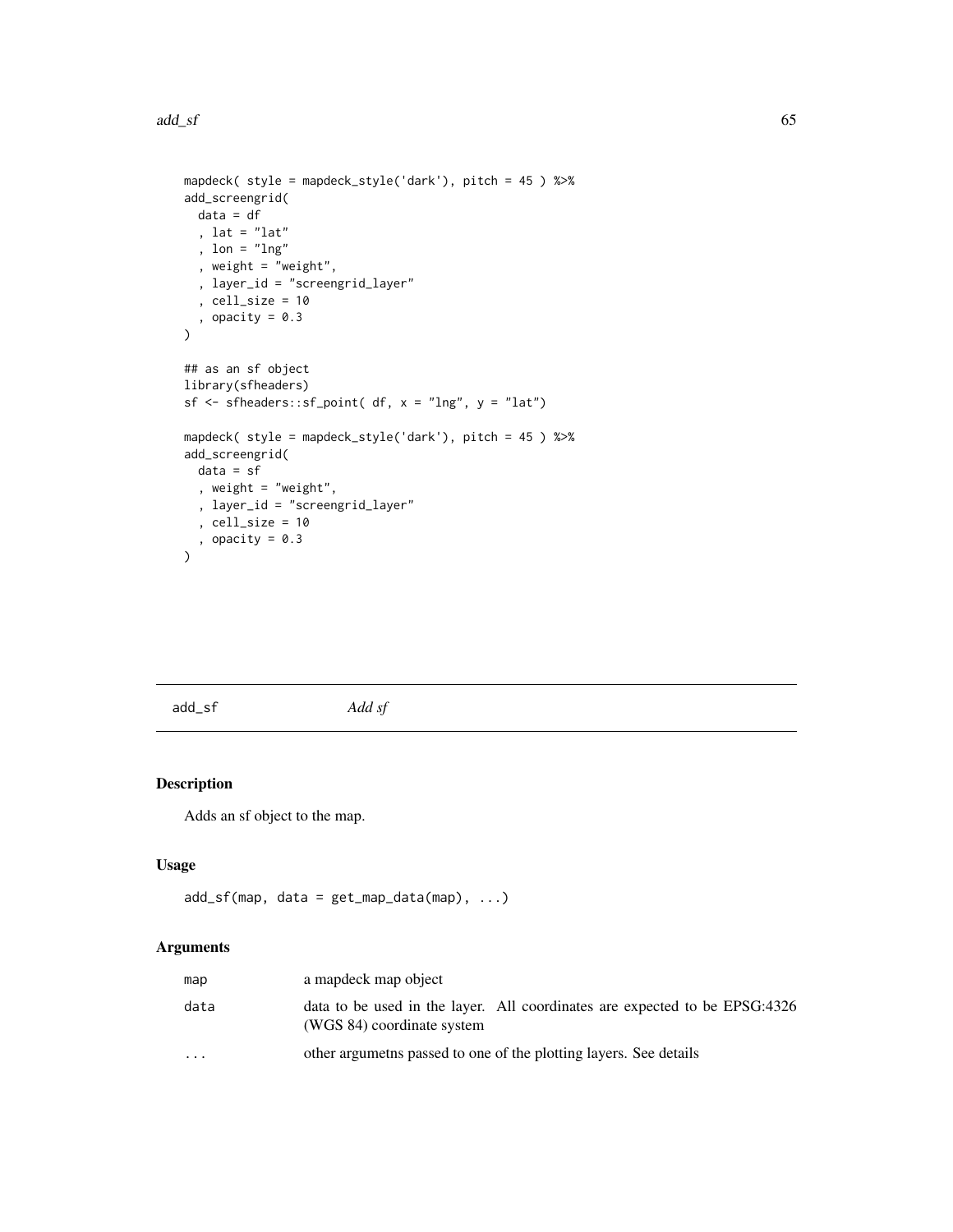The plotting layer is determined by the type of sf geometries.

- POINT and MULTIPOINT objects will call [add\\_scatterplot](#page-58-0)
- LINESTRING and MULTILINESTRING objects will call [add\\_path](#page-47-0)
- POLYGON and MULTIPOLYGON objects will call [add\\_polygon](#page-54-0)
- GEOMETRY objects will call [add\\_geojson](#page-21-0)

add\_terrain *Add terrain*

# Description

Adds mesh surfaces from height map images

#### Usage

```
add_terrain(
 map,
 layer_id = NULL,elevation_data,
 texture = NULL,
 elevation_decoder = c(1, 0, 0, 0),
 bounds = NULL,
 max_error = 4,
 update_view = TRUE,
  focus_layer = FALSE
)
```

| map               | a mapdeck map object                                                                                                                                                                                                                                                                                                                    |
|-------------------|-----------------------------------------------------------------------------------------------------------------------------------------------------------------------------------------------------------------------------------------------------------------------------------------------------------------------------------------|
| layer_id          | single value specifying an id for the layer. Use this value to distinguish between<br>shape layers of the same type. Layers with the same id are likely to conflict and<br>not plot correctly                                                                                                                                           |
| elevation_data    | Image URL that encodes height data. When elevation data is a URL tem-<br>plate, i.e. a string containing 'x' and 'y', it loads terrain tiles on demand and<br>renders a mesh for each tile. If elevation_data is an absolute URL, as ingle<br>mesh is used, and the bounds argument is required to position it into the world<br>space. |
| texture           | Image URL to use as the texture                                                                                                                                                                                                                                                                                                         |
| elevation_decoder |                                                                                                                                                                                                                                                                                                                                         |
|                   | Four value used to convert a pixel to elevation in metres. The values correspond<br>to rScale, gScale, bScale, offset. See details                                                                                                                                                                                                      |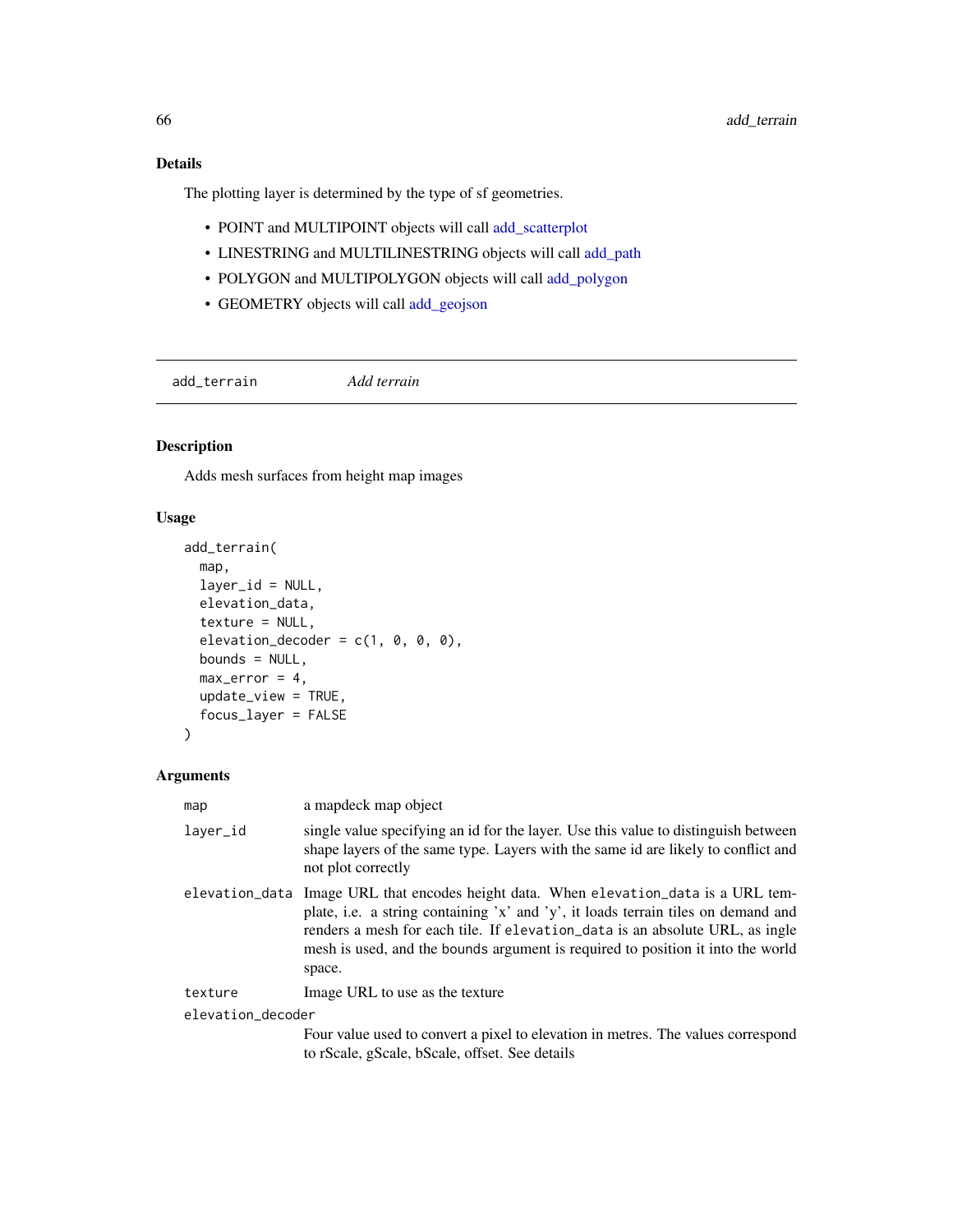# add\_terrain 67

| bounds      | Four values (c(left, bottom, right, top). bounds of the image to fit in x,y<br>coordinates into. Left and right referes to the world longitude/x at the cor-<br>responding side of the image. top and bottom refers to the world latitude/y at<br>the corresponding side of the image. Must be supplied when using non-tiled<br>elevation_data |
|-------------|------------------------------------------------------------------------------------------------------------------------------------------------------------------------------------------------------------------------------------------------------------------------------------------------------------------------------------------------|
| max_error   | Martini error tolerance in metres, smaller number results in more detailed mesh.                                                                                                                                                                                                                                                               |
| update_view | logical indicating if the map should update the bounds to include this layer                                                                                                                                                                                                                                                                   |
| focus_laver | logical indicating if the map should update the bounds to only include this layer                                                                                                                                                                                                                                                              |

#### Details

The elevation\_decoder contains four values representing

- rScale Multiplier of the red channel
- gScale Multiplier of the green channel
- bScale Multiplier of the blue channel
- offset translation of the sum

Each colour channel is a number between [0, 255].

```
set_token( "MAPBOX_TOKEN" )
## Digital elevation model from https://www.usgs.gov/
elevation <- 'https://raw.githubusercontent.com/visgl/deck.gl-data/master/website/terrain.png'
texture <- 'https://raw.githubusercontent.com/visgl/deck.gl-data/master/website/terrain-mask.png'
bounds <- c(-122.5233, 37.6493, -122.3566, 37.8159)
mapdeck() %>%
  add_terrain(
    , elevation_data = elevation
    , elevation_decoder = c(1,0,0,0), texture = texture
    , bounds = bounds
    , max_error = 1
  \lambda
```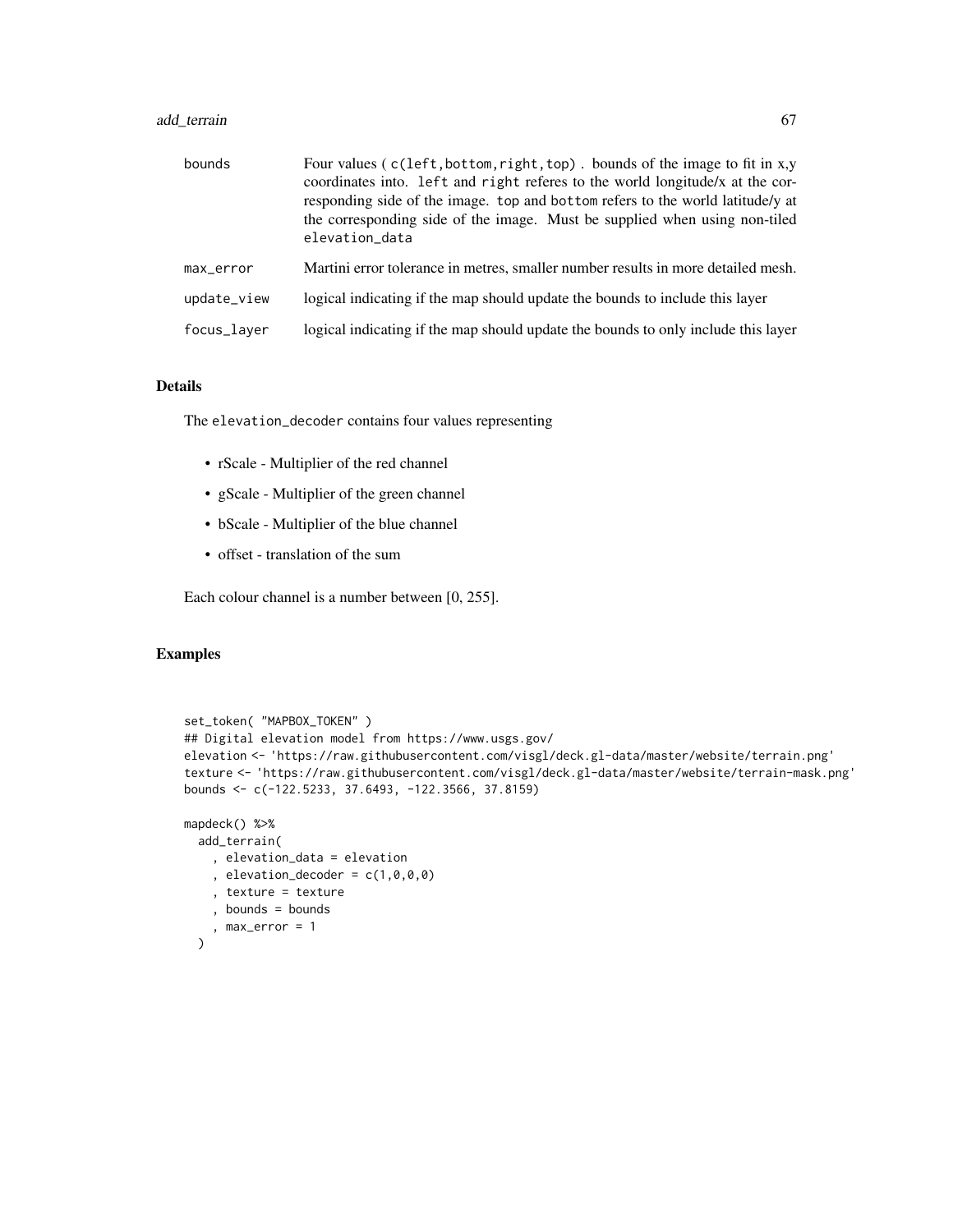add\_text *Add Text*

# Description

The Text Layer renders text labels on the map

## Usage

```
add_text(
  map,
  data = get_map_data(map),
  text,
  lon = NULL,lat = NULL,polyline = NULL,
  fill_colour = NULL,
  fill_opacity = NULL,
  size = NULL,
  angle = NULL,anchor = NULL,
  alignment_baseline = NULL,
  billboard = TRUE,
  font_family = "Monaco, monospace",
  font_weight = "normal",
  tooltip = NULL,
  layer_id = NULL,id = NULL,auto_highlight = FALSE,
  highlight_colour = "#AAFFFFFF",
  palette = "viridis",
  na_colour = "#808080FF",
  legend = FALSE,
  legend_options = NULL,
  legend_format = NULL,
  update_view = TRUE,
  focus_layer = FALSE,
  digits = 6,
  transitions = NULL,
  brush_radius = NULL
```
# $\mathcal{L}$

| map  | a mapdeck map object                                                                                     |  |  |
|------|----------------------------------------------------------------------------------------------------------|--|--|
| data | data to be used in the layer. All coordinates are expected to be EPSG:4326<br>(WGS 84) coordinate system |  |  |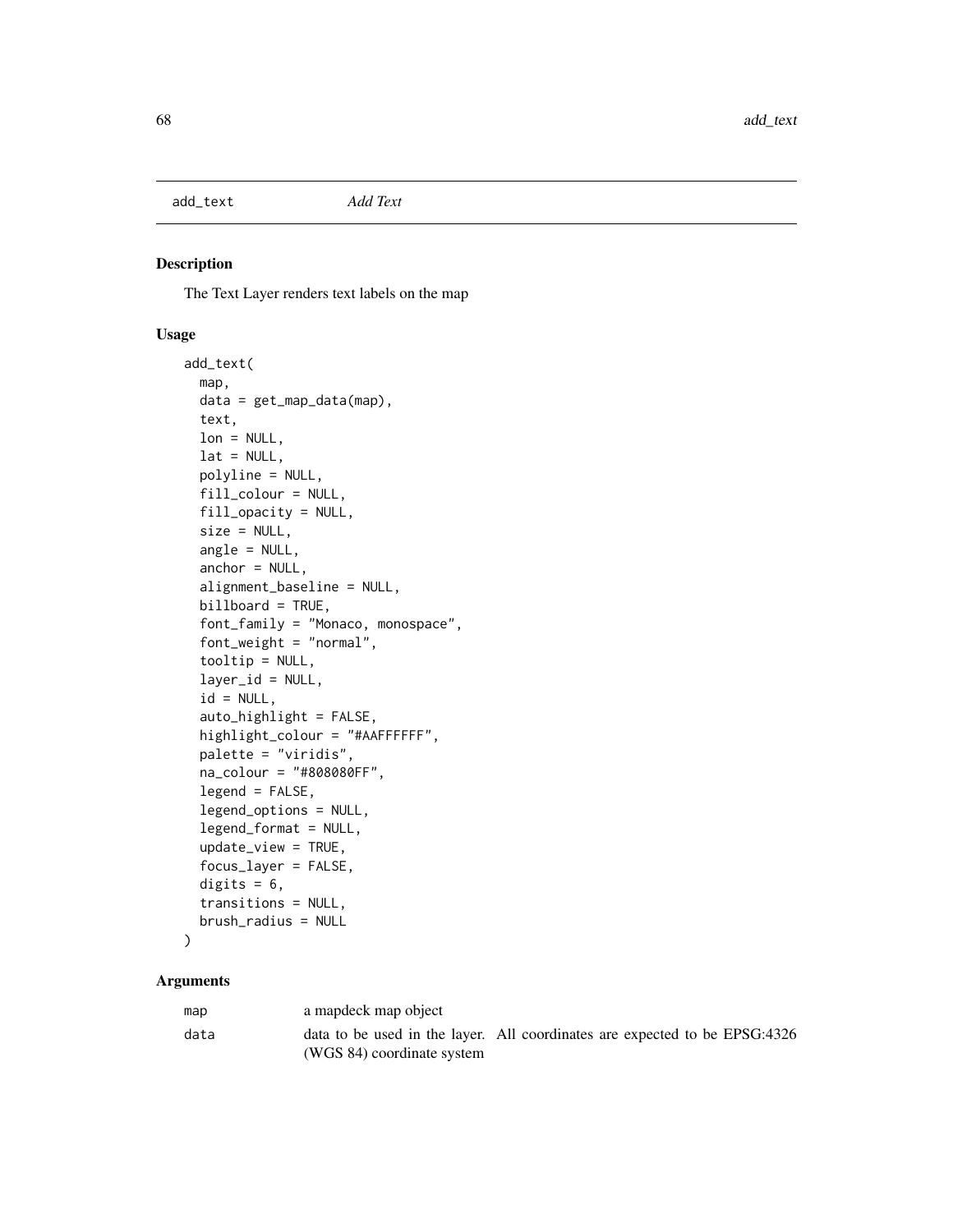add\_text 69

| text               | column of data containing the text. The data must be a character.                                                                                                                                                                                                                                                                                                                            |  |
|--------------------|----------------------------------------------------------------------------------------------------------------------------------------------------------------------------------------------------------------------------------------------------------------------------------------------------------------------------------------------------------------------------------------------|--|
| lon                | column containing longitude values                                                                                                                                                                                                                                                                                                                                                           |  |
| lat                | column containing latitude values                                                                                                                                                                                                                                                                                                                                                            |  |
| polyline           | optional column of data containing the polylines, if using encoded polylines                                                                                                                                                                                                                                                                                                                 |  |
| fill_colour        | column of data or hex colour for the fill colour. If using a hex colour, use either<br>a single value, or a column of hex colours on data                                                                                                                                                                                                                                                    |  |
| fill_opacity       | Either a string specifying the column of data containing the opacity of each<br>shape, or a single value in $[0,255]$ , or $[0, 1)$ , to be applied to all the shapes.<br>Default 255. If a hex-string is used as the colour, this argument is ignored and<br>you should include the alpha on the hex string                                                                                 |  |
| size               | column of data containing the size of the text. Default 32                                                                                                                                                                                                                                                                                                                                   |  |
| angle              | column of data containging the angle of the text. Default 0                                                                                                                                                                                                                                                                                                                                  |  |
| anchor             | column of data containing the anchor of the text. One of 'start', 'middle' or<br>'end'                                                                                                                                                                                                                                                                                                       |  |
| alignment_baseline |                                                                                                                                                                                                                                                                                                                                                                                              |  |
|                    | column of data containing the alignment. One of 'top', 'center' or 'bottom'                                                                                                                                                                                                                                                                                                                  |  |
| billboard          | logical indicating if the text always faces the camera (TRUE) or if it always faces<br>up (FALSE)                                                                                                                                                                                                                                                                                            |  |
| font_family        | specifies a prioritised list of one or more font family names and/or generic<br>family names. Follow the specifics for CSS font-family https://developer.<br>mozilla.org/en-US/docs/Web/CSS/font-family                                                                                                                                                                                      |  |
| font_weight        | specifies the font weight. Follow the specifics for CSS font-weight https://<br>htmldog.com/references/css/properties/font-weight/                                                                                                                                                                                                                                                           |  |
| tooltip            | variable of data containing text or HTML to render as a tooltip                                                                                                                                                                                                                                                                                                                              |  |
| layer_id           | single value specifying an id for the layer. Use this value to distinguish between<br>shape layers of the same type. Layers with the same id are likely to conflict and<br>not plot correctly                                                                                                                                                                                                |  |
| id                 | an id value in data to identify layers when interacting in Shiny apps.                                                                                                                                                                                                                                                                                                                       |  |
| highlight_colour   | auto_highlight logical indicating if the shape under the mouse should auto-highlight                                                                                                                                                                                                                                                                                                         |  |
|                    | hex string colour to use for highlighting. Must contain the alpha component.                                                                                                                                                                                                                                                                                                                 |  |
| palette            | string or matrix. String will be one of colourvalues:: colour_palettes().<br>A matrix must have at least 5 rows, and 3 or 4 columns of values between [0,<br>255], where the 4th column represents the alpha. You can use a named list<br>to specify a different palette for different colour options (where available), e.g.<br>$list (fill-colour = "viridis", stroke-colour = "inferno")$ |  |
| na_colour          | hex string colour to use for NA values                                                                                                                                                                                                                                                                                                                                                       |  |
| legend             | either a logical indiciating if the legend(s) should be displayed, or a named list<br>indicating which colour attributes should be included in the legend.                                                                                                                                                                                                                                   |  |
| legend_options     | A list of options for controlling the legend.                                                                                                                                                                                                                                                                                                                                                |  |
| legend_format      | A list containing functions to apply to legend values. See section legend                                                                                                                                                                                                                                                                                                                    |  |
| update_view        | logical indicating if the map should update the bounds to include this layer                                                                                                                                                                                                                                                                                                                 |  |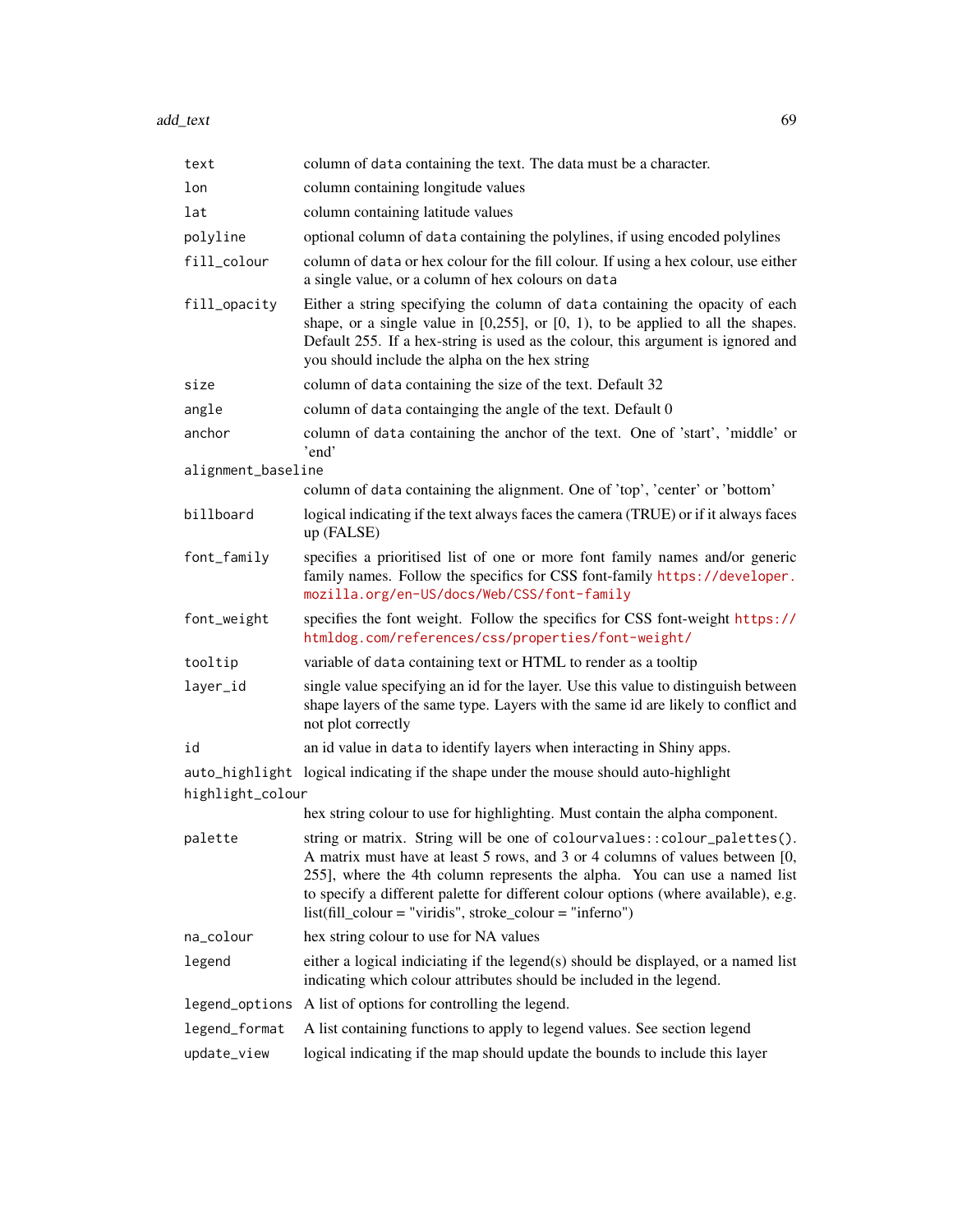| focus_layer  | logical indicating if the map should update the bounds to only include this layer                                                                                                        |
|--------------|------------------------------------------------------------------------------------------------------------------------------------------------------------------------------------------|
| digits       | number of digits for rounding coordinates                                                                                                                                                |
| transitions  | list specifying the duration of transitions.                                                                                                                                             |
| brush_radius | radius of the brush in metres. Default NULL. If supplied, the arcs will only<br>show if the origin or destination are within the radius of the mouse. If NULL,<br>all arcs are displayed |

add\_text supports POINT and MULTIPOINT sf objects

#### transitions

The transitions argument lets you specify the time it will take for the shapes to transition from one state to the next. Only works in an interactive environment (Shiny) and on WebGL-2 supported browsers and hardware.

The time is in milliseconds

Available transitions for text

list( position = 0, fill\_colour = 0, angle = 0, size = 0)

#### legend

The legend\_options can be used to control the appearance of the legend. This should be a named list, where the names are one of

- css a string of valid css for controlling the appearance of the legend
- title a string to use for the title of the legend
- digits number to round the legend values to

If the layer allows different fill and stroke colours, you can use different options for each. See examples in [add\\_arc.](#page-9-0)

The legend\_format can be used to control the format of the values in the legend. This should be a named list, where the names are one of

- fill\_colour
- stroke\_colour

depending on which type of colouring the layer supports.

The list elements must be functions to apply to the values in the legend.

#### id

The id is returned to your R session from an interactive shiny environment by observing layer clicks. This is useful for returning the data.frame row relating to the cliked shape.

From within a shiny server you would typically use observeEvent({input\$map\_arc\_click}), where 'map' is the map\_id supplied to mapdeckOutput(), and 'arc' is the layer you are clicking on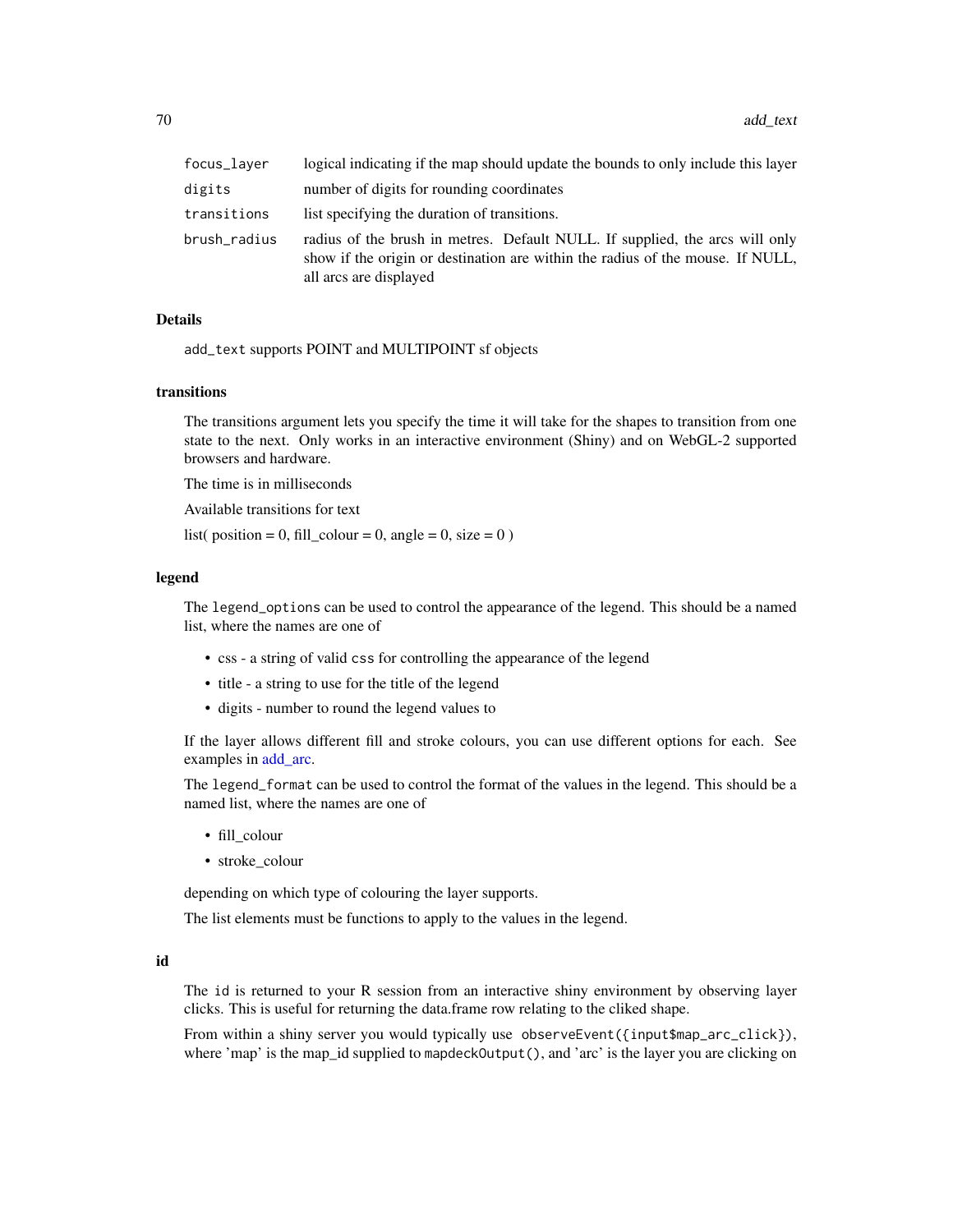#### add\_title 71

# Examples

```
## You need a valid access token from Mapbox
key <- 'abc'
set_token( key )
mapdeck(
  style = mapdeck_style('dark')
) %>%
  add_text(
   data = capitals
   , lon = 'lon'
   , lat = 'lat'
    , fill_colour = 'country'
    , text = 'capital'
    , layer_id = 'text'
  \mathcal{L}
```
add\_title *Add Title*

# Description

Adds a title to a map

# Usage

add\_title(map, title, layer\_id = NULL)

# Arguments

| map      | a map object                                                                                                                                                                                  |
|----------|-----------------------------------------------------------------------------------------------------------------------------------------------------------------------------------------------|
| title    | Either a single string for the title, or a list with a 'title' element, and an optional<br>'css' element. See examples                                                                        |
| laver_id | single value specifying an id for the layer. Use this value to distinguish between<br>shape layers of the same type. Layers with the same id are likely to conflict and<br>not plot correctly |

```
mapdeck() %>%
 add_title(title = "first title", layer_id = "first") %>%
```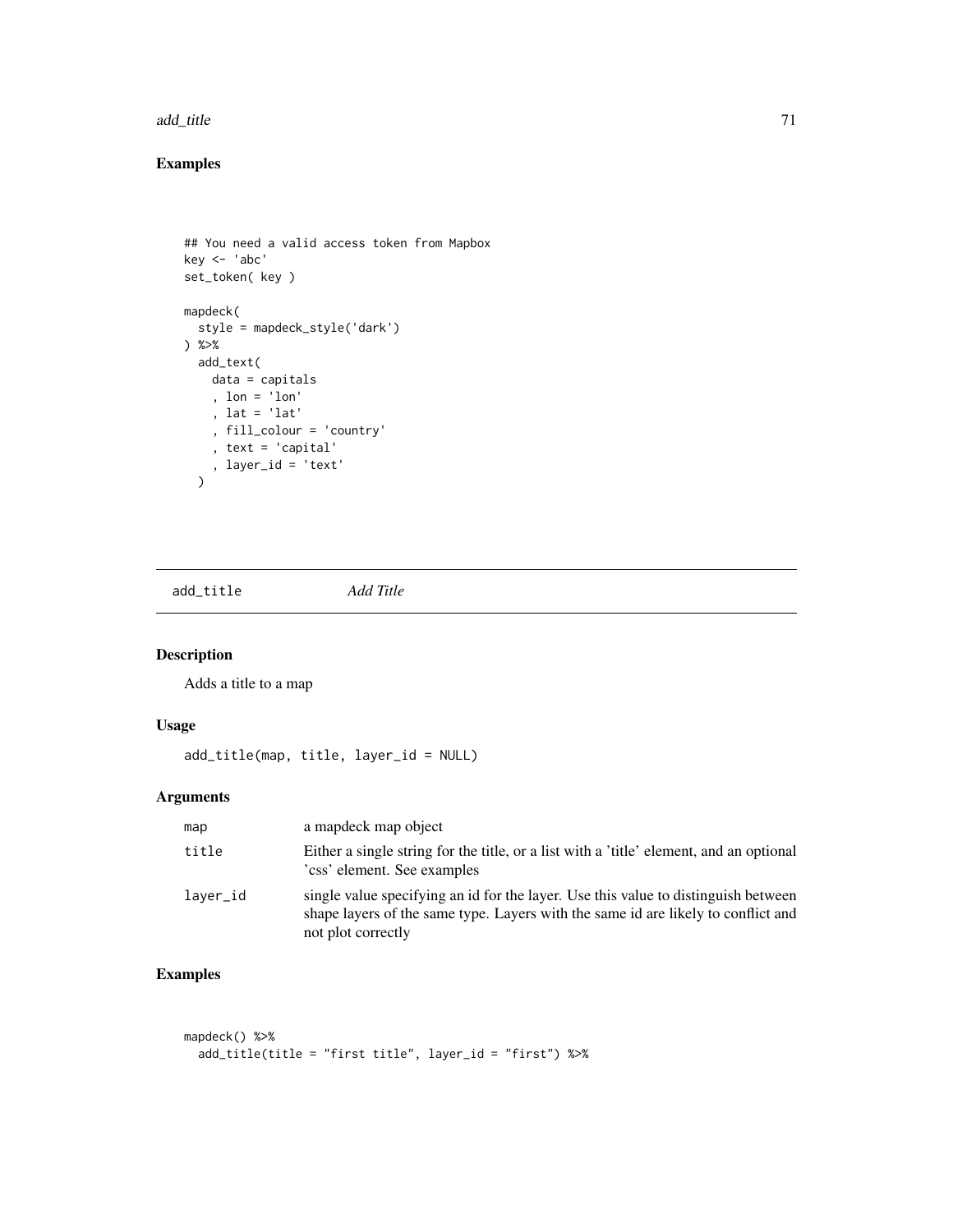```
add_title(title = list(
    title = "second title",
    css = "background-color: red;"),
 layer_id = "second") %>%
add_title(title = list(
   title = "Another title",
    css = "background-color: transparent;"),
 layer_id = "third")
```
add\_trips *Add Trips*

# Description

The Trips Layer takes an sf object with Z (elevation) and M (time) attributes and renders it as animated trips

#### Usage

```
add_trips(
  map,
 data = get_map_data(map),
  stroke_colour = NULL,
  stroke_width = NULL,
  opacity = 0.3,palette = "viridis",
  trail_length = 180,
  start_time = get_m_range_start(data),
  end_time = get_m_range_end(data),
  animation_speed = 30,
  layer_id = NULL,legend = FALSE,
  legend_options = NULL,
  legend_format = NULL,
 digits = 6)
```

| map           | a mapdeck map object                           |
|---------------|------------------------------------------------|
| data          | sf object with XYZM dimensions.                |
| stroke colour | variable of data or hex colour for the stroke. |
| stroke_width  | width of the stroke in meters. Default 1.      |
| opacity       | single value in $[0,1]$                        |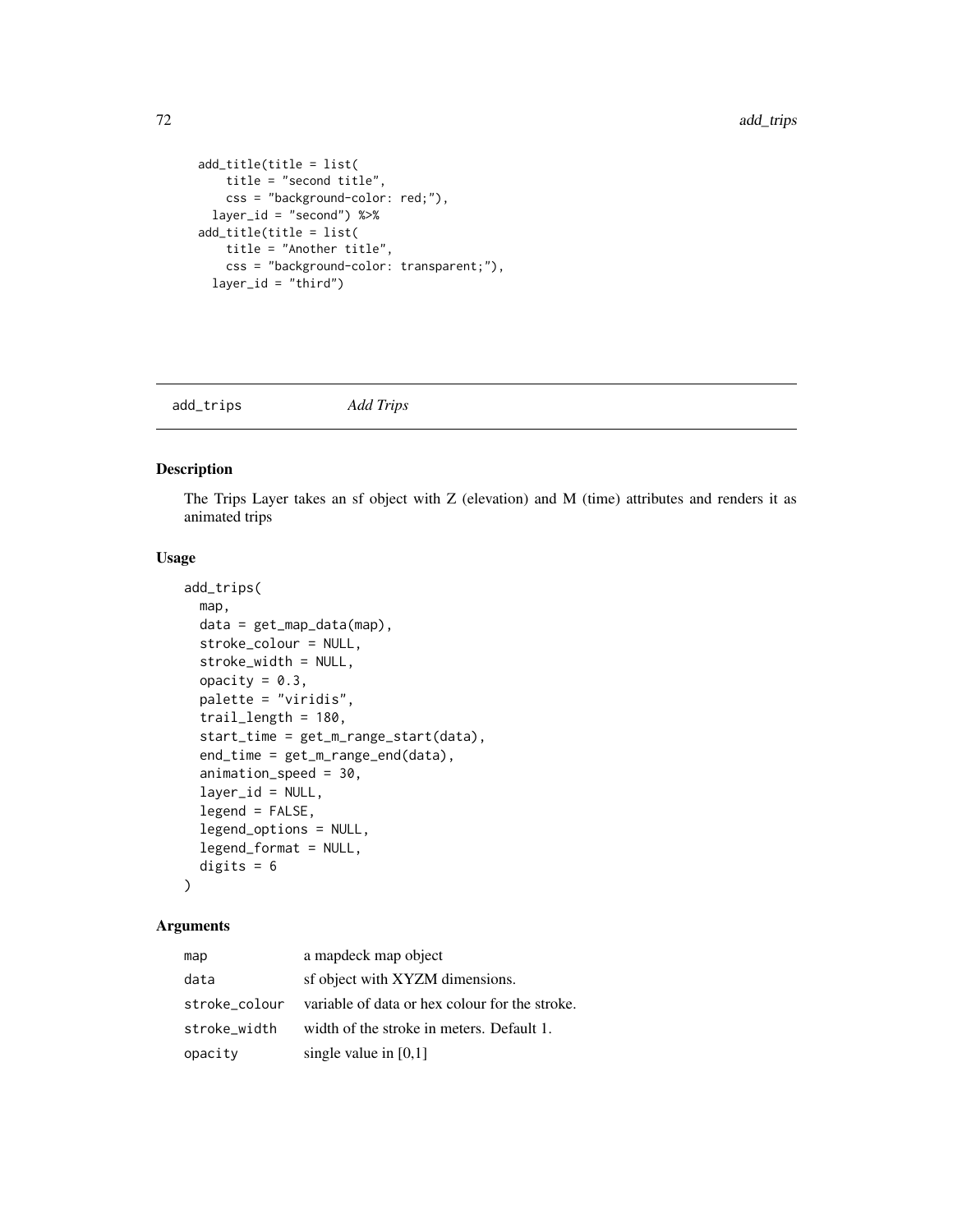#### <span id="page-72-0"></span>add\_trips 73

| palette         | string or matrix. String will be one of colourvalues:: colour_palettes().<br>A matrix must have at least 5 rows, and 3 or 4 columns of values between [0,<br>255], where the 4th column represents the alpha. You can use a named list<br>to specify a different palette for different colour options (where available), e.g.<br>$list (fill-colour = "viridis", stroke-colour = "inferno")$ |  |
|-----------------|----------------------------------------------------------------------------------------------------------------------------------------------------------------------------------------------------------------------------------------------------------------------------------------------------------------------------------------------------------------------------------------------|--|
| trail_length    | how long it takes for the trail to completely fade out (in same units as timestamps                                                                                                                                                                                                                                                                                                          |  |
| start_time      | the minimum timestamp                                                                                                                                                                                                                                                                                                                                                                        |  |
| end_time        | the maximum timestamp                                                                                                                                                                                                                                                                                                                                                                        |  |
| animation_speed |                                                                                                                                                                                                                                                                                                                                                                                              |  |
|                 | speed of animation                                                                                                                                                                                                                                                                                                                                                                           |  |
| layer_id        | single value specifying an id for the layer. Use this value to distinguish between<br>shape layers of the same type. Layers with the same id are likely to conflict and<br>not plot correctly                                                                                                                                                                                                |  |
| legend          | either a logical indiciating if the legend(s) should be displayed, or a named list<br>indicating which colour attributes should be included in the legend.                                                                                                                                                                                                                                   |  |
|                 | legend_options A list of options for controlling the legend.                                                                                                                                                                                                                                                                                                                                 |  |
| legend_format   | A list containing functions to apply to legend values. See section legend                                                                                                                                                                                                                                                                                                                    |  |
| digits          | number of digits for rounding coordinates                                                                                                                                                                                                                                                                                                                                                    |  |

#### Details

add\_trips supports LINESTRING and MULTILINESTRING sf objects

#### legend

The legend\_options can be used to control the appearance of the legend. This should be a named list, where the names are one of

- css a string of valid css for controlling the appearance of the legend
- title a string to use for the title of the legend
- digits number to round the legend values to

If the layer allows different fill and stroke colours, you can use different options for each. See examples in [add\\_arc.](#page-9-0)

The legend\_format can be used to control the format of the values in the legend. This should be a named list, where the names are one of

- fill\_colour
- stroke\_colour

depending on which type of colouring the layer supports.

The list elements must be functions to apply to the values in the legend.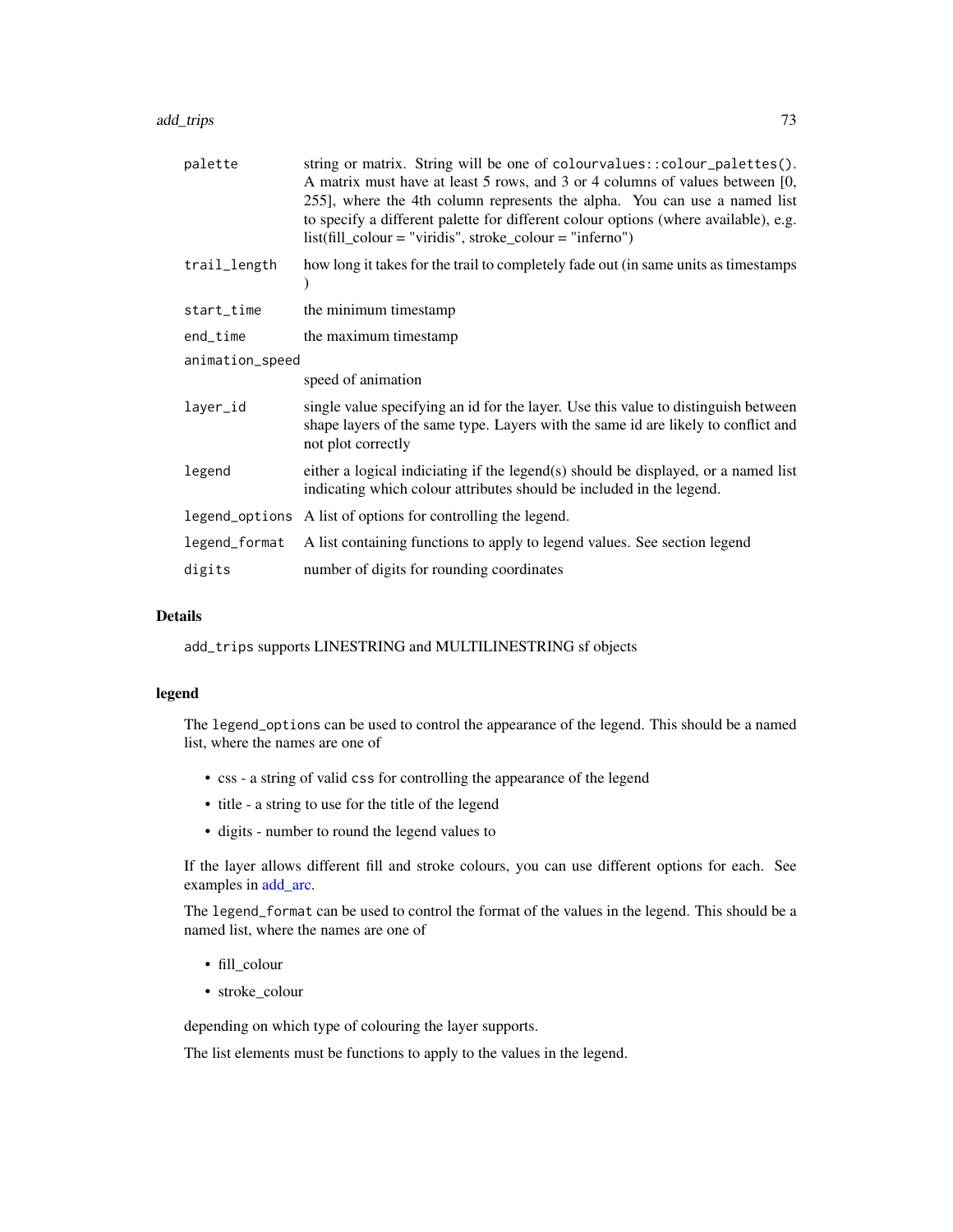The id is returned to your R session from an interactive shiny environment by observing layer clicks. This is useful for returning the data.frame row relating to the cliked shape.

From within a shiny server you would typically use observeEvent({input\$map\_arc\_click}), where 'map' is the map\_id supplied to mapdeckOutput(), and 'arc' is the layer you are clicking on

#### Examples

```
set_token( "MAPBOX_TOKEN")
sf <- city_trail
mapdeck(
location = c(145, -37.8), zoom = 10
, style = mapdeck_style("dark")
) %>%
add_trips(
  data = sf
   , animation_speed = 2000
   , trail_length = 1000
   , stroke_colour = "#FFFFFF"
\lambda
```
capitals *Capital cities for each country*

## Description

A data set containing the coordinates of 200 capitical cities in the world

#### Usage

capitals

#### Format

A data frame with 200 observations and 4 variables

country country name

capital capital name

lat latitude of capital

lon longitude of capital

<span id="page-73-0"></span>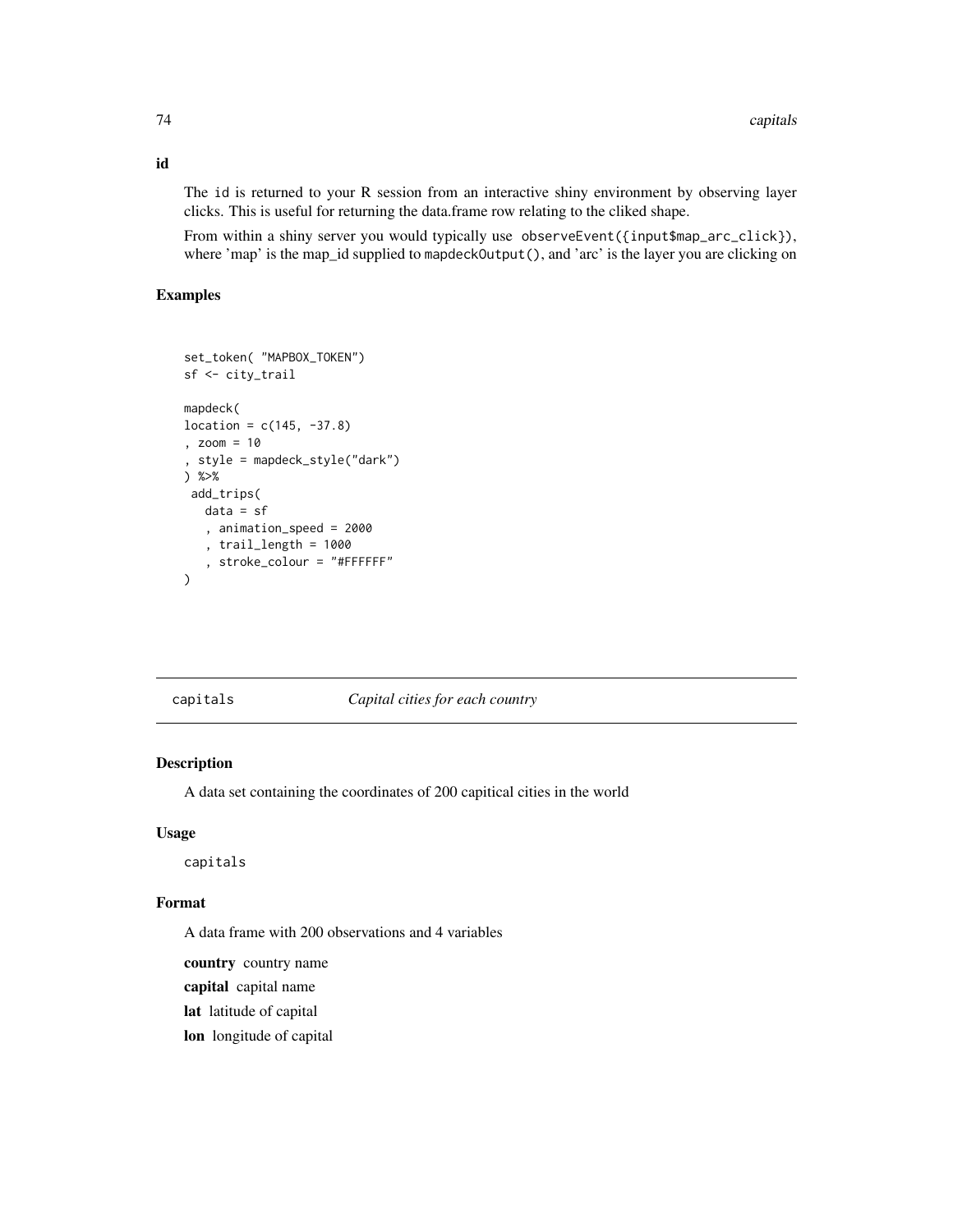<span id="page-74-0"></span>city\_trail *city\_trail*

#### Description

An sf object of a cyclist cycling around Melbourne's Capital City Trail

#### Usage

city\_trail

#### Format

An object of class sf (inherits from data.frame) with 1 rows and 3 columns.

clear\_animated\_arc *Clear Animated Arc*

## Description

Clears elements from a map Clears elements from a map

## Usage

```
clear_animated_arc(map, layer_id = NULL)
clear_line(map, layer_id = NULL)
clear_arc(map, layer_id = NULL)
clear_bitmap(map, layer_id = NULL)
clear_column(map, layer_id = NULL)
clear_geojson(map, layer_id = NULL)
clear_greatcircle(map, layer_id = NULL)
clear_grid(map, layer_id = NULL)
clear_heatmap(map, layer_id = NULL)
clear_hexagon(map, layer_id = NULL)
```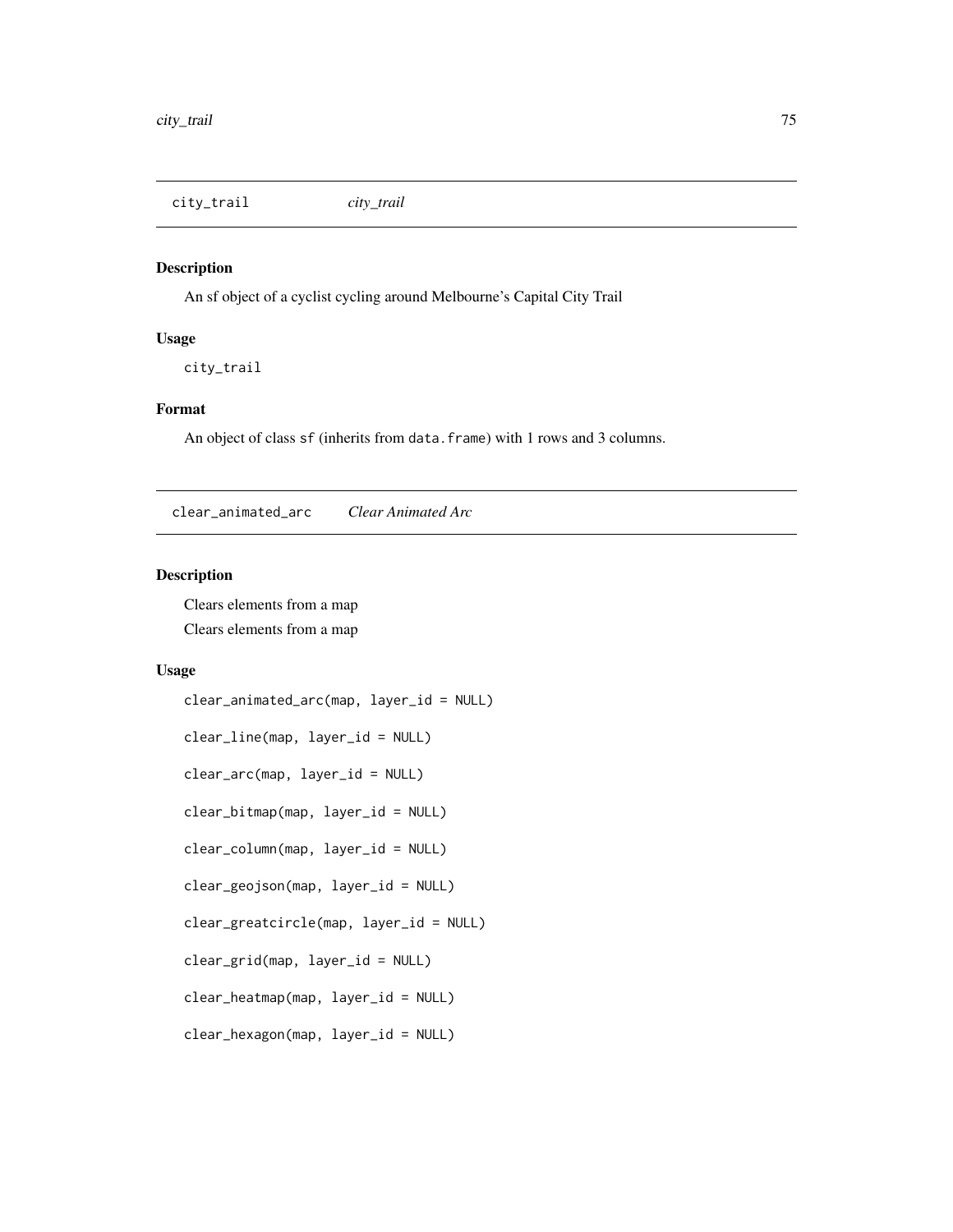```
clear_line(map, layer_id = NULL)
clear_mesh(map, layer_id = NULL)
clear_path(map, layer_id = NULL)
clear_pointcloud(map, layer_id = NULL)
clear_polygon(map, layer_id = NULL)
clear_scatterplot(map, layer_id = NULL)
clear_screengrid(map, layer_id = NULL)
clear_terrain(map, layer_id = NULL)
clear_text(map, layer_id = NULL)
clear_title(map, layer_id = NULL)
clear_trips(map, layer_id = NULL)
```

| map      | a mapdeck map object                        |
|----------|---------------------------------------------|
| layer_id | the layer_id of the layer you want to clear |

clear\_legend *Clear Legend*

## Description

Clears the legend for a given layer\_id

# Usage

```
clear_legend(map_id, layer_id)
```
#### Arguments

| map_id   | the id of the map you want to clear the legend from.                                                                                                                                          |
|----------|-----------------------------------------------------------------------------------------------------------------------------------------------------------------------------------------------|
| laver_id | single value specifying an id for the layer. Use this value to distinguish between<br>shape layers of the same type. Layers with the same id are likely to conflict and<br>not plot correctly |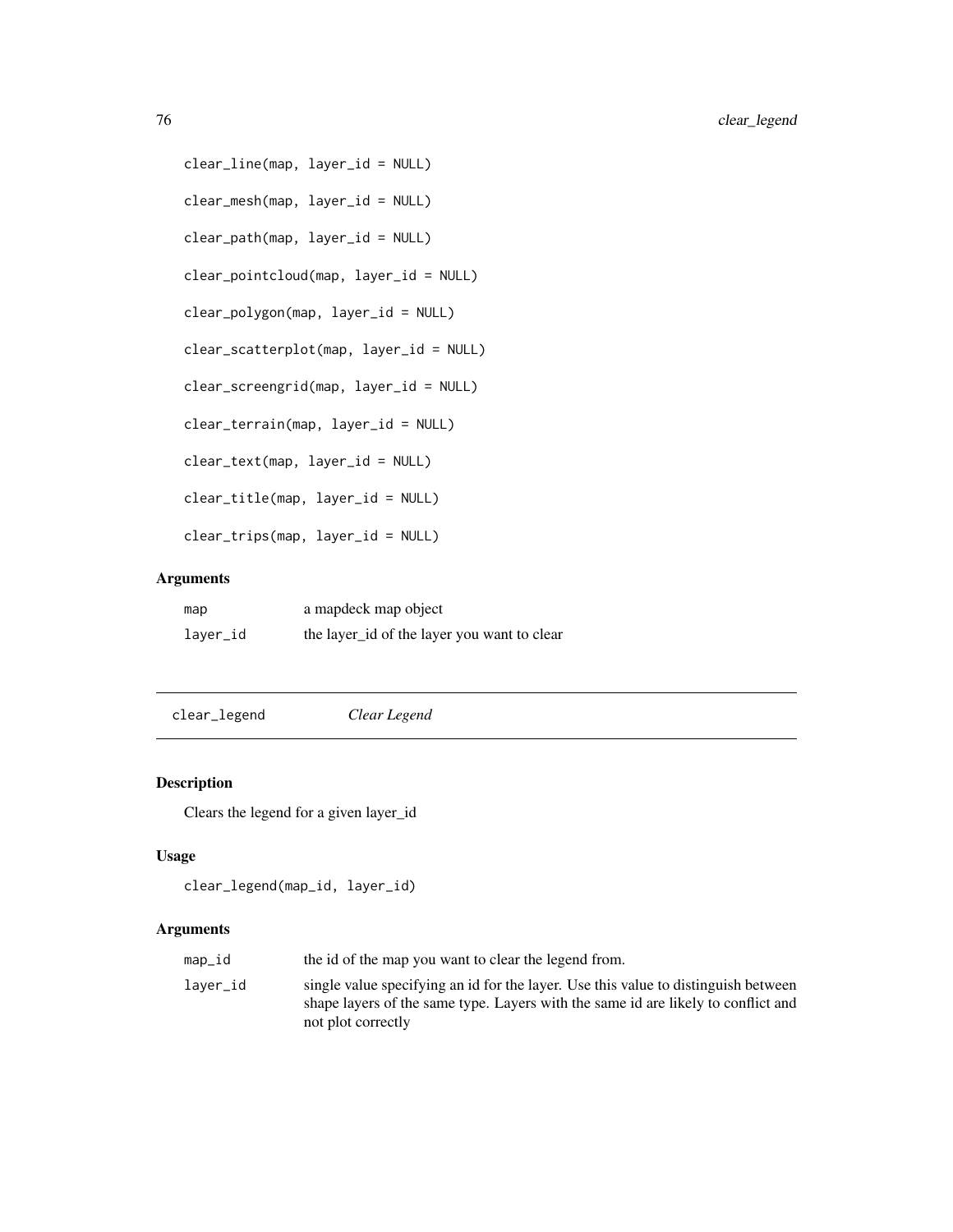<span id="page-76-1"></span>clear\_tokens *Clear tokens*

# Description

Clears the access tokens

# Usage

clear\_tokens()

geojson *Geojson*

## Description

A GeoJSON object of polygons, lines and points in Melbourne

## Usage

geojson

# Format

a 'json' object

<span id="page-76-0"></span>legend\_element *Legend Element*

# Description

Creates a mapdeck legend element for when you want to manually specify a legend (using [mapdeck\\_legend\)](#page-81-0)

# Usage

```
legend_element(
 variables,
 colours,
 color_type = c("fill", "stroke"),variable_type = c("category", "gradient"),
 title = ",
 \csc = ""\\mathcal{E}
```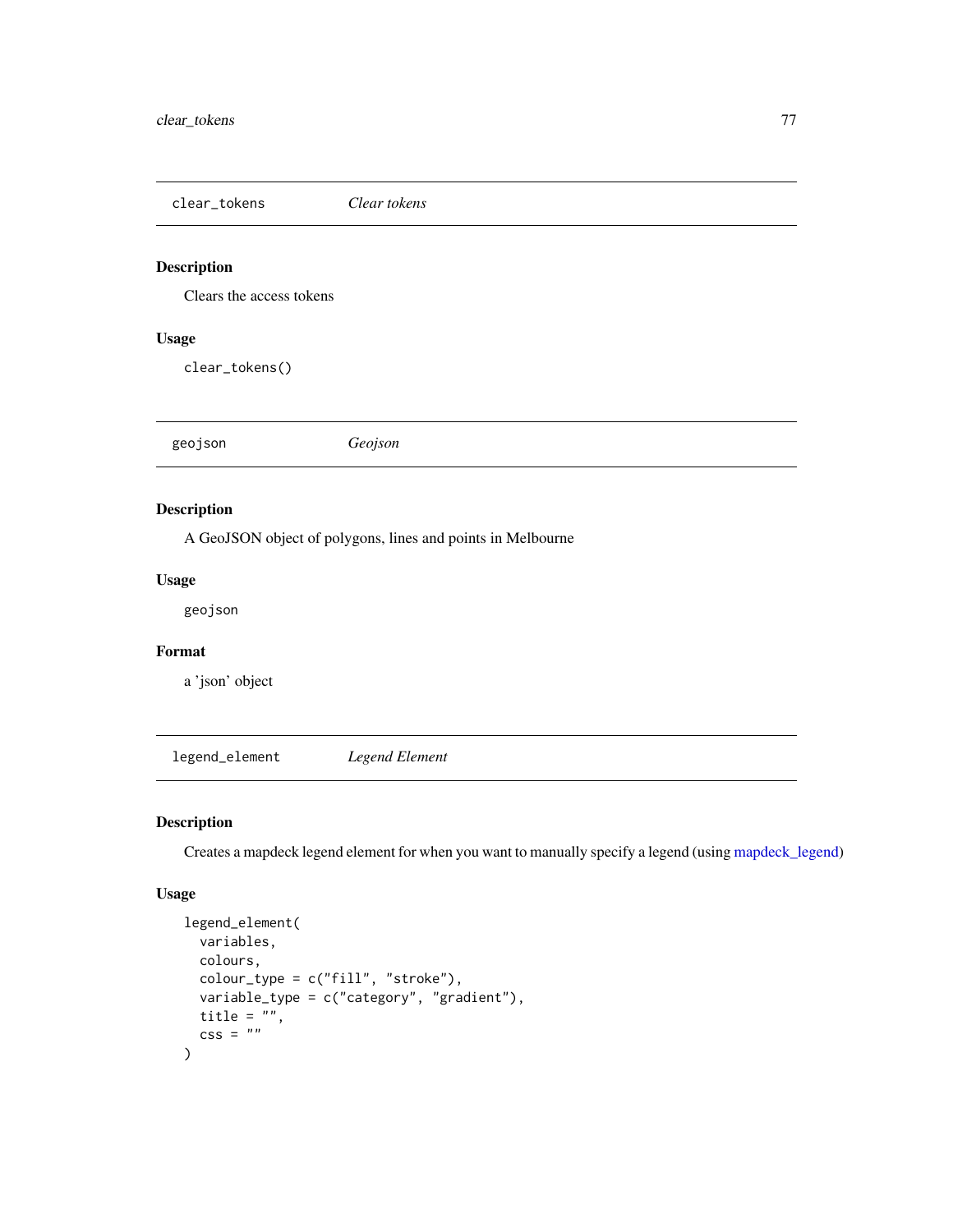| variables     | variables assigned to colours                       |
|---------------|-----------------------------------------------------|
| colours       | vector of hex colours assigned to variables         |
| colour_type   | one of "fill" or "stroke"                           |
| variable_type | one of category (discrete) or gradient (continuous) |
| title         | string used as the legend title                     |
| <b>CSS</b>    | string of css to control appearance.                |

#### See Also

[mapdeck\\_legend](#page-81-0)

## Examples

```
l1 <- legend_element(
variables = c("a","b")
, colours = c("#00FF00","#FF0000")
, colour_type = "fill"
, variable_type = "category"
, title = "my title"
\lambda
```
light\_settings *Light Settings*

# Description

List object containg light settings.

#### Details

Available in [add\\_geojson,](#page-21-0) [add\\_pointcloud](#page-50-0) and [add\\_polygon](#page-54-0)

- numberOfLights the number of lights. Maximum of 5
- lightsPosition vector of x, y, z coordinates. Must be 3x the nubmer of lights
- ambientRatio the ambient ratio of the lights

## Examples

```
light <- list(
  lightsPosition = c(-150, 75, 0), numberOfLights = 1
  , ambientRatio = 0.2
)
```
<span id="page-77-0"></span>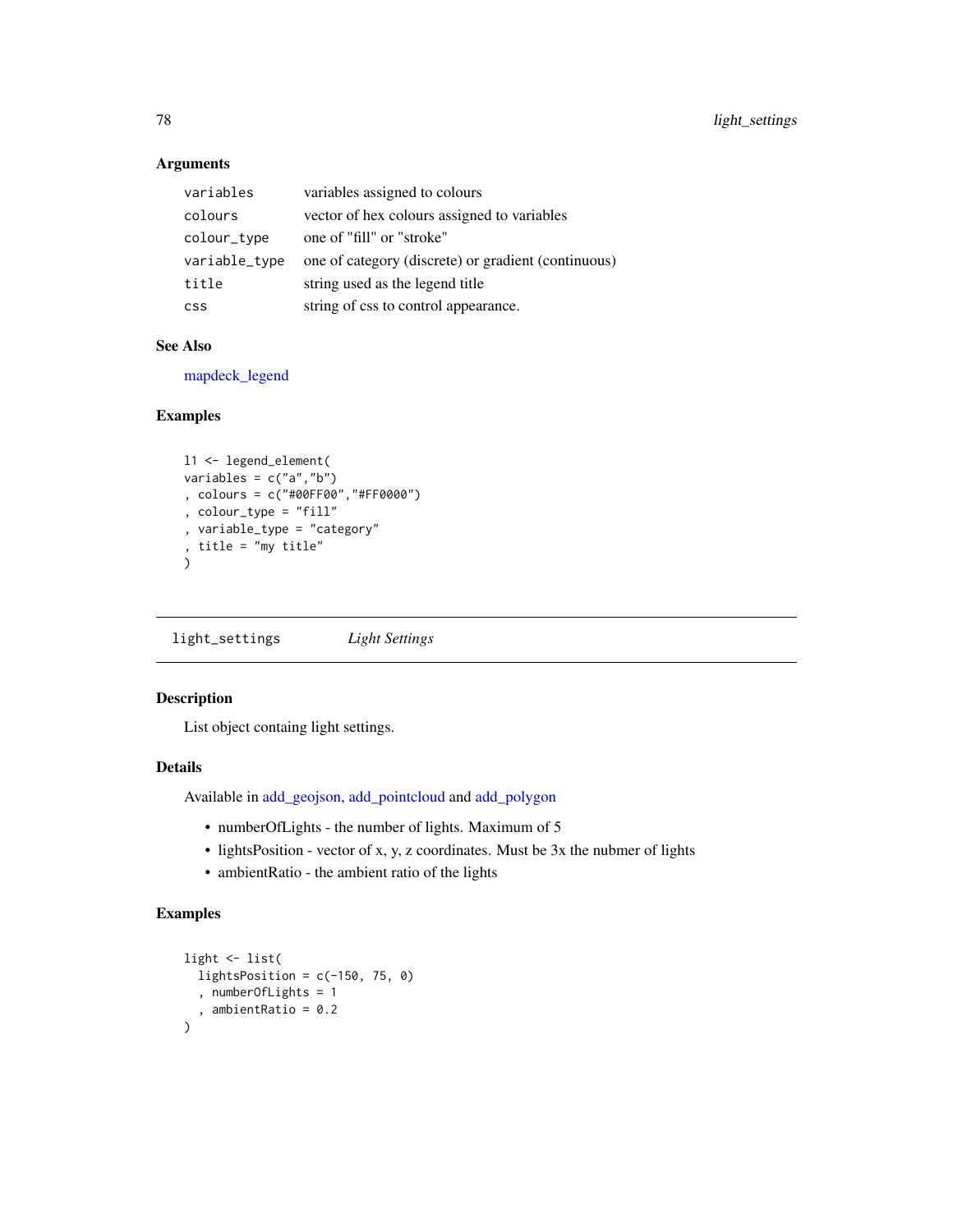<span id="page-78-1"></span><span id="page-78-0"></span>mapdeck *mapdeck*

# Description

mapdeck

# Usage

```
mapdeck(
  data = NULL,
  token = get_access_token(api = "mapbox"),
  width = NULL,height = NULL,
  padding = 0,
  style = "mapbox://styles/mapbox/streets-v9",
  pitch = \theta,
  zoom = \theta,
  bearing = 0,
  max_zzoom = 20,
  min\_zoom = 0,max\_pitch = 60,
  min\_pitch = 0,
  location = c(\emptyset, \emptyset),
  show_view_state = FALSE,
  repeat_view = FALSE
)
```
## Arguments

| data     | data to be used in the layer. All coordinates are expected to be EPSG:4326<br>(WGS 84) coordinate system                                                                                               |
|----------|--------------------------------------------------------------------------------------------------------------------------------------------------------------------------------------------------------|
| token    | Mapbox Acess token. Use set_token() or Sys. setenv() to set a global token.<br>See Access Tokens section for further details. If left empty layers will still be<br>plotted, but without a Mapbox map. |
| width    | the width of the map                                                                                                                                                                                   |
| height   | the height of the map                                                                                                                                                                                  |
| padding  | the padding of the map                                                                                                                                                                                 |
| style    | the style of the map (see mapdeck_style)                                                                                                                                                               |
| pitch    | the pitch angle of the map                                                                                                                                                                             |
| zoom     | zoom level of the map                                                                                                                                                                                  |
| bearing  | bearing of the map between 0 and 360                                                                                                                                                                   |
| max_zoom | sets the maximum zoom level                                                                                                                                                                            |
| min_zoom | sets the minimum zoom level                                                                                                                                                                            |
|          |                                                                                                                                                                                                        |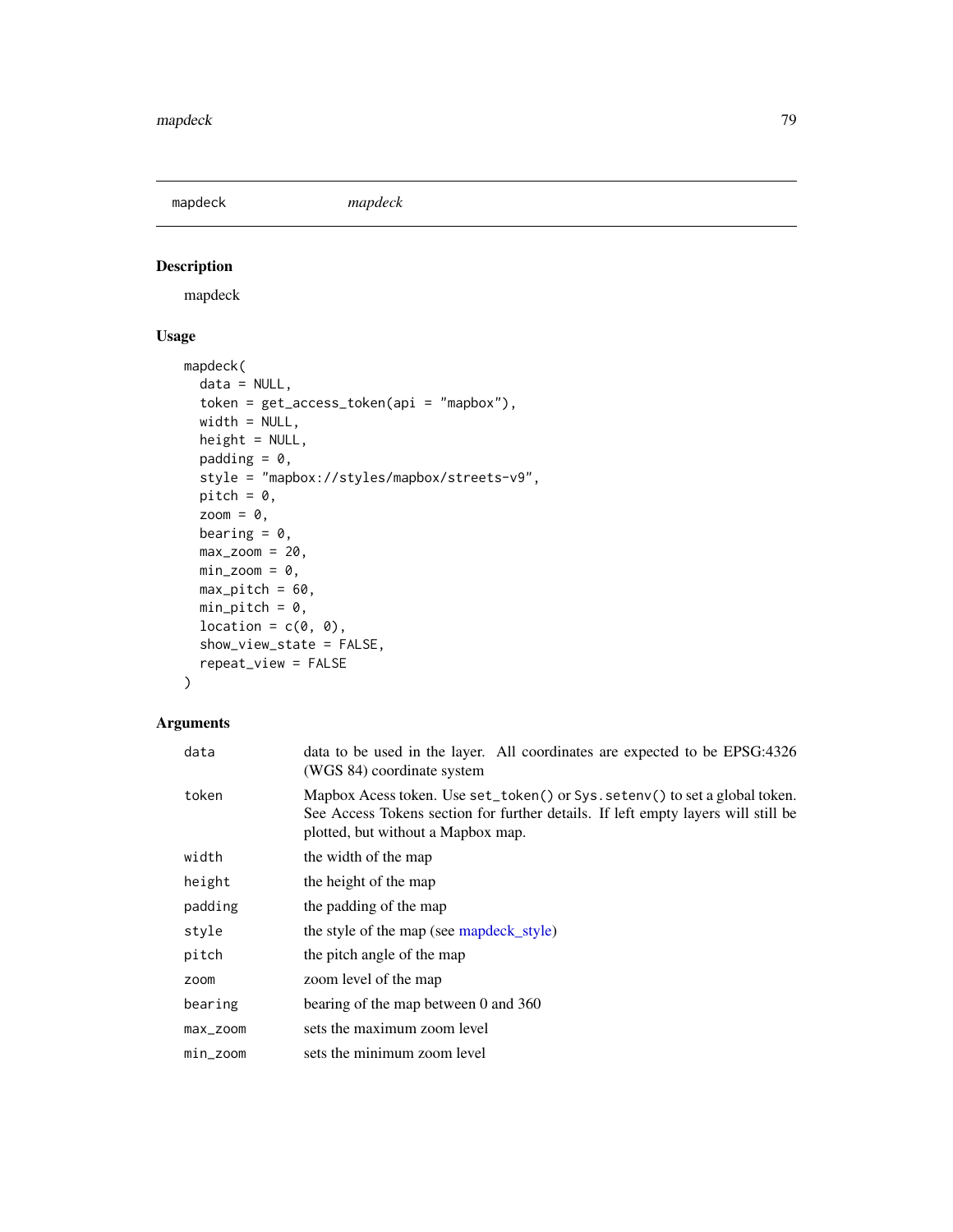<span id="page-79-0"></span>

| max_pitch       | sets the maximum pitch                                                     |  |
|-----------------|----------------------------------------------------------------------------|--|
| min_pitch       | sets the minimum pitch                                                     |  |
| location        | unnamed vector of lon and lat coordinates (in that order)                  |  |
| show_view_state |                                                                            |  |
|                 | logical, indicating whether to add the current View State to the map. When |  |
|                 | TRUE, the following is added as an overlay to the map                      |  |

• width

- height
- latitude & longitude
- zoom
- bearing
- pitch
- altitude
- viewBounds
- interactionState

repeat\_view Logical indicating if the layers should repeat at low zoom levels

#### Access Tokens

If the token argument is not used, the map will search for the token, firstly by checking if set\_token() was used, then it will search environment variables using Sys.getenv() and the following values, in this order

c("MAPBOX\_TOKEN","MAPBOX\_KEY","MAPBOX\_API\_TOKEN", "MAPBOX\_API\_KEY", "MAPBOX", "MAPDECK")

If multiple tokens are found, the first one is used

mapdeck-shiny *Shiny bindings for mapdeck*

#### Description

Output and render functions for using mapdeck within Shiny applications and interactive Rmd documents.

#### Usage

mapdeckOutput(outputId, width = "100%", height = "400px")

renderMapdeck(expr, env = parent.frame(), quoted = FALSE)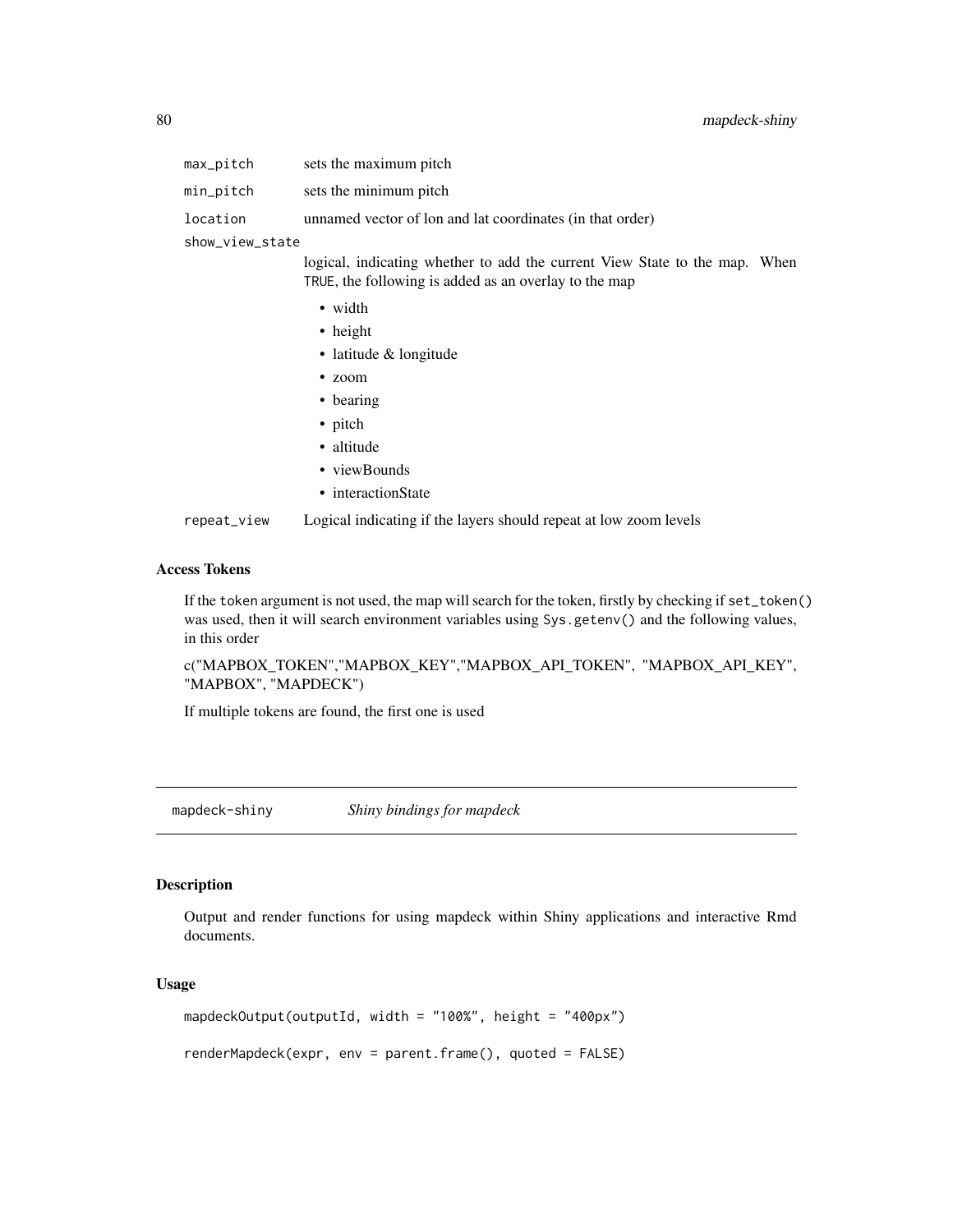<span id="page-80-0"></span>

| outputId      | output variable to read from                                                                                                      |
|---------------|-----------------------------------------------------------------------------------------------------------------------------------|
| width, height | Must be a valid CSS unit (like '100%', '400px', 'auto') or a number, which<br>will be coerced to a string and have 'px' appended. |
| expr          | An expression that generates a mapdeck                                                                                            |
| env           | The environment in which to evaluate expr.                                                                                        |
| quoted        | Is expr a quoted expression (with $\text{quote}()$ )? This is useful if you want to save<br>an expression in a variable.          |

mapdeck\_dependencies *Mapdeck Dependencies*

## Description

Adds the required mapdeck javascript dependencies to a Shiny UI when you want to use mapdeck layers, but not with a mapdeck map.

## Usage

mapdeck\_dependencies()

mapdeck\_dispatch *mapdeck dispatch*

## Description

Extension points for plugins

## Usage

```
mapdeck_dispatch(
 map,
  funcName,
 mapdeck = stop(paste(funcName, "requires a map update object")),
 mapdeck_update = stop(paste(funcName, "does not support map update objects"))
\mathcal{E}
```
invoke\_method(map, method, ...)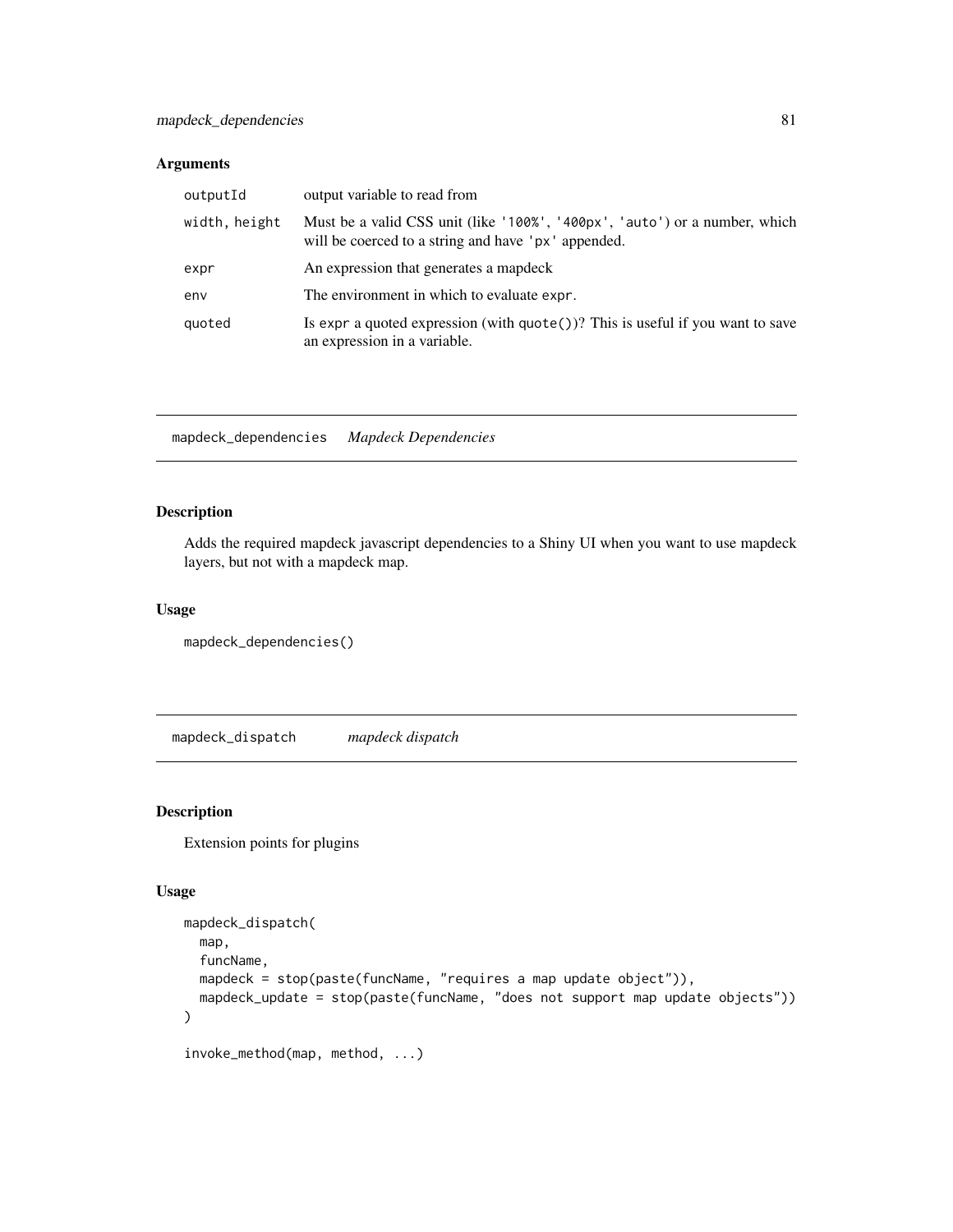<span id="page-81-1"></span>

| map       | a map object, as returned from mapdeck                                                                              |
|-----------|---------------------------------------------------------------------------------------------------------------------|
| funcName  | the name of the function that the user called that caused this mappeck_dispatch<br>call; for error message purposes |
| mapdeck   | an action to be performed if the map is from mappeck                                                                |
|           | mapdeck_update an action to be performed if the map is from mapdeck_update                                          |
| method    | the name of the JavaScript method to invoke                                                                         |
| $\ddotsc$ | unnamed arguments to be passed to the JavaScript method                                                             |

#### Value

mapdeck\_dispatch returns the value of mapdeck or or an error. invokeMethod returns the map object that was passed in, possibly modified.

<span id="page-81-0"></span>mapdeck\_legend *Mapdeck Legend*

## Description

Constructs legend elements into the correct JSON format for plotting on the map

## Usage

mapdeck\_legend(legend\_elements)

## Arguments

legend\_elements

vector of legend elements (made from [legend\\_element\)](#page-76-0)

## See Also

[legend\\_element](#page-76-0)

## Examples

```
l1 <- legend_element(
variables = c("a","b")
, colours = c("#00FF00","#FF0000")
, colour_type = "fill"
, variable_type = "category"
, title = "my title"
\mathcal{L}
```
mapdeck\_legend(l1)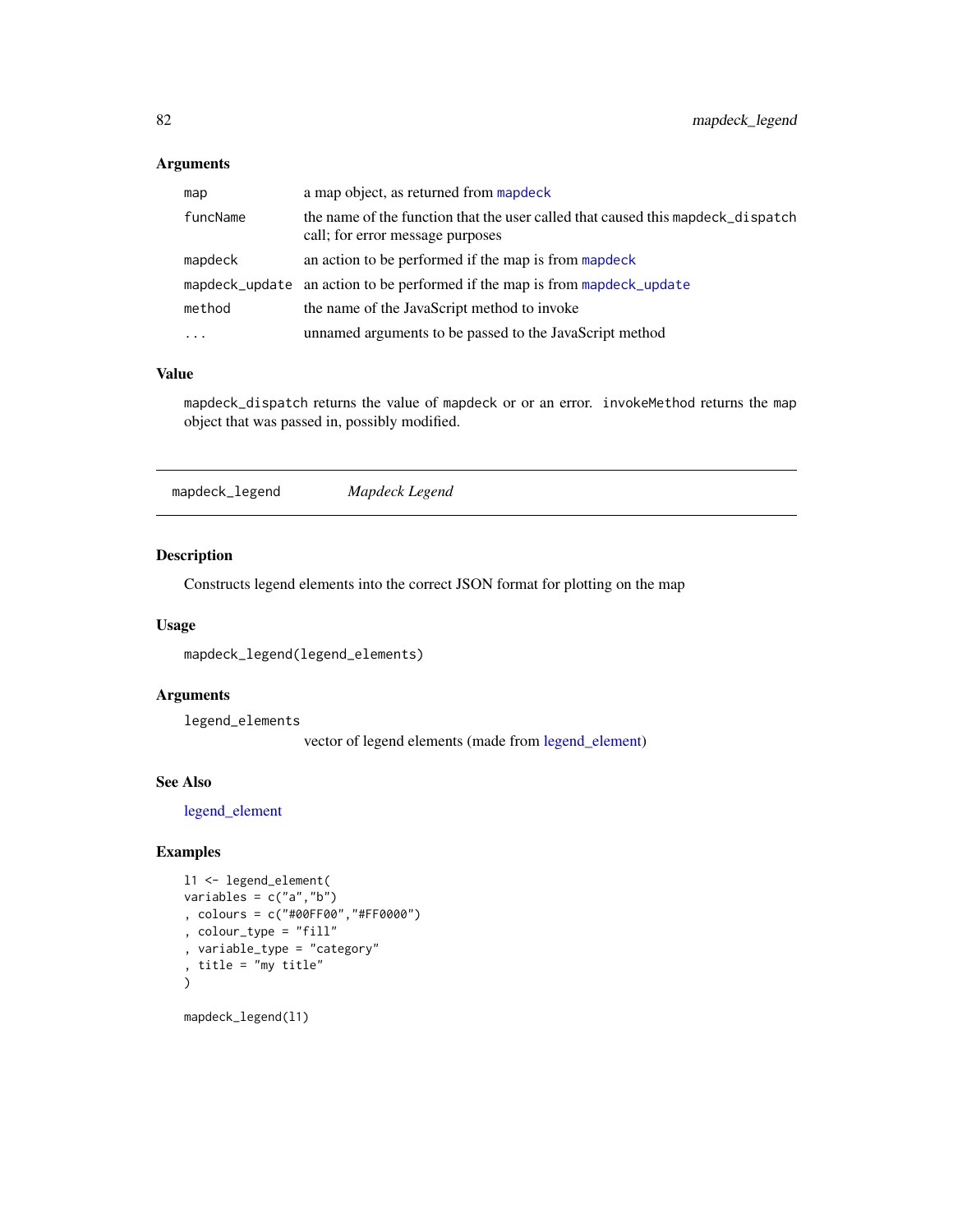#### <span id="page-82-1"></span><span id="page-82-0"></span>Description

Various styles available to all Mapbox accounts using a valid access token. Available styles are listed at <https://docs.mapbox.com/api/maps/#styles>.

#### Usage

```
mapdeck_style(
 style = c("dark", "light", "outdoors", "streets", "satellite", "satellite-streets")
)
```
## Arguments

style one of streets, outdoors, light, dark, satellite, satellite-streets

## Examples

## You need a valid access token from Mapbox key <- 'abc' ## set a map style mapdeck(token = key, style = mapdeck\_style("dark"))

mapdeck\_tokens *Mapdeck\_tokens*

#### Description

Retrieves the mapdeck token that has been set

#### Usage

mapdeck\_tokens()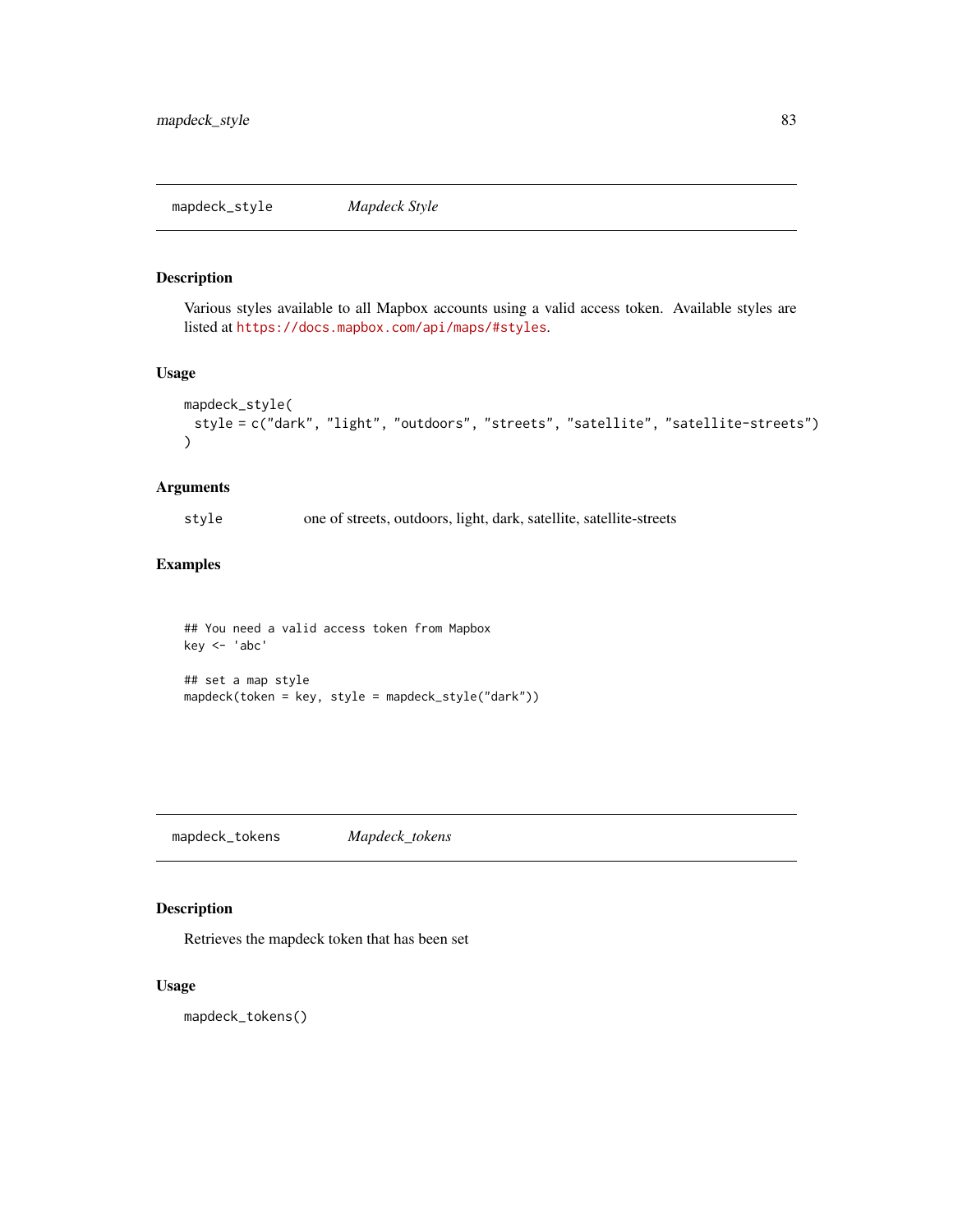<span id="page-83-1"></span><span id="page-83-0"></span>mapdeck\_update *Mapdeck update*

# Description

Update a Mapdeck map in a shiny app. Use this function whenever the map needs to respond to reactive content.

#### Usage

```
mapdeck_update(
  data = NULL,
  map_id,
  session = shiny::getDefaultReactiveDomain(),
  deferUntilFlush = TRUE,
  map_type = c("mapdeck_update", "google_map_update")
\overline{\phantom{a}}
```
## Arguments

| data            | data to be used in the layer. All coordinates are expected to be EPSG:4326<br>(WGS 84) coordinate system                                                                                                     |  |
|-----------------|--------------------------------------------------------------------------------------------------------------------------------------------------------------------------------------------------------------|--|
| map_id          | string containing the output ID of the map in a shiny application.                                                                                                                                           |  |
| session         | the Shiny session object to which the map belongs; usually the default value will<br>suffice.                                                                                                                |  |
| deferUntilFlush |                                                                                                                                                                                                              |  |
|                 | indicates whether actions performed against this instance should be carried out<br>right away, or whether they should be held until after the next time all of the<br>outputs are updated; defaults to TRUE. |  |
| map_type        | either mapdeck_update or google_map_update                                                                                                                                                                   |  |

mapdeck\_view *Mapdeck view*

# Description

Changes the view of the of the map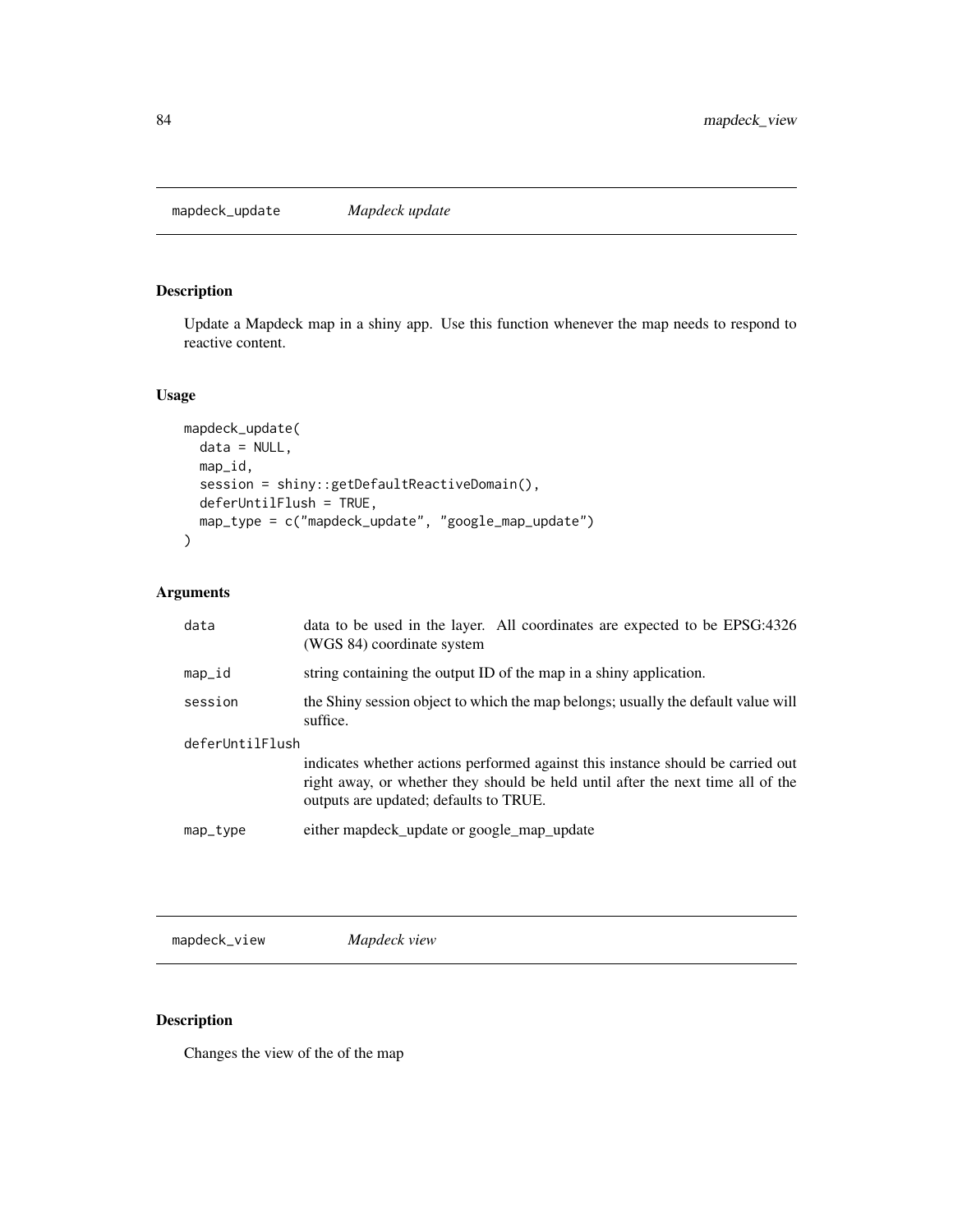#### <span id="page-84-0"></span>melbourne 85

# Usage

```
mapdeck_view(
 map,
  location = NULL,
 zoom = NULL,
 pitch = NULL,
 bearing = NULL,
  duration = NULL,
  transition = c("linear", "fly")
)
```
## Arguments

| map        | a mapdeck map object                                      |
|------------|-----------------------------------------------------------|
| location   | unnamed vector of lon and lat coordinates (in that order) |
| zoom       | zoom level of the map                                     |
| pitch      | the pitch angle of the map                                |
| bearing    | bearing of the map between 0 and 360                      |
| duration   | time in milliseconds of the transition                    |
| transition | type of transition                                        |

melbourne *Polygons in and around Melbourne*

## Description

A data set containing statistical area 2 regions of central (and surrounds) Melbourne.

#### Usage

melbourne

## Format

An sfencoded and data frame object with 41 observations and 8 variables. See library googlePolylines for information on sfencoded objects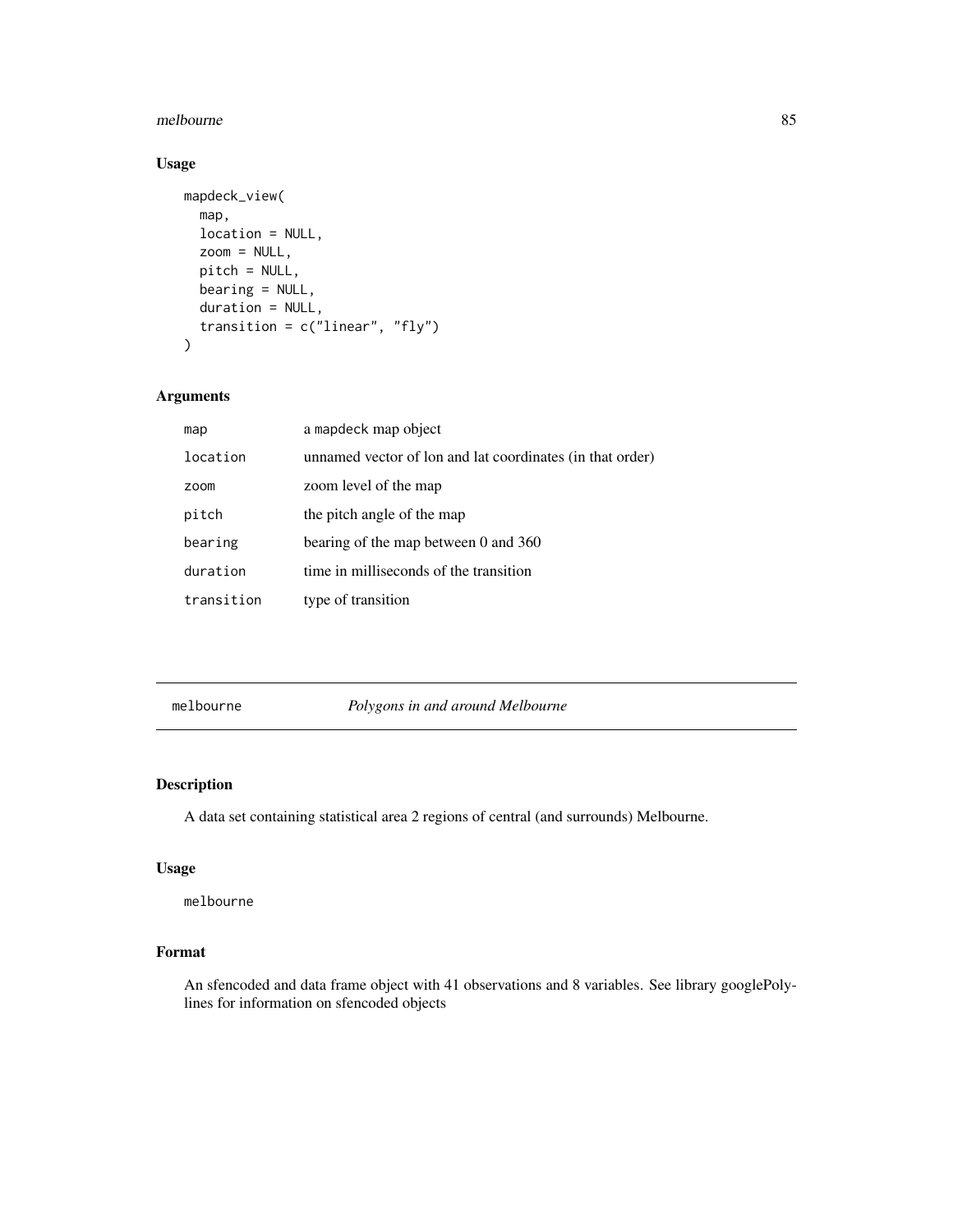<span id="page-85-0"></span>melbourne\_mesh *Melbourne Mesh*

#### Description

A mesh3d object of Melbourne

## Usage

melbourne\_mesh

#### Format

An object of class mesh3d (inherits from shape3d) of length 6.

roads *Roads in central Melbourne*

## Description

A simple feature sf object of roads in central Melbourne

#### Usage

roads

## Format

An sf and data frame object with 18286 observations and 16 variables

#### Details

Obtained from <https://www.data.gov.au> and distributed under the Creative Commons 4 License <https://creativecommons.org/licenses/by/4.0/>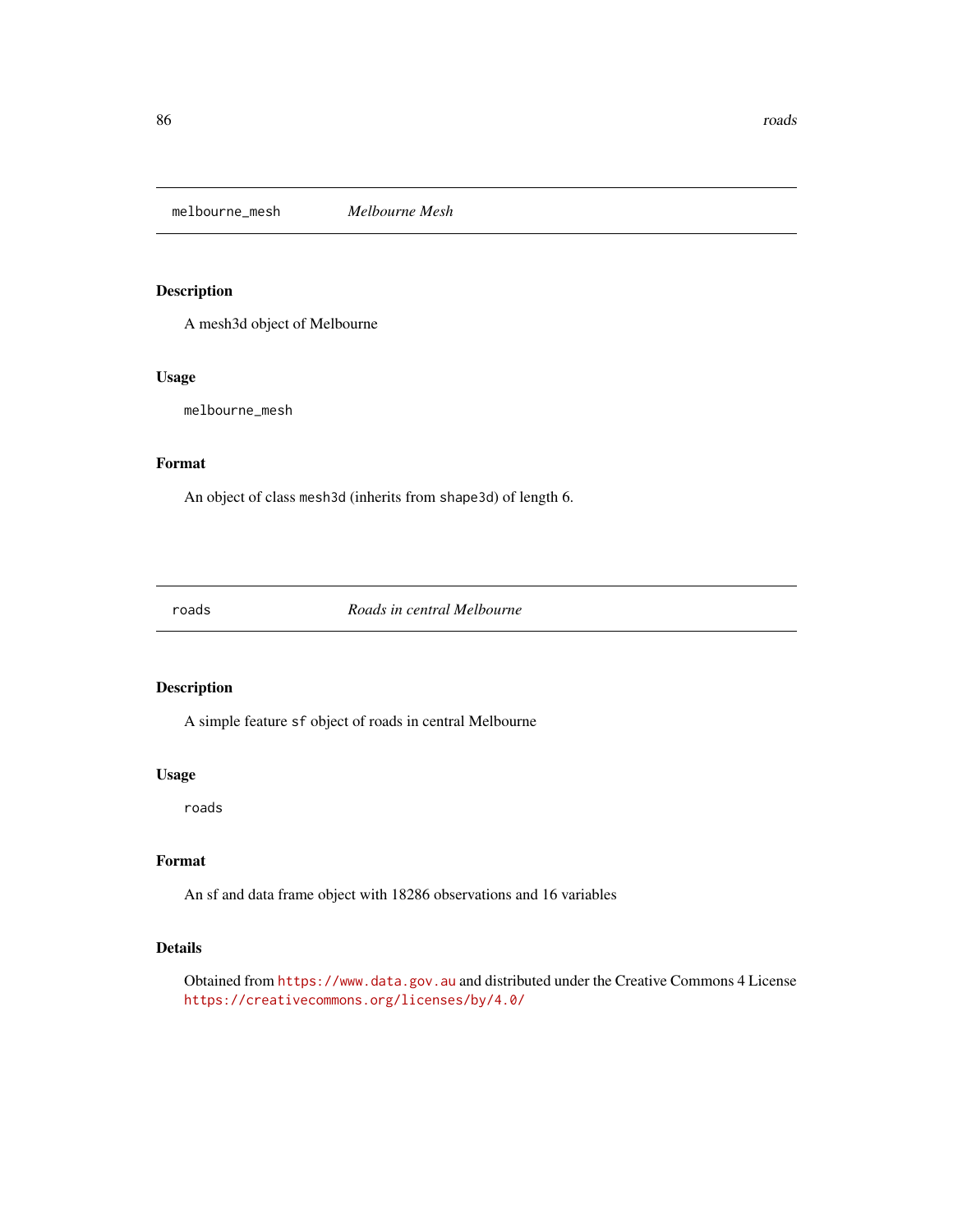<span id="page-86-0"></span>set\_token *Set Token*

# Description

Sets an access token so it's available for all mapdeck calls. See details

## Usage

set\_token(token)

# Arguments

token Mapbox access token

## Details

Use set\_token to make access tokens available for all the mapdeck() calls in a session so you don't have to keep specifying the token argument each time

update\_style *update style*

# Description

update style

## Usage

```
update_style(map, style)
```
# Arguments

| map   | a mapdeck map object                     |
|-------|------------------------------------------|
| stvle | the style of the map (see mapdeck_style) |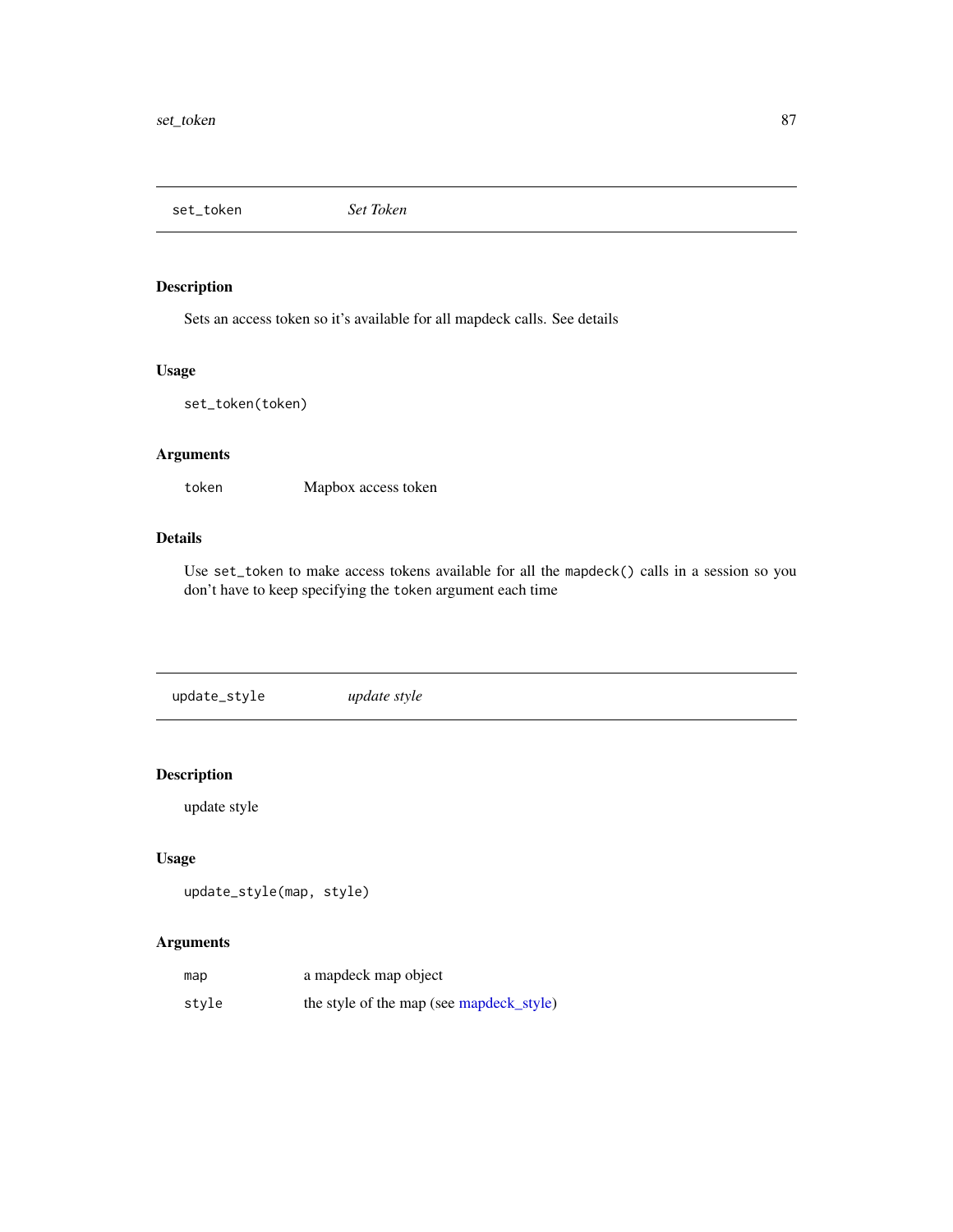<span id="page-87-0"></span>%>% *Pipe*

## Description

Uses the pipe operator (%>%) to chain statements. Useful for adding layers to a mapdeck map

## Arguments

lhs, rhs A mapdeck map and a layer to add to it

## Examples

```
token <- "your_api_token"
mapdeck(token = token) %>%
add_scatterplot(
 data = capitals
  , lat = "lat"
  , lon = "lon"
  , radius = 100000
  , fill_colour = "country"
  , layer_id = "scatter_layer"
)
```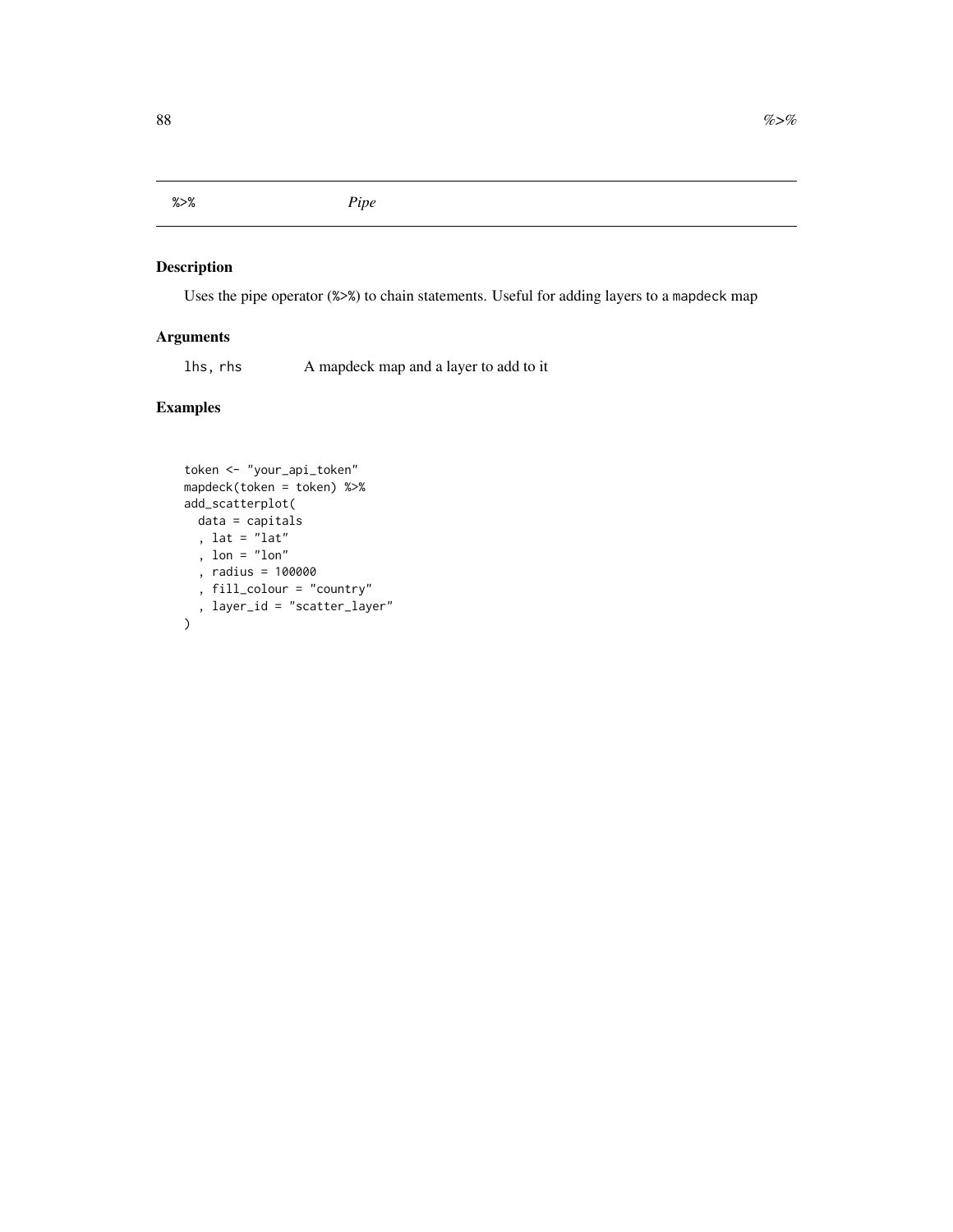# Index

∗ datasets capitals, [74](#page-73-0) city\_trail, [75](#page-74-0) geojson, [77](#page-76-1) melbourne, [85](#page-84-0) melbourne\_mesh, [86](#page-85-0) roads, [86](#page-85-0) %>%, [88](#page-87-0) add\_animated\_arc, [3](#page-2-0) add\_animated\_line, [7](#page-6-0) add\_arc, *[5](#page-4-0)*, [10,](#page-9-1) *[12](#page-11-0)*, *[20](#page-19-0)*, *[26](#page-25-0)*, *[30](#page-29-0)*, *[44](#page-43-0)*, *[47](#page-46-0)*, *[50](#page-49-0)*, *[54](#page-53-0)*, *[57](#page-56-0)*, *[61](#page-60-0)*, *[70](#page-69-0)*, *[73](#page-72-0)* add\_bitmap, [15](#page-14-0) add\_cesium, [16](#page-15-0) add\_column, [17](#page-16-0) add\_dependencies, [21](#page-20-0) add\_geojson, [22,](#page-21-1) *[66](#page-65-0)*, *[78](#page-77-0)* add\_greatcircle, [27](#page-26-0) add\_grid, [31](#page-30-0) add\_heatmap, [35](#page-34-0) add\_hexagon, [37](#page-36-0) add\_i3s, [41](#page-40-0) add\_line, [42](#page-41-0) add\_mesh, [45](#page-44-0) add\_path, [48,](#page-47-0) *[66](#page-65-0)* add\_pointcloud, [51,](#page-50-1) *[78](#page-77-0)* add\_polygon, [55,](#page-54-1) *[66](#page-65-0)*, *[78](#page-77-0)* add\_scatterplot, [59,](#page-58-0) *[66](#page-65-0)* add\_screengrid, [63](#page-62-0) add\_sf, [65](#page-64-0) add\_terrain, [66](#page-65-0) add\_text, [68](#page-67-0) add\_title, [71](#page-70-0) add\_trips, [72](#page-71-0) capitals, [74](#page-73-0) city\_trail, [75](#page-74-0) clear\_animated\_arc, [75](#page-74-0)

clear\_arc *(*clear\_animated\_arc*)*, [75](#page-74-0)

clear\_bitmap *(*clear\_animated\_arc*)*, [75](#page-74-0) clear\_column *(*clear\_animated\_arc*)*, [75](#page-74-0) clear\_geojson *(*clear\_animated\_arc*)*, [75](#page-74-0) clear\_greatcircle *(*clear\_animated\_arc*)*, [75](#page-74-0) clear\_grid *(*clear\_animated\_arc*)*, [75](#page-74-0) clear\_heatmap *(*clear\_animated\_arc*)*, [75](#page-74-0) clear\_hexagon *(*clear\_animated\_arc*)*, [75](#page-74-0) clear\_legend, [76](#page-75-0) clear\_line *(*clear\_animated\_arc*)*, [75](#page-74-0) clear\_mesh *(*clear\_animated\_arc*)*, [75](#page-74-0) clear\_path *(*clear\_animated\_arc*)*, [75](#page-74-0) clear\_pointcloud *(*clear\_animated\_arc*)*, [75](#page-74-0) clear\_polygon *(*clear\_animated\_arc*)*, [75](#page-74-0) clear\_scatterplot *(*clear\_animated\_arc*)*, [75](#page-74-0) clear\_screengrid *(*clear\_animated\_arc*)*, [75](#page-74-0) clear\_terrain *(*clear\_animated\_arc*)*, [75](#page-74-0) clear\_text *(*clear\_animated\_arc*)*, [75](#page-74-0) clear\_title *(*clear\_animated\_arc*)*, [75](#page-74-0) clear\_tokens, [77](#page-76-1) clear\_trips *(*clear\_animated\_arc*)*, [75](#page-74-0) geojson, [77](#page-76-1) invoke\_method *(*mapdeck\_dispatch*)*, [81](#page-80-0) legend\_element, [77,](#page-76-1) *[82](#page-81-1)* light\_settings, *[23](#page-22-0)*, *[46](#page-45-0)*, *[52](#page-51-0)*, *[56](#page-55-0)*, [78](#page-77-0) mapdeck, [79,](#page-78-1) *[82](#page-81-1)* mapdeck-shiny, [80](#page-79-0)

mapdeck\_dependencies, [81](#page-80-0) mapdeck\_dispatch, [81](#page-80-0) mapdeck\_legend, *[77,](#page-76-1) [78](#page-77-0)*, [82](#page-81-1) mapdeck\_style, *[79](#page-78-1)*, [83,](#page-82-1) *[87](#page-86-0)* mapdeck\_tokens, [83](#page-82-1) mapdeck\_update, *[82](#page-81-1)*, [84](#page-83-1)